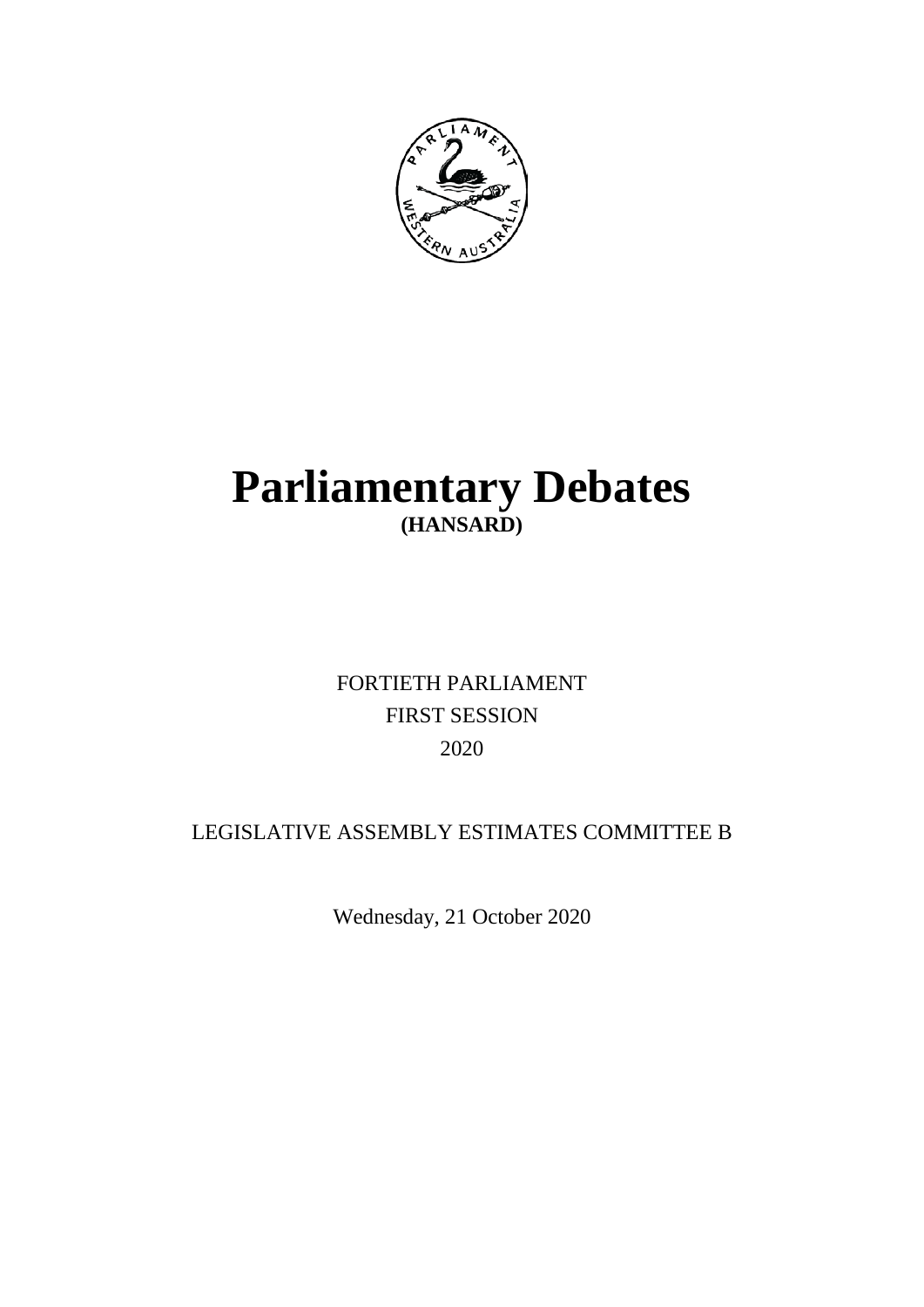### Legislative Assembly

Wednesday, 21 October 2020

#### **ESTIMATES COMMITTEE B**

 $\overline{a}$ 

The meeting commenced at 9.00 am.

#### **Division 36: Communities — Services 1 to 6, Child Protection; Women's Interests; Prevention of Family and Domestic Violence; Community Services, \$931 467 000 —**

Ms S.E. Winton, Chair.

Ms S.F. McGurk, Minister for Child Protection; Women's Interests; Prevention of Family and Domestic Violence; Community Services.

Ms M. Andrews, Director General.

Mrs R. Green, Deputy Director General, Community Services.

Mr N. Wijayadasa, Chief Finance Officer.

Mr M. Richardson, Director, Management Accounting and Financial Analysis.

Mr P. Payne, Executive Director, Regulation and Quality.

Mr D. Settelmaier, Senior Policy Adviser.

**The CHAIR**: This estimates committee will be reported by Hansard. The daily proof *Hansard* will be available tomorrow. The Chair will ensure that as many questions as possible are asked and that both questions and answers are short and to the point. If an adviser needs to answer from the lectern, will they please state their name prior to their answer. The estimates committee's consideration of the estimates will be restricted to discussion of those items for which a vote of money is proposed in the consolidated account. Questions must be clearly related to a page number, item, program or amount in the current division. Members should give these details in preface to their question. If a division or service is the responsibility of more than one minister, a minister shall only be examined in relation to their portfolio responsibilities.

The minister may agree to provide supplementary information to the committee, and I ask the minister to clearly indicate what supplementary information will be provided. I will then allocate a reference number. Supplementary information should be provided to the principal clerk by Friday, 30 October 2020. I caution members that if a minister asks that a matter be put on notice, it is up to the member to lodge that through the online questions system.

[Witnesses introduced.]

**The CHAIR**: Members, do you have any questions? Member for Carine?

**Mr A. KRSTICEVIC**: Thank you very much. Minister, page 520, paragraph 13. Can I say up-front that most of my questions will be coming from service summary 1 and 2, homelessness and community services, but some will relate to other points, if I go back to that. But on that particular point, on page 520, in paragraph 13, it talks about the Housing First initiative, which the minister first announced on 4 December 2019 and then indicated she was bringing the program forward in May 2020, and we now obviously on 21 October 2020, 10 months later. I just wanted to know how many people, from that announcement on 4 December 2019, have been housed as a result of the Housing First initiative?

#### **The CHAIR**: Minister?

**Ms S.F. McGURK**: Thank you. I am happy to speak to this matter. The member is correct that late last year we announced a few initiatives, including our overall policy, a 10-year policy called "All Paths Lead to a Home: Western Australia's 10-year Strategy on Homelessness 2020–2030". Members may have heard me speak about this publicly, but I know, member for Carine, you in particular were critical of how long it took to develop that strategy, but I think now we have been vindicated in the amount of work that was put in to developing that strategy. First of all, there was a research piece that underpinned it, so we had good evidence of where homelessness is manifest throughout the state.

The University of Western Australia's centre for social impact helped us do that analysis, and that research is currently and publicly available. The strategy drew on evidence from around the country and also around the world around the best approaches to deal with homelessness. It is divided into two sections; the approach to dealing with homelessness. The efforts over the first five years will be around those people who are rough sleeping. I know they are issues that have been given a lot of public attention, rightly. It is very distressing and frustrating to see people still sleeping rough in our metropolitan and regional centres, or anywhere, when we have such a lot of resources in our state.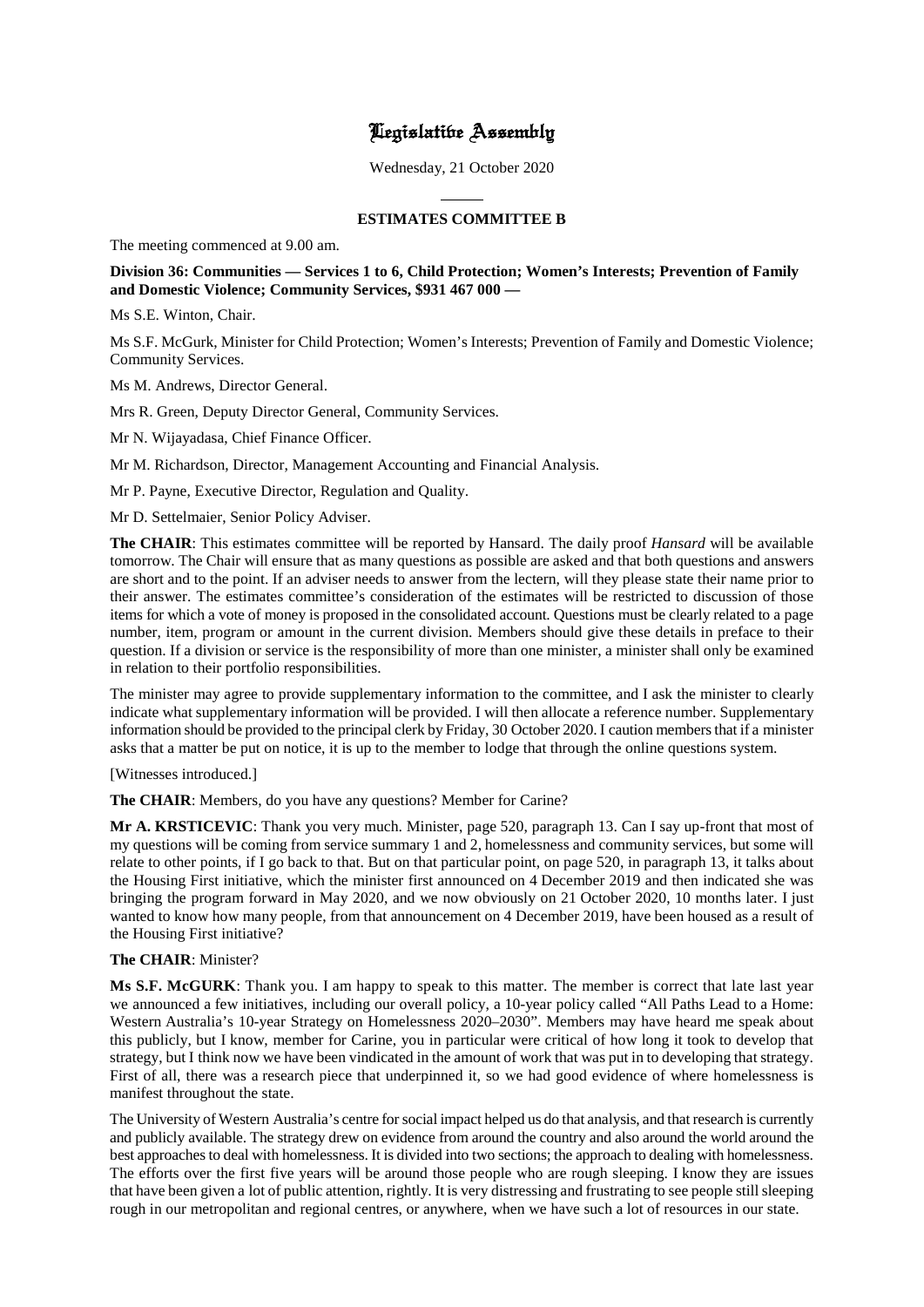In any case, the announcement released the 10-year strategy, but also funding for the Housing First homelessness initiative of \$34.5 million and the announcement was that that would be funded for 2020–21, so this financial year we find ourselves in now, not the financial year just gone. It is essentially a Housing First initiative, and I am happy to speak more about how Housing First works. I know members here have heard me speak about that at length. I understand your question was what —

**Mr A. KRSTICEVIC**: How many people have actually been housed as a result of this initiative since October?

**Ms S.F. McGURK**: The announcement at the time was that that money would be available for the financial year  $2020 - 21$ 

**Mr A. KRSTICEVIC**: Well, it was not, actually. If you look at the announcement —

**The CHAIR**: Member for Carine, let the minister finish.

**Ms S.F. McGURK**: That was the announcement, however, because of COVID and the need to fast-track activity as a result of COVID, we were able to get agreement that that project be expedited, and as a result, the contracts now to start putting that work on the ground have been issued. The lead contract is for Ruah Community Services. In fact, there was quite a bit of cooperation between the service sector providers to say we should not have an open tender for this work and we needed to get it out on the ground as quickly as possible. I had Shelter WA, Western Australian Council of Social Service and a number of the large not-for-profit providers involved in homelessness come and see me and say that they thought that made sense, and that contract has now been issued. So in answer to your question, member, there are not people on the ground doing that work yet, but I am confident that we will be able to build on the work of 50 Lives, 50 Homes. In Fremantle we have had a variation on that, 20 Lives, 20 Homes, which is a Housing First initiative, and I know in Fremantle, for instance, in both of those instances, they have had some very good results.

**The CHAIR**: Through the Chair, member for Carine. Further question?

**Mr A. KRSTICEVIC**: Just to clarify, minister, that 4 December 2019 announcement, and the fact that you are bringing it forward because of COVID. As at 21 October 2020, even though it was starting on 1 July, according to you, but it was brought forward I believe because of COVID, not one single person has been housed in the four months since 1 July to 21 October. That is what you are saying, is it not—not one person has been housed?

**Ms S.F. McGURK**: There have certainly been people housed as a result of the Housing First work. A significant number of people have been housed, both through 50 Lives, 50 Homes and 20 Lives, 20 Homes in Fremantle. Part of the approach of Housing First is that it is not a quick-fix solution.

**Mr A. KRSTICEVIC**: Obviously not.

**Ms S.F. McGURK**: It is getting people on the ground to work with outreach workers to work with those people who are street present and to find suitable housing. Can I flag with the committee and also generally that we are concerned that suitable housing stock will be an issue? Part of the model of Housing First that we funded under this initiative and also trialled in the Fremantle 20 Lives, 20 Homes project was an element of rental subsidy that is given so that people can access the private rental market. We then have a community service provider that acts as a broker and helps maintain a steady tenancy so that the private landlord is not dealing directly with the tenant. For example, it could be Access Housing or Foundation Housing that manage the tenancy. Of course, we know that private rentals now are at a premium and there is just not many in the system. We are trying to build our capacity in the public system, but essentially if you are pushing those people, what you do then is you are pushing into a queue. Now, there might be times when we do that, but that is the dilemma we have.

To answer your question, member, these systems, which are more sophisticated ways of dealing with homelessness, take time to set up. One of the other delays for a lot of the service providers is that they were dealing with COVID-19 pandemic as well., They were having to manage the risks within their own organisations; how to provide emergency food relief and how to manage their own staff, who were fearful at the beginning of the pandemic. It was all those sorts of issues, as well as the crisis planning and scenario planning that we did with the sector early on. There has been a lot going on this year and I think we will be well placed and will start to see some good results of the Housing First initiative.

#### [9.10 am]

**The CHAIR**: Question, member for Carine.

**Mr A. KRSTICEVIC**: When will the first person under the housing initiative actually be housed; and also how many people will be housed under this initiative in the first year?

**Ms S.F. McGURK**: Yes. A number have been allocated and funded for 50 Lives, 50 Homes under the Housing First initiative. In the regional centres of Bunbury, Geraldton, Rockingham, Mandurah, Peel, it is 20 people per year, and in the metropolitan area, by memory, I think it is 70 people per year that will be housed under that approach.

**Mr A. KRSTICEVIC**: When will the first person be housed? When will the first person from this initiative that you announced back on 4 December 2019 actually find themselves in a home?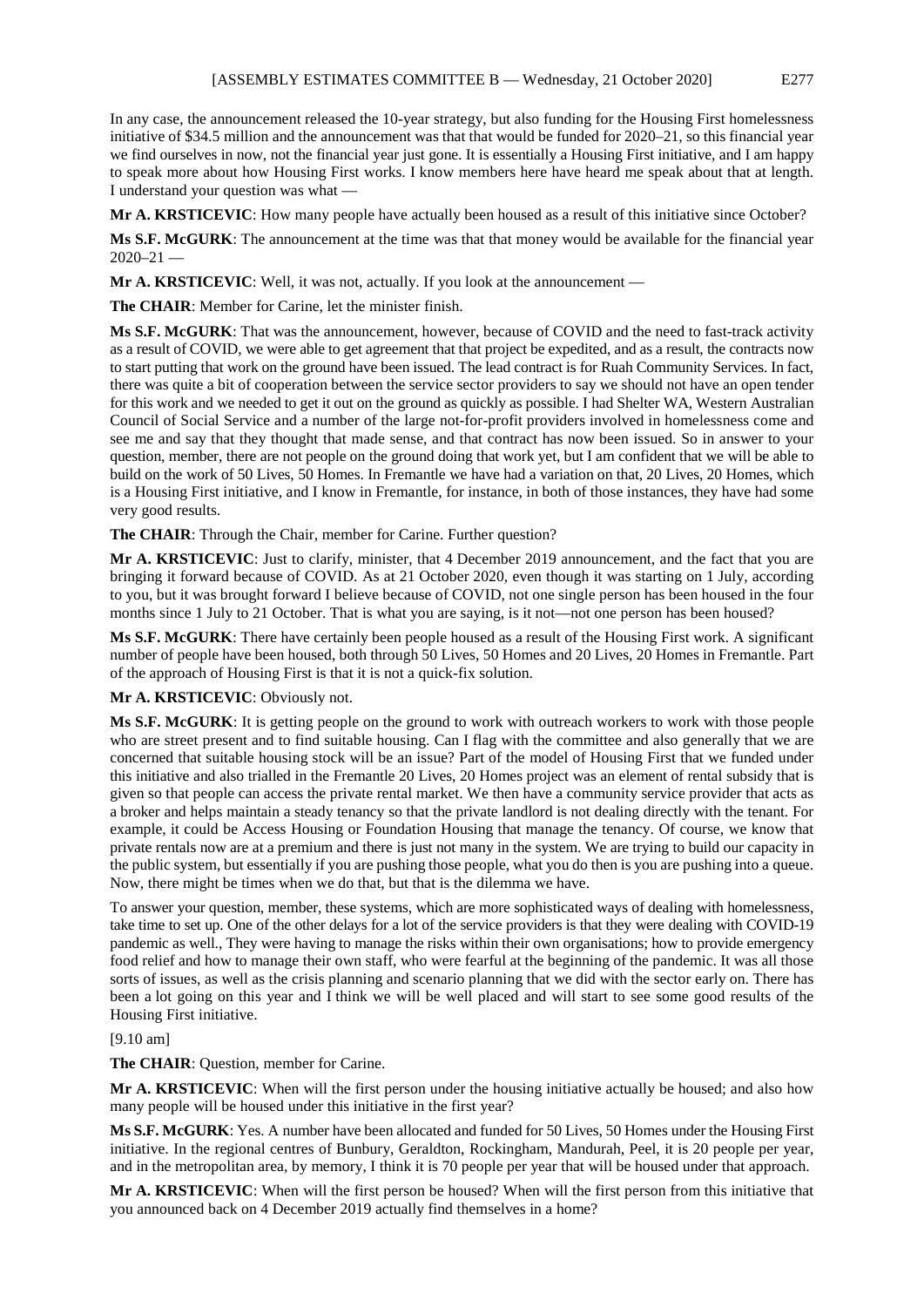#### E278 [ASSEMBLY ESTIMATES COMMITTEE B — Wednesday, 21 October 2020]

**Ms S.F. McGURK**: I cannot tell the member when people will first be housed, but I can tell him that the contracts have now been let for the overall management of the system and we are hoping to get people out on the ground before the end of the year.

**Mr A. KRSTICEVIC**: So, minister, this is your key plan for solving homelessness—one of the key initiatives you have—and you do not know when the first person will actually be housed. From an announcement back on 4 December 2019, you could not do the preparatory work to make sure that from 1 July, or bringing it forward, that this initiative could actually be implemented from day one. You have been dragging your feet the whole time, talking about it every day, but doing nothing, as far as I can tell.

**Ms S.F. McGURK**: Member, I absolutely refute that we have been doing nothing since that time. As I said, there has been a pandemic throughout most of 2020, so there has been quite a lot going on for both the department and government more generally and, importantly, our community sector partners. The Housing First contract that has now been let with the chief provider, which will be Ruah, will be the backbone to that work and they will look to getting outreach workers on the ground before the end of the year. It is important that we have a solid system where we know we are going to get good outcomes. I know the member has been critical of Housing First —

**Mr A. KRSTICEVIC**: No, I support the Housing First initiative very much.

**Ms S.F. McGURK**: — but we can look at Fremantle's efforts with 20 Lives, 20 Homes, where I was able, as the local member, to get \$1 million from local businesses to support that two-year program. After the first year, 21 people in Fremantle are no longer street present as a result of that initiative. They are very good outcomes in Housing First, but they do take some time to set up. We need to make sure there is a good backbone in place, that there is good monitoring of the system, and I do not shy away from the challenge that we are going to have of finding suitable stock, either with public or private rental stock. Now, that is partly because some people want to live in metropolitan centres that are very popular, sometimes there is a demand for family, sometimes there is a demand for single-unit dwellings, so that can be challenging. But the results from Housing First, as we know, have been very solid and I think the background work and the foundations that we have put in place will pay good dividends.

These are the figures I was looking for while I was fumbling around in my papers, member. For 50 Lives, 50 Homes, which is a Housing First initiative, the independent evaluation of that program found in its first four years that 237 people were taken off the street and housed, and 92 per cent of those people—these are street present people; some of the most vulnerable people that are present in our community—were still in their house after 12 months. They are very impressive results. Getting those results is not easy and we need to make sure we put in good foundations. I understand the member's frustration, which I hope is being driven by his concern for homeless people, but I also note we spend a lot of money now providing good services to people that are homeless. Over \$90 million a year is spent between the state and the federal governments providing services.

**Mr A. KRSTICEVIC:** You indicated that 90 people in total would be housed under this Housing First initiative— 70 in the metro area and 20 in the country. Considering there are well over 9 000 homeless people and well over 1 000 rough sleepers, as your key platform for housing solutions for homeless people, how is 90 going into 9 000-plus? That is based on the 2016 census, but we know the homeless numbers are much bigger than that. Can you please explain that and, also, in relation to the cost increases are those figures based on the cost increases and the lack of availability of housing? I do not understand how you are going to help 9 000-plus homeless people with just 90 people being housed.

**Ms S.F. McGURK**: Can I clarify your understanding of our commitment. It was not 20 across the three regional centres, it was 20 in each of the three regional centres per year.

#### **Mr A. KRSTICEVIC**: That is 130.

**Ms S.F. McGURK**: That is right. That is through the Housing First initiative. That is on top of the \$93 million that the government spends each year providing housing and homelessness support for those people who are street present. The approach of Housing First, and a strategic approach to dealing with homelessness, has not been done by a state government before, and we need to acknowledge that it has taken time to set up some of these systems. One of the other reforms that is encapsulated in the 10-year strategy is what is called a no wrong door approach. This is, if you like, the back-of-house systems redesigns to make sure that when vulnerable people go into different services they are picked up where they left off, and do not have to retell their stories, and that the services in organisations are more connected in their work. Quite a bit of detailed work has been done in that regard, and also what was funded when we made the announcement last year was an online portal, which is a modern approach that provides real-time access to real-time information for where —

**Mr A. KRSTICEVIC**: Point of order, please?

**The CHAIR**: Member for Carine.

**Mr A. KRSTICEVIC**: I do not need to know all that detail. I understand all that perfectly well. I am asking specifically —

The CHAIR: Member for Carine! You cannot shout out "point of order" and then —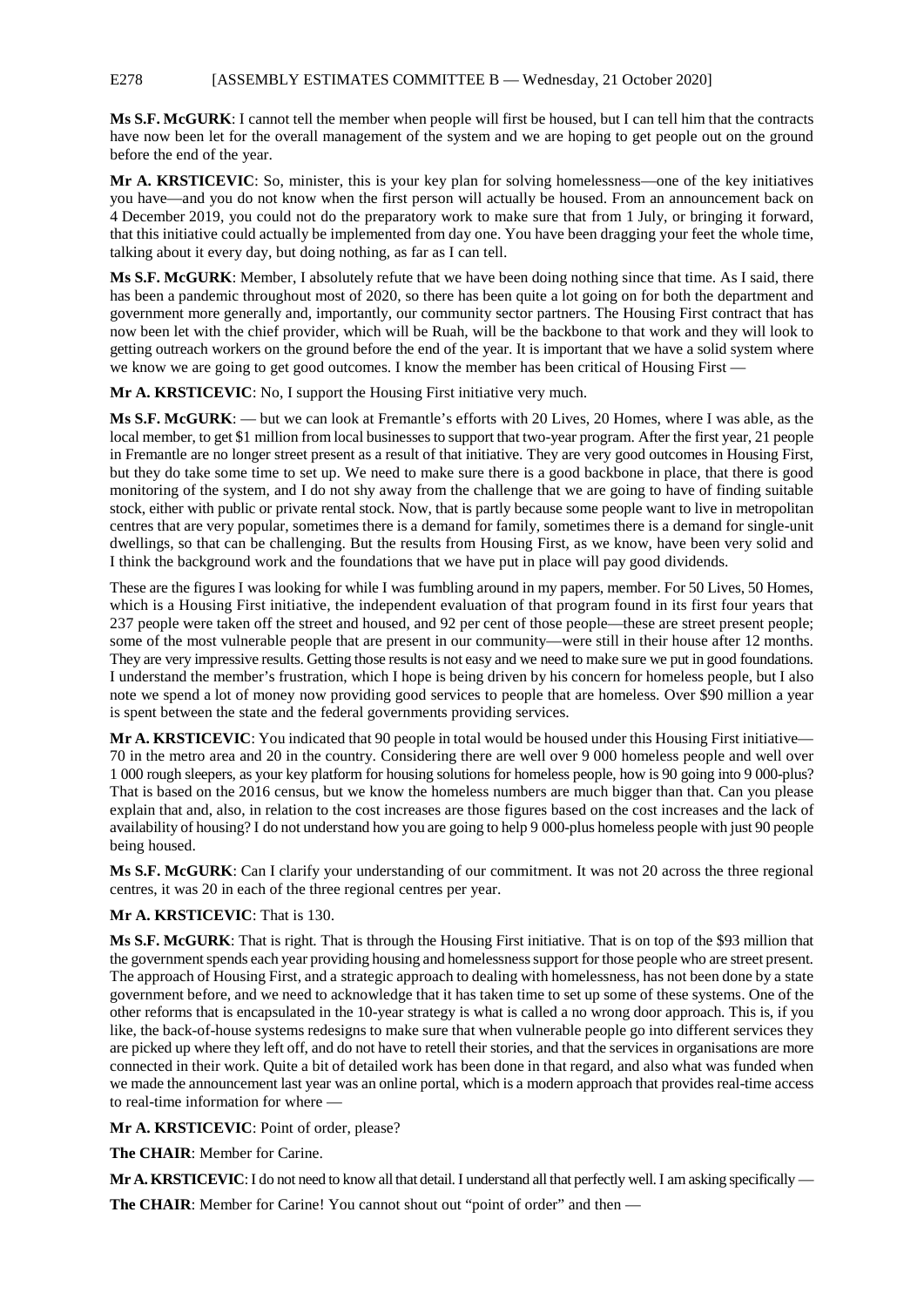**Mr A. KRSTICEVIC**: Sorry, through the Chair.

**The CHAIR**: What is your point of order?

**Mr A. KRSTICEVIC**: My point of order is I am asking a specific question about now the 130 people who will be housed every year will solve our current homelessness problem of 9 000– plus people, if that is the main platform for this government initiative. I do not need to know the entry point and everything else.

The CHAIR: So your point of order is?

**Mr A. KRSTICEVIC**: I would like the minister to focus on the question and not —

**The CHAIR**: Thank you, member for Carine. Minister, can I bring you back to the question.

**Mr A. KRSTICEVIC**: We have not got much time.

**Ms S.F. McGURK**: We have four hours, member for Carine.

**Mr A. KRSTICEVIC**: I have a lot of questions. If you keep talking like that, we will never get through anything!

**The CHAIR**: Member for Carine, let us start out the way we hope to continue for the next four hours.

**Mr A. KRSTICEVIC**: I just want an answer!

**The CHAIR**: Thank you. We do not need your little side commentary.

**Ms S.F. McGURK**: What I was attempting to explain to the member and others here is that some of the reform that we are implementing is an important investment in making sure that all of our systems are talking to each other, and that there is a modern approach to dealing with a very vulnerable and, I think everyone acknowledges, a very complex cohort of people. If the member thinks that this issue is straightforward to resolve, then I would welcome to hear what he did while he was in opposition on this matter, because we know that housing some of the people that we see street present in our metropolitan centres, in regional centres across the state, is some of the most difficult work that is done. I acknowledge the community sector organisations that put a lot of heart and effort and expertise into doing that work; and that applies to a lot of government agencies. But these are complex clients and we need to look at not only good work on the ground, but evidence-based approaches and also systems redesign, and I think that will yield results for us. That is what the evidence is showing us in other cities around the world and that is what we are drawing upon to apply our effort here in Western Australia.

[9.20 am]

**The CHAIR**: Member for Carine, do you have a further last question?

**Mr A. KRSTICEVIC**: Further last question on this particular point. Minister, are you going to ask for additional funding for this program based on the cost blowout and the 10 000-plus homeless people out there? Is the minister actually going to ask for additional funding to help the most vulnerable people in Western Australia based on the fact that the government has a \$1.2 billion surplus projected for this year? Because the minister has not shown us how?

**Ms S.F. McGURK**: I do not know what cost blowout the member is referring to.

**Mr A. KRSTICEVIC**: You said it was the cost of housing. Remember you said the housing is not available.

**Ms S.F. McGURK**: Well, a cost of housing and the housing demand is a little bit different from a cost blowout. Perhaps you might want to be —

**Mr A. KRSTICEVIC:** It will cost more money to get those places filled, so the funding you have may not cover —

**Ms S.F. McGURK**: Do you intend to keep interrupting me while I am speaking?

**Mr A. KRSTICEVIC**: No, I am just clarifying for you.

**Ms S.F. McGURK**: Member for Carine, I am clarifying for you that there has been no cost blowout. We have been very careful about how we are building these systems and on what. I have referred to what evidence we are using, but also what existing systems are in place. We have talked about the 50 Lives, 50 Homes approach in Western Australia, with over 20 not-for-profit organisations as partners in that, and the results have been very impressive. So, we will be building on that existing work. We are not starting from scratch, and I talked about Fremantle as well. We will look at what is an effective use of government spending. We always have to look at that; it is not just a matter of pouring more money into this. If we look at emergency accommodation for some of the people who are street present at the moment, unless it is effective, those people will stay in their accommodation for a very short period of time, and then leave again. But I do draw your attention, member, to page 526 of budget paper No 2*,* where there is an explanation in note (b), under "Homelessness Support Services" that talks about the number of clients who have been assisted and are envisaged to be assisted. The budget target for 2020–21 is 15 795 clients, and then as the financial years go on, 17 261 is the 2019–20 actual—I am getting this confused. I will just say that again. Over the financial years 2018–19, 2019–20 and 2020–21, between actual and budget, there has been an increase. Members will see that the budget target for 2020–21 is 17 300 people that we are projected to assist through our homelessness budgets.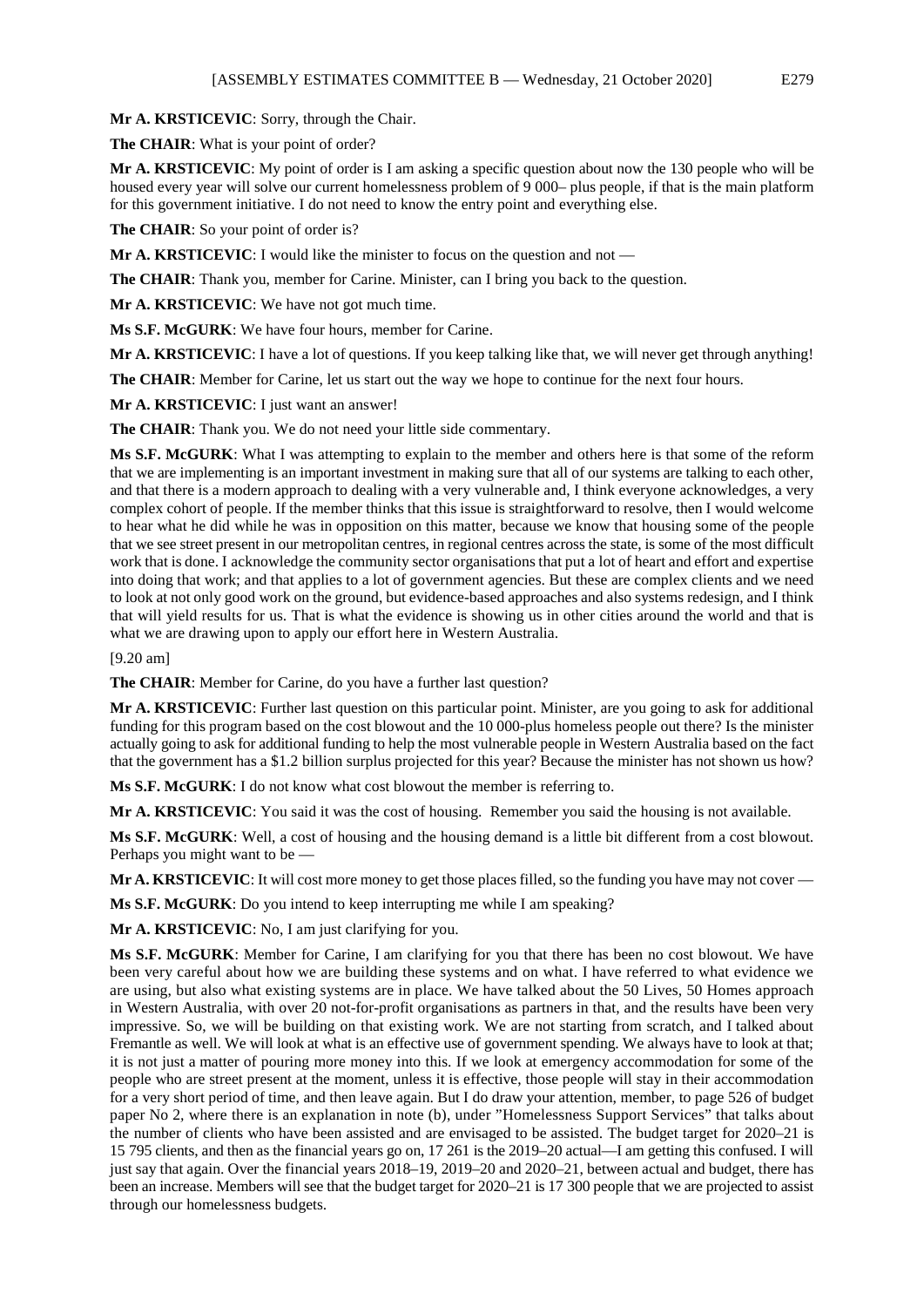#### E280 [ASSEMBLY ESTIMATES COMMITTEE B — Wednesday, 21 October 2020]

**The CHAIR**: Member for Moore, further question?

**Mr R.S. LOVE**: The minister has referred to the rolling out of the Housing First homelessness initiative to the regional centres of Bunbury and Geraldton, and that there will be 20 people per year served. Can the minister outline, in those two instances, where the program is at, if it is commenced? Have the contracts been let and when does the minister expect to see some service provided in those two centres?

**Ms S.F. McGURK**: In the overall planning, the services in Bunbury and Geraldton will be overseen by Ruah Community Services as well. As I said, we were hoping to get people on the ground before the end of the year. So it is the same system, they will then start to contract. As an overall system design Ruah is the main contract holder, but they will not do the work on the ground necessarily; they will start to work with service providers. Services have not been let for the regional work on the ground, but that will be occurring very soon, and we are scheduled to get people on the ground before the end of the year.

**The CHAIR**: Member for Moore through me; further, question, thank you.

**Mr R.S. LOVE**: When you say "soon", when is "soon" and what is the process to select the service provider in those regional areas?

**Ms S.F. McGURK**: I might ask the —

**The CHAIR**: Through the Chair. Mr Wijayadasa?

**Mr N. Wijayadasa**: Thank you, members. We are currently going through a computing process to understand how to play it out. We have some shortlisted parties and we intend to award in the next two months or somewhere there.

**The CHAIR**: Further question.

**Mr R.S. LOVE**: When do you think the service may be commenced in those centres?

**Ms S.F. McGURK**: Our ambition is to have those people on the ground before the end of the year. That is what I stated before.

**The CHAIR**: Okay. Member for Moore, new question?

**Mr R.S. LOVE:** No, that is all.

**The CHAIR**: Member for Bunbury.

**Mr D.T. PUNCH**: I have a new question. I refer to page 518 of spending changes and the line item listed under "Ongoing Initiatives" titled "Child Protection Demand Growth" which indicates an additional \$10.5 million for child protection services in this financial year. Can the minister please outline how changes to the cost and demand model has resulted in extra funding, and could she explain how this funding is consistent with the McGowan government's commitment to child safety?

**Ms S.F. McGURK**: Thank you for the question, member. This is an important matter and one that often gets public attention because child protection is important work. We are dealing with some of the most vulnerable members of our community and it is important that we have not only the right amount of resources on the ground, but that they have the right skills and support around them. Since 2007–08 there has been a cost-and-demand model agreed between the child protection functions of government. It has been called various names over the years, but it is under the Department of Communities at present. That is an analysis between the department and Treasury to understand what are the drivers of the demand in child protection and, as an obvious example, looking at its crudest measure, what is happening with population numbers in children. For example, about 56 per cent of our children in care at the moment are Aboriginal, what is the population growth number for Aboriginal young people. That is at its crudest measure, but in a more complex form the discussions also incorporate the feeders for, and understanding of the drivers of child protection so that we can better respond to not only concerns, but the supports for families.

As a result of that, we have seen significant increases in the budgets for child protection over years, but in 2019–20 the Department of Communities and Treasury agreed to have a deeper look at some of the drivers of child protection matters. As a result of that, we have been able to receive a higher amount than was previously allocated. So, as a result of that, we have an additional \$10.5 million allocated in the 2019–20 budget and a further \$7.9 million allocated in the 2020–21 budget. But that is just in addition to what would have been previously allocated. If you look at the cost-and-demand model more generally, I think just under \$30 million is allocated, so in 2019–20, including those amounts that I just spoke about, there was \$29.4 million of increased funding to child protection work, so that is child protection and out-of-home care services, and in 2020–21, it is \$29.7 million. I think it is worth people taking note that nearly \$30 million has been given each year to child protection and out-of-home care services as a result of a deeper understanding of what are the drivers. Far from sometimes people thinking there are cuts there are always pressures on this work; this very, very demanding work—I think this demonstrates a commitment by government to understanding the contributing factors and to properly resource as a result. Again, I have said publicly, but at the end of the last financial year, since 2017 and the end of the last financial year, there were 153 new and additional FTEs put into frontline child protection work as a result of those funding increases.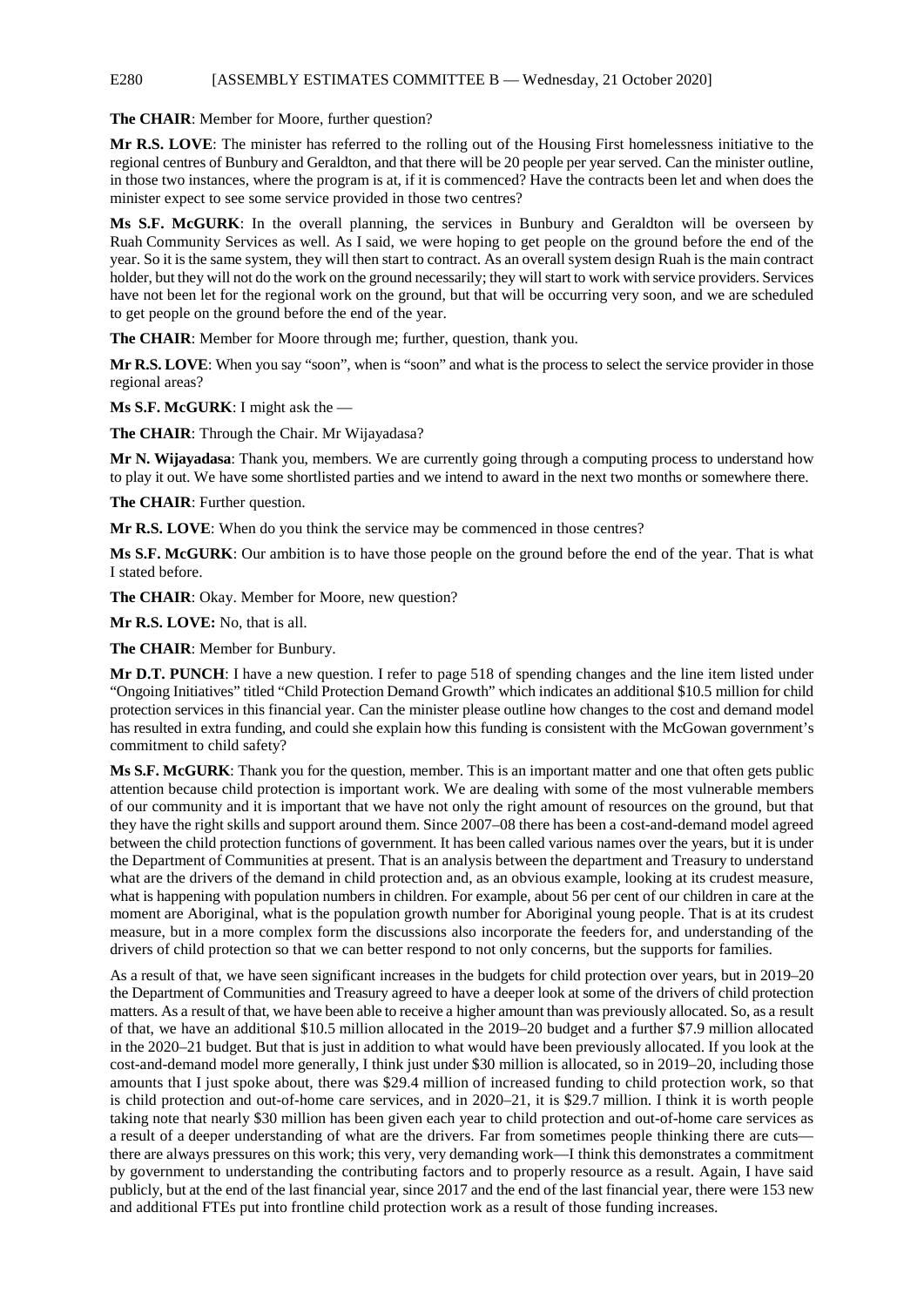#### [9.30 am]

**Mr A. KRSTICEVIC**: Further question on that point. With regard to the additional funding in child protection, I note the distressing story on the front page of today's paper about a young girl taking her life because her perpetrator had been released on bail. Specifically with regard to perpetrators having access to their victims—I again bring the minister's attention back to Roebourne, which keeps coming up—can the minister guarantee that no children will come into contact with or have access to their perpetrators in Roebourne or through the school system there, or more generally; and what is the minister doing to protect the children there?

**Ms S.F. McGURK**: I am not sure that this was particularly related to the previous question.

**Mr A. KRSTICEVIC**: It is child protection, and the minister said she just got funding.

**Ms S.F. McGURK**: It is the whole portfolio, member.

**The CHAIR**: Member for Carine, can you be a bit more specific in terms of —

**Mr A. KRSTICEVIC**: I was being very specific. The minister spoke about massive increases in funding for child protection and caseworkers, and I am just asking about children who are victims of whether it be domestic family violence or sexual assault et cetera. I am just asking whether any of this funding is going to protect these children and whether or not they are still at risk.

**Ms S.F. McGURK**: I just want to make sure I have the current information in front of me. The member has jumped to talk about particular cases of child abuse, one very tragically reported *The West Australian* today. For a number of reasons, I was disturbed to hear about that case, not least of which I think there needs to be a lot of caution around reporting of suicides and child suicides. My thoughts—obviously, a lot of Western Australians share with me in this and I will be reflecting their sentiments—and our hearts are with their family and that community at the moment. I cannot imagine what they are going through. Suicide, particularly child suicide, is a very complex and difficult area, and where that intersects with child sex abuse is all the more tragic. Leaving that matter reported in *The West Australian* today aside, the member asked a question about Roebourne, and he raised a number of issues there. If I could go to the last question, perhaps the member could just repeat his last question?

**Mr A. KRSTICEVIC**: It is more in terms of making sure that the victims are not coming into contact with their perpetrators and that they are being protected.

**Ms S.F. McGURK**: That question was first dealt with when we came to government in 2017. At the Minister for Education's initiative a meeting was convened of all the agencies and ministers where these issues could intersect. In this regard it was the Minister for Police, the Minister for Education, and me, as Minister for Child Protection, and the respective agencies. There is now a protocol or system that is in place, whereby there is good information sharing, first of all, between the agencies. That has been in place since 2017. I hasten to say that there was no such system under the previous government. There was no such protocol or agreement of what would occur if there was a child with harmful sexual behaviours who may be attending a school, either with their victim or not.

I give members the assurance that the number of young people with sexual offence charges attending school continues to be very low across the state. Where a young person charged or convicted of a sexual offence attends a public school, every case is monitored, assessed and managed by the Department of Education, Western Australia Police Force and the Department of Communities and the assessments are based on what is best for the school community and the individual young people. The focus of the Department of Communities in regard to child protection is on creating safety for the affected young people by developing trust, increasing networks and protected behaviours around the young person, and providing information about sexual health and consent. This is distinct from labelling the young person as a perpetrator or offender. Often young people who are displaying harmful sexual behaviours are, in fact, doing that because they were themselves victims of sex abuse and that matter has not been managed or responded to effectively. That is part of the challenge we have in government and one that I am very alive to.

I also let the member know that in line with the findings of the Royal Commission into Institutional Responses to Child Sexual Abuse, which contained a raft of recommendations for children with harmful sexual behaviours, the Department of Communities is undertaking a review and development of new policy to inform our response processes to child sexual abuse, including young people who commit sexual offences. I am in regular contact with some of the leading authorities on this matter nationally as well as my counterparts in other states to understand their initiatives and how we can better respond in Western Australia. An important point to make in regard to this is that we have some resources upon which we can draw in Western Australia. I refer, for instance, to the child advocacy centres headed by Parkerville Children and Youth Care. There are two of those in the metropolitan area now the George Jones Child Advocacy Centre and the Stan and Jean Perron Child Advocacy Centre—where there is a co-location of community sector organisation, in this case, Parkerville, child protection officers, police officers and associated psychiatric supports that will work very much side by side and focused on the child themselves. This is considered world leading in terms of the joined-up approach. We have been able to use that sort of model to develop a WA centre for responding to child sex abuse. It is in its early stages, but we have partnered with the University of South Australia, Professor Leah Bromfield and her team, to begin the WA centre for responding to child sex abuse,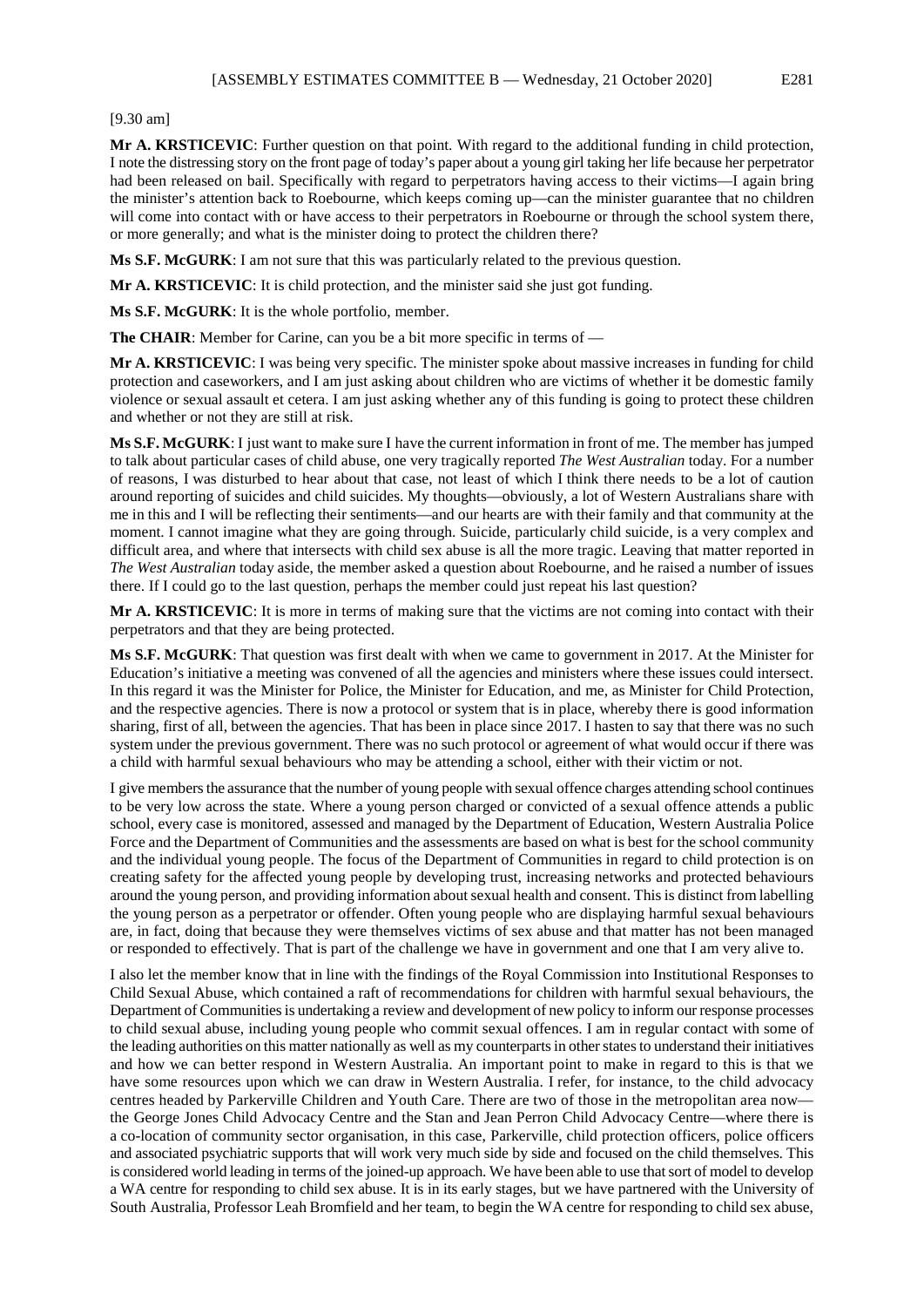#### E282 [ASSEMBLY ESTIMATES COMMITTEE B — Wednesday, 21 October 2020]

where we could in fact look at the evidence showing us how we can best work with children who are affected by child sex abuse or, for instance in this case, who are displaying harmful sexual behaviours. I think it is important that that is an opportunity for us, too, to work with Aboriginal-controlled organisations to make sure we are doing culturally appropriate and credible work in this space.

Because if you think about regional centres or remote communities, we need to start to understand how we interrupt this cycle of harmful sexual abuse throughout society that then creates young people with their own distorted views of sexuality and their own distorted behaviours that need proper therapy interventions.

[9.40 am]

**The CHAIR**: Member for Carine, further question?

**Mr A. KRSTICEVIC**: Further question on that point, as obviously the minister did not answer my question. I specifically want to know whether the children there are safe—yes or no? And, second, are they coming into contact with the perpetrators? They are very simple questions.

**Ms S.F. McGURK**: Children where, member?

**Mr A. KRSTICEVIC**: In Roebourne.

**The CHAIR**: Member for Carine. I understand the question you are asking. Perhaps you could direct or ask the question in terms of where in the budget —

**Mr A. KRSTICEVIC:** It is on the budget funding that the member for Bunbury asked a question —

**The CHAIR**: I understand. So perhaps we can base the question around that and we will get an answer based on that as opposed to having long questions and long answers.

**Mr A. KRSTICEVIC**: I have a very short question.

**Mr D.T. PUNCH**: Point of order, Chair. My question was very specifically about demand growth in relation to child protection. It was not a question about a geographic specific range of possible issues.

**Mr A. KRSTICEVIC**: If the minister does not want to answer the question, that is fine!

**The CHAIR**: Member for Carine, I do not think it is a question that the minister does not want to answer. Let us give the opportunity for the minister to add anything.

**Ms S.F. McGURK**: I will take the point that has been raised by the member for Bunbury and yourself, Chair, and that is: what is the specific line item that the member is referring to, and can he be more specific in his question? Is he asking me whether every child in Roebourne is safe? Is that what he is asking me?

**Mr A. KRSTICEVIC**: No, the ones that have been victims.

**Ms S.F. McGURK**: And what line item in the budget is he referring to?

**Mr A. KRSTICEVIC**: Okay. Let me refer the minister back to budget paper No 3, page 112. There is no funding for demand growth —

**The CHAIR:** Member for Carine, is this going to be a new question or is it on the specific question?

**Mr A. KRSTICEVIC**: I will come back to this later; I will ask a new question.

**The CHAIR**: Before you do, I think the member for Moore would like to ask a new question.

**Mr R.S. LOVE**: Yes. I will just ask a fairly simple question and then perhaps we can go back to the member's question. On page 519 of the budget documents, under "Significant Issues Impacting the Agency", in paragraph 5.4, there is an allocation of \$2.6 million to extend the Kimberley family violence service trial by two years. If we look at page 518, where there are spending changes, there is a line item under the COVID recovery plan, titled "Kimberley Family Violence Service", with an allocation in the budget of \$1.3 million this year and \$1.326 million in the following year, but there is nothing in the actual spend for 2019–20. I was just wondering whether that trial ceased, or whether, as it says, this is an extension of a service. There was no funding for the service in the previous year, so had that service actually ceased? If it is a trial, are there any metrics available as to the success or otherwise of the money that has been spent so far?

**Ms S.F. McGURK**: Thank you, member. There are a couple of things about this. It appears on page 518 under "Kimberley Family Violence Service" without a budget estimate in 2019–20.

#### **Mr A. KRSTICEVIC**: Right.

**Ms S.F. McGURK**: I am happy to get advice about that. There has been funding for that service previously. This table is about a spending change. It was not that the funding was not applied previously. It was applied previously, but this particular table on page 518 reflects spending changes that occurred. We have continued this program for another two years, and I spoke about this when we had a community cabinet in the Kimberley recently. This is an acknowledgement of the particular circumstances in the Kimberley, with the high rates of domestic violence that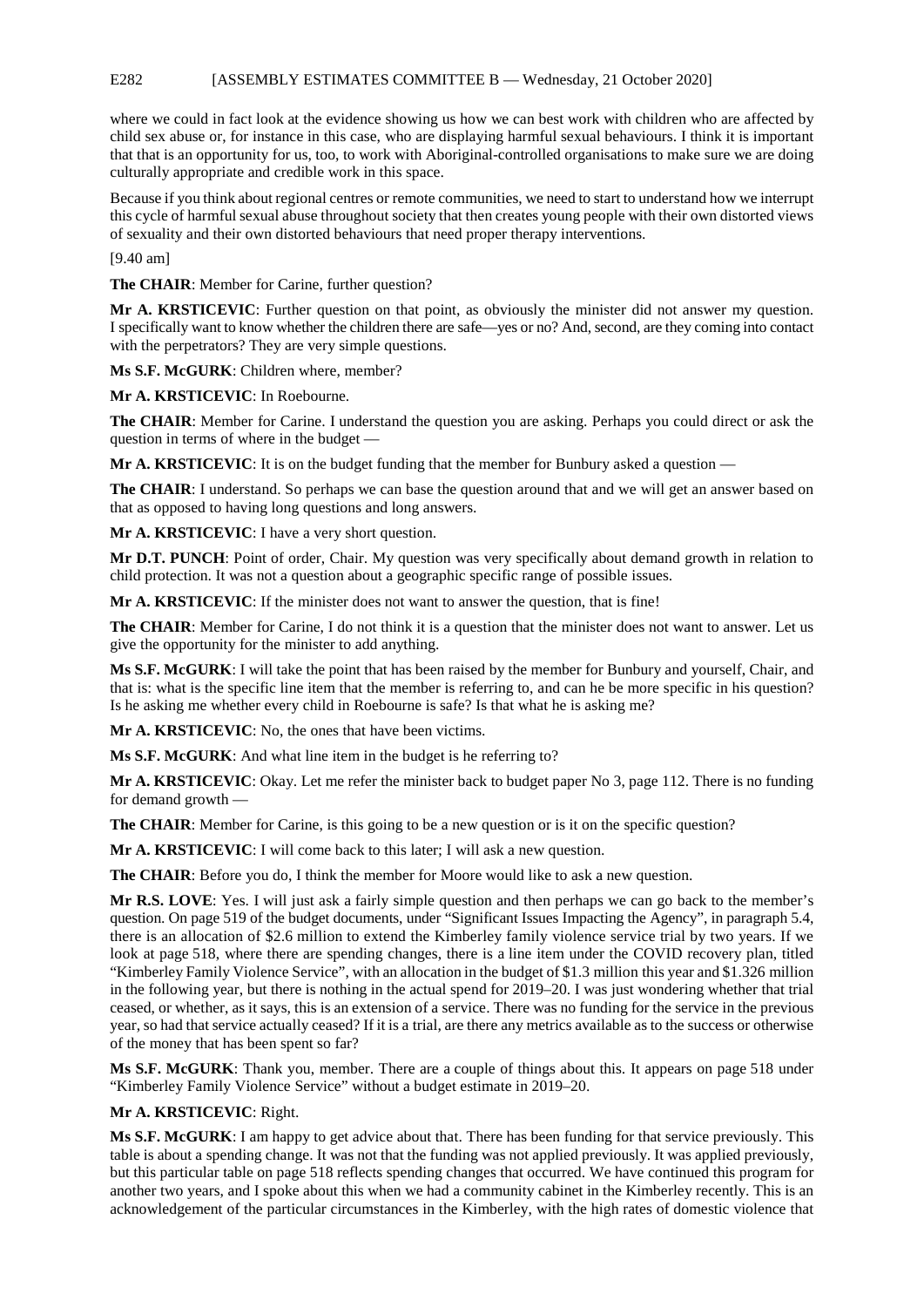occur there, and what will be different about this particular spend. Up to now, Anglicare WA has been providing a service under this particular program. It will continue to provide that service while we put out the contracts for expressions of interest. We are particularly interested in making sure, after recommendations from an evaluation undertaken, that communities seek proposals from applicants to have place-based interventions that are flexible, culturally responsive, informed by local needs, but importantly, designed or where possible delivered in partnership with Aboriginal-controlled organisations. That will be our preference.

When we delivered that news recently in the Kimberley, when I was in Broome, that was a very welcome announcement because it is important that, where possible, we make sure that local providers who have good relationships with the local community, credibility with the local community and really understand their needs are providing those services. That is not to detract from Anglicare at all, but as with non-English speaking culturally and linguistically diverse communities, it is our preference to try to get CALD communities to get particular services to deliver their programs, and with Aboriginal people, if we get the National Aboriginal Community Controlled Health Service to do that work, I think we will have better outcomes.

**Mr R.S. LOVE**: The other part of the question I asked was around the metrics of how the trial had been assessed. The minister has spoken in fairly broad terms, but I am wondering whether she could supply me with some information about the success or otherwise of the trial thus far and what the performance requirements will be for the continuation of the trial.

**Ms S.F. McGURK**: We have been very keen in any of our work to make sure that there is feedback from the ground on how those services are being provided. I have spoken a lot about our efforts being evidence based and making sure that there is a framework around the work being done. We are endeavouring to do some evaluation of how that is being done through a lot of our work. I am not sure whether that particular evaluation is available, and I just ask that the member put that on notice if he is interested in getting the particular outcomes of that trial. It has been a relatively small amount, but it is additional funding, so there are already existing services in the West and East Kimberley. As with many community services, there are in fact many services across the board, and particularly in the East Kimberley it can be hard to fill some of those places, but there is a lot of work done across the Kimberley to provide on-the-ground assistance. I just ask that the member, if possible, put that question on notice.

**Mr A. KRSTICEVIC**: I want to ask about the COVID response to homelessness and the Hotels with Heart program. That can be referenced to the fifth line item on page 518, the first significant issue impacting the agency on page 519, the first and second line items on page 123 and probably half a dozen other areas in the budget. The minister can pick which one she would like to look at.

**Ms S.F. McGURK**: The member speaks very quickly. I know I do, too, but it would just be useful to find my papers if the member was a bit more specific.

**Mr A. KRSTICEVIC**: Sorry, yes. I am asking about the Hotels with Heart pilot.

**Ms S.F. McGURK**: I understand that. Is it on page 518?

**Mr A. KRSTICEVIC**: It is not referenced specifically. It is homeless support services.

**The CHAIR:** Member for Carine, you are supposed to reference your question to a line item, so pick one if you like.

**Mr A. KRSTICEVIC**: I am. The first significant issue impacting the agency on page 519 will do. That refers to the COVID recovery pandemic response. I just want to ask a question about the response during the pandemic. Noting that New South Wales spent \$34 million housing the homeless, Victoria spent \$15 million and Queensland spent \$24.7 million, and, according to the statistics shown in the *Sydney Morning Herald*, in total they housed and took off the streets more than 33 000 rough sleepers as a minimum, how many homeless people, rough sleepers, did we help during that pandemic and how much money did we spend during the pandemic period?

#### [9.50 am]

**Ms S.F. McGURK**: Can I just remind the member that we are still in the pandemic, we have not resolved the question of COVID-19 and we are still trying to manage the risk assessment across the community, but if I understand him correctly, he is talking about the period around Easter—around March, April—when we had a sort of relative close-down of a number of sections in the community. I remember that was the case around Easter and the weeks after that. There was a lot of concern then about how we worked to address the risks to people who were street present are street present—and made sure that they were looked after. They are particularly vulnerable for a whole lot of reasons; I think that is pretty obvious. There are a couple of things: the department set up task forces through which it worked with the sector to understand those immediate needs and get feedback about how they could be dealt with. It is important to get feedback from the community sector on the ground to understand what the risks are, where those risks are physically and how to best manage what is a difficult cohort. One of the initiatives that the member referred to is the Hotels with Heart project. That was a trial. It was important to note that this was a health-based response, so it was not designed to have a long-term outcome for those homeless people. Of course, if it did, all the better, but that was not what it was designed to do. It was designed to address at a moment in time how we could get those people off the streets and keep them safe. It was put together with a range of people, including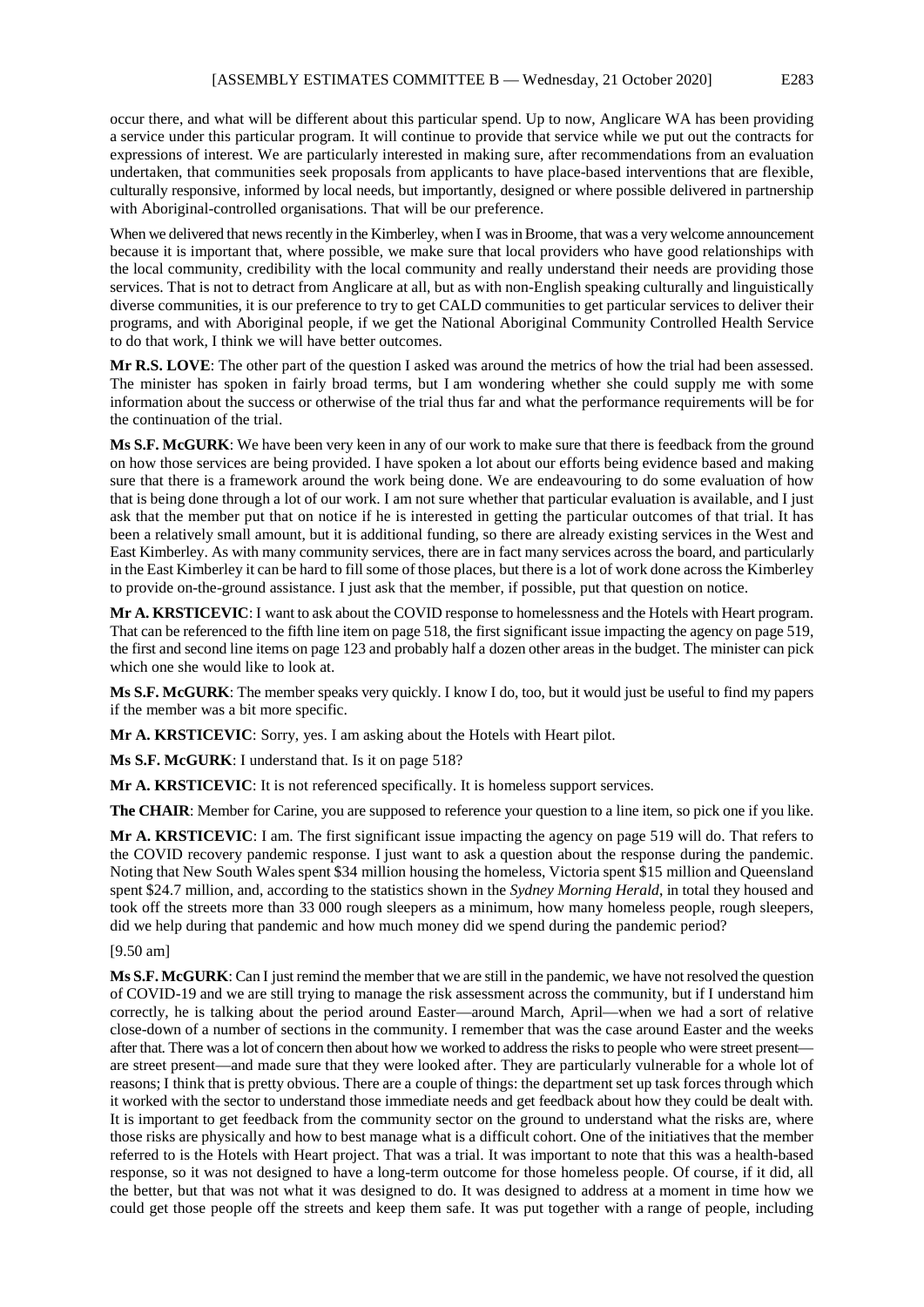#### E284 [ASSEMBLY ESTIMATES COMMITTEE B — Wednesday, 21 October 2020]

people from Royal Perth hospital. The Homeless Healthcare group was part of the project design, as were a number of not-for-profit organisations and the Department of Communities. There was some publicity at the time because we had an offer from one of the large hotels in the CBD, Pan Pacific, to participate in the program. The program was that up to 30 people would be able to be given accommodation in the Pan Pacific. Even though they were not COVID positive, they would be asked to quarantine for 14 days to manage the risks, because at the time we did not deem it was safe for those people to move in and out of the hotel—that hotel was also being used as a quarantine hotel—but we would give quite a bit of support. For instance, there was security on each floor, and we used two floors. There were nurses visiting those clients every day. Preceding those clients going into the hotel, there were outreach workers who interviewed people on the street for who wanted to be part of the hotel trial. In fact, in my community in Fremantle I speak to some of the people who are street present and one of the women I spoke to said "I was asked to do that, it just wasn't for me. I couldn't stay in a hotel for two weeks and I decided not to take it up but my mate did and he said that it went all right for him." People went into it voluntarily. To their credit, some of those people stayed in for the 14 days. As I have observed elsewhere, even the most seasoned hotel-stayers found staying in a hotel room for two weeks quite challenging, and we can imagine that it was in this case. In any case, people were asked to stay in their hotel rooms. They were given quite a lot of support, with nurses and doctors regularly visiting and community sector organisations visiting as well in a safe way. Can I just thank the Uniting WA, Homeless Healthcare, the Pan Pacific and Department of Communities and Ruah Community Services, which worked in the program.

Twenty-two of the 30 participants remained in contact with services following the pilot and 15 were assisted into accommodation. The cost of that was \$408 475, so it was quite an expensive intervention. I have to say, people really liked the idea of being able to use empty hotel rooms to assist homeless people and I know it was picked up in other states, but without intensive supports alongside that accommodation, it is not suitable. In fact, the evaluation was that if that sort of model was being looked at again, we might look at people being able to have a balcony or access to fresh air or some outside space if we were hoping to get them off the street quickly.

**Mr A. KRSTICEVIC**: Based on the very small sample size, can the minister tell me what the government's plans are if we have a second wave in Western Australia to deal with the 1 000-plus rough sleepers and the 9 000-plus homeless people that we currently have? What is the government planning to do?

**Ms S.F. McGURK**: I might ask the director general to speak to this. She has a responsibility too, under the COVID-response plan for the state.

**Ms M. Andrews**: The emergency management arrangements are still in place, as the member knows, and there is important leadership coming from the health department and police around the emergency management and the state health incident control centre, which are coordinating the preparedness and outbreak planning. We are working with and supporting them in that process. Our responsibilities under the emergency management arrangements relate to the welfare-response component of that. What has served us so well up to this point has been the coordination across government and the leadership coming out of the health coordination centre. Within the Department of Communities we have the State Welfare Incident Coordination centre and we are partnering with it in the preparation of the outbreak plans. The focus has been on many of the different vulnerable cohorts, but, as we have seen in other jurisdictions, people are in congregate living and so on. That outbreak planning is being led out of the health department and we are contributing to it. It is not seen primarily as responsibility of the homelessness portfolio, but rather all that work is happening under the umbrella of the emergency management work, which we are contributing to.

**Mr A. KRSTICEVIC**: What does that actually mean on the ground? If tomorrow there was an outbreak and the 1 000-plus rough sleepers were infected with COVID, what would the response of the state immediately be to deal with that, and how much funding is set aside to deal with that issue?

**Ms S.F. McGURK**: I will ask the director general to address that point, but just to qualify when the member speaks about 1 000 people who are rough sleeping, good data collection is one of our challenges with homelessness. All sorts of figures get thrown around, and it is part of our strategy to have better data and understanding, not only of the accuracy of the data, but also the people sitting behind it and the case management of them. But 1 000 people rough sleeping, if that is correct, is around the state, so the situation could be very different in a remote community where we have responded very effectively, I might say, and the dynamics of that would be very different, too, if there was a so-called outbreak. I cannot help but remind the committee that it has been over six months since we have had any community contagion in Western Australia, but let us talk about that scenario of an outbreak, for instance amongst a particular cohort that was street present in the metropolitan area. I think the member needs to be more specific, because if there is an outbreak amongst 1 000 people, it could be anywhere. The director general will elaborate on that point.

**Ms M. Andrews**: In broad terms, the planning and the exercising is exactly what is going on now. We are making the most of this window that we have in terms of preparation. In regard to homeless people, our responsibility and that welfare response, what are the key things we need to have ready? It is going to be around homelessness and finding accommodation and food and services. Our preparedness relates to all of those things, but in particular the data sharing that we are now able to do across government. As the minister has indicated, the other message around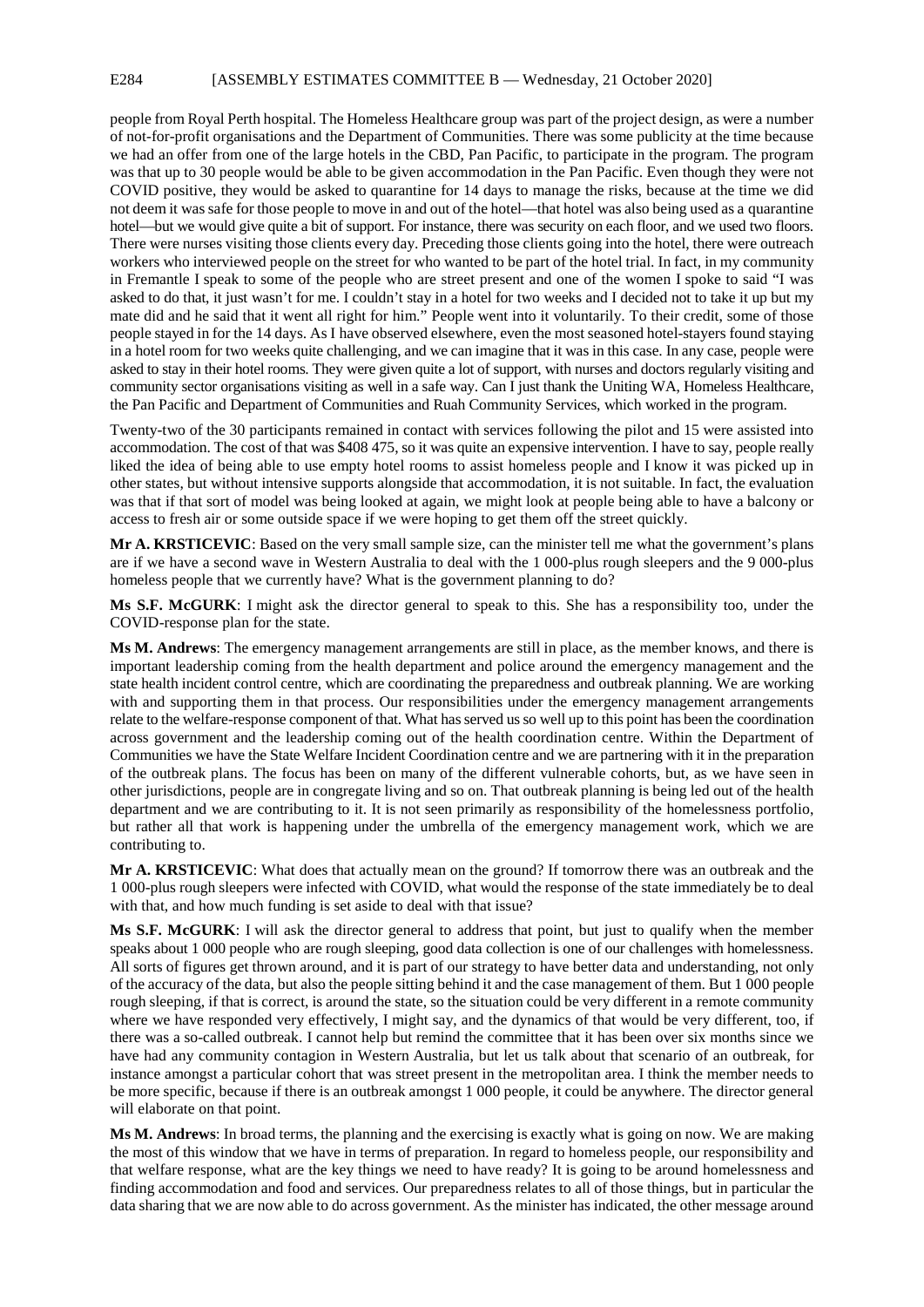that is that we cannot take a cookie-cutter approach from what is sitting in those plans being worked on and think they can work across the state. We have local people on the ground, those local emergency management teams that are doing their version of the plans for their region, and they are doing the hard work with us, coordinated by us, around the accommodation options. It is understanding what the current services look like and how we maintain those if we are moving people into different accommodation. What do the health and other community services need to look like in that?

Remote communities have their own particular risks and challenges, and again, a team has been established. It was established under the emergency management framework and is called the complex task team for remote Aboriginal communities. In the first instance, it worked with Communities, Health and police to return people to country, and now it is doing the planning work for if there is an outbreak. That complex task force team is now sitting in the Department of the Premier and Cabinet, so we are working closely with it to support those preparations as well.

#### [10.00 am]

**Mr J.N. CAREY**: Is there a program still existing at Hostel G on Stirling Street? How many beds are currently operating as part of the COVID response right now?

**Ms S.F. McGURK**: That is correct. Part of the allocation from Lotterywest to the \$159 million COVID allocation available for community services and other organisations that usually rely on lottery funding has been funding for Uniting WA to provide some emergency accommodation, and there is capacity. It has been a few weeks since I have heard an update, but there were beds available in that accommodation. There was \$1.1 million given to Uniting WA to provide emergency accommodation. We are aware of that. We are aware of the issues on the street at the moment, particularly in Perth and other areas, but I want to stress that without the proper supports for people and the case management, emergency responses will be very short lived. We will get people into some of that accommodation, they will stay there for a short time and then they will leave. We might need to get people into accommodation for a short time in the case of some sort of community contagion, but I think we all agree that we want the responses to be effective. We want them to be cost-effective, but we want them to be effective for those people. That is why we are trying to build the systems, to make sure we can follow those people with case work and get them into accommodation that suits them, and then provide the supports to stabilise those people.

**Mr R.S. LOVE**: Listening to the discussion here, I am aware, if we are talking about hostels et cetera which are being funded to provide homeless services, that now most of the backpacking facilities in the state are virtually empty. Is that something being looked at as part of an arrangement? I know from discussion I had with a party the other day that that is an issue for those hostels at the moment. They have no clientele due to the fact that there are no international travellers. Could that be a more appropriate placement than a city hotel, for instance, for a homeless person?

**Ms S.F. McGURK**: It is part of the scenario of planning to look at all those sorts of accommodation options, and there are times that budget hotels or hotel rooms, motels and, in some cases, backpackers, are used for emergency accommodation because of geographical location in a regional centre, for instance, or when nothing else is available. There was public discussion about that, I think, late last year. That has been used by successive governments. In this scenario planning they are all possibilities. I hasten to add that appropriate accommodation is part of it, whether it is backpackers or Woodman Point—people might be aware we used Woodman Point for some time, for some Aboriginal people—but without proper supports and planning, those people will not stay in that accommodation because their needs are too complex. The reason that they are street present is that their needs are complex. They will stay there for a few nights and then they will leave. That is why we need to continue to work to understand what a better response is—what an effective response is. Not only in the case of the pandemic and if there is some sort of community transmission of the virus, but more generally. How do we make sure that we are responding effectively? Each state across our country, and frankly, the western world—each jurisdiction—is challenged to make sure they have effective responses for those people with complex needs.

My reading of how other states have gone with putting people into hotels and the response that the member for Carine spoke about is that they have not been able to sustain those rooms or that approach, not only because it is very expensive, but it does not work for people to stay in hotels for long periods of time. Whatever accommodation it is, whether a hotel or a backpacker or some sort of recreation camp, for instance, without very, very intensive supports, it will not work. That might be what is needed. We are trying to put that in place in the case of Uniting WA, and we are allocating a lot of money to doing that.

**Mr S.K. L'ESTRANGE**: I refer to page 522 of budget paper No 2, volume 2. Under the heading "Outcome Services and Key Performance Information" there is a table, and in the centre column under "Desired outcomes" the third paragraph reads —

Children and young people needing protection are safe from abuse and harm.

That is a key desired outcome. Given the Department of Communities has acknowledged that it is committed to working with police on Operation Timing Belt, what expenditure in the budget is directed towards the Department of Communities working with the police on Operation Timing Belt?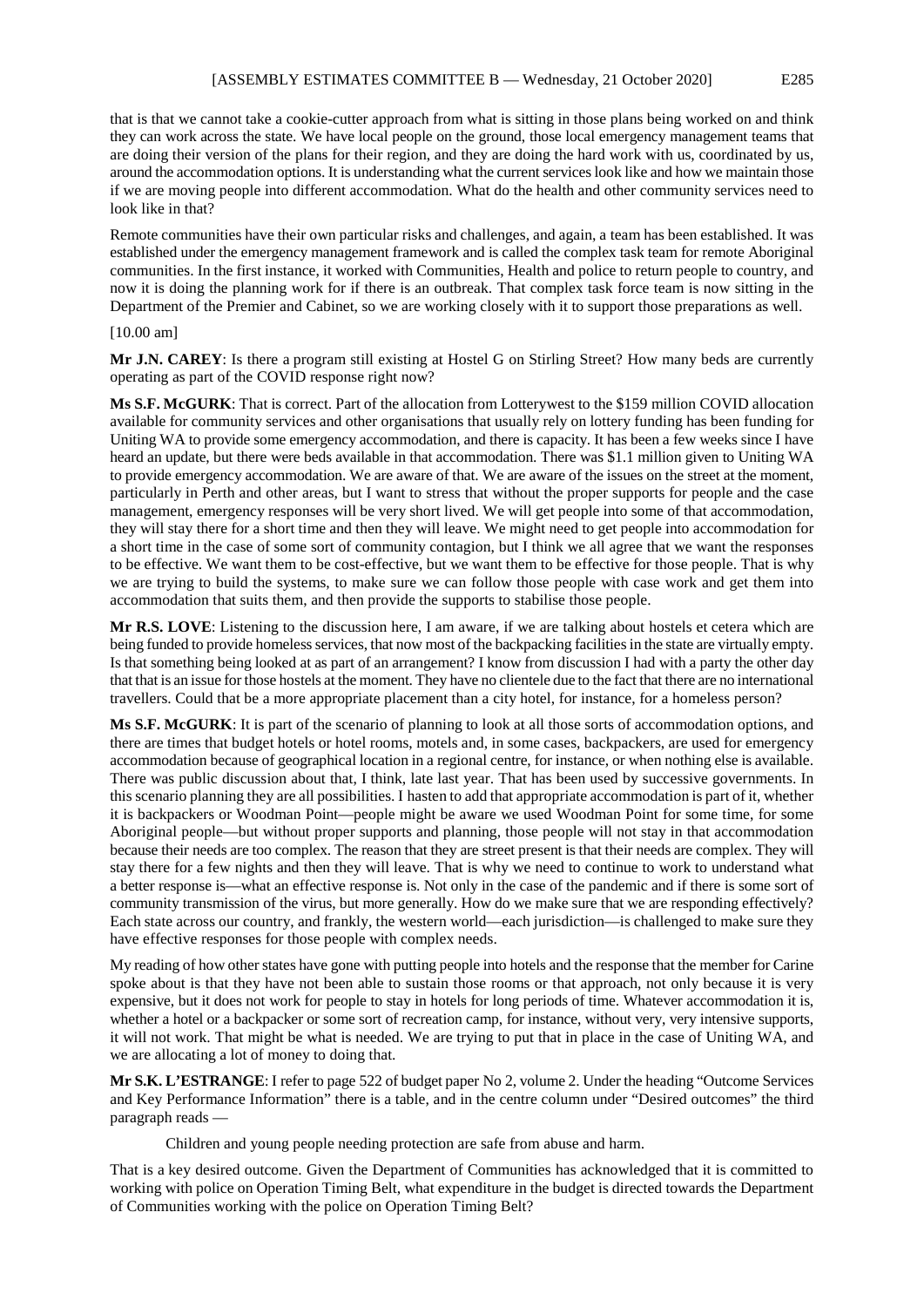#### E286 [ASSEMBLY ESTIMATES COMMITTEE B — Wednesday, 21 October 2020]

**Ms S.F. McGURK**: I will make two points about that. One is in relation to the cost-and-demand model that I spoke about. I think the member for Bunbury asked me about that early on and where we have increases in funding going into frontline child protection work. For instance, the cost-and-demand model, just in the new calculation, had over \$10 million of increases and then there was something like \$28 million. I have not got the exact figure but I quoted it earlier. It is something like \$27 million to \$28 million of new money going in each year, last year and this financial year to frontline work. This is very much the work of child protection workers to work with other agencies to make sure that we are dealing with vulnerable children. That is the first point that I make.

The second point is the one I referred to about the centre for excellence in responding to child abuse and neglect. That is where I spoke about the child advocacy centres. It is important to note that we are starting on the back of the work of the royal commission into child sex abuse. We are starting to do some of that work. The WA centre is a partnership between Parkerville Children and Youth Care and the Australian Centre for Child Protection. That is Leah Bromfield, whom I spoke about before. She is an academic based in South Australia, and she is part of the Australian Centre for Child Protection. That is a coming together of its work in WA. That centre has received initial funding from lotteries, but I think it is a real opportunity for us to start to understand how we can respond better, not only to identifying areas of risk with child abuse, but also properly responding by having good therapy after we know that young people have been victims of abuse. At the moment we do have some good responses. They are largely based in the metropolitan area. Some of those services are available from regional areas, but I think we could do a lot better, particularly around culturally appropriate responses.

The third point is about the royal commission. We are working through implementing those recommendations. I think it is important that people understand that it is not just me blithely saying, "We are implementing recommendations", but this a very solid template that we have across Australia to start to put in place a systematic reform for improvements not only to prevent child abuse, but to respond to it quickly should it occur, and then make sure that anyone subject to that abuse is given proper therapy and supports in a culturally appropriate way. Sadly, we know that these are not just historical matters. These are very real matters that confront our society every day. There has been money allocated over the last couple of years to implementing the royal commission recommendations.

#### [10.10 am]

**Mr S.K. L'ESTRANGE**: She has not answered the question yet, Chair, so I am waiting for it. It was a specific question.

**The CHAIR**: That is why I am asking you, member.

**Mr S.K. L'ESTRANGE**: She is still going, Chair.

**The CHAIR**: Member, I was just asking you whether you had a further question or not.

**Mr S.K. L'ESTRANGE**: No, sorry, Chair. I am just saying she has not finished.

**Ms S.F. McGURK**: My advisers are just pointing out to me that Operation Timing Belt is specifically a police operation, so it is funded by police, but when there are concerns and victims identified or, in fact, when any of the perpetrators are young people, they would then work with child protection. The numbers in the assessments and investigations are reflected on page 528 of the *Budget Statements*, where there is an average cost per child involved in child protection cases. For instance, in the 2020–21 budget, the average allocation is \$4 640 per child involved in child protection cases.

**Mr S.K. L'ESTRANGE**: Are any extra resources being allocated to support the police in their endeavours with regards to Operation Timing Belt?

**Ms S.F. McGURK**: There are not in regard to that particular investigation. In fact, I think we should welcome the work of the police and acknowledge that these investigations are not one-off. The public should take some comfort in understanding that these investigations are more likely to be the norm throughout the state. The cost-and-demand model that I have spoken about talks about some of these feeders into investigations. Communities offers active support to victims through respective caseworkers. Some supports being offered include district psychologist counselling and support from school and carers. To answer the member's question, no, there will not be a specific allocation for Operation Timing Belt. Sometimes these investigations get publicity, but often they are investigations occurring across the state and work that is done between agencies across the state.

**Mr S.K. L'ESTRANGE**: Was the minister briefed on Operation Timing Belt during 2019–20, and how often is she scheduled to be briefed during 2020–21?

**Ms S.F. McGURK**: I just want to make sure that I am clear about how I am briefed on these matters. Yes, I am regularly briefed on police operations, and of course I would be made aware of those investigations in regard to Operation Timing Belt. I am sorry, I do not have the particular details of any briefing. In fact, I am just reading through my notes to see whether I can give the member something more specific. I cannot give the specifics of when I was briefed on Operation Timing Belt, but I can assure the member that I have been kept up to date with that operation.

**Mr S.K. L'ESTRANGE**: Are we able to take that answer as supplementary information?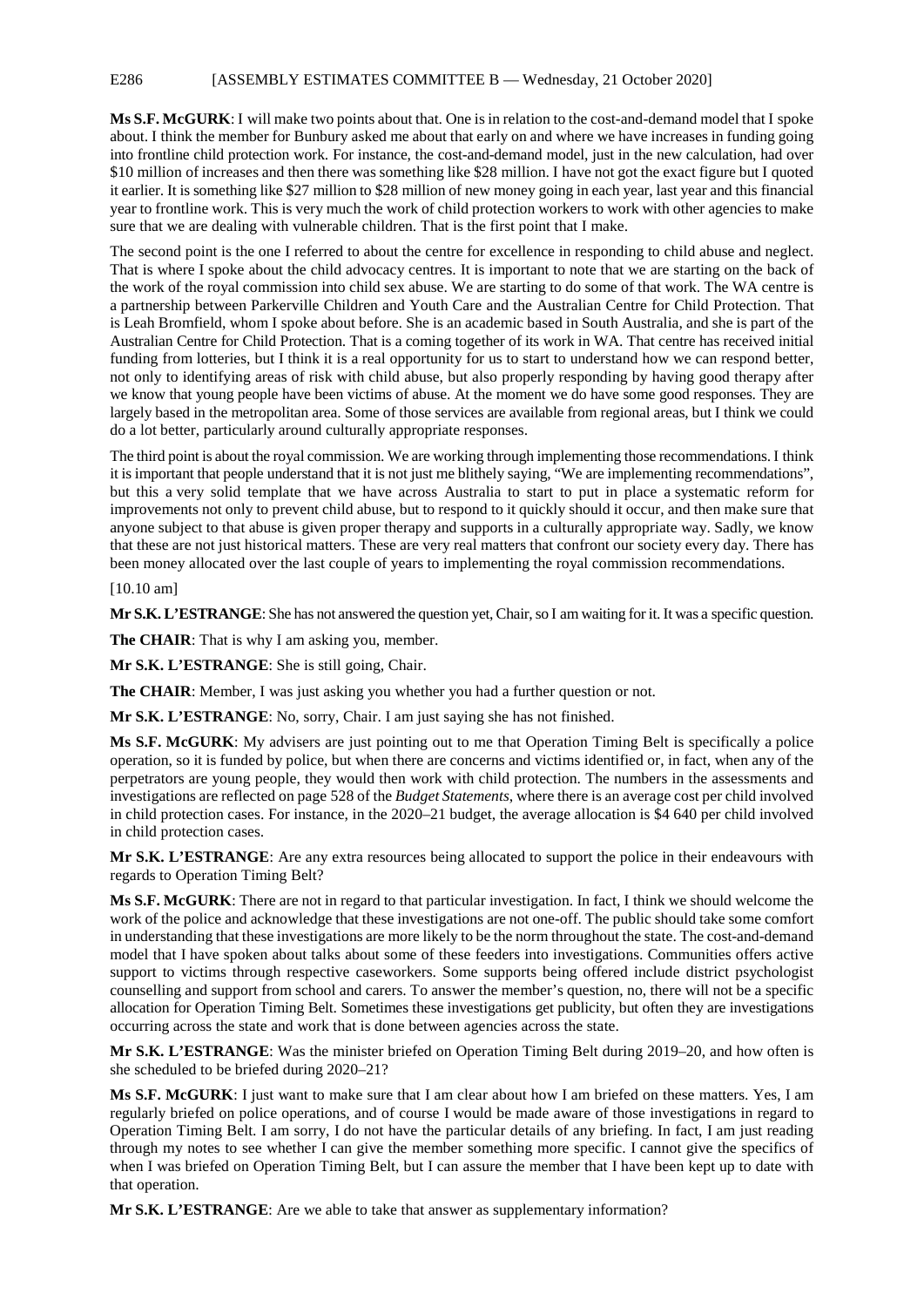**Ms S.F. McGURK**: I just want to be clear about the sensitivities of some of these operations. Some of those cases that are before the courts and some involve young people in care, so I would not be able to talk about specifics or the details of any of those cases. I am happy for the member to put on notice the question about understanding how much information I was given about Operation Timing Belt and the implications for my portfolio.

**Mr S.K. L'ESTRANGE**: We need to get that written down, then.

**The CHAIR**: No, I just urge you to put that question on notice.

**Ms S.F. McGURK**: Yes. I am just requesting that the member is specific about what he wants in regard to Operation Timing Belt. He could perhaps put that question on notice so that I am clear about what is being required, because there is some sensitivity, particularly around some of the criminal matters that arise, the matters before the courts, and also sensitivity about individual cases, which we will not refer to or talk about.

**Mr S.K. L'ESTRANGE**: When was the minister briefed about the Macy case? We know Macy is not the real name; I guess it is a case name. I understand concerns were raised in 2017 and that Macy was sexually abused in 2018. When was the minister first made aware of the Macy case?

**Ms S.F. McGURK**: I am not able to answer specifically here when I was first made aware of that case. Again can I ask just say to the member that we are here to talk about the budget papers. I just want to understand what line item the member is referring to. We come to estimates understanding the budget and we are able to respond to it, and I am quite prepared to do that, but, it is very difficult to respond about a specific case at this stage in these proceedings.

**Mr S.K. L'ESTRANGE**: I will bring the minister back to page 522, which was the item I presented to the minister in the *Budget Statements*, which was the table under "Outcomes, Services and Key Performance Information", and the column headed "Desired Outcomes". It states —

Children and young people needing protection are safe from abuse and harm.

My line of questioning is directly relating to a line item in the budget.

**The CHAIR**: Yes, that is so. Member, I think that is clear but I think the minister is indicating that you might need to put that question on notice and that she is not going to be providing that information.

**Ms S.F. McGURK**: I am sorry; I just do not have information in front of me about when I was first briefed about that particular case. The member understands that a number of children are in care and a number of investigations are occurring. I know this has been potentially contentious at the moment. In my portfolio, it is always a balance of not wanting to talk about and individual cases, notwithstanding that a young person might want to. It is about me not wanting to talk about those circumstances. I understand that there are issues that the public has an interest in, and I do not take away from that, but in these hearings I am not in a position to talk about that specific case or when I was briefed about it. I am quite prepared to take that question on notice. If the member wants to give some me some questions through the usual parliamentary processes, I would be very happy to have a look at them.

#### [10.20 am]

**Mr S.K. L'ESTRANGE**: Looking for some data and statistics linked to that desired outcome, how often is it the case that, or how often has it been the case over 2019–20, that victims of child sex abuse have been housed in residential care with a person accused of being or known as being a sexual offender?

**Ms S.F. McGURK**: My latest advice on that particular matter is that that information is kept on individual case files, and, I hasten to say, if it is the case at all, that it would be kept on individual case files and not available at a broad sort of data level across the department. I was asked a question by Hon Nick Goiran in the Legislative Council, which I answered yesterday I think. It referred to the department's guidelines for accommodating children with harmful sexual behaviours. I can assure members as well as the public that those children with harmful sexual behaviours or who have charges or convictions against them are only housed with other children as a last resort. We are very much alive to the risks associated with that and the very difficult situations that the department confronts in which those children need to be accommodated. Quite rightly, they need to be put in the best environment that they can for themselves, but also so as not to put anyone else at risk in the process.

**Mr S.K. L'ESTRANGE**: There is a large budget number in the sixth line item "Care Arrangements and Support Services for Children in the CEO's Care" in the service summary on page 523 of the *Budget Statements*. I think it is \$429.585 million, so it is a big number.

**The Ms S.F. McGURK**: That is right.

**Mr S.K. L'ESTRANGE**: The number for 2020–21 is \$529.585 million.

**Ms S.F. McGURK**: Yes.

**Mr S.K. L'ESTRANGE**: It is a big number. How much of that will be allocated to the prevention of placing children who are known to have been abused in the past being housed with other children or other perpetrators with a known history of sex abuse?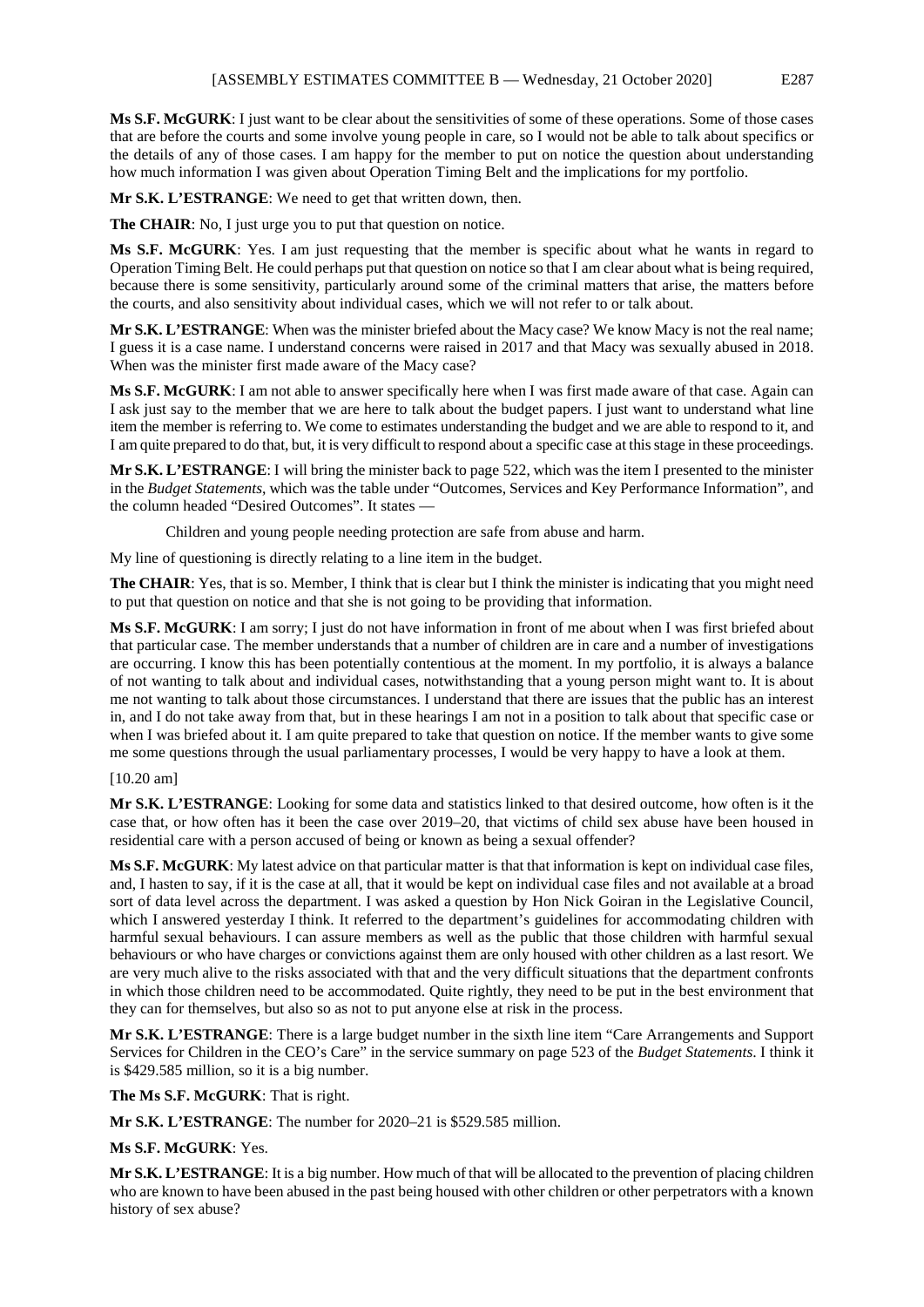#### E288 [ASSEMBLY ESTIMATES COMMITTEE B — Wednesday, 21 October 2020]

**Ms S.F. McGURK**: Can I just elaborate. It is a large number allocated to the care arrangements—just over \$400 million, nearly \$430 million, across the state for the coming financial year. I am not able to give a specific figure for how much will be allocated so that any child who has harmful sexual behaviours, has a conviction or has committed an offence is not housed with other children. I can give the member, as well as members of the public, an assurance that it is very much the priority for the department not to house or accommodate those children with any other children who are possibly at risk. I would like to say that would never be the case, but there are times, depending on the nature of that child's offence or their behaviours and the other residents, when they are put in a group home, for instance. That is the minority of children in care. It might even be in a foster carer situation when a judgement is made that the risks can be managed. Just looking at the policy—because I answered a question on it yesterday and because of the recent publicity it was fresh in my mind—and it says that a safety plan must be put in place if that situation does eventuate. I assure the member, as well as other members here, that that case would very much be the exception. We are very alive to the risks associated with managing over 5 000 children in care, many of whom have complex needs and a traumatic background. Whether they are harmful sexual behaviours, whether they are behavioural issues, whether those children have some sort of an impairment, they are very difficult matters to manage. The department does that day in, day out, to try to juggle conflicting demands.

I am trying not to be longwinded and I know I am not succeeding, but I am making the point that this is the day-to-day work of the department, and not only have we allocated a lot of money to making sure that there are safe placements for children, but we have put more money into the system, into the frontline work of child protection, to make sure that we are well resourced to do that. It is a constant challenge to properly house those children. In some cases, sadly—we are not the only state that does that—there will be cases in which children are put on a one-on-one situation with a carer, because that is the only safe environment to put them in—not necessarily because of harmful sexual behaviours, but because they might have behavioural issues or violent tendencies and that is the only way we can be assured of their safety. That is a very difficult situation; it is no place for a child in the long term. We work with specialists, professionals, child protection workers and partner agencies to look at the best environments for those children.

**Mr S.K. L'ESTRANGE**: The deputy director general, Rachael Green, is mentioned in a recent WAtoday article saying that the department is committed to working with police with regard to Operation Timing Belt. Has the department allocated a staffing group or a team to try and focus on Operation Timing Belt, so that we can prevent the Macy situation from reoccurring?

**Ms S.F. McGURK**: I was getting briefed on Operation Timing Belt, but there has not been a specific allocation of staff or people pooled, or of an extra allocation given in this budget so that that work can occur. That is not to say that the work will not occur. It will occur. We will work with the police, just as we have worked with them over in the west Pilbara or other places in the state to make sure that there is very much a joined-up approach to dealing with specific police operations, whether it is Operation Timing Belt or other police operations, in identifying risk and responding to that risk for children in care or identified or potential victims.

**Mr R.S. LOVE**: I refer to page 527 of the *Budget Statements*, and service area 4, "Preventing and Responding to FDV". I note that there has been an increase of funding in that area, partly due to the commonwealth funding flowing into the national partnership on COVID-19 domestic and family violence responses. In other areas we have seen a big uptake in the use of telehealth and telecommunications as a method of delivering service in health and mental health, for instance. Is the use of such services something being considered by the department under this increased funding?

#### [10.30 am]

**Ms S.F. McGURK**: It is true that we have had an allocation from the federal government as part of its national response, particularly as a result of COVID, and that has been very welcome. Can I also say that as a state, we have put in significant new money. I think out of the \$28 million of additional funding as a result of COVID that we announced, about \$5 million was from the federal government, but the lion's share was from the state government so about \$23 million additional money has been put into responding to domestic violence.

To answer the member's question, I am not aware of the equivalent of telehealth methodologies being used to respond to domestic violence, particularly during COVID. We have looked at innovative models in the past, and the member has probably heard me speaking about keeping women safe in their home, or safe at home, when this is where essentially the victims are—for instance, a woman and the children. A risk assessment is done, the decision is made that they can stay in their home and a safety plan is put in place. The perpetrator is then moved out. Violence restraining orders, all those things, are very much risk based, so it might not be safe for that occur, but it happens if it is safe. That is a model we have not only supported but also put additional funding into. I was frustrated when the federal government withdrew its funding. We have propped up some of its funding to that particular program, which has been on the decline. In any case, that is an example of different ways of doing things.

Also as a result of COVID, part of our response was to put new outreach people in the joint response teams throughout the state. There are 17 family violence joint response teams throughout the state. We have allocated an additional outreach or community service worker in each one of those 17 teams for two years, so that is a very practical resource. Also, there will be additional outreach workers given to the different women's services throughout the state. That is an additional practical service on the ground.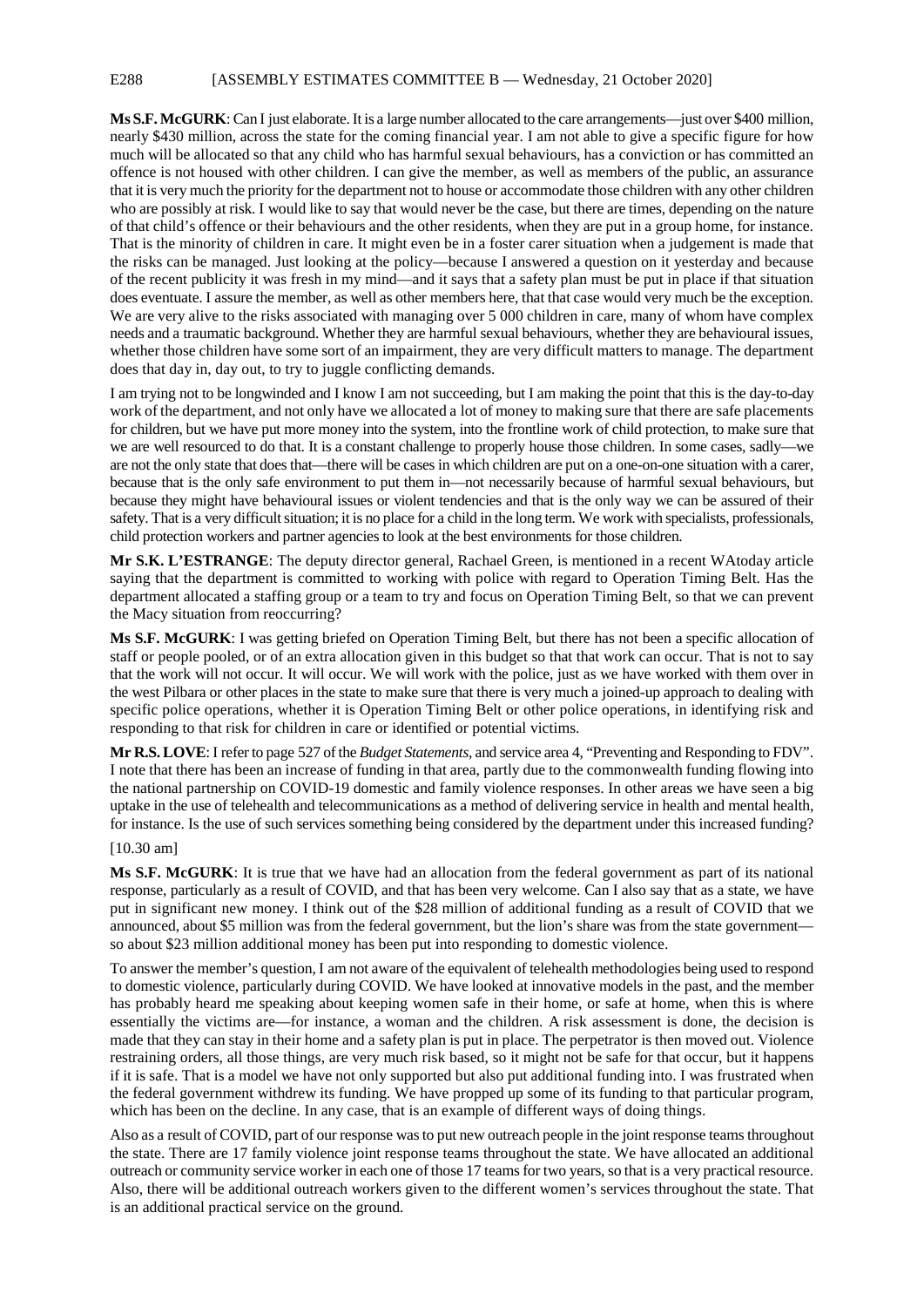I am laughing because just as I say one thing, I get a note from my advisers saying something quite different! It is always heartening, is it not, to get frank and fearless advice! That is good!

I was just speaking about the additional resources on the ground for the next two years. I know that that has been welcomed throughout the state, and sorely needed, sadly. I am advised that some of the FDV services do use video for some of their outreach, so that is a good thing. Obviously there are challenges, particularly in regional Western Australia, let alone remote areas. The move to telehealth-type services, whether it is video or phone, has been really welcome. Of course, sometimes it is dependent on connectivity, but we have been very alive to being prepared to be flexible to make sure that we are responding to the circumstances faced throughout the state.

Another example is the changes to how restraining orders can be served. One of the reforms in the family violence bill that was passed through Parliament was to try to make them more flexible for some regional areas—to take effect in regional areas.

**Mr R.S. LOVE**: I am glad the minister reconsidered the fact that those sorts of services could be of value throughout that discussion that she just gave. I thank her for the answer. She acknowledged the challenges that some regional people may face through that. The reason I am asking this question is that I recently had a discussion with a person by the name of Fleur McDonald, who started up a program down in the Esperance area to assist people in this position. Recently, an organisation that she started up received funding through the federal government to provide services within 16 shires or districts within the state. I am wondering whether the state has been approached at any stage to roll out a similar service, or whether it would consider expanding that existing service—which is now funded by the commonwealth for those 16 districts—to roll that out across the rest of the state? I think there is a great deal of value in what they are offering, and as a regional person, I can see how they could actually assist many families in working through these types of issues and problems.

**Ms S.F. McGURK**: Can I just be clear that I was not dismissing the use of telehealth or video for FDV matters not by any means. I was just saying I was not aware how much they were used.

**Mr R.S. LOVE**: I have gathered that the minister had worked her way through that.

**Ms S.F. McGURK**: Yes, I was not saying they were not of value. I was trying to make the point, too, that I think we need to be open-minded and innovative about how we get good services to people throughout the state with our geographical challenges.

I am aware of organisation based in Esperance that that the member is speaking about. I am sorry, its name eludes me, but I am aware of it. One of our challenges in much of the community services sector is that people begin new ventures and then start to build up a whole program of work. We need to make sure that they are linked with other services and supports and have the proper expertise to do that work. That is the only qualification I would put on that request. We have requests for work to be done across the state in regard to domestic violence. There is a lot to be done; I have made that point many times. This is just in relation to crisis funding and proper supports. Where that crisis funding and those supports are in place, we need to make sure people have the proper expertise to do that work. That is very much what I am focused on if we are able to get new money. We have already put significant new money into domestic violence throughout the state and we will continue to do that—not only crisis money, but all along the continuum to make sure that perpetrators are held to account through the justice system and primary prevention. When we do have new money, there is some opportunity for the organisation that the member referred to. It might be Breaking the Silence. I am sorry, I cannot remember the name of the organisation. It might be called DV Assist.

**Mr R.S. LOVE**: DV Assist is the current —

**Ms S.F. McGURK**: The current name.

**Mr A. KRSTICEVIC**: The federal government, yes.

**Ms S.F. McGURK**: We want to make sure they have an opportunity to bid for those additional funds, and then that they have the proper expertise to undertake that work. I think they are doing some of that outreach work from Subiaco at the moment, so they have counsellors based in Subiaco doing that work to regional areas. We just need to make sure that they are properly linked in with different services throughout the state.

**Mr R.S. LOVE**: My understanding is that the federal government has provided them with a fairly good base to provide those services within the areas that I have mentioned—the 16 different districts. But I would suggest that that indicates that the federal government at least has confidence that they are linked into those types of service arrangements, and it could be a good model to consider rolling out. Using the architecture that they have already developed would seem to be more sensible than trying to reinvent the wheel in the future.

**Ms S.F. McGURK**: One of the challenges in any of this work is to make sure that people do not have a plethora of references or different groups to go to to get authoritative information. It concerned me a lot to hear that it might be that our mainstream DV information, online or by phone, was not accurate for people in regional areas. In fact, I do not think that is the case; I think it is very accurate. So I think we need to make sure that everyone has access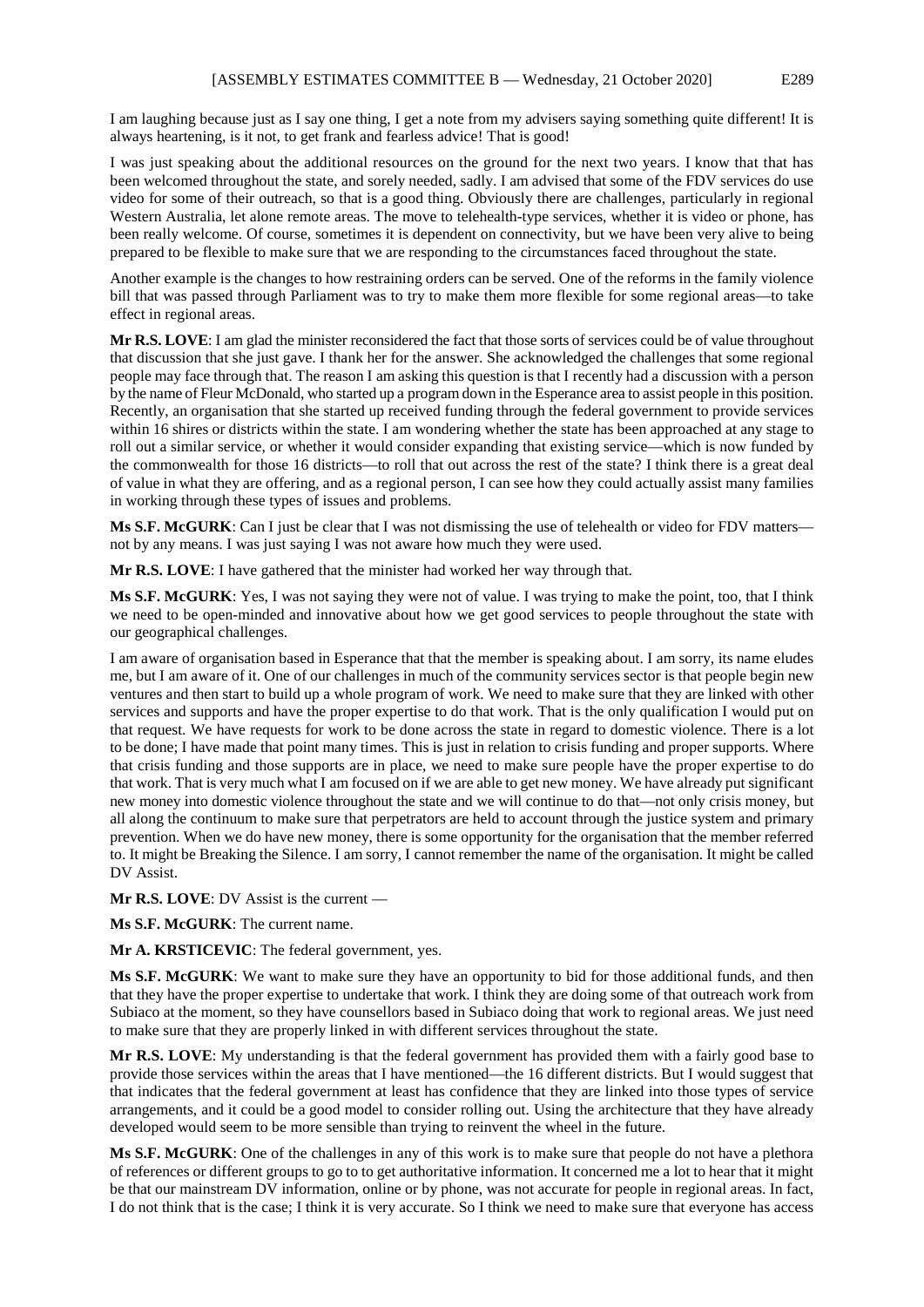#### E290 [ASSEMBLY ESTIMATES COMMITTEE B — Wednesday, 21 October 2020]

to good information that is evidence-based, that people have the skills to do that work, but not taking away from other efforts. I do not have line of sight on what the federal government's funding arrangements are for any of those organisations. I do not know about that. That is up to them and between them. I think it was organised through the federal member Nola Marino, so I am not sure under what portfolio. But, in any case, it is good that they have federal money -

**Mr R.S. LOVE**: I think it is regional development.

**Ms S.F. McGURK**: It is regional development, yes. I am not sure what their expertise is in regard to this particular subject area, but if we have extra money that is available, we will make sure that we look at all the different providers out there—they will have an opportunity to bid—and we will evaluate that as those opportunities come to hand.

**Mr R.R. WHITBY**: I refer to page 521, under the list of items under "Other Significant Issues", paragraph 19. The minister is obviously aware that there was an independently chaired functional review covering the agency's policies and corporate processes. The functional review arose out of the machinery-of-government changes. I wanted to find out, rather than the impact on the internals of the agency, what actual impact the outcome may have had on the delivery of frontline services.

#### [10.40 am]

**Ms S.F. McGURK**: The department is committed to responsibly managing its budget—I hope it goes without saying—and it is very aware of its obligations to ensure that services are delivered to the community in an effective and efficient manner. As part of the budget process for 2020–21, the government identified improvements that could be made to ensure that the Department of Communities' budget is sustainable. As a result, there has been a functional review of Communities, with a focus on non-frontline functions, that will help shape the scope, scale and priority of the frontline activities. The functional review takes into account other workforce reform programs, such as the state disability services transition to the National Disability Insurance Scheme.

The process was recently commenced, and updates will be provided as part of the midyear review for this financial year, as well as the 2021–22 budget process. I hasten to add that the frontline operations are not scoped within the functional review, and frontline services to the WA community will not be impacted by the review. But I think, as the member reflected in his question, in order to effectively provide good frontline services, have line of sight on the effectiveness of those services and how they can be best supported, having good back-of-house functions is crucial.

Of course, as a result of the investigations leading to the arrest of Paul Whyte, there have been a range of improvements that have been made around the department that will not only, I think, give the public some comfort around safeguards that are in place that public money is being properly spent, but also that any possible misspends or corruption that has occurred in the past is properly dealt with.

In regard to the functional review, the department has improved governance, including through a new finance and investment committee, with an independent chair and members, as well as appointing an independent chair and independent members to the audit and risk committee. Some of those things such as the independent chair to the audit and risk committee had already taken place through the middle of last year. There has also been the appointment of a chief risk officer. I think that is important to note.

I also wanted to perhaps take this opportunity to speak about our annual report. There was a qualified opinion given by the Auditor General, and I think it might just be an opportunity to address some of those issues. I think, as I say, that it is important that the public has confidence in the Department of Communities in not only how it is managing large amounts of public money, but also how it is best placed to deliver good services to the public and to vulnerable members of our community.

In January this year, the Department of Treasury made changes to Treasurer's Instruction 304 as a result of the fraud allegations against Paul Whyte. These are mandatory changes that the Department of Communities has been implementing, and they were made across the whole of government. The changes required Communities to transition to a different finance system, as the existing system did not allow the department to update the new Treasurer's Instructions requirements. As the Auditor General's opinion is based on transactions occurring from January, there was a period during which the department was not fully compliant with the updated Treasurer's Instruction.

Deloitte was engaged to assist with the rollout of the new financial management across the department, addressing the new requirements of TI 304 and subsequent issues raised by the Auditor General. PricewaterhouseCoopers has also been engaged to assist with the development of forensic reports on transactional processes to strengthen the controls of the department. In October this year, the department's single payroll system was introduced, and this will address significant concerns raised by the Auditor General. Work is continuing in this area to implement further controls to address the other issues raised. The department has also implemented the TI 304 changes to strengthen procurement controls, such as mandatory three-way matching processes, which will commence in this financial year. As an interim measure, the department acted promptly on moving from its legacy Prophesy accounting system to Microsoft AX 2012.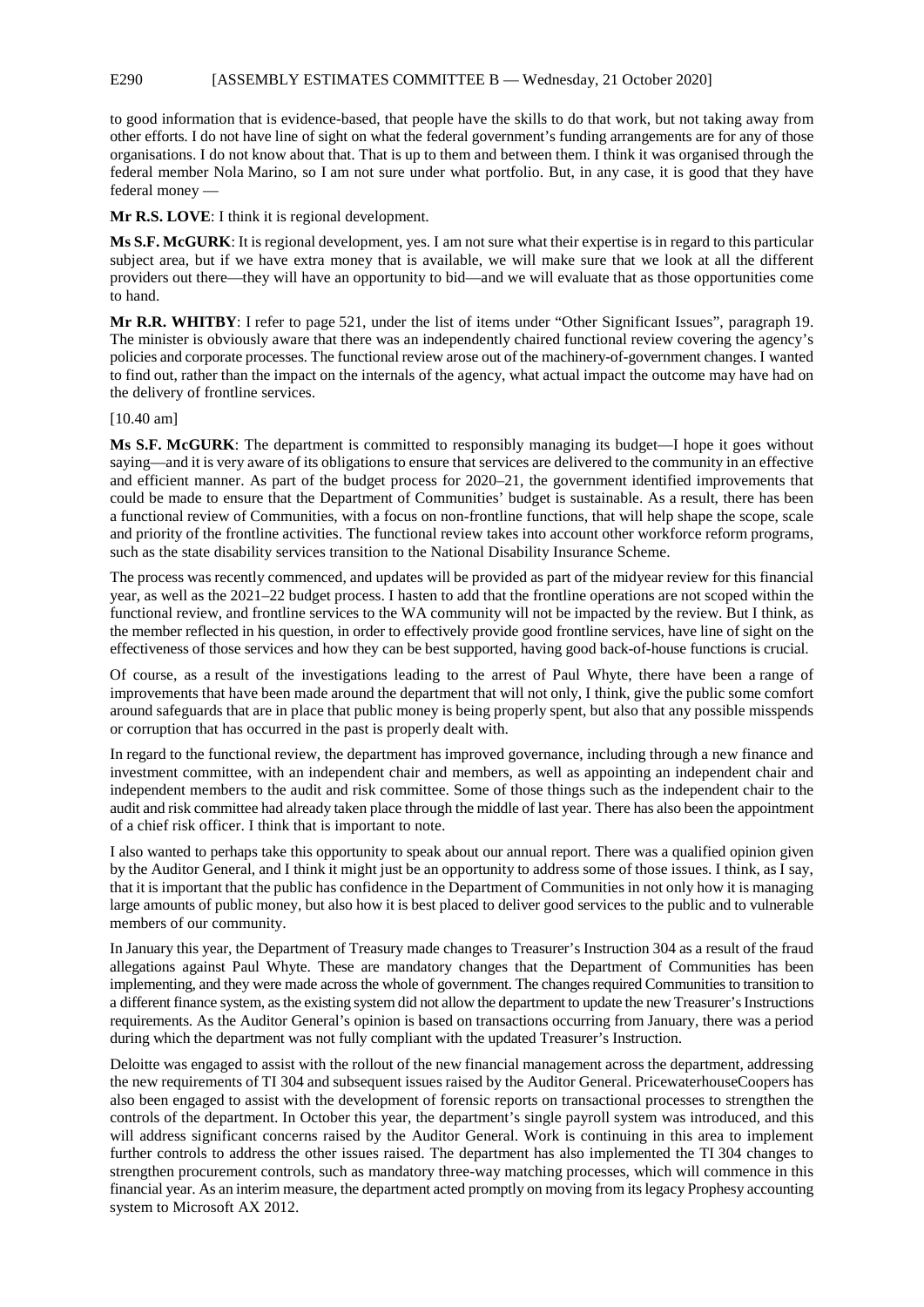The department has made significant progress in improving payroll and procurement controls, and continues to do more. The department is committed to becoming a public sector leader in governance, integrity and financial management control because it takes seriously its responsibilities in child protection, housing, disability, and family and community services.

That was, again, a little longwinded, but I thought it was important to put on the record the changes that have been put in place now—not about to be put in place, but have been put in place now—and which we believe, the department advises me, address all the issues raised by the Auditor General's qualified opinion. I think it was the first time we had had a qualified opinion from either the Department of Communities or any of its feeding agencies, in the case of Housing or Child Protection, over the preceding 10 years or so.

**The CHAIR**: Thank you, minister. Just before we go to further questions, I want to get a bit of guidance. Are members all happy to have a slight break at 11 o'clock?

**Mr A. KRSTICEVIC**: I am happy to keep going.

**Mr R.R. WHITBY**: I would appreciate a break.

**The CHAIR**: Minister, and her advisers—five minutes?

**Ms S.F. McGURK**: I would not mind five minutes.

The CHAIR: Okay; we will go to 11 o'clock.

**Mr A. KRSTICEVIC**: The minister indicated that the system changes were made in January. My understanding the minister can correct me if I am wrong—is that this audit report and the qualifications were done for the period between April to October, so well after January. The minister is saying that the system changes came into effect in January, and as late as October this year the Auditor General was still finding problems with both the procurement and payroll systems. I just wanted to get some clarification on that to make sure that —

**Ms S.F. McGURK**: Sorry, Chair. I think the member might be getting his financial years mixed up. I might ask the acting chief financial officer to answer the question.

**Mr N. Wijayadasa**: Thank you, member, for the question. In January, we starting implementing our controls. The auditors started doing their audit in April, on to October. But the way the audit is run is they look at it backwards, so they looked at it from July to March. Actually, they confirmed that for the majority of the year we were noncompliant because the fraud happened in November and the controls came after that. So, as at now, we have the controls in place, but since it is backwards looking, we got a qualified opinion because of that.

I do want to say that they did a review, and they said the numbers were fine, but our controls are weak, which we agree on, and we have worked towards rectifying that. But we have done a lot of work on our part to make sure that the numbers are accurate, and they were comfortable with that part.

**Mr A. KRSTICEVIC**: The annual report also refers to the misuse of credit cards and the number of times there was a misuse of credit cards, the fact that there is still some outstanding expenditure from credit cards and that a number of people have been referred for disciplinary action. Has that been fixed as well? Has the department chased up the outstanding funds, and, more importantly, how was this allowed to happen?

**Ms S.F. McGURK**: Member, I did take the opportunity to speak about the annual report because I was asked a question about the functional review of the department and how that affected frontline services. I just thought it was important to put some of those things on the record. I am happy for the chief financial officer to answer this particular question because they have done some work, but this is estimates on the 2020–21 budget and the budget papers, so I think we all probably need to have some discipline about how we relate the questions to a line item in here.

#### [10.50 am]

**Mr N. Wijayadasa**: With regard to credit cards, Communities has three systems. Historically, we have been doing a lot of this on a manual basis. One of the first steps we did in November was to bring it onto one single platform and to run automated processes through it. We now use NAB's FlexiPurchase product the way it is supposed to be used. It has controls, warnings, red flags and all of the above. Previously, with Windows manual, the issue was that there were so many transactions, we could not really follow up. Now that it is automated, we actually get the red flags and we are following through. We are working through those controls so that when we start working through controls and implementing them, we actually start getting more alerts and we are starting to follow those through.

With regard to the credit card itself, there are breaches, which is the case even in my previous agency and wherever. They are small numbers we are just working through. Any big breaches, we are recovering the money. With the small breaches, at times we are taking action on the employee, or if it is a past employee, but recovering might be too expensive when we compare it with the cost of the money we are getting. For some, it could be like \$40, and going through a process will cost a lot more than that. There are a lot more actions, but we are following through and making sure we are closing it all, so we are in a much better position than what it was.

**Mr A. KRSTICEVIC**: Can the minister now guarantee that the systems are effective and that there are checks and balances in place to make sure there will be no further breaches?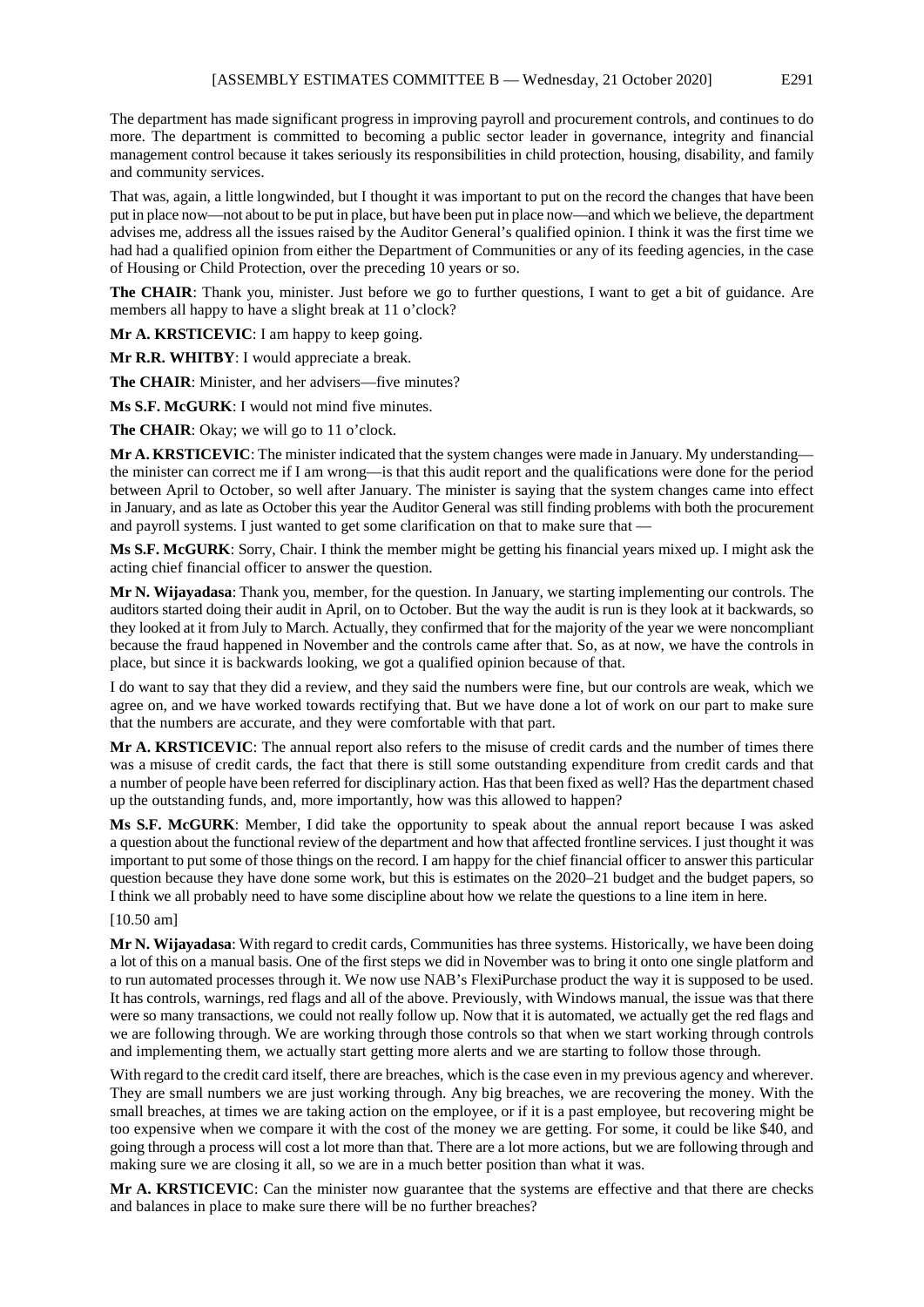#### E292 [ASSEMBLY ESTIMATES COMMITTEE B — Wednesday, 21 October 2020]

**The CHAIR**: Member for Carine, I think you are asking a really generic question there. I am not quite sure where it fits into a line item.

**Mr A. KRSTICEVIC**: There is a line item there that refers to machinery-of-government changes and efficiency and effectiveness of delivering services. It is actually within that paragraph 19.

**The CHAIR**: I understand it is within that.

**Ms S.F. McGURK**: Perhaps the member could ask the question of me, and we will consider how we will answer it.

**Mr A. KRSTICEVIC**: Yes.

**Ms S.F. McGURK**: Could the member for Carine just repeat the question? What page are we on?

**Mr A. KRSTICEVIC**: It is the same question that was asked previously on paragraph 19, which refers to a whole range of things, both functional review and machinery-of-government changes in delivering frontline services, and efficiency and effectiveness in prioritisation. It is a pretty all-encompassing paragraph actually. I just want to make sure, because of all the problems the department has had with the Corruption and Crime Commission and other investigations that have taken place, and failures, that the department is now functioning properly and we are not going to have any further failures of the department and money being misappropriated.

**Ms S.F. McGURK**: I just reiterate what I said before, and backed up by the acting chief financial officer, that in regard to the changes that have been put in place since the Auditor General's qualified opinion, or in the process, because that opinion was backward looking, in fact there are significant improvements to the systems that have been put in place in the department, and all of the areas that were identified in that qualified opinion. In fact, as the chief financial officer said, there were no concerns on the figures, on the numbers, and the finances of the department, and this was the first time that we had been given a qualified opinion by the Auditor General.

It would have been helpful, I have to say, if we had been given some of those qualified opinions previously, but this was the first time that we had been given one, and they have now been addressed. The system is in place. That is the best that we can do. It is the ongoing work of the agency to make sure that there are good systems and safeguards in place, and we are implementing not only the new standard for the public sector in regard to the Treasurer's Instructions, but also the work of Ernst and Young in its advice to the Public Sector Commission about systems that should be put in place across the public sector. Communities is working very hard and including some independent oversight of that within the department, so the two committees that I spoke about—the audit and risk, and the finance and investment committees—both have independent chairs and members.

**Mr A. KRSTICEVIC**: I am going to stay around the same line item for a little bit longer. I notice that the government's election commitment was to reduce the senior executive service by 20 per cent when it was elected. I note that in answer to a question on notice from me, the minister said that in 2017–18 the government had 37 SES; in 2018–19 it had 38 SES; and in 2019–20 it had 40 SES. I am just wondering why the government's SES numbers are growing every year. How does that align with the government's promise to cut SES numbers by 20 per cent?

**Ms S.F. McGURK**: In regard to the senior executive service, the commitment given by Labor going into the 2017 election was across government. In terms of the commitment across government, I think that question is better put to the Premier as the minister responsible for the public sector. The department, as of June 2020, had 34 senior executive service officers, and effective as of 11 September 2020, the department had 31 senior executive service officers.

**Mr A. KRSTICEVIC**: I was given an answer to a question on notice by the minister on 15 September 2020—so just recently—which indicated that the Department of Communities, in 2019–20, had 40 SES.

#### **Ms S.F. McGURK**: In 2019–20?

**Mr A. KRSTICEVIC**: Yes. In 2019–20, it had 40; in 2018–19, it had 38; and in 2017–18, it had 37. It is a question on notice that the minister answered, so I am just wondering why the figures are now different from the ones that the minister answered on notice.

**Ms S.F. McGURK**: That is right. I cannot see that question, and I take the member at his word. Perhaps I could just have a look. But I think what the member is saying is that that is the full financial year for 2019–20.

**Mr A. KRSTICEVIC**: Yes, that is correct.

**Ms S.F. McGURK**: There were 40 SES. I am saying that as at 30 June —

**Mr A. KRSTICEVIC**: No; that is 30 June.

**Ms S.F. McGURK**: I understand. That is right. So that was for the —

**Mr A. KRSTICEVIC**: That is 2019–20—30 June, yes.

**Ms S.F. McGURK**: That is right. For the financial year 2019–20, there were 40 SES. I am saying that as at 30 June 2020—as at that date—there were 34, so it has gone down.

**Mr A. KRSTICEVIC**: But is that not to 30 June as well?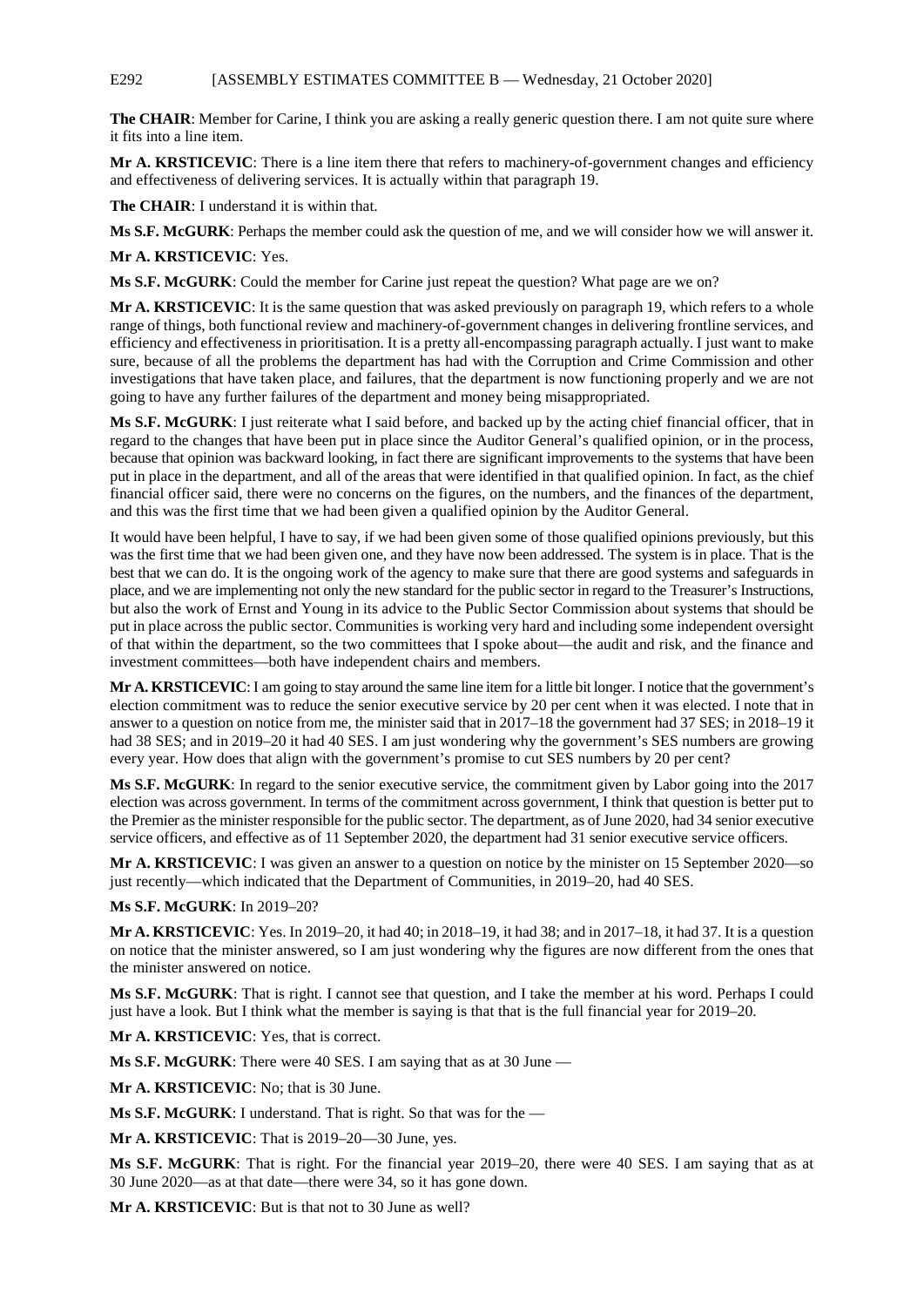**Ms S.F. McGURK**: No. That is for the full financial year; there were that many.

#### **Mr A. KRSTICEVIC**: Okay.

**Ms S.F. McGURK**: As at 11 September 2020, there were 31. This is for the full financial year. As at 30 June, there were 34 senior executive service officers.

**Mr A. KRSTICEVIC**: With regard to the redundancies that the minister is going to be instigating, can she tell me how many redundancies there are going to be and which positions she is identifying for potential redundancy?

**Ms S.F. McGURK**: I might hand over, just while I source all my advice on this—I do know in broad terms, but I want to make sure that I give accurate information—to the chief financial officer, and then I can supplement that information if need be.

**Mr N. Wijayadasa**: Essentially, the redundancies that we intend to offer—in fact, all—are as part of disability services moving to NDIS. There were 380 earmarked right at the beginning in 2017. That was put on hold until the transition occurred. The transition is now going to be completed at the end of this year. As at now, we have about 260 redundancies left. We intend to offer that 260 because there will not be any funding for that next year because those services are moving across to the commonwealth, so we intend to offer 260. I think there are about 50 expressions of interest so we might have about 210 left to offer across our footprint.

#### [11.00 am]

**Mr A. KRSTICEVIC**: With regard to staffing numbers at the department and the machinery-of-government changes, I noticed again another answer to a question on notice given by the minister on 11 August 2020 that stated that in 2017 there were 6 137 staff in the new megadepartment; in 2018, there were 6 155; in 2019, there were 6 387; and in 2020, there were 6 380. Just looking at the growing staff numbers in the Department of Communities every year since the Labor Party has been in government, I am just wondering how that equates with the machinery-of-government changes to make things more efficient and streamline services when the department's numbers continue to grow.

**Ms S.F. McGURK**: Well, as an example I gave up to 30 June this year, and since coming to government, from 2017 to 30 June 2020, the additional FTE in frontline child protection work. We make no apology about protecting those people who are doing frontline work, child protection work, as an example, from any of those cuts, and that continues to be our position. So There have been some increases on the ground in relation to that frontline work. Trying to make sure we manage good service delivery, efficiencies and a modern way of operating the department is a constant challenge and is the work of corporate supports for the department. Of course, we have had, during the pandemic, a need to make sure we could respond across the state—for instance, a lot of frontline work is done now in assisting people into quarantine, and assisting people to get back to communities in remote Western Australia was done by Department of Communities staff, so there has been an extra effort, particularly over COVID. But to answer the member's question, some of the frontline workers in the Department of Communities were protected against any redundancies, and in fact we have put more FTE into that frontline work. We will continue to do that and make no apology for it.

**The CHAIR**: Thank you. Members, I would like to suspend for five minutes to give everyone a comfort break.

*Meeting suspended from 11.01 to 11.17 am*

**The CHAIR**: Member for Carine, you are champing at the bit.

**Mr A. KRSTICEVIC**: Thank you very much. I refer to page 525, "Community Services" and the line item "Total Cost of Service". In the estimates hearings yesterday for both Police and Health, it was indicated that the Department of Communities has a responsibility within the hotel quarantining regime. I just wanted to ask: what was the minister's responsibility within that regime as it currently stands?

**Ms S.F. McGURK**: I might hand over to the director general who, I think, is living and breathing this today.

**Ms M. Andrews**: Thank you. Yes. As the member would know, the state of emergency was activated in March, and then in early April a welfare management plan was activated. In my capacity as director general of Communities, I also then take on responsibilities as the state welfare coordinator. We then stood up the State Welfare Incident Coordination Centre, and the responsibilities around that, I will say, are wide, but it is very much a coordination function. In the context of this emergency, one of the welfare responsibilities does extend to providing welfare support to people who are in quarantine, and that can take many forms. It depends on the individuals and what their needs are. We are part of the hotline that has been set up, and we then, depending on what the requirements are, whether it is practical welfare in relation to some particular needs that an individual or family might have or it is some mental health and wellbeing support, we have the ability to activate those services. So welfare under the emergency management legislation is broadly around what we would expect in the moment of an emergency in regard to accommodation, food, immediate support services, that sort of thing. In the case of the hotel quarantine, most of the accommodation and food are being looked after, so services can extend to other matters that individuals might have. It might be people with disabilities requiring some additional supports and so on.

**Mr A. KRSTICEVIC**: Once people leave and they get their account on their exit, does the department have anything to do with the payment of accounts and the collection of funds for payment of the hotel quarantine account?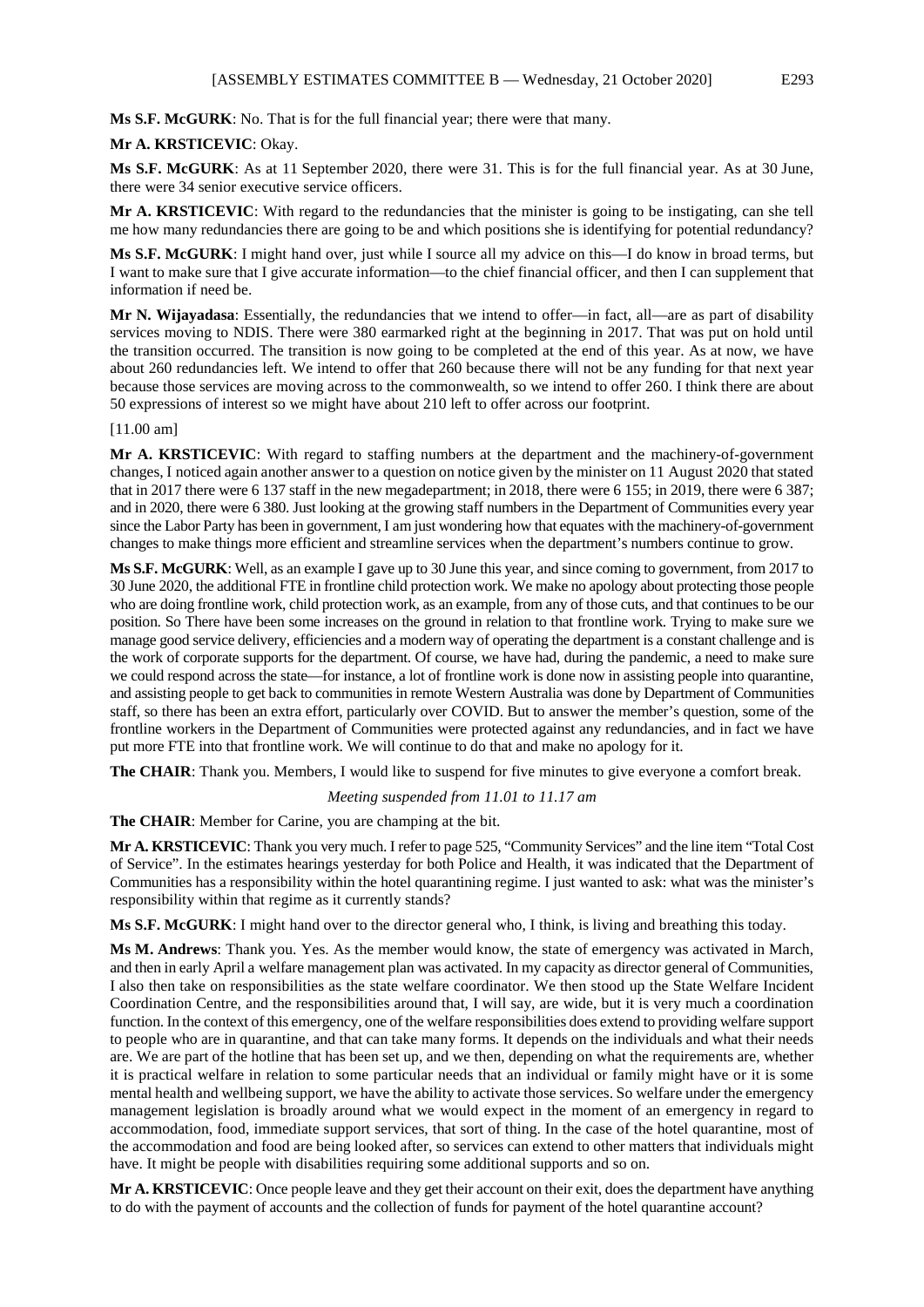#### E294 [ASSEMBLY ESTIMATES COMMITTEE B — Wednesday, 21 October 2020]

**Ms S.F. McGURK**: I will ask the director general to answer.

**Ms M. Andrews**: We have a responsibility at the front end of the process, which is in relation to assessing applications, but the State Health Incident Coordination Centre manages the actual requirement and decision-making around whether waivers are granted or not. We do an assessment and provide advice.

**Mr A. KRSTICEVIC**: So the department does an assessment of all cases in terms of payment waivers?

**Ms M. Andrews**: Applications for —

**Mr A. KRSTICEVIC**: Application for payment waiver?

**The CHAIR**: Sorry.

**Ms M. Andrews**: Yes. Sorry.

**The CHAIR**: Member for Carine, through the minister.

**Ms S.F. McGURK**: Applications?

**Mr A. KRSTICEVIC**: Yes.

**Ms S.F. McGURK**: Yes. The director general is saying that they make an assessment of people who make applications for waivers.

**Mr A. KRSTICEVIC**: How many assessments have been made since the department has taken on this role and how many have been recommended for waiver?

**Ms S.F. McGURK**: The hotel quarantine fee waiver assessments since 17 July 2020 to 16 October—so fairly current—are 1 813 received and 1 060 completed. Our fee waiver recommendations were, out of that figure, 609 for a full waiver; 209 for a partial waiver; 207, no waiver; and 35 of those applications were withdrawn. There are 378 applications still to consider.

**Mr A. KRSTICEVIC**: For the 609 who got a full waiver, how was that determination made? What process did the department go through and how many checks and balances did it go through to make sure that they qualified?

**Ms S.F. McGURK**: We are just making sure that we give the member accurate information. I do not think I have the criteria here. We did take advice and did look at some of the systems operating in other states, but I do not have the specific quarantine criteria here. I am sorry; I do not have the criteria here.

**Mr A. KRSTICEVIC**: Can the minister provide, on notice, the criteria for the waiver assessments?

**Ms S.F. McGURK**: There is an opportunity through the normal parliamentary questions for that information to be given, and I am happy to consider that. I do not think it is particularly sensitive information.

**Mr A. KRSTICEVIC**: Further to that, the minister does realise that that is not going to happen, because we have only three parliamentary sitting weeks left. If questions on notice go in for the first week, we will not be getting answers back within this Parliament if we go through that process. If the minister is happy to answer the question, she is happy to answer the question; if she is not happy to be transparent, then just say so, but it cannot go through the proper process.

**The CHAIR**: Member for Carine, I do not think the comment you just made is appropriate.

**Mr A. KRSTICEVIC**: But we cannot go through proper process.

**The CHAIR**: Yes. I am not —

**Mr A. KRSTICEVIC**: The minister knows that.

**The CHAIR**: Member for Carine, I am going to call you to order for the first time. I think you were suggesting something about transparency.

#### **Mr A. KRSTICEVIC**: Yes.

**The CHAIR**: It is appropriate for you to make commentary about getting the information, but I think you were extending that a bit further.

**Mr A. KRSTICEVIC**: Okay.

**The CHAIR**: The minister has indicated that if you would like that information, you are to put a question on notice.

**Ms S.F. McGURK**: Can I also indicate that there are colleagues in the upper house who, I am sure, would be happy to ask those questions and who get them within a shorter period of time. But during the process of the next hour and a half, we will try to get the member that information here, because there is a criterion that is used as an assessment.

**Mr A. KRSTICEVIC**: The minister indicated that of the applications that have been assessed, the department is currently waivering just over 80 per cent of applications, either completely or partially. I think some 60-odd per cent are being fully waived. I am just wondering how that equates with the Premier's statements that everybody is paying for their hotel quarantine. He keeps repeating that continually, but is the minister not providing him with these statistics so that he knows that most people are not actually paying for their hotel quarantine?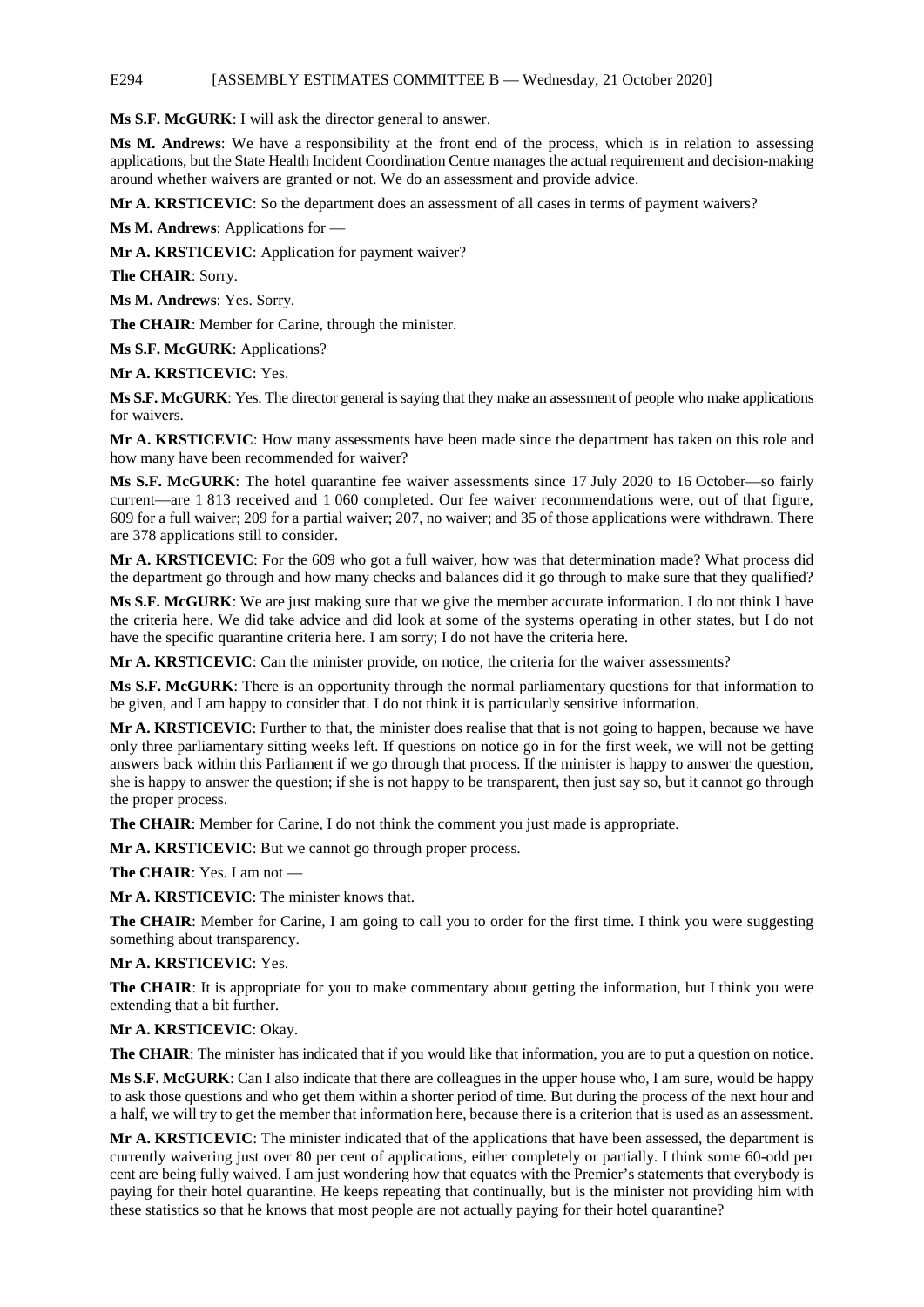#### [11.20 am]

**Ms S.F. McGURK**: The Premier is provided with this information and my recollection—that is all it is—is that when we said that people would pay for their hotel quarantine, we did say that there would be some hardship provisions that would be considered, that there would be some circumstances. We are happy to make that criteria available to the member, and we will undertake to do that before the end of the hearing. But, as I understand it, criteria have been adopted in other states. For instance, they have looked at an income limit— a family income limit below, say, \$60 000 a year whereby it would be considered that it would be difficult for people to pay for all or part of their hotel quarantine. That is an example. I am happy to try to get the member that criteria. But the majority of people are paying for their accommodation. I hasten to say that these were the applications. The waivers that I spoke about and the applications compared with the amount that was paid, they were the applications. So that is not all the people in quarantine; they are the people who made an application for hardship. A proportion of them did have their applications agreed; a proportion had their applications agreed in part, and a number were full rejections—not of all people in quarantine.

**Mr A. KRSTICEVIC**: With regard to that, does the department just take the information on face value that people provide in terms of their hardship or is there some process to investigate whether that hardship is genuine?

**Ms S.F. McGURK**: My understanding is that there is a verification and that is partly why there is a backlog of applications that people want some evidence of the information that is given, for instance, of income levels, resources or circumstances, but, yes, the department does do its due diligence in advising the government that there should be a full or partial waiver for these fees.

#### **Mr A. KRSTICEVIC**: Thank you.

**Mr R.S. LOVE**: Minister, 1 800 people indicated that they wanted to seek a waiver. How many people is that drawn from in terms of a pool of people who have gone through the quarantine process? Do we know that?

**Ms S.F. McGURK**: Thank you, member. Since we had the policy of charging people? I do not have that information here, I am sorry. Our Department of Communities is just responsible for assessing the applications for a fee waiver.

**Mr R.S. LOVE**: When we are talking about a waiver, are we talking about a waiver of some of the fees that were paid retrospectively because the legislation backdated the fees, or are these waivers for fees going forward with hotel quarantine, and what is the process for a person when they enter the system, so to speak? Do they have to pay within a certain time or do they have to pay before they enter hotel quarantine? Could the minister just give us a bit of an understanding of the system in terms of the payment process for the people involved?

**Ms S.F. McGURK**: I was just trying to get clarification on the back payment that the member was talking about whether the policy was retrospective. That was not my recollection. I could be wrong, but it is not my recollection that any sort of retrospectivity applied. There was an announcement by government that hotel fees would apply from a certain date, and from that announcement, hotel fees would be recouped from a certain date, and then the legislation would be backdated to that announcement, not —

**Mr R.S. LOVE**: I would consider that retrospective legislation.

**Ms S.F. McGURK**: I am sorry, yes. But it certainly was not since we have been putting people into hotel quarantine.

**Mr R.S. LOVE**: No. Just for clarity, my question refers to the announced date and the fact that people would have already paid. I guess they have paid; I do not know. I am not sure about the process. How long do they have to pay? Is there a period of time before they are billed? What actually happens?

**Ms S.F. McGURK**: Our agency is not involved in collecting the information from those —

**Mr R.S. LOVE**: So it does not collect it; it just authorises the waivers.

**Ms S.F. McGURK**: We make the assessment on the fee waiver, either in full or in part, and those are the statistics that I have given the member.

#### **Mr R.S. LOVE**: Okay; thank you.

**Mr S.K. L'ESTRANGE**: I refer the minister to two items in the budget. The first one is on page 523 of budget paper No 2, volume 2. On page 523 is the service summary table. Line item 6 is "Care Arrangements and Support Services for Children in the CEO's Care". I note that the actual spend for 2019–20 was \$466.023 million and the budget estimate for 2020–21 is \$429.585 million. That appears to be a drop of \$36.438 million. That is a significant drop. I noticed that drop and another drop on page 518 of the budget papers under "Spending Changes". The fourth line item, "Children in Care Initiatives", also has a drop from \$4.404 million down to \$306 000. These are significant falls. I also refer the minister to page 521. At the top of the page of 521 it says —

Over the past year, the total number of children in care has increased from 5,379 to 5,498 ...

So why the drop in spending when it appears that the demand is increasing?

**Ms S.F. McGURK**: Thank you, member, for the question. Can I just take those line items that the member referred to one at a time? One is in regard to page 523 that referred to the sixth line item.

**Mr S.K. L'ESTRANGE**: It is \$429.585 million.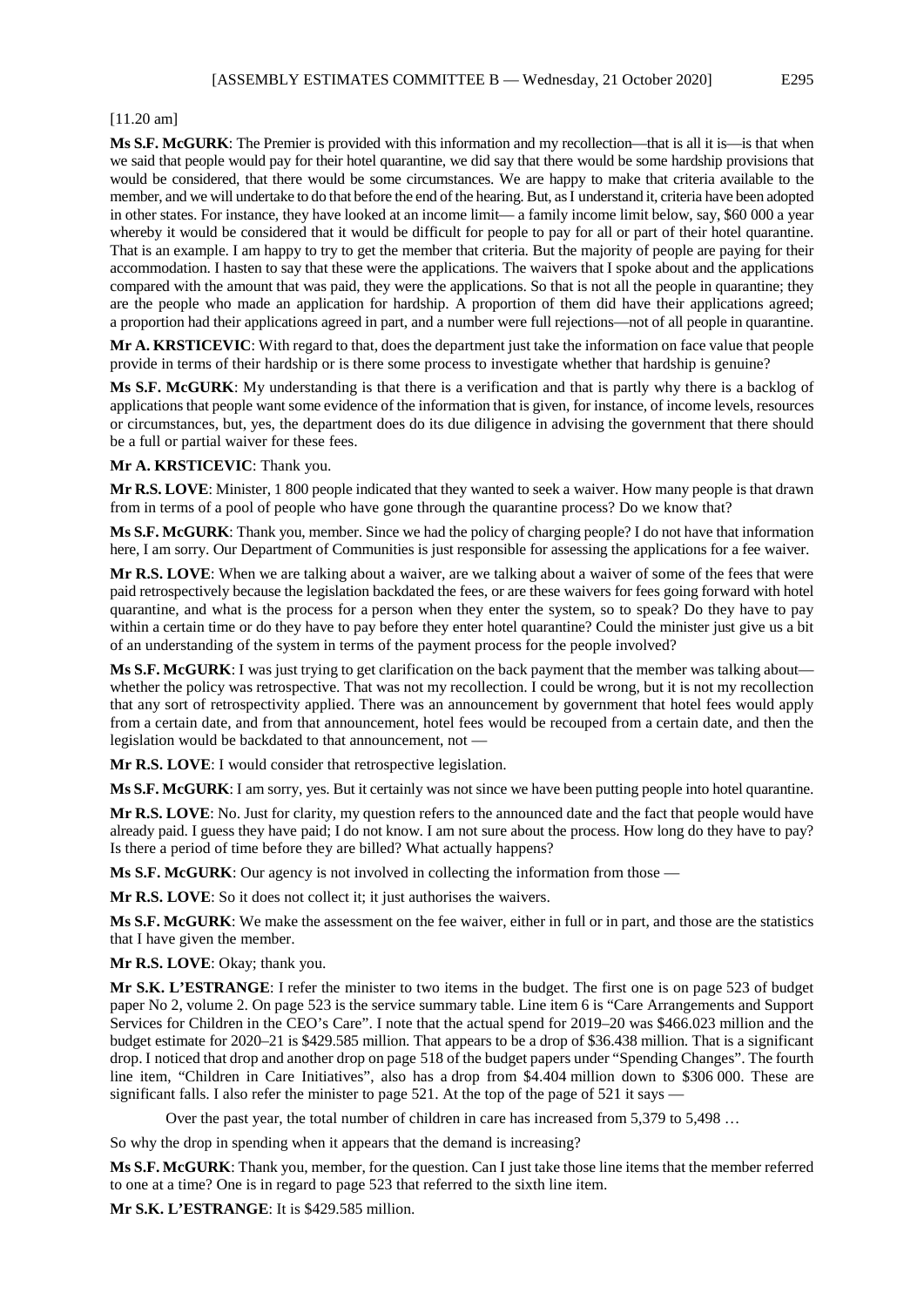#### E296 [ASSEMBLY ESTIMATES COMMITTEE B — Wednesday, 21 October 2020]

**Ms S.F. McGURK**: I understand the point the member is making. The decrease largely reflects a spike in spending due to demand for services, which resulted in increased expenditure, including for frontline staff and some other costs, particularly regarding the complexity of children's needs. Additionally, costs were incurred as a result of civil litigation claims for historical child sex abuse. The member would be aware that we removed the statute of limitations, so there have been some costs associated with that, and also with the department's response to COVID-19. Costs increased by an estimated \$28.3 million as a result of those three items.

**Mr S.K. L'ESTRANGE:** Is the minister attributing that \$36.438 million drop to the three things she just mentioned?

**Ms S.F. McGURK**: Yes, that is right. I will just go to the other points the member raised.

**Mr S.K. L'ESTRANGE**: That was the children in care initiatives.

**Ms S.F. McGURK**: Yes, that is right. That is on page 518. The children in care initiatives funding provides additional relief to carers of children in care, families who might be at risk of having children placed in care and to mitigate against the impacts of COVID-19. This funding indicates the one-off payment to carers for the 7 358 children in care to address additional expenses associated with people keeping children safe and healthy during the pandemic. Carers received a one-off payment of \$500 for the first child in their care and \$250 for each additional child in their care. So that was foster carers, special guardianship orders, and the grandcarers who are registered under our grandcarers support scheme. There were also payments to do with additional therapeutic support and consultation support for carers to provide support to carers during this time, and Aboriginal family-led decision-making pilot over the two years to support and improve collaboration. I have referred to that in Parliament. There is additional money in there for the Aboriginal family-led decision-making pilot.

#### [11.30 am]

**Mr S.K. L'ESTRANGE**: Is the drop of \$4.098 million because all those things the minister just listed cost \$4.098 million?

**Ms S. McGURK**: They are one-off initiatives. The \$3.769 million is for the one-off payment to foster carers and grandcarers, and \$316 000 of that amount is for additional therapeutic support and consultation for carers. Over two years, from memory, just over \$700 000 is for the Aboriginal family-led decision-making pilot. All those things are one-off initiatives.

#### **Mr S.K. L'ESTRANGE**: Thank you.

**Mr R.S. LOVE**: I refer to service 4 on page 527, preventing and responding to family domestic violence. The table presented there has an efficiency indicator with the average cost per family domestic violence case. We can see a significant increase in the actual amount and the budgeted amount in 2019–20 from \$3.116 million last year to \$4.980 million this year. I also refer to the notes to that table that show that the number of cases in 2018–19 that were dealt with was 15 996 and the number budgeted to be dealt with this year is 15 300. I note that the significant issues impacting the agency talk about an expected additional demand as a result of the COVID-19 pandemic. I am wondering why the budget does not expect an additional number of cases, given that one of the significant issues outlined is the expected increase in family and domestic violence cases. Why has the minister actually budgeted for a decrease of those cases and is that extra income per case a little bit misleading?

**Ms S. McGURK**: No. The assumptions based in there—and certainly the dollars allocated—are not misleading. I have said publicly, and I am happy to say again, that there has been an increase in spending by us in regard to FDV. But the assumptions in regard to the number of cases in there for the coming year are partly in relation to the challenges we have got with FDV. On the one hand, the more we speak about domestic violence, the more we want people to come forward, and that is partly what the member is talking about. We actually want people to come forward and report, but obviously we are doing quite a bit of work to prevent domestic violence from occurring in the first place. In fact, during the pandemic, in the hook-ups that we have had nationally with my equivalents in other states and with the federal ministers responsible, we have seen very inconsistent data. In some measures we have seen increases; for instance, we saw an increase in the number of people coming to police, but in other cases we saw less reporting or fewer calls to helplines, but then that would be reversed. We were concerned that during the pandemic, we had people isolated at home and not able to reach out for help. The challenges of the assumptions within the budget of how many cases we are measuring are not an optimistic figure or a projection. In fact, they are really based partly on the agreements with the federal government. Some of the assumptions are based on that. The National Affordable Housing Agreement and the women's safety packages are some of the feeder agreements that have been put in place. Sorry, member, I am just making sure that I have the proper advice on this particular point. I might ask Mr Richardson to address that question, but I am advised that reaching those figures is not easy because, as I have said, just even in this year during COVID we have received inconsistent or varying messages from the different helplines and reporting mechanisms, such as police reporting, and the like. In any case, partly we are informed by some of the information that the federal government gives us through our federal partnerships with the homelessness agreement and the Keeping Women Safe in their Homes funding that we receive. I do not know whether I could ask Mr Richardson if he wants to give us any more clarity on how we arrive at those figures in terms of the number of cases.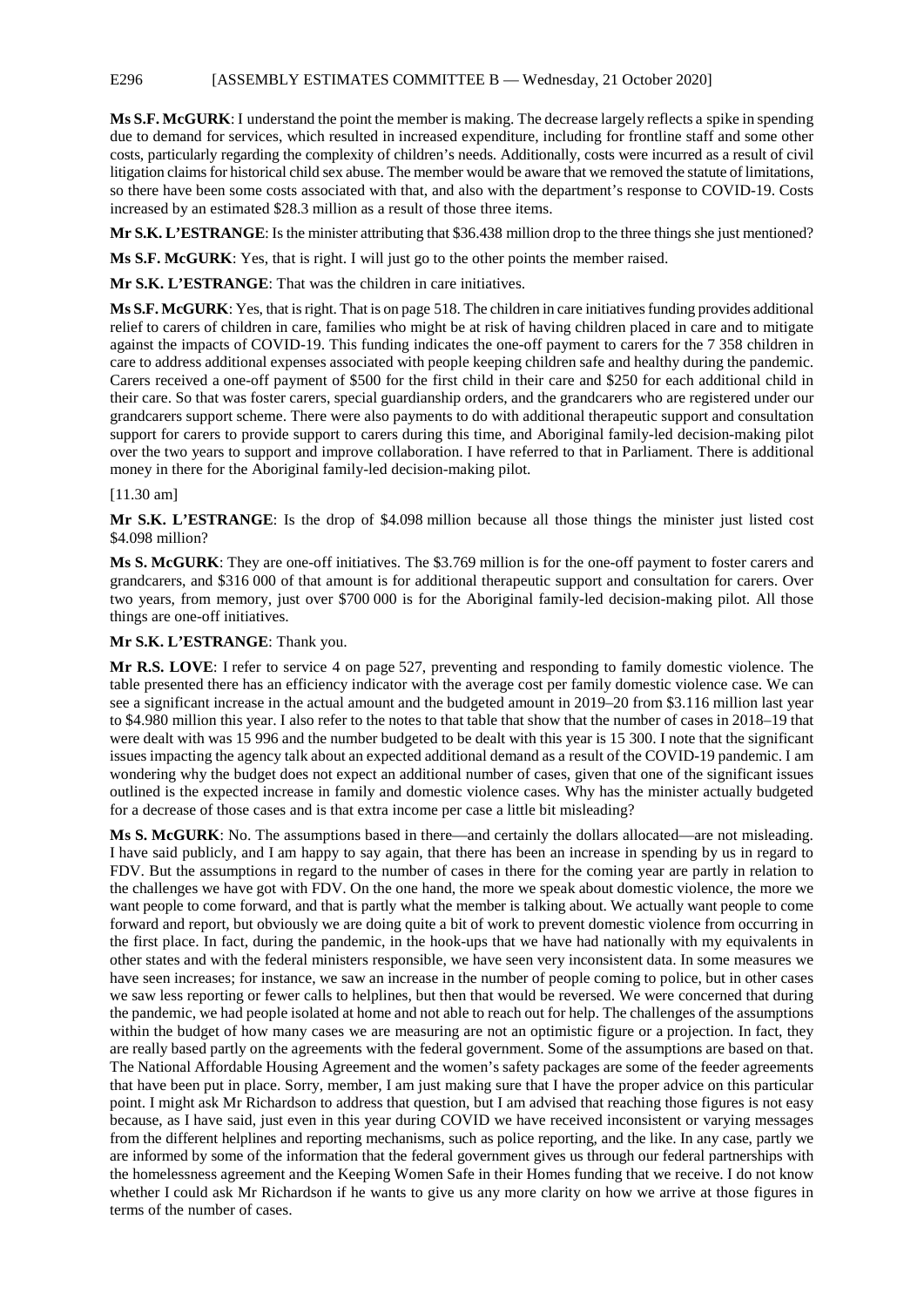**Mr M. Richardson**: Thank you, minister. Just to hopefully expand on the point the minister is making, it is very difficult to project the number of cases, but they are based on the trends that we are seeing and the contracts we have with different service providers. It is important to remember that there is an existing level of funding that runs through a lot of the family and domestic violence services provided by the agency, and it is from those that we derive and expect a core number of services to be provided. In addition, this year, as the minister talked about, we are seeing a significant increase both in state and commonwealth funding for extra FDV services. Some of those are expected to deal with an increase in the number of cases, unfortunately, as a result of COVID-19 leading to higher instances of family and domestic violence. It is difficult for us to project what those might be, but also a lot of that funding relates to better coordination and support to supplement those existing services. Some of the new initiatives we are seeing include a job retraining scheme for women who have, unfortunately, experienced family domestic violence, to help them become more financially independent. We have seen an increase in counselling and financial counselling for people who, unfortunately, have undergone family domestic violence, so that is more at the tail end rather than just the intervention side, but it also includes the recovery side.

**Mr R.S. LOVE**: I am still trying to come to an understanding. I think the question is still there: are we expecting an increase in family and domestic violence or not because of the COVID situation? I think the minister touched upon that in her response. If we are, why is there no serious attempt to try to quantify it, because it is actually a drop in the total number of cases? What concerns me is that we are not getting—well, maybe the minister is getting the true situation; maybe the process is working on reducing some of those instances, but I am not sure. It seems counterintuitive when the government is announcing a package to deal with an increased number of cases and yet the budget allocation seems to be showing a decrease in the number of cases.

**Ms S. McGURK**: I take the member's point. I think that our experience, particularly with domestic violence, is that it is very difficult to project exactly what is going to occur. As I said, the metrics of success with domestic violence is very difficult. We want incidents to go down but we want reporting to go up, as I have said before. The assumptions about what is going to occur are notoriously difficult to pin down. To get the settings right and to make sure that we have good data collection to provide a good evidence-based analysis of what is occurring on the ground is part of what we are doing. We are working in partnership with Australia's National Research Organisation for Women's Safety, which is the national research body looking at domestic violence, on not only the feeders of domestic violence, but also how to respond to it. I think it is also worth pointing out that we have invested very heavily on early intervention and family support in our child protection areas. The reality for those families is that domestic violence will often be a characteristic of some of that work. Some of the early indications about investments in early intervention and family support is starting to look quite promising. The trend for children coming into care is starting to reduce and we are getting better outcomes, so we are also hoping that that will feed into a more effective result. But I hasten to say that the numbers in the budget are assumptions about how many people we can expect to be serviced by this, and the challenge of pinning down those numbers is not particular to Western Australia.

#### [11.40 am]

**Mr R.S. LOVE**: This may be a question or a comment, but I guess the thrust, or the importance, of the distinction between whether or not the government is planning for an increase in numbers is that it surely must influence where it would put services. If the government is expecting a vast amount of the same old, same old happening, it would put services in to address that pinch point or that crisis situation. Whereas what the minister has been talking about throughout the response is more of a qualitative response to the situation and dealing better with the situations that do occur. I would have thought that planning for and providing resources to meet those two situations are somewhat different. It seems to be a little bit of a conflict in the wording around some of the descriptions of what the COVID package is there to fund and what is actually happening on the ground. I am a bit confused about it.

**Ms S. McGURK**: I will just make a couple of comments about that. In having funding agreements with the federal government, whether that is for the women's safety package or the housing and homelessness agreement, in being clear with Treasury and our service providers about what we expect, we do underpin that by assumptions of what is going to happen with cases. But the reality of something like domestic violence and those sorts of social phenomena is that they are not actuarial exercises. There is no hard-and-fast rule about what is going to occur, and shining a light on what is occurring with domestic violence has been part of our effort. Getting better data and understanding the extent of the problem is part of our strategic work. As well as the homelessness strategy, we also released a domestic violence strategy called Path to Safety. That is also important for understanding how this is looking in different parts of our state and how we can respond to it.

The assumptions that are made in the budget papers, which is partly what the member is talking about, for the COVID prevention of FDV—the prevention money that we put out—is to decrease the number of cases. That is some of the early intervention work that we are doing generally but we are also making sure that there are extra supports out there. Mr Richardson spoke about job readiness, for instance, to lift women out of financial dependency on an abusive partner, current or future. It is also about sustaining those extra dollars to support cases during recovery at the end of the process, not just at the point of crisis intervention. They are some of the things that we are trying to do in our response to domestic violence. There are assumptions in the budget on the number of cases. I think I have indicated that they are difficult to pin down because of the nature of domestic violence, which is that it is underreported.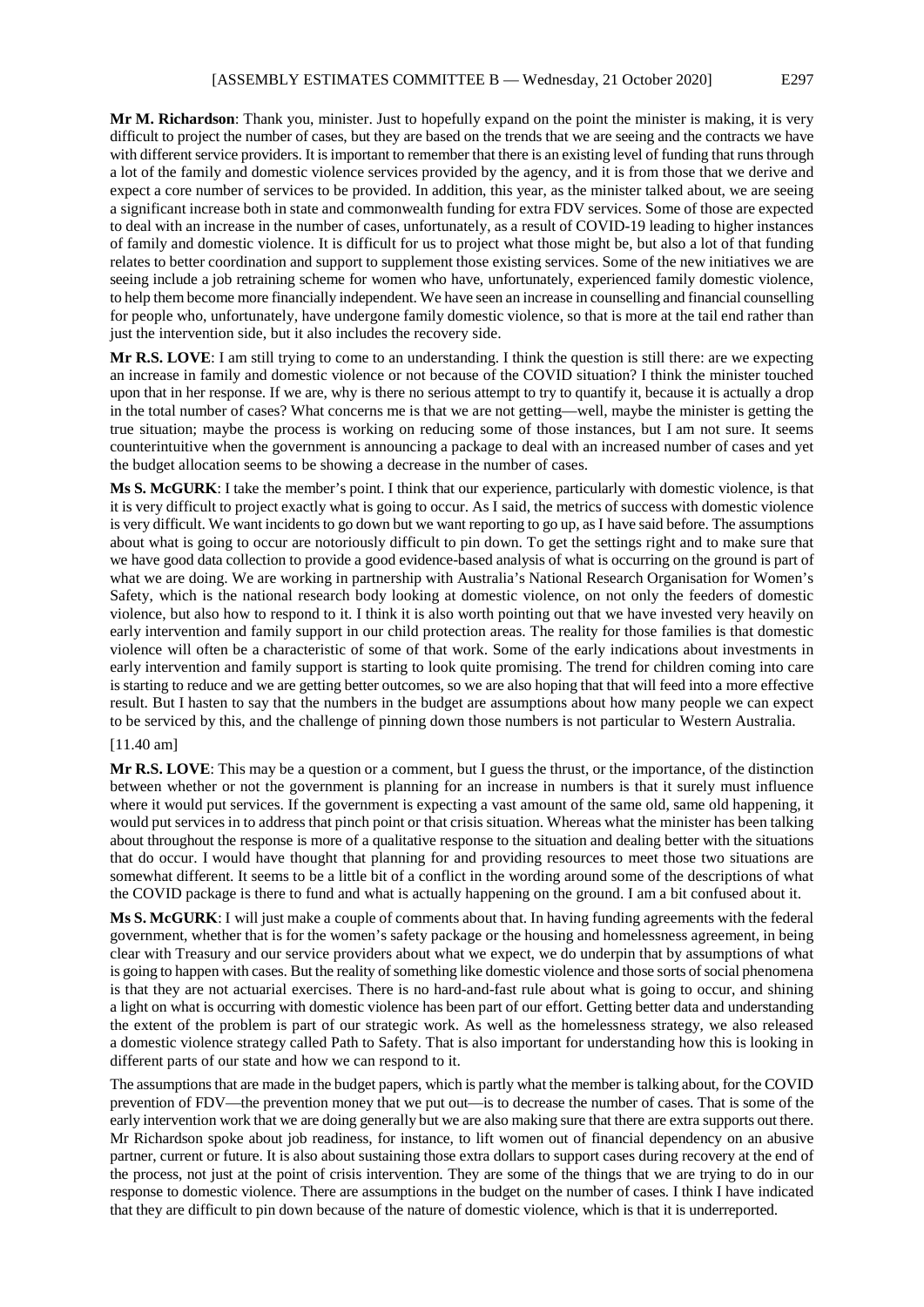#### E298 [ASSEMBLY ESTIMATES COMMITTEE B — Wednesday, 21 October 2020]

**Mr D. PUNCH**: Thank you. I refer to the line item "Respectful Relationships" on page 538 in the table of details of controlled grants and subsidies. Can the minister please outline how this investment across the forward estimates is indicative of the broader work in the prevention of family and the domestic violence portfolio and how it complements the government's broad reform agenda in this important area?

**Ms S. McGURK**: Thank you, member. We have spoken in this hearing, and also heard from the Prime Minister and the Premier, about a lot of observations about the effect the pandemic would have on domestic violence and whether it would give perpetrators an additional opportunity to exercise control and violence in all its forms on their victims. We were very aware of this early on in the pandemic and, as we have just demonstrated, we have tried to work with the service sector and gather the best evidence of how we can respond to that across the state. Often the conversation about domestic violence is crisis driven; it is responding to an emergency. We need to get that right and put in proper supports not only during the crisis, but also in the longer term to make sure that we are keeping women safe, keeping their children safe and keeping the victims safe while also lifting them out of a situation where they might be exposed in the future.

We also need to prevent this violence from happening in the first place. That is a community challenge. One of our election commitments in 2017 was to agree to sign on to Our Watch, which is the national primary prevention body. At the time, WA had not signed on to that. Now all states have signed on to Our Watch. That is a program, or an effort, that understands that this is a long game. We use a health behavioural change lens to try to look at how we can alter community attitudes to violence against women and children, and domestic violence in particular. We agreed to sign on to Our Watch and we also committed to implementing respectful relationships teaching support in WA schools. We allocated \$1 million to that, and that has been rolled out in a number of schools across the state. That is where schools can put their hand up and say, "Yes, we want to be part of this program." Supports are given to teachers to alter existing teaching programs. They are not new programs or new subjects that are given, but they are a tool that is used to alter the existing curriculum. We have been working our way through that. Schools are part of our work of primary prevention to change attitudes, but we all have a role to play in this. In not too long—in October or early November—we will be starting on 16 Days in WA. That will be the fourth time we have done that as a state government. That is an opportunity for all of the community, whether elected representatives, businesses, community or sporting organisations, or members of the public to step up and say, "Yes, we consider domestic violence and violence against women to be unacceptable", and to raise awareness about what we can all do.

We are trying to work across all of those areas: emergency responses; keeping victims safe; systemic changes so that all our different systems are talking to each other in a joined up way; looking at long-term support for people affected by violence so that they get themselves on their feet and then look at addressing some of the drivers that may have led to them being in abusive relationships, where that is an issue; holding perpetrators to account; and making sure that there is law reform but also primary prevention. That is very much what we are alive to.

**Mr A. KRSTICEVIC**: Note 1 at the bottom of page 526 talks about the extension of contracts to provide funding surety. I refer to the minister's media statement on 4 October 2018 in which she indicated that contracts would be given for five years into the future. My question is: since 4 October 2018, how many contracts have been extended for the five-year period and how many have been extended for a lesser period of one year?

**Ms S. McGURK**: Thank you, member. I am just trying to make sure —

**Mr A. KRSTICEVIC**: That is all right. Find that, because in that announcement the minister indicated that the policy recommends a minimum five-year contract, which will ensure that sector organisations have greater funding security.

#### [11.50 am]

**Ms S. McGURK**: Yes, I am very aware of the policy and of our commitments around that. In fact, this was one of the commitments that we made before the last state election and was very welcomed by community services organisations. We have been working very hard to roll that out as quickly as possible. I will say a couple of things. In relation to COVID, there were particular challenges because a number of service agreements were due to expire in June. We were worried that because of the COVID disruption that occurred in 2020, and continues to occur, that would cause significant disquiet and interruption to service delivery if we were to proceed with the reissuing of contracts in June and so a number of contracts were extended so that organisations could continue to work uninterrupted.

That is the first thing. There has also been a challenge, or a tension if you like, in moving to a five-year contract delivery because in order to do that, if a service needed to be redesigned or reconsidered regarding who was able to tender for that service, that would take work. There was a tension about whether to hold off recontracting because back-of-house work was required to make sure that it got done properly. They have been the tensions, but wherever possible we have been moving to five-year contracts. The Department of Finance advice, which was bulletin issue 82, is in fact the issue that I was raising before about COVID. It said that the contracts that were due to cease in 2020 would be extended for 12 months. I said 2021, I am sorry; it should be agreements ceasing in 2020. The Department of Finance said to just give people another 12 months.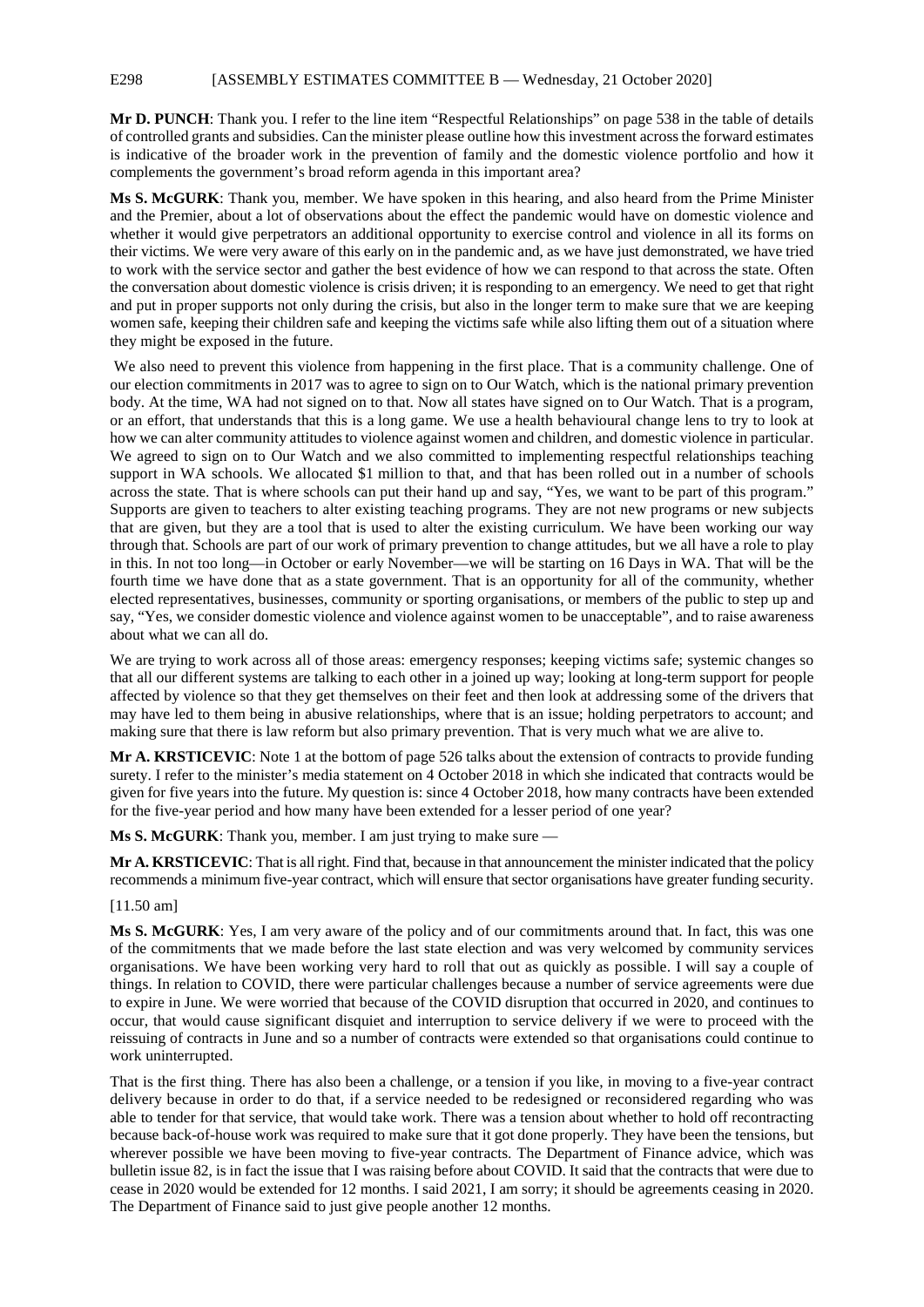There is also tension when the contract needs to be redesigned or who is involved in the contract needs to be changed. That creates tension because simply moving to a five-year contract all the time would mean that some service providers would not be able to apply for funding. To answer the member's question about the number of contracts, the 190 agreements within the Department of Communities were extended to 2021 as a result of COVID. There are a large number of contracts. I am just seeing if I have got it. A large number of contracts were entered into by the Department of Communities, so I am not able to give the member a figure today on how many, since coming to government, have moved to a five-year contract within the Department of Communities, but I can assure the member that it is still our policy and we are working very hard to not only implement it, but also implement it across government in partnership with the not-for-profit sector.

**Mr A. KRSTICEVIC**: When will these 190 organisations, or service providers, know whether or not they will still be in existence at the end of this 12-month extension? The minister has obviously indicated that a lot of work needs to be done as to who is going to be in and who is going to be out. What surety can they have that within the next 12 months the minister will move to five-year minimum contracts for all service providers, or is the minister planning on doing this at some time in the future?

**Ms S. McGURK**: The member asked at the beginning of the question whether those organisations will know that they will continue to exist at the end of the 12-month extension. I assume, depending on the size of the organisation, that the organisations will be in existence. The member wants assurance about the funding. I just referred to the 190 contracts that were due to expire in June this year. I said 2021, but 2020 is correct. I can assure the member that there is a default duration of five years for any contracts that are entered into by the community with the state government in the human services sector. That is the default. But they are not uniform contracts. Some of them, by their nature, are one-off or time-limited projects. The member for Churchlands asked me before about a couple of line items where we had given, for instance, funding for a trial for an Aboriginal family-led decision-making pilot. We are not committing to ongoing funding. That is a two-year trial; that is all we are funding it for. In that instance, that is all that will be contracted. It will not be contracted for five years. But where there is ongoing work, the default is for five years. It is not possible, considering the hundreds of contracts that are entered into by the Department of Communities, for me to say how many have been transferred to five years. With the Department of Finance, we have now negotiated. A few years ago, the Minister for Finance and I put out a public media release at an event. That is now state government policy and the default is for five-year contracts, which has been welcomed.

**Mr A. KRSTICEVIC**: At the end of 12 months, with these extensions, if some of these organisations have been delivering their services for a long time and are going to continue into the future, can the minister guarantee them, irrespective of the department's ability to get on top of the assessments that need to be done, that they will continue on a five-year contract if, within 12 months, they are not time limited from the point of view of a specific project, but are an ongoing service?

**Ms S. McGURK**: That is certainly my hope. I know that in his position as an opposition member, he would like me to give a categorical yes or no. I know that people get frustrated —

**Mr A. KRSTICEVIC**: It is not me; it is them.

**Ms S. McGURK**: That is right. They understand that there are times when they agree that we need to take time to refine or put improvements into the contract. To put it into perspective, the one-year COVID extensions, which is what I referred to before—the 190 contracts—represent a total value of \$12.7 million compared with Communities' overall contracting, which is for contracts, worth over \$250 million. The vast majority of those have longer agreements and where they are up for renegotiation, it is our default to have five-year contracts. That is something that we have worked very hard to implement across government.

**Mr A. KRSTICEVIC**: With the 190 contracts that were extended, was any additional funding given to them with regards to the equal remuneration order requirements, or were they just required to cut services to fit within the new financial regime that they have to operate in?

**Ms S. McGURK**: I will get my notes on the ERO, but there was no reduction in funding for the extension. There were no cuts, so that is important.

**Mr A. KRSTICEVIC**: Sorry, I did not mean a reduction, but were they given more money? Obviously, they have to pay their staff a lot more, which means that they have to cut their services because they have to fit within their budget and their budget means they can do less because, obviously, they are paying wages at a higher rate. Did the minister recalibrate their funding to allow them to deliver the same service based on the ERO requirements?

[Mr T.J. Healy took the chair.]

**The CHAIR**: Minister.

**Ms S. McGURK**: Thank you, Chair. It is nice to see the member for Southern River in such a nice coloured shirt as well.

**Mr A. KRSTICEVIC**: Hear, hear!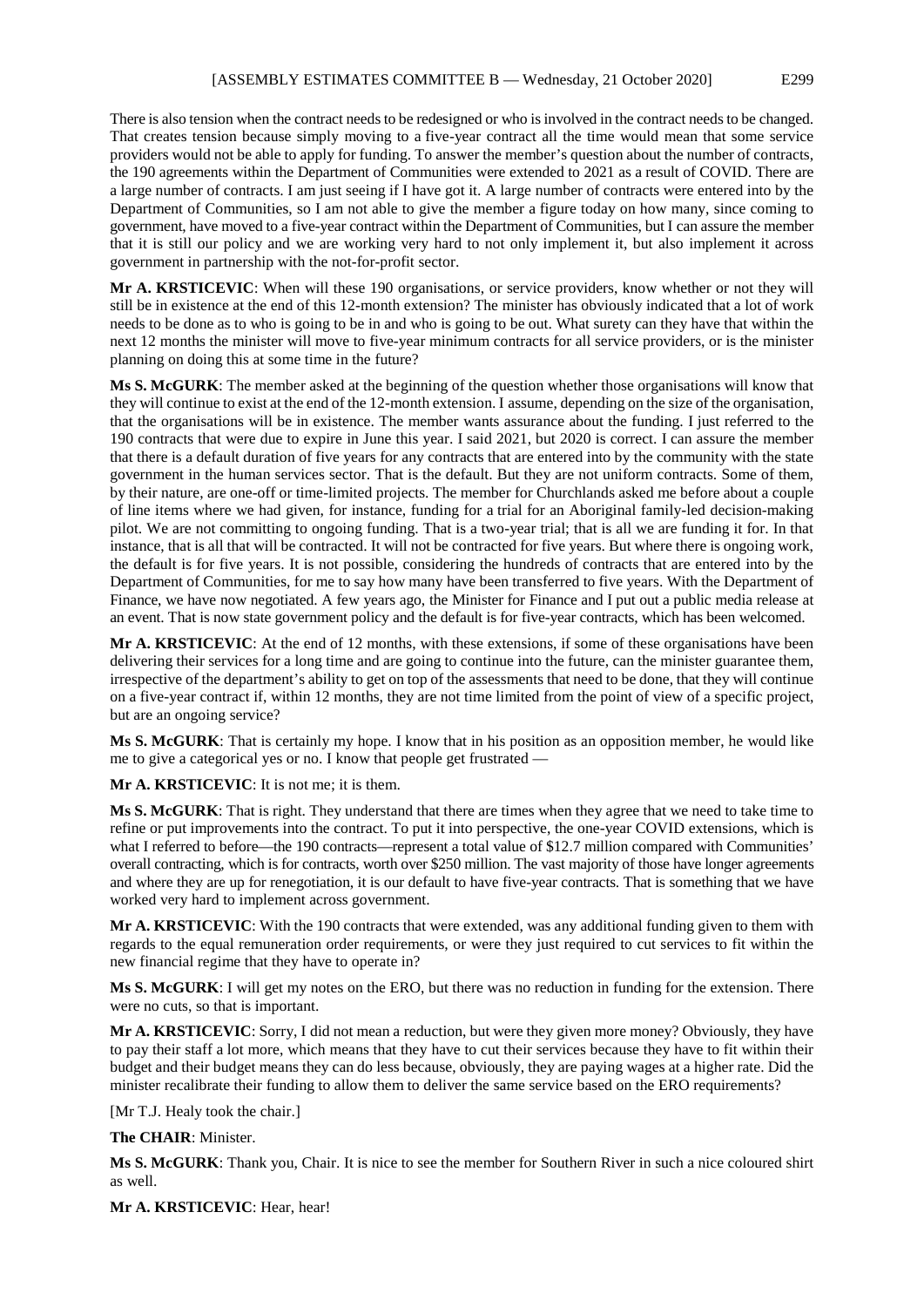#### E300 [ASSEMBLY ESTIMATES COMMITTEE B — Wednesday, 21 October 2020]

[12.00 noon]

**Ms S. McGURK**: There are two increases that we have given to accommodate the ERO requirements. One was for \$1.9 million for the 56 eligible 24/7 National Housing and Homelessness Agreement services and we also provided \$58 million for a number of agencies. In total, that was for 265 contracts across government agencies, but 176 of those contracts were related to the Department of Communities. We have allocated extra money, and I think that has been made public previously. I can assure the member of the extension. Of course, we have made an adjustment to the indexation measure under this government. That is a more generous calculation of the indexation adjustment that was made by the Department of Finance under our government compared with the previous government.

**Mr A. KRSTICEVIC**: The minister said that the ERO was applied to 176 contracts. How many contracts in total does the department actually have with the not-for-profit sector?

**Ms S.F. McGURK**: Thank you, member. I am sorry, but I do not have that figure. I gave the member a broad dollar amount here. I will see, as we are speaking, whether we have here the total number of contracts. I gave a figure of about 250.

**Mr A. KRSTICEVIC**: My gut feeling is that it is around 400 to 500.

**Ms S.F. McGURK**: I am advised that it is 714. That is across all services. It is not just my portfolio, obviously; as the lead minister, it is across all services—over 700.

**Mr A. KRSTICEVIC:** Of those 714, 176 have had adjustments for an equal remuneration order. Am I to assume then that the other 500-odd have had no adjustments based on ERO requirements?

**Ms S.F. McGURK**: No, the member cannot assume that. Equal remuneration orders are in place as a result of a decision of Fair Work Australia, and there were contracts that were entered into prior to the ERO announcement being made, and so those contracts did not have capacity. Those organisations had not built the ERO higher salary components into their contracts, so they are vulnerable in ERO increases. I think the last increase might be in December this year, as a result of ERO decisions, and will be staged in for various classifications.

Different categories of organisations or contracts have been affected by EROs. For instance, if a person entered into a contract after the decision by Fair Work was made in 2012, they would be able to factor in higher wages or salaries because they would know what their salary was going to be for that period of time. In the majority of cases, new contracts would be entered into or retendered. But I understand that some organisations did not have an opportunity to factor those higher wages into their contracts, and they are the ones we have tried to accommodate in the additional payments.

I will also mention that the previous government under Premier Barnett gave a large amount of money—\$600 million to the sector. I remember I was working for UnionsWA at the time. I think I was secretary of UnionsWA. The union was concerned that it was not clear how that \$600 million was going to be allocated by those organisations and there would be no accountability publicly of how that money was being spent and there would be confusion. The Department of Finance or the contracting agency did not spend time making clear how that \$600 million was to be spent. We have been vindicated in that view because years later, we have Finance or Treasury saying, "Well, you were allocated money under the previous government—\$600 million. You've already been given money for that", and the organisations are saying, "We weren't given enough", or, "No, that is not what the money was for." We have taken the time to be very clear in understanding those organisations that have, for instance, 24/7 staffing requirements that are very vulnerable to wage increases. They have penalties and 24/7 obligations, and the services are required. We have tried to take all of that into account. Having said that, I understand there was still tension in the sector. I am aware of that, and we are continuing to work with it to make sure that people are paid fair wages and that the sentiment under the equal remuneration order is honoured; that is, the community sector largely employs women, who are often not well remunerated for the skill and effort that they put in day in and day out in the community services area.

**Mr A. KRSTICEVIC**: The minister would be aware of the suspension of standing orders motion that we did back in June, asking about domestic violence counselling advocacy and support services. I will not ask the minister to name the 18 organisations that were part of that, because I am sure that she would struggle and need to read the list, just as I did. I want to know whether they have received any additional funding, which they were requesting, as part of the ERO process so that they can deal with domestic violence issues, because, as the minister would be aware, they were talking about cutting services.

**Ms S.F. McGURK**: I know the member will be pleased to hear that they did under the COVID recovery package the \$28.2 million that we announced as part of the overall COVID recovery package. Some of that money went to domestic violence advocacy services.

**Mr A. KRSTICEVIC**: It is good that the minister changed her mind.

**Ms S.F. McGURK**: I have a list of the 18 organisations. Does the member want me to take time reading them out?

**Mr A. KRSTICEVIC**: No; I have the list here as well.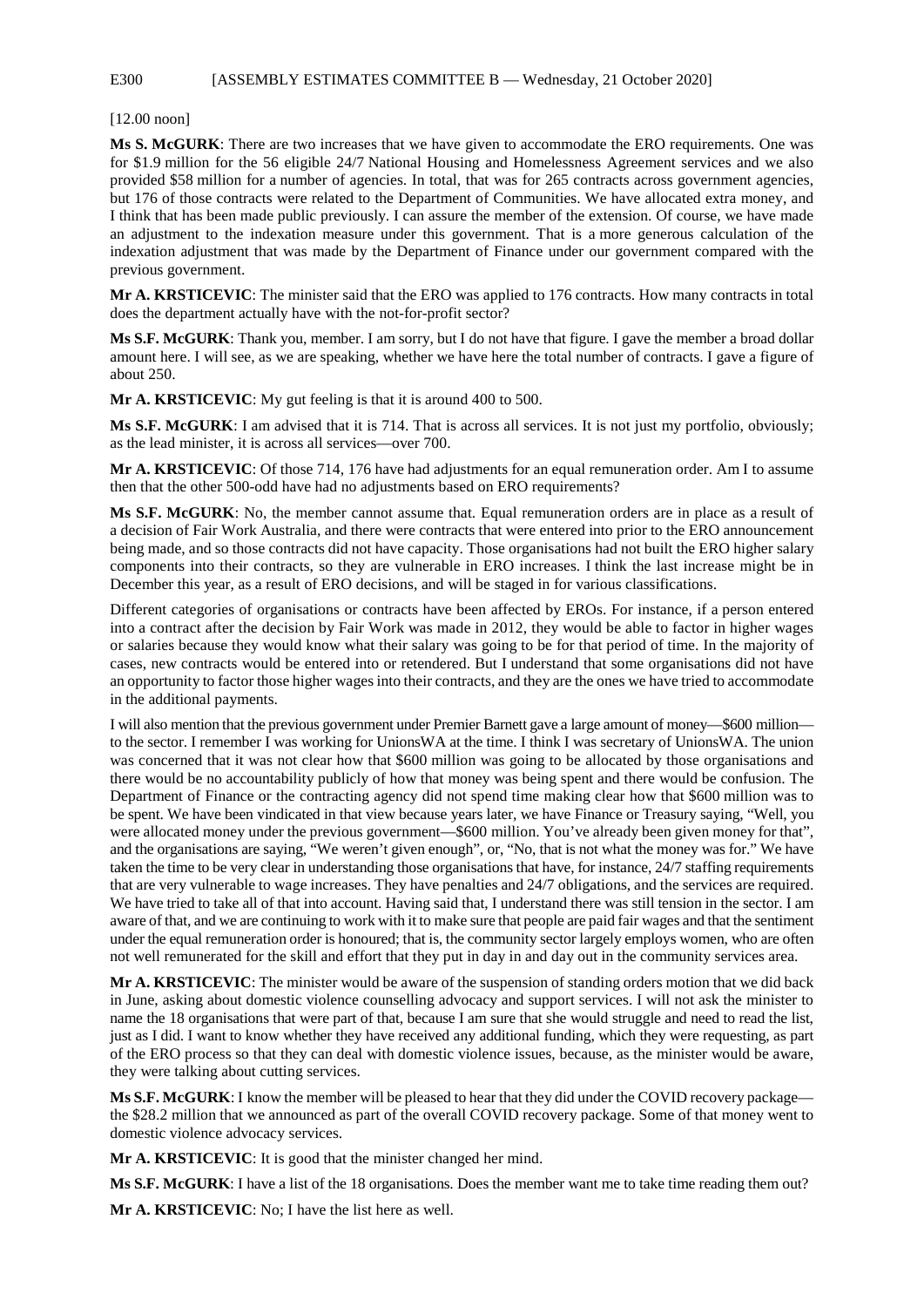**The CHAIR**: Member, I was waiting for the minister to finish her reply, then I will come back to a further question, if you would like.

**Mr A. KRSTICEVIC**: I would the minister to list them without reading from the list. I would like to see whether she could do that!

**Ms S.F. McGURK**: We allocated \$1.08 million to the counselling and advocacy services for the two years, 2020–21 and 2021–22. That is \$540 000 per annum.

**Mr A. KRSTICEVIC**: How much were the organisations actually looking for to be able to continue to deliver the services at the same level that they were prior to 30 June?

**Ms S.F. McGURK**: It was that amount.

**Mr A. KRSTICEVIC**: It was that amount, so were they given exactly what they wanted?

**Ms S.F. McGURK**: That is right.

**Mr A. KRSTICEVIC**: Okay; that is good.

**Mr S.K. L'ESTRANGE**:I refer to page 529 of budget paper No 2, volume 2, and the table headed "Care Arrangements and Support Services for Children in the CEO's Care".

**Ms S.F. McGURK**: Just give me a second.

**Mr S.K. L'ESTRANGE**: In reference to the explanation of significant movements, the third note says that the increase in cost reflects —

… an increase in the number of young people with complex needs who were not able to be placed safely in existing care arrangements, driving increased costs for interim arrangements while longer-term options were developed.

Why were these young people unable to be placed safely in the existing care arrangements?

**Ms S.F. McGURK**: I thank the member for the question. It is a challenge in estimates to listen to the question and then be trying to look for the answer at the same time. Did I understand correctly that at the end of his question, the member asked why these children were not able to be placed in safe arrangements?

**Mr S.K. L'ESTRANGE**: Yes. I asked why these young people were unable to be placed safely in the existing care arrangements.

[12.10 pm]

**Ms S.F. McGURK**: Thank you, member. This area of placing children with complex needs in our child protection system is one of the most difficult. I remember speaking about this particular matter in the last estimates hearing. They will be children with difficult behaviours, either an impairment—for instance, FASD—but some sort of cognitive impairment, behavioural issues, maybe harmful sexual behaviours. There might be any number of issues, and that makes them very difficult to place. Foster care placements breaking down is very difficult for the children because then they have to be upended and moved somewhere else. It is very difficult for the carers, too. I do not think anyone pretends otherwise. The work of the department, the different districts and some of our senior staff here is to support the carers and to support those children, with professional supports, to make sure that those placements are as stable as possible, and, by and large, that occurs.

In 2019–20, programs for dealing with children with complex needs, high-needs placements, delivered services to a total of 262 children and young people with high complex needs. Some of those children have a moderate to severe disability, as I said, or extremely complex and challenging behaviours. The services—just to understand how that is broken down—might be transitional high needs, disability placement and support, and specialised fostering. As of June 2020, there were 201 children and young people in specialised care arrangements. As of the end of the financial year, 30 were in transitional high needs, 75 in disabilities placement and support, and 98 in specialised fostering. I can give some of the dollar amounts. I do not know whether that answers the member's question.

**Mr S.K. L'ESTRANGE**: The minister has given me some stats, which is good. Can the minister give an indication of what these interim arrangements look like? I kind of understand what they might look like for someone with a disability because, obviously, they need to have a certain style of home and somebody who is able to care for the child with a disability. What other types of care arrangements is the minister talking about—I mean, in terms of what does it physically look like? Are they in some sort of institutional care or are they all in foster care? Where are they put?

**Ms S.F. McGURK**: It is a combination of those two things. I might see whether Deputy Director General Rachael Green wants to address some of these issues. Sometimes young people or children will be put into interim foster care arrangements. For instance, if their placement breaks down, they may go into interim foster care arrangements while a more stable solution is found for them. Those children might be put into group homes to try to settle them.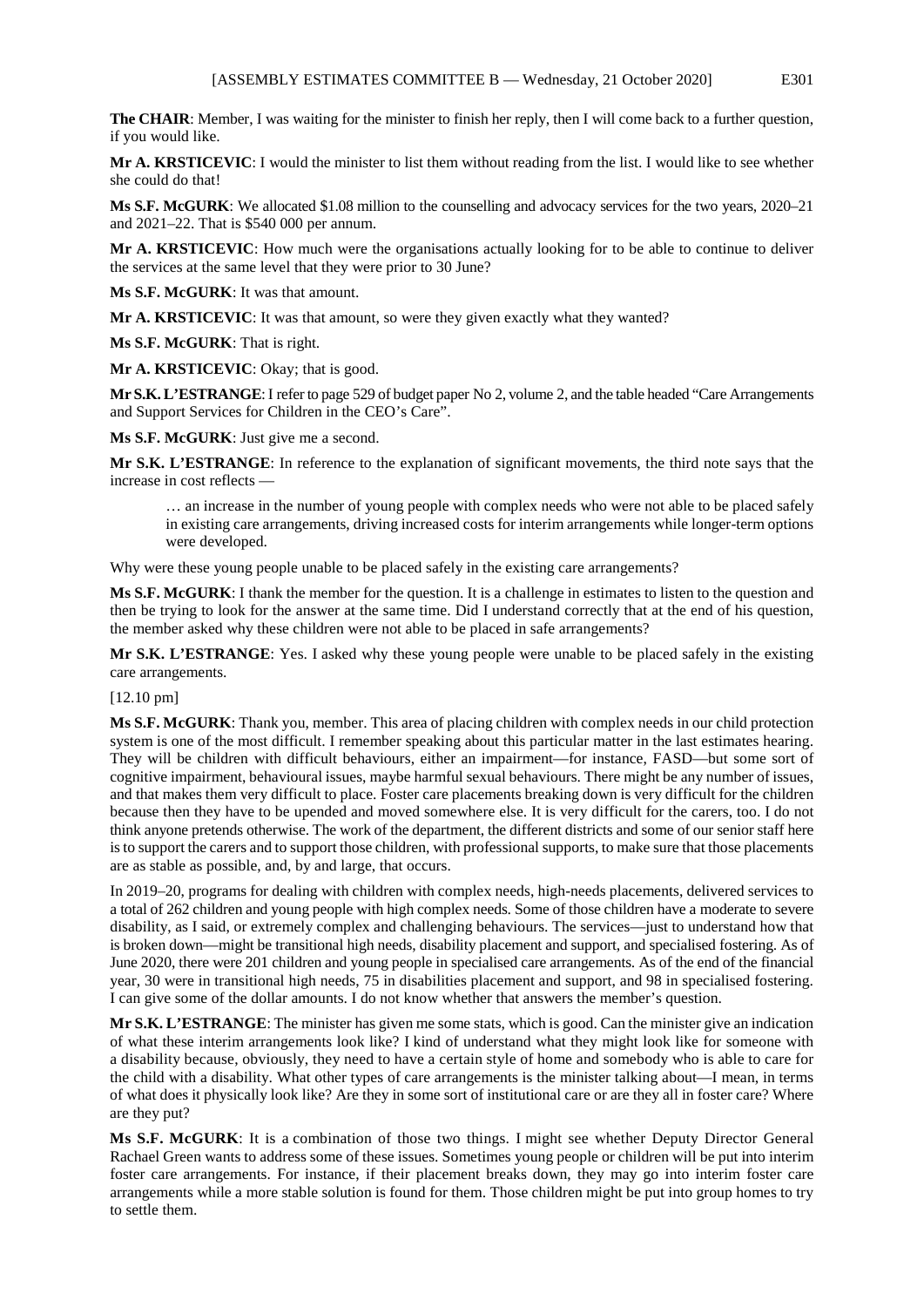For instance, when I was in Broome recently, I visited one of the group homes that has children with very complex needs. That group home's name eludes me at the moment, but it was really heartening to see the work that it was doing at that time with two girls, and the challenges associated with those two girls in that home.

In fact, as a quick aside, when I was in Broome, I was really pleased to meet a young man who this year is head boy at Broome Senior High School. He had previously been a resident at that group home, which is an indication that he would have had complex needs. He would have had high needs, but he had set himself some goals early in high school, and he had worked with Clontarf and some of the other service providers. He had decided that he wanted to be head boy, and he had become head boy. I met him and had a cup of tea with him and spoke to him. That is an example of when some of those supports are put in place at the right time, we get really good outcomes. Sometimes, depending on where that young person is at, progress can be relative to how they might progress. I might get Rachael Green, the assistant director general —

**Ms M. Andrews**: Deputy director general.

**Ms S.F. McGURK**: Deputy director general—I always get that wrong. I will get her to supplement that answer, just to give the member an idea of the sort of supports that are put in for some of those young people with complex needs.

**Mrs R. Green**: Thank you, member, for the question. Absolutely, it is a significant increase in our spending over the last financial year, and it has been a difficult year. But particularly, the increase was around young people. We have a range of different placements, but the costs are particularly related to the individual young person. The minister has already mentioned this morning the challenges of young people, particularly around their behaviours. When we are actually looking to place a young person, it is not necessary that there is the availability. Indeed, it might not be a long-term placement, in which case it might be relatively short term.

Sometimes the agencies that we work with do not actually have the staff that are suitably skilled to be able to provide services to our young people, and therefore the costs escalate on the basis that they need to train their staff, as well as the complexity. It might be, as the minister mentioned this morning, that it is not actually a one-to-one service; it might be two staff to one young person. Again, that also exacerbates the costs. It is double-edged. First, it is the number of young people, but also, second, it is the availability of placements and the cost, which escalates.

**Mr S.K. L'ESTRANGE**: Minister, are any of these group homes or placement options or care arrangements purpose built?

**Ms S.F. McGURK**: My understanding is that most of them would be, or there would be a combination of both. They might have been adjusted over time to make sure that they were appropriate for a group home environment. I have visited many of them. But again, just because of the nature of our capital exercise, I am advised that few of them are purpose built. There are times, with women's refuges, for example, when we are very alive to the fact that we need to make sure that our facilities are suitable for the cohort that we are dealing with.

**Mr S.K. L'ESTRANGE**: In light of the fact that the government acknowledges in the budget an increase in the number of young people with complex needs and that has caused the increase in cost, what is it allocating in the budget to group home facilities to cater with this increasing number of young people with complex needs?

**Ms S.F. McGURK**: I think the question the member is asking is about the capital expenditure in regard to group homes, for instance, and the like. That is something that is taken up by the department with Treasury as we need to increase the capacity of our system. Whenever possible, we would try to place children in a foster care environment in a family home. That is our preference. I do not have the figure in front of me, but the vast majority—I recall it is over 70 per cent—of our young people are placed in foster care arrangements and proper supports are in place. If there is a need to build a new facility, for instance, that would be taken up at the time in a budget bid by the department with Treasury.

A similar point could be well made about women's refuges around the state. I am very conscious of the state of many of our women's refuges and safe houses around the state, and I think people will be very pleased to see the new facilities that we are building in Peel and Kwinana, which are self-contained units, for instance, but still with proper security and oversight. Where we can, we are trying to build in not only new capital, but also different ways of care in women's refuges. We are also dealing with young people to make sure that the facility is both safe and therapeutic for them.

Anyway, to answer the member's question, that would be taken up with Treasury by Communities if need be.

There were challenges during the COVID pandemic in terms of the movement of children, for instance, and children being able to have contact visits and the like. There were all sorts of challenges. I have also talked about the frontline staff; that is, the extra FTE that will be available for the number of children with complex needs. I think the extra FTE for the cost-and-demand model will mean that staff are able to be allocated to do that work. For the increase in the number of children in care in 2019–20, the existing care arrangements were not available. But where we have been able to safely, we have put children in more temporary arrangements while longer term capacity was increased. Those longer term options are now available, which is reflected in the reduced average cost in 2020–21. That is the average costs reflected in the budget papers.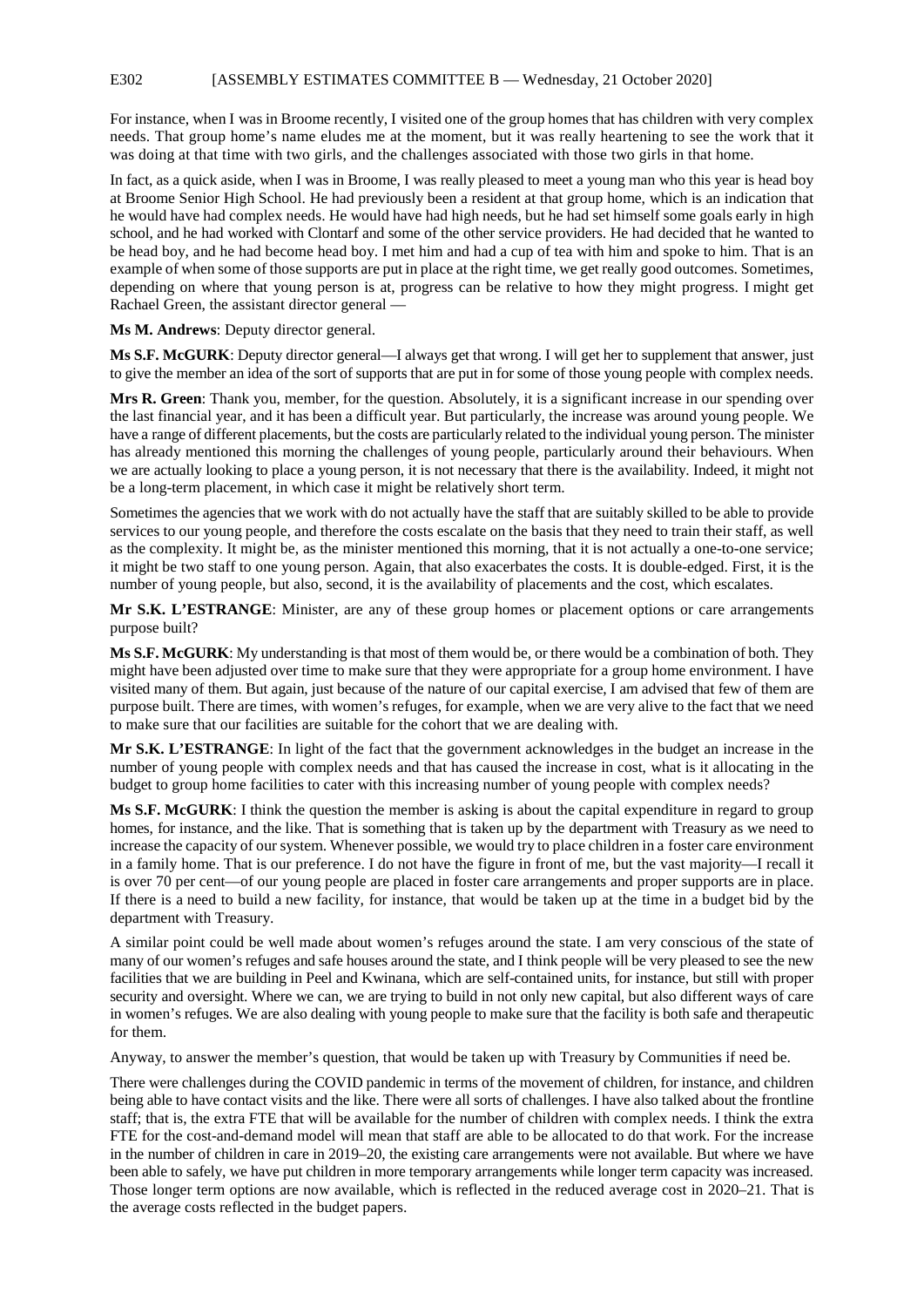#### [12.20 pm]

**Mr S.K. L'ESTRANGE**: The last part of that quote I referred to talked about the interim costs for interim arrangements. The minister has spoken of those. The paragraph goes on to say "while longer-term options were developed." Can the minister help us understand how much of the budget has been allocated to developing these longer term options by her department, and what those longer term options look like?

**Ms S.F. McGURK**: I am just getting some advice to make sure that I am not barking up the wrong tree. I think it is an opportunity to talk about the specialist child protection unit that we are developing within the department under the new structure. Part of the establishment of that specialist unit within the Department of Communities is to make sure not only that child protection has its proper and senior place within the department to give good, specialist advice up to senior levels, to the director general and her executive team, but also that we have good support in place for the districts and the work on the ground with our partners. That specialist unit will have an outward focus as well to look at how other jurisdictions are managing these children with complex needs and how we can draw on best practice from not only around the country, but also around the world for some of these children of trauma, and a compromise for the reasons in their short lives, the other reasons that we have spoken about. At the moment, we are developing that specialist unit within the department's existing budget.

I think it will also assist us to look at good models of how to deal with children with complex needs. I am very aware of our responsibilities to not only those children but also, frankly, their carers and the community around caring for those children. Sadly, we see cases of those children running away, to use a common expression. They will just simply leave their placements. People ask, "How can that be? Aren't you responsible? Why aren't you managing these children?" As any parent knows, if a child really wants to leave the house, they will leave the house. Their parents can lock them up. That might be an alternative a parent could choose to adopt, but I am sure they would do that as a last resort. When possible, that absolutely is our last resort, and we have the Kath French Secure Care Centre. Managing children and young people with complex needs is core work for the department, making sure that we have the right physical infrastructure, making sure that we have the right partners in foster carers, support for those partners, whether it is foster carers or our community sector organisations that we work with. A number of those manage some of those group homes and some of the foster care arrangements. But it is also making sure that we have kind of best practice, with looking at models and interventions. I have visited other states since being minister, and that has been very much part of my conversations with other jurisdictions, New South Wales, Queensland, Victoria, and also New Zealand, to understand how they work with these children to get good outcomes.

**Mr S.K. L'ESTRANGE**: When does the minister expect that these long-term options will be in place?

**Ms S.F. McGURK**: Member, I do not think it will be a case of finding a set-and-forget system. We are continually looking at how to not only put in place alternative arrangements around the state, but also evaluate those and if necessary shift our approach. Making sure that we have culturally appropriate options available for young people is also part of what we need to do. I know the member participated in a bill that is before the Parliament looking at the Children and Community Services Act and how we make decisions about the right placements for those young people that are culturally appropriate. Getting the balance right, making sure that those young people can stay connected to their culture and their community and their country, but at the same time keep them safe, is something that is sometimes a very finely balanced exercise that we have to bring our best effort to. That is partly what is being considered in the amendments to the child placement principle that is before Parliament at the moment.

So to answer the member's question, I do not see this as a set-and-forget system, but that is also our intention. Our objective is to have not only good therapeutic supports, but also stable supports and a safe and secure environment for those young people. Stability is absolutely core to that.

**Mr R.S. LOVE**: Minister, I refer to page 524, the outcomes table and the outcome "Children and young people in the CEO's care receive a high quality of care and have much improved life outcomes". I refer to the line item "Proportion of Aboriginal children in the CEO's care placed in accordance with the Aboriginal and Torres Strait Islander Child Placement Principle" and the fact that the budget target is considerably higher in the last year than the achieved target. Again, it is a budget target at 80 per cent, when I think the department is achieving just under 65 per cent at the moment. What are the barriers that the minister sees that need to be overcome, to ensure that placements take place in accord with the placement principle, which I understand is that children go to either extended family within their own communities or to other Aboriginal families elsewhere in the state? Why is it so hard to achieve a growth in this area? I might ask the minister some more questions depending on the answer.

**Ms S.F. McGURK**: Thank you, member. The member made a good point about why the target is consistently higher than what we have been able to achieve, although we do have a slight increase. By national standards, we do not do too badly, with two-thirds of those Aboriginal children being placed in accordance with the principle. But to be fair, each state has its own circumstances, including the number of Aboriginal carers who are available, geographical challenges and the like. It is difficult sometimes to make good comparisons across the country.

It is absolutely our intention and our ambition to increase the number of children who are placed in accordance with the principle. In part, the adjustments that we are making to the act that I just referred to are about making tweaks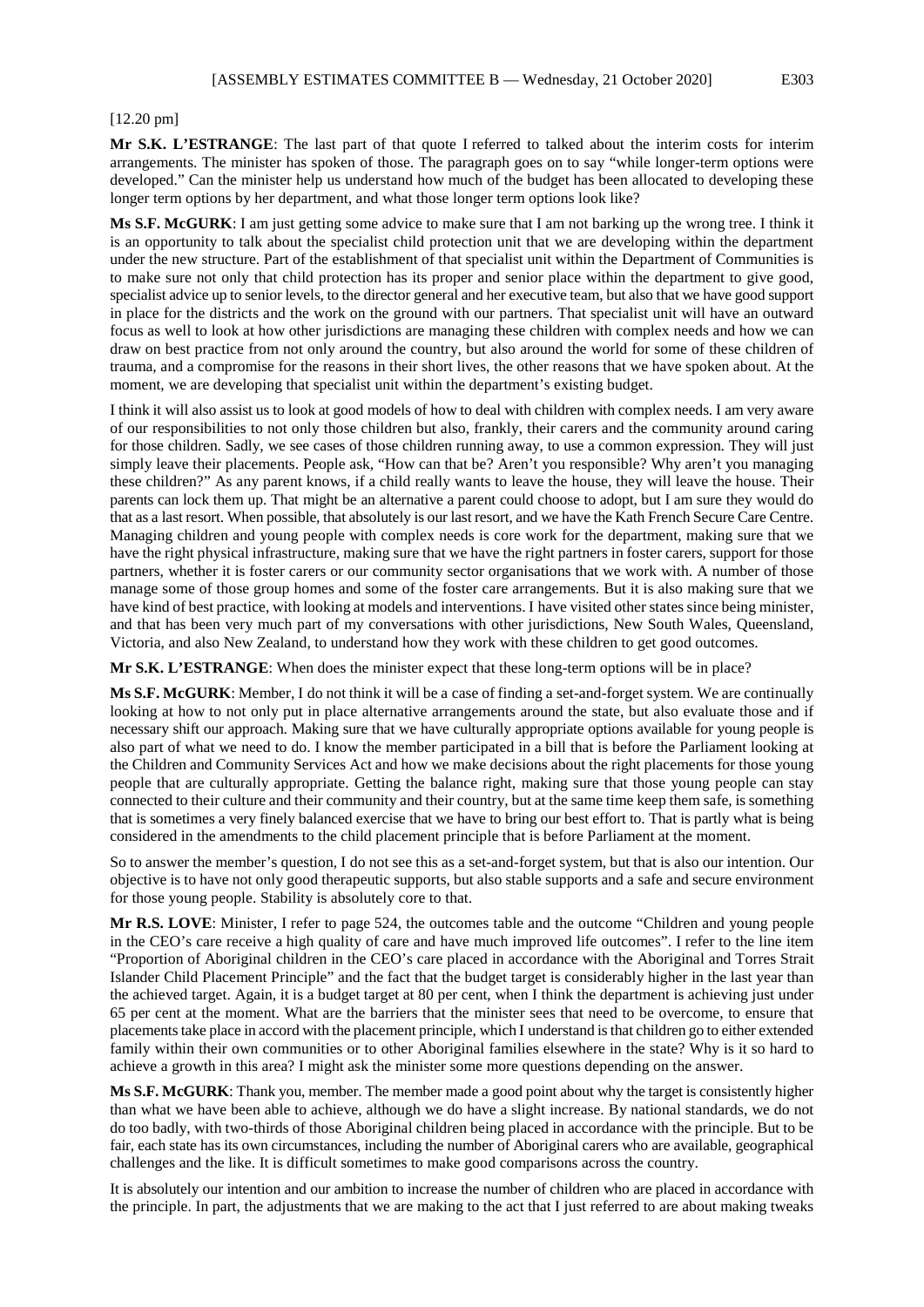#### E304 [ASSEMBLY ESTIMATES COMMITTEE B — Wednesday, 21 October 2020]

to how we place those children to get better outcomes in accordance with that principle. The member would be aware that we are proposing that there could be a consideration by the court to place a child with a non-Aboriginal carer if it means that those children would stay placed in their community or connected to their broader Aboriginal family. But that has to be on advice from local Aboriginal organisations.

The reason that there is a difference between the actual and the budget target is that there is constantly a tension between making sure that we are clear publicly and to our partners that we want to increase the number of children placed in accordance with the principle, understanding that we have some constraints. Essentially, the constraints will always be that child safety is not compromised, so we will not place a child in accordance with the principle, for instance, with an Aboriginal carer if we do not think it is safe. If there are no safe options to place that child with an Aboriginal carer, then we will opt always to make sure that child is safe. Earlier, the member of Churchlands asked questions about children with complex needs. Of course, they have to have someone who can manage those needs and manage children. It is an absolutely heroic effort that many of those carers, whether they are family or not, take in caring for those children.

I make all of those points. We have had a slight increase, but about two-thirds of Aboriginal children placed in accordance with the child placement principle is how we have been tracking for a while. SNAICC is the national organisation for Aboriginal child protection and Indigenous children. I have just avoided spelling out what SNAICC actually stands for, but it is the national Aboriginal organisation advocating for children in care and child protection. It does an evaluation of how different jurisdictions are going, and it is not backwards in coming forward with areas we can improve on in regard to Aboriginal child care. SNAICC stands for the Secretariat of National Aboriginal and Islander Child Care. It does an evaluation, and there are also a few other measures that are in place for how we are going under various child protection measures.

Earlier, I mentioned the Aboriginal family-led decision-making trial that we are putting in place and that we have now funded. We are starting to do some work on looking at alternative mechanisms to make sure that once a decision is made for a child to come into care, they are placed in a way that the broader Aboriginal family and community has eyes over, is comfortable with and feels is the best option for that child's safety. That is crucial. Of course we would prefer for those children not to come into care, and that is where our early intervention work comes into play. I have said that we are starting to get some early indicators that those investments are paying off. It is not in my direct portfolio, but we have in place a therapeutic conferencing model in the Children's Court. Between the Attorney General and the Department of Justice, an additional magistrate was funded to look at an alternative mechanism of mediation or conferencing to try to work with the family when child protection matters come before the court. Although it has been in place for only a number of months, we are getting some early indications that the parties there—for instance, the biological family—feel a lot more comfortable with a less adversarial mechanism of discussing the issues that have bought them to the court in the first place.

#### [12.30 pm]

**Mr R.S. LOVE**: I think in part of her answer the minister referred to the Aboriginal family decision-making program, which is mentioned in the budget papers in the places highlighted as significant issues. I note that the minister's answer to the member for Churchlands referred to the two-year pilot that is being led in that program. I am wondering why there is a need for the pilot if there is an acceptance that that is the best way forward? I understand that SNAICC's view is that should be the standard approach. Why is the government not just taking up that as a standard approach in all Aboriginal child placements, rather than as a pilot or in three regional areas?

**Ms S.F. McGURK**: Thank you, member. First of all, Aboriginal family-led decision-making is a very broad term, so it is important for us to do some work with stakeholders, particularly Aboriginal organisations first and foremost, on how it will be applied in Western Australia. Primarily that is who we will be working with, but also experts working in this area, perhaps researchers and the like, to give all of us some advice on this. For instance, in different states there are different levels of involvement of their equivalents to the Department of Communities and the role of child protection workers from government in the decision-making. I think in Victoria, there is someone at the table from the department involved in the conferencing or the decision-making, whereas in Queensland that is not the case. I hope I did not get that the wrong way around.

Of course, WA is a big state, so there might be a different model of how that is approached in different areas throughout the state, and what maturity of Aboriginal organisations, or who are the right people to around the table to be involved in that. I think that is important for us to do. It is important for us to work with Aboriginal organisations to look at what is going to suit the cohort—for instance, infants at pre-birth planning, and the possibilities there of looking at this sort of model with pre-birth planning, or, alternatively, with reunification, so when a child might come into care for a certain amount of time, but we are working with the family to get that child back, how we would involve that model. It is not to say that there is not an ongoing commitment, but any work that we do in any of the human services areas, I actually think we do need to evaluate how we have gone and the results of our efforts. We have to get a lot better at doing that. What is intended by the trial, is that we make sure that it is a rigorous. Our effort in part is to make sure that there are external eyes on evaluating the success or otherwise of our efforts, not that there is not an ongoing commitment to that model.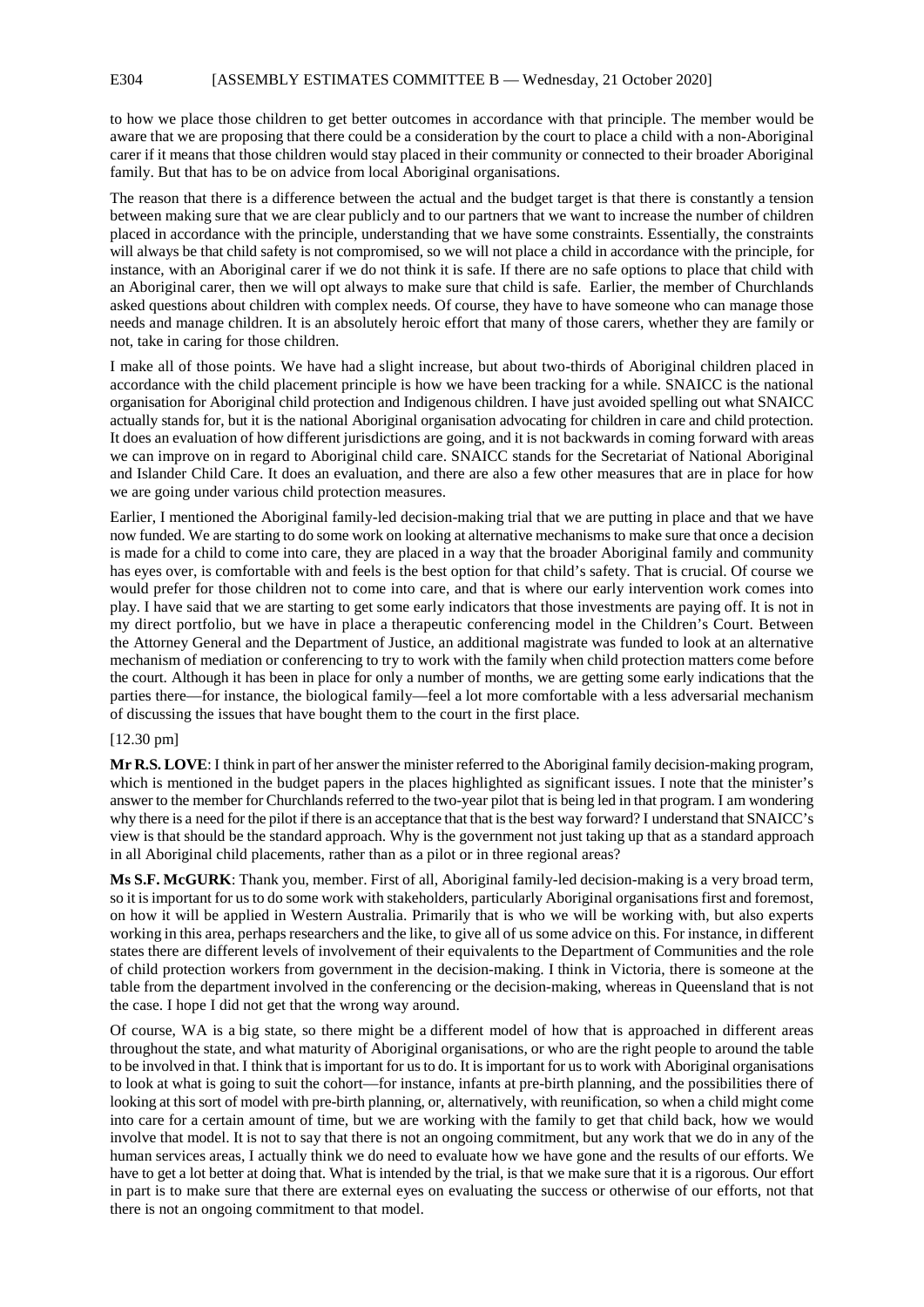**Mr R.S. LOVE**: Going back to the original situation with the Aboriginal and Torres Strait Islander child placement principle not quite meeting the targets, I guess there are two ways to address that. Perhaps reducing the 56 per cent of the children in care being Aboriginal for a start, but also increasing the capacity within Aboriginal communities to deal with these matters within community. Is the department taking that approach seriously, to produce a wider range of opportunity within the Aboriginal community to provide some of the resources necessary to keep that child within the community?

**Ms S.F. McGURK**: I can feel the director general next to me champing at the bit to address this issue, because improving our outcomes for Aboriginal people is very much something that the department is very focused on, and as a government we are focused on. The member might remember the amendments to the Children and Community Services Act. One of the primary objectives of that legislation is to have Aboriginal representative organisations and improved involvement of local Aboriginal organisations in the decision-making around child safety, and child placement in this case. Building that kind of infrastructure throughout the state is something that we are very committed to doing. That is what amendments to the legislation and our program of reform are all about. That is with child protection, but also extends to domestic violence, and there is still a lot of work to be done in the homelessness area. We want to make sure that Aboriginal organisations are first and foremost doing that work of working with Aboriginal people to prevent children coming into care, in the case of child protection, or if they are in care, to be involved in the most appropriate placement and to support that placement being safe and stable in the long run.

I have referred in passing to the early intervention and family support work that is being done in the agency and its contracts. The member might recall that we have given a large contract in the metropolitan area to a Wungening consortium to do some early intervention. Wungening is the old Aboriginal alcohol and drug service. It has a consortium of four organisations that are doing in-home support in the metropolitan area. These are families whose children are at risk of coming into care. We gave \$20 million to those organisations, over I think four or five years, to do work with those families, and we are starting to see some very good results. In the case of Wungening, as a result of its work, in a 12-month period, 90 per cent of the families that it is working with did not see children coming into care. Throughout the state, for a lot of that early intervention work, the preference was to give those contracts, to Aboriginal community–controlled organisations or to partner with ACCOs to do that work. I know the financial officer, in his time here, has been very good at making sure that we are aware that with these figures, this is starting to look like it is worth investing in from a financial point of view, obviously quite apart from a human point of view.

Finally on domestic violence, which is one of the big feeders to child protection cases, we absolutely have to look at different ways to approach domestic violence in Aboriginal communities in both the urban and the regional and remote communities, because at the moment, just viewing it as a sort of police–child protection issue, which is sort of the traditional way that we have dealt with it, is really expecting that vulnerable women, usually, are expected to come through to authorities that they have traditionally viewed with a lot of suspicion and it is not effective. We are trying to change that relationship, and alter it, but that relationship has been built over many decades by some very shameful government policies, like child removal. Looking at different ways of doing things on domestic violence and child protection is very much what we are open to. But I can assure the member that with child protection, child safety will not be compromised, but we need to partner with those organisations.

Again, I have very successfully answered that question in a very longwinded way, but I hope it gives the member an indication of the sorts of innovation that we are interested in exploring. But we need to assess how that goes. It is not just a matter of saying, "We'll do this because it's a good intention," or, "That's got some good signposts." We need to actually evaluate whether we are getting better outcomes from that, and that is what we are very much committed to in any of the new work that we are doing. With the Housing First Homelessness Initiative, one of the big attractions is that we have been able to demonstrate some really good outcomes in the short term, as well as long-term outcomes for a very difficult cohort.

I do not know whether the director general would like to talk about department's cultural capability program as well.

#### [12.40 pm]

**Ms M. Andrews**: Just to underpin a lot of what the minister was talking about there, this is clearly at the heart of a lot of our reforms, and what the member was asking us to speak to as well. We are very committed to what is a system change for us. We were talking about the pilot, just to use that as an example. I think we can all look to pilots in history, that of themselves have been successful, but they have not changed the system. We are designing this pilot from the get-go so that it is about changing the system, not just running a successful pilot on its own. To signify what that looks like, from the get-go it has to be doing it with Aboriginal people and Aboriginal leaders, designing the pilot with them that is the big message they have given us—and from the get-go, not only having an eye to just evaluating it at the end, but also looking at how we redesign those services on the front line to be different. An underpinning principle to the Closing the Gap targets, which we now own as well, is that Aboriginal community–controlled organisations have to be at the centre of all of this also. We have a responsibility to work to develop Aboriginal community–controlled organisations around the state. That is a prerequisite of what we are trying to do here. We know that we cannot achieve the outcomes on our own. In fact, this is about developing ACCOs, handing power over to ACCOs, and doing it in a way that is fit for purpose for that local region and at a pace that is appropriate for that region.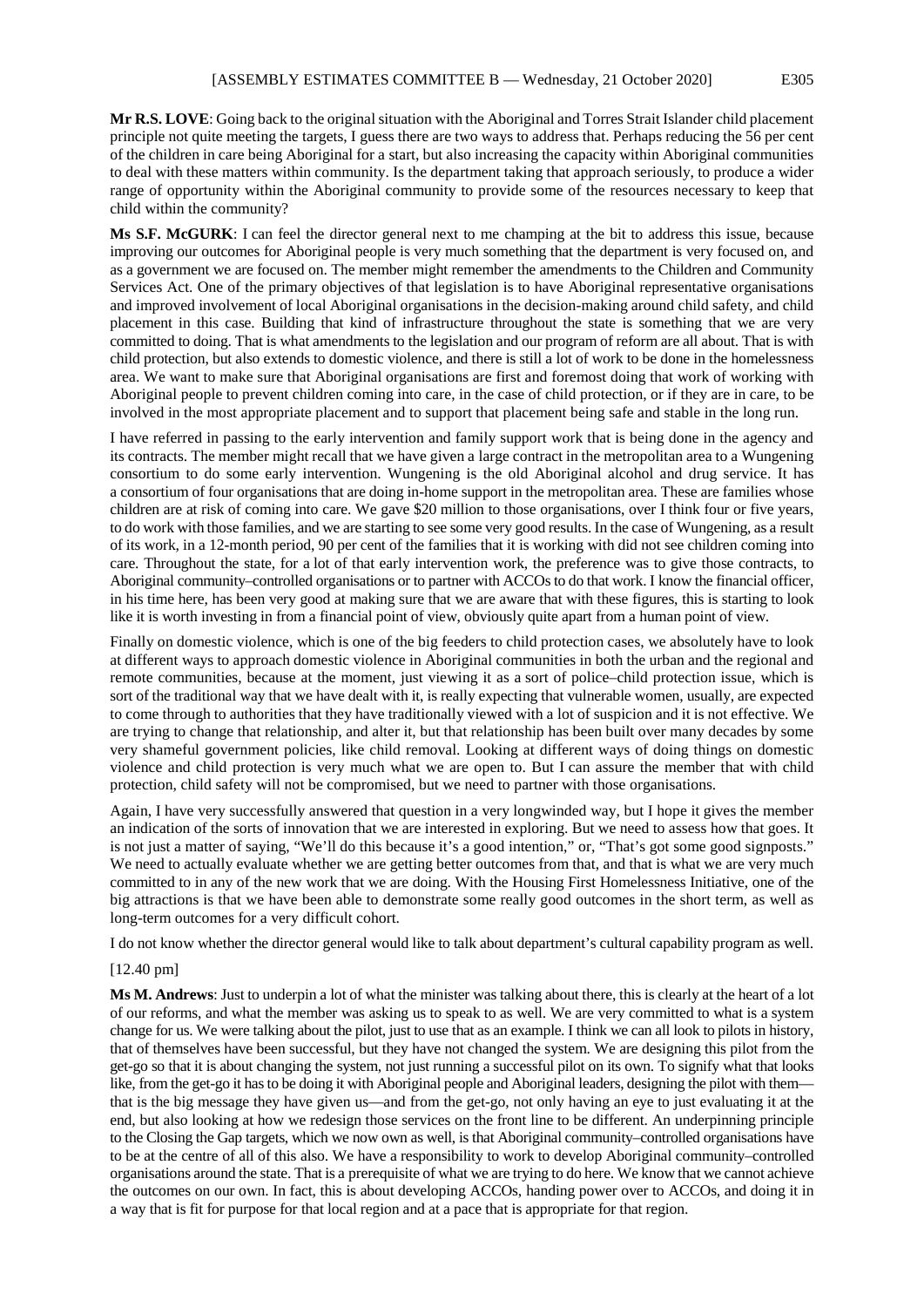#### E306 [ASSEMBLY ESTIMATES COMMITTEE B — Wednesday, 21 October 2020]

To conclude, we have kicked off the pilot for Aboriginal family-led decision-making. The round tables are happening at the moment with Aboriginal leaders. The chair of our cultural council, Lawford Benning, called me yesterday afternoon to tell me he had attended one of the first round tables. We are extremely positive about working differently with Aboriginal people in genuine partnership to design this pilot that will signal a way of working differently going forward. It is a big job, but just talking about the pilot on its own, it is important to see it in the context of a wider reform program. As the minister indicated, that includes our own cultural competency as an organisation. Confronting the systemic racism, if I can put it that way, that operates within the policies, practices and processes of something that has been set up historically does not serve the majority of those kids who are in care.

**Mr R.S. LOVE**: I have a final follow-up question. In terms of the department's internal resources, does it employ any Aboriginal people at a senior level to help guide any of these types of programs?

**Ms S.F. McGURK**: I will hand over to the director general to answer that question.

**Ms M. Andrews**: In broad terms, our Aboriginal staff numbers are greater than those in the average public sector. Do we consider that adequate? No. The member's question referred to senior levels. When I was appointed to the role last year, I decided that as a leadership team we were diminished. We had no Aboriginal person at the leadership table, so I invited the most senior Aboriginal officer we had in our organisation to sit at our leadership table from May last year. That officer is a senior executive in our department and the most senior Aboriginal person. She is not there to be the only person thinking about Aboriginal outcomes; it is quite the opposite. She is there to hold us to account. It drives a different conversation; on every topic, every issue and every policy, it forces us to ask how we are shifting to better outcomes for Aboriginal people.

In May this year, I initiated a process of rolling out an organisational redesign that has very much been informed by what we learned about ourselves through Paul Whyte, and then what we learned about ourselves through the COVID-19 pandemic. In that redesign, we established a division of Aboriginal outcomes. This is the first time at the department that we have had a dedicated division. It does not exist yet. Again, to be true to those principles we were talking about, we are about to work through a process with our cultural council, central government and Aboriginal leaders to work out what functions need to sit in that Aboriginal outcomes division that will principally support and hold us to account, like the rest of the organisation and the partners that we work with. The Closing the Gap accountability framework that has been rolled out now will provide a really good context for the functions and the capabilities that sit in that new division. We should have that new division established by early next year.

#### **Mr R.S. LOVE**: Well done.

**The CHAIR**: The member for Perth has yielded his time. Member for Carine, do you have any questions?

**Mr A. KRSTICEVIC**: Thank you very much, member for Perth. I refer to page 518, spending changes, and the Tranby Day Centre. Back in October 2019, the Tranby Day Centre received \$500 000. A couple of months later, after it was worked out that the facility was not capable of delivering that services that it was trying to deliver, it got another \$1.7 million to upgrade its facilities. Those renovations started in May 2020 and have, I think, been completed or were to be completed later this year. I note that the services were provided from 7.00 am to 7.00 pm, seven days a week, and that on 20 July 2020 the services were reduced quite considerably from 7.00 am to 2.30 pm during the week, from 7.00 am to 12 noon on Saturday, and from 12 noon to 5.00 pm on Sunday. A range of services were delivered from the Tranby centre from 7.00 am to 7.00 pm, and as a result, other service providers, especially those providing meals, pulled out of their service provision—Street Friends WA is one such organisation that comes to mind. Now that the service provision has been reduced, can the minister tell me who is looking after all those people? I was there on Sunday and a massive number of people were lining up in that area, in this case waiting for it to open at 12 o'clock. I was talking to one of the service providers who said that people were asking them where they could get dinner from. Their response was "We don't know." Can the minister tell me who is going to help all those homeless people who live around the Tranby Day Centre?

**Ms S.F. McGURK**: The member for Perth looks as though he wants to answer the question.

**Mr J.N. CAREY**: I would be able to answer. The member is not informed.

**Mr A. KRSTICEVIC**: I am very well informed.

**Mr J.N. CAREY**: The member is not informed.

**The CHAIR**: Members, please! I will ask the minister to reply.

[12.50 pm]

**Ms S.F. McGURK**: I will answer the question about Tranby. However, before we finish, I have undertaken to talk about the criteria for hardship provisions related to hotel quarantine costs. The criteria are found on the wa.gov.au website. There is a question and answer area—I hope I have got that right—called "Paying for Hotel Quarantine" in WA Frequently Asked Questions". It was updated on 12 October 2020 and goes through who needs to pay, how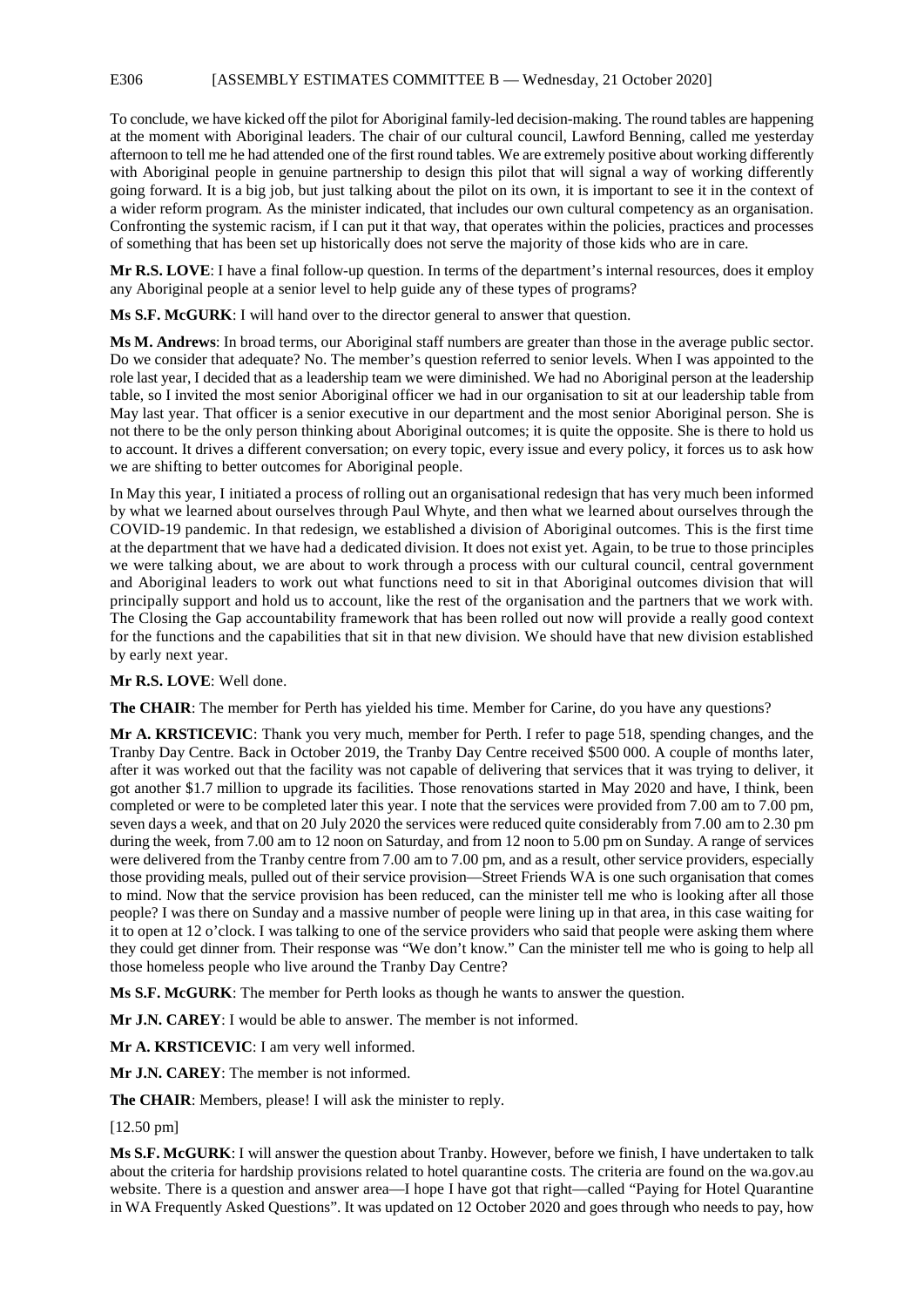much it will cost, when it is payable, how to pay, and the payment plans available. It also goes through whether a person can have the quarantine fee waived; and, if so, who is eligible and how this can be done. The criteria for an individual state —

- Eligibility is assessed against criteria including, but not limited to:An individual is unable to meet current financial obligations (e.g. home loan, immediate living expenses)
- Unemployment or on Jobkeeper/Jobseeker or another relevant Centrelink service or an Australian studying overseas
- Loss of a business entity ...

Most of the criteria that we referred to should be there.

With regard to Tranby—again, I certainly make no apology, and I do not think the Member for Perth would either although we have put in additional investments to deal with crisis and emergency response to homelessness in Perth and the surrounding areas, it is a very difficult area. As I have said many times, each year over \$90 million has been put into this area in Western Australia by governments, both state and federal. The additional funding of \$500 000 for 2020–21 was new money. It was not taken from other services. That is the first thing I want to say. It was an ambitious plan by UnitingCare West to open from 7.00 am to 7.00 pm, seven days a week. I think that it has realised that it has bitten off more than it could chew in that regard. It then proposed to adjust the opening hours so that it could better respond. Those new hours include the provision of meals, a drop-in centre, and case management services or the delivery of actual services.

It is worth saying that the coordination across services to make sure that one service is providing assistance, whether it is meals, beds, a drop-in centre or the like, is not causing a withdrawal of services or demand in other areas that then makes those other areas not sustainable; or, if services are withdrawn in one area, that it causes a peak in demand in another area. That has been one of the challenges. We are very mindful of the coordination across all the different service providers in the homelessness area, which is partly what No Wrong Door is about. That service ensures that whenever people come in, we pick up from where the previous service left off and that there is some information sharing between services, both not-for-profits, community services and government, and that we are providing the right sort of supports. There is also a role for local government in all of this. In my example of the "20 Lives, 20 Home" program in Fremantle, the City of Fremantle put in money for the tracking of how we were going with that effort to ask: "Did this work? Was this effort worthwhile?" Similarly, that is what we are hoping to put in place in all our efforts.

It is difficult; there is demand. I am pretty sure there was demand when the member was in government too. I do not remember homelessness being solved or there being no street-present people when the member was in government. It is an issue across the western world. In any capital city or regional centre there are street-present people. I have been very heartened to see local governments address this issue, whether it be the City of Bunbury or the City of Swan, or the City of Fremantle in my jurisdiction, and I think it will be the case with the City of Perth, too, under new leadership. Local governments are saying, "We understand that we have to be part of this conversation. What is going to be an effective solution?" We want effective long-term outcomes for those clients, but that is not an easy get. We also have to make sure that our emergency or crisis response is worthwhile. The member for Perth advocated for extra resources and, as a result, he got significant new resources put into the CBD and broader area. We continue to make sure that that is providing the best outcome where we can, but I do not pretend that that is easy. I do not pretend that working with some of those clients is easy. As I have said before, if anyone has the solution, I am all ears. Sometimes what seems like a quick solution is actually very short-term, and that is what is challenging.

**Mr A. KRSTICEVIC**: The Perth tent city has been set up within 50 metres of the Tranby Day Centre. I do not know if the minister has been to the Perth tent city yet, but I was there on Sunday. One of the consequences of the Tranby centre not being open for extra hours is that the tent city does not have toilet facilities. About 50 people live there; one group is south of the bike path and another group is north of the bike path. There was a toilet onsite but it was removed—I am not sure whether by the council or the department. There is also nowhere for them to put their rubbish. They are in desperate need of a rubbish bin or some sort of a facility to collect rubbish, and they are also in desperate need of toilet facilities. Because the Tranby Day Centre is shut, they now do not have access to those facilities. There is a pregnant woman there, as well as people who are extremely sick. I just wonder how they are going to cope in that tent city that they have set up next to the Tranby centre when the facilities and services have been taken away. I am not sure who did that, but I thought that was very inhumane.

**Ms S.F. McGURK**: Member, as I have demonstrated a number of times, we have put additional money into dealing with homelessness and looking at evidence-based long-term solutions. I understand that there is an emergency and a dire need to get people off the street now, but I actually am concerned about any sort of encouragement of people going to Lord Street, or any other congregation of people. I think that should be discouraged. It is not safe for either the people who are there, or the public. In fact, I have asked the department to work with other government departments and agencies to make sure that people are aware of the sorts of facilities that the member for Perth spoke about early on in these proceedings; that is, the emergency accommodation facilities provided by UnitingCare West using the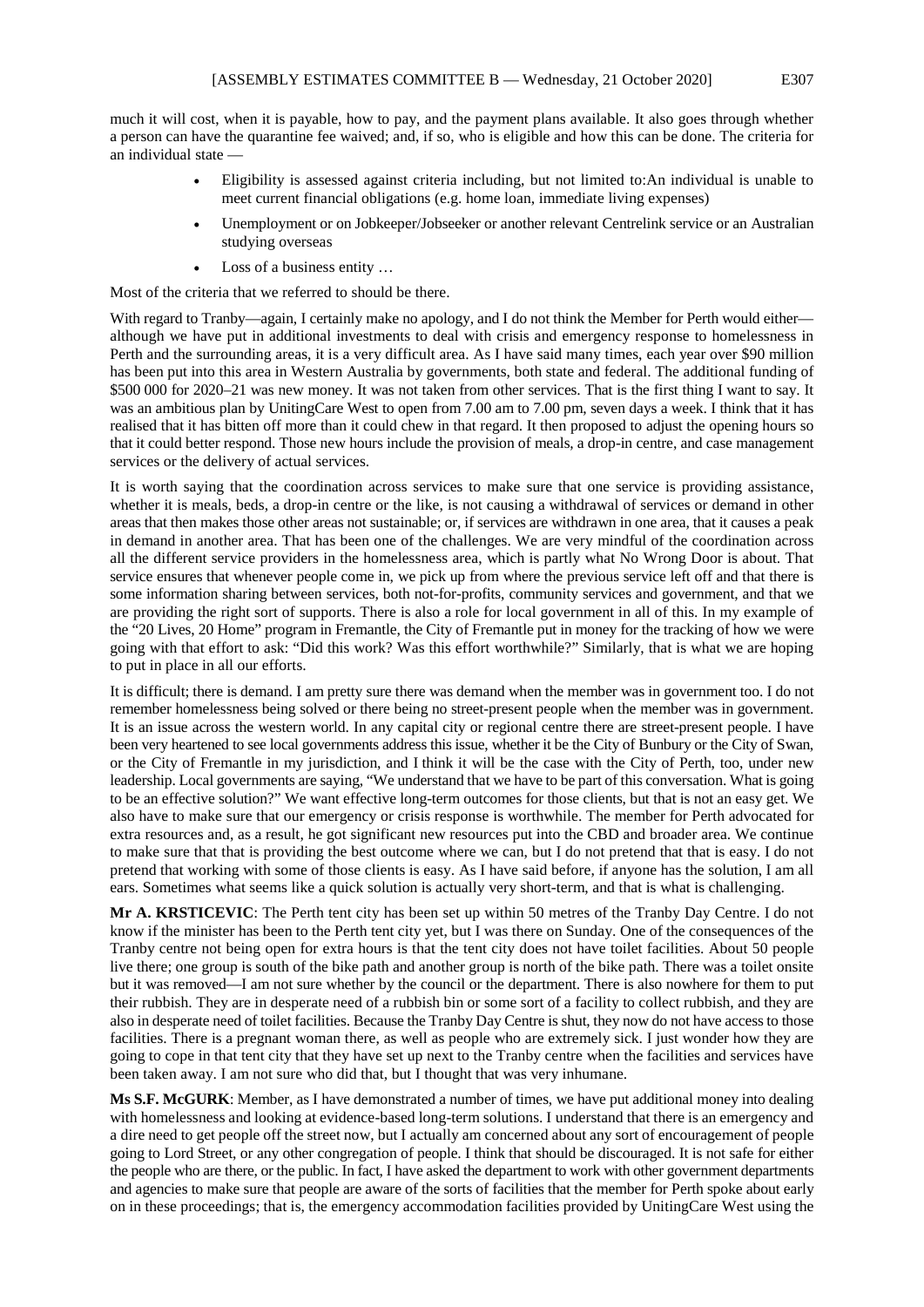#### E308 [ASSEMBLY ESTIMATES COMMITTEE B — Wednesday, 21 October 2020]

over \$1 million that was given to it by Lotterywest. Beds are available. I would ask providers or anyone who goes there to encourage people not to stay in those public places, which, as I said, are not safe for a very vulnerable cohort. They need to avail themselves of the emergency accommodation that we have provided and the beds, services and supports that we have made available. The Public Transport Authority, Main Roads Western Australia, the City of Perth, the Mental Health Commission, WA Police and community services, together with the Department of Communities, are all working with those individuals who are camping at Lord Street to understand their needs, move them to safe and stable accommodation, and get them the proper supports. That will include women like that woman who is pregnant. She will have been offered supports. We will continue to work with her or anyone else who is there to give them a bed and the supports that they need. That is our obligation and that is what we are working very hard to do. As I said, Lotterywest has made beds available now

**Mr A. KRSTICEVIC:** They were asking for beds when I was there.

**Ms S.F. McGURK**: Beds are available now through UnitingCare West.

#### **Mr A. KRSTICEVIC:** I will tell them that.

**Ms S.F. McGURK**: Lotteries has made additional funds available, and we have crisis beds. We are continually working with the service providers to make sure that those services will suit those clients' needs.

**The CHAIR**: Thank you very much, members.

#### **The appropriation was recommended.**

#### *Meeting suspended from 1.00 to 2.00 pm*

#### **Division 15: Jobs, Tourism, Science and Innovation — Services 1 and 3, Veterans Issues; Asian Engagement, \$103 766 000 —**

Ms J.M. Freeman, Chair.

Mr P.C. Tinley, Minister for Veterans Issues; Asian Engagement.

Mr R. Sellers, Acting Director General.

Ms S. Spencer, Deputy Director General, Strategy and International Engagement.

Ms L. Dawson, Deputy Director General, Industry, Science and Innovation.

Ms E. Fells, Executive Director, Invest and Trade Western Australia.

Mr M. Moran, Executive Director, Defence West.

Mr P. Carden, Chief Finance Officer.

Mr R. Sansalone, Chief Financial Officer.

Mr T. Fraser, Chief of Staff, Minister for Veterans Issues; Asian Engagement.

Mr B. McShanag, Principal Policy Adviser.

Mr J. Hilton, Senior Policy Adviser.

Mrs K. Giddens, Senior Policy Adviser.

[Witnesses introduced.]

**The CHAIR**: This estimates committee will be reported by Hansard. The daily proof *Hansard* will be available tomorrow. The Chair will ensure that as many questions as possible are asked and that both questions and answers are short and to the point. If an adviser needs to answer from the lectern, will they please state their name prior to their answer. The estimates committee's consideration of the estimates will be restricted to discussion of those items for which a vote of money is proposed in the consolidated account. Questions must be clearly related to a page number, item, program or amount in the current division. Members should give these details in preface to their question. If a division or service is the responsibility of more than one minister, a minister shall only be examined in relation to their portfolio responsibilities.

The minister may agree to provide supplementary information to the committee, and I ask the minister to clearly indicate what supplementary information will be provided. I will then allocate a reference number. Supplementary information should be provided to the principal clerk by Friday, 30 October 2020. I caution members that if a minister asks that a matter be put on notice, it is up to the member to lodge that through the online questions system.

I give the call to the member for Churchlands.

**Mr S.K. L'ESTRANGE**: Thank you, Chair. I refer the minister to the last line of the spending changes table on page 204 of budget paper No 1, volume 1.

**Mr P.C. TINLEY**: The transfer of veterans?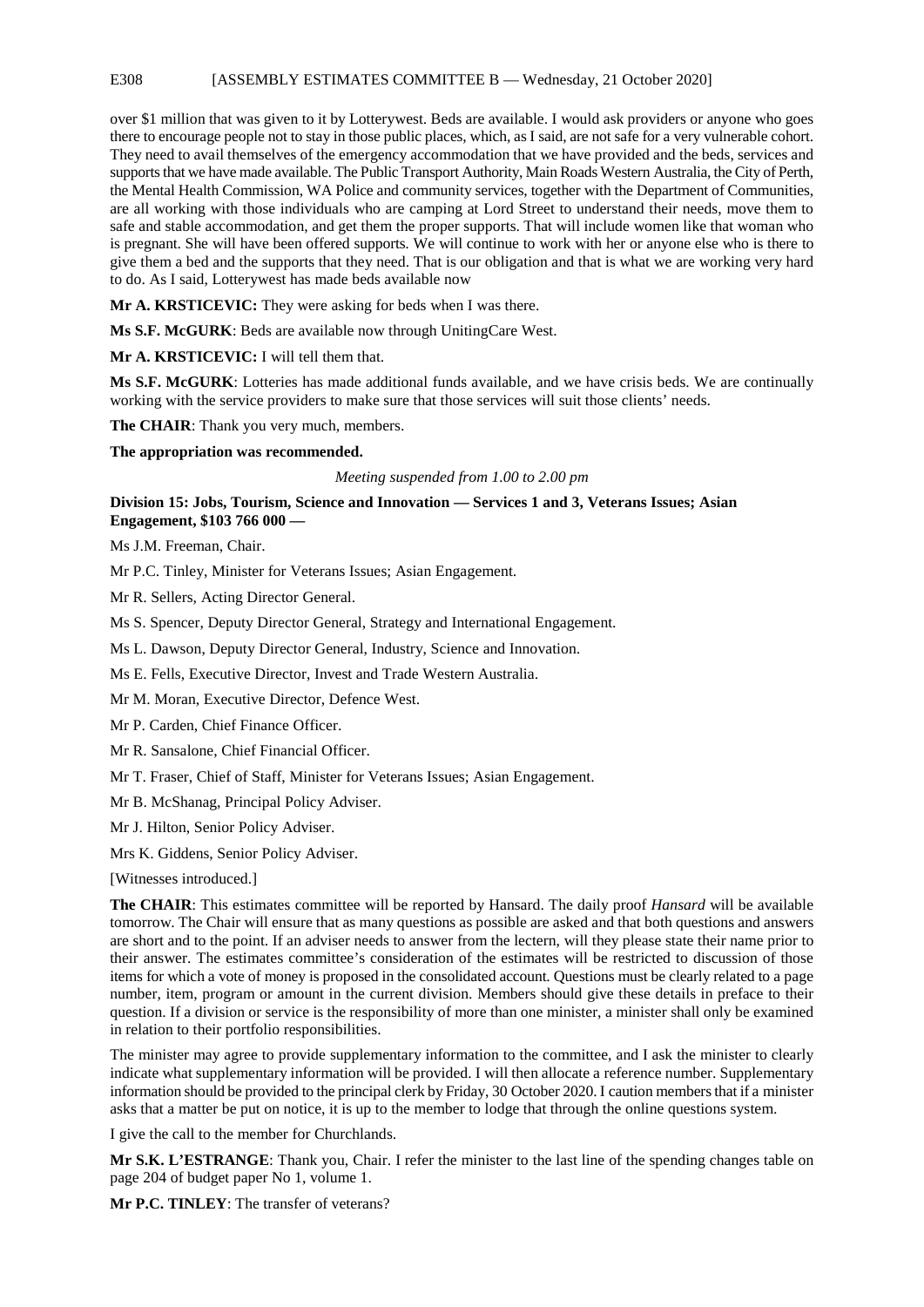**Mr S.K. L'ESTRANGE**: Correct. That is the line item "Transfer of the Veterans Issues Portfolio from the Department of Communities". What was the reason for transferring the portfolio of veterans issues to the Department of Communities?

**Mr P.C. TINLEY**: Being the second minister in the history of the state to hold that portfolio, I formed the view that there were two sides to veterans' issues. One was the social support side, if you like, particularly around mental health. There were also, where relevant, some housing issues that seemed to be a persistent theme from time to time with veterans. I wanted to move it to the position where it talked about the productivity of a veteran to not only the public sector, but also the work we are doing around defence industries. Therefore, the natural thing for me to do was to move it. One of the key things under the veterans and families' strategy was to make sure that we create an attraction–retention model that talks about the productivity of a veteran and the commonwealth's invested effort into those skills and characteristics that are developed in a veteran to make them available to industry. The largest separation rate of the Navy, for example, is here in Western Australia. We do not get to retain as many of those good folk as we would like. Having a vibrant defence industry will be part of that, but also assisting other businesses in Western Australia, particularly those up and down the Terrace, to see the value of employing a veteran. We are very much moving away from that unfortunate characterisation of the wounded digger narrative: if a person has worn the uniform, they must be broken. That is just not true. We are making sure that we are moving into a positive territory in which they are actually contributing.

**Mr S.K. L'ESTRANGE**: How will that money be spent?

**Mr P.C. TINLEY**: The money that is listed there is, in large part, taken up by the provision of an FTE. That will then morph in future years into general sector spending. The money that is being spent in addition to that FTE will establish the position inside Defence West and also ensure that it is actually activating the programs from the strategy. I can get one of the advisers to tell the member about that in more about detail.

**Mr S.K. L'ESTRANGE**: It sounds as though it is a veterans portfolio issue that is being moved across to Defence West.

**Mr P.C. TINLEY**: Yes.

**Mr S.K. L'ESTRANGE**: Will Defence West become the pseudo go-to for state-based veterans' issues?

#### **Mr P.C. TINLEY**: Yes.

**Mr S.K. L'ESTRANGE**: What will the minister's role be?

**Mr P.C. TINLEY**: It will be just as it is for housing. I am the Minister for Housing; I have a department that provides the departmental support for it. The Minister for Asian Engagement similarly has a department that does that. In this case, JTSI will be providing support for the veterans policy issues of the state government.

**Mrs L.M. HARVEY**: On the veterans portfolio and looking at ways to retrain and provide employment opportunities for veterans, I am interested to know if any funding has been allocated in this budget towards training opportunities or workplace participation grants or whatever it might be, to help re-engage veterans who find themselves unemployed or who want to retrain in order to seek employment?

**Mr P.C. TINLEY**: Yes, a significant part of the strategy has been identified as providing that sort of support, obviously bridging the gap between the skills learnt in defence and making them translate into work skills. The human resources people, particularly those in the resource houses, have discovered that the big employers do not know how to handle a CV from a veteran. Quite often the skills and experience do not correlate with the job description that the veteran is applying for. The HR people have to sort out a pile of these applications and, invariably, the veteran's application does not get onto the have-another-look file. How to give the veteran an opportunity can be split into two parts. One involves translating their existing skills into a relevant skill set and, in particular, a relevant career. One of the things that we also know about veterans is that the job that they go to on separation from defence is not necessarily the career that they suddenly decide they want to go into. This is anecdotal, but a veteran who has been in the defence force for longer than 10 or 11 years may suddenly realise that the job they took up, such as mine safety or something like that, which is a natural transition, is not exactly where they wanted to go; they wanted to work in administration or in the public sector. There are a bunch of different opportunities that allow that to happen.

We have started a program called the Defence Industry Veterans Employment Scheme, which is designed to get veterans into the workforce. It allocates \$400 000 over four years to assist veterans to achieve the qualifications they require to fully contribute to and benefit the Western Australian economy. In essence, it is a gateway for recently discharged veterans, along with other groups, to access a \$18.5 million program to grow the capacity of the Western Australian workforce to participate in the growing defence industry sector. It is very much defence industry focused. We also will be dovetailing future programs into existing state and federal government initiatives around the vocational education and training system, for example, because that is one of the fastest ways to readapt somebody's skill set.

**Mrs L.M. HARVEY**: Is that gateway yet to be established? I am just thinking of the various opportunities provided through the Aboriginal career centres and other career centres that people can go to to look at opportunities for career change. Is it likely that those career centres will be expanded to also cater to veterans, or is it too early to anticipate how that will look?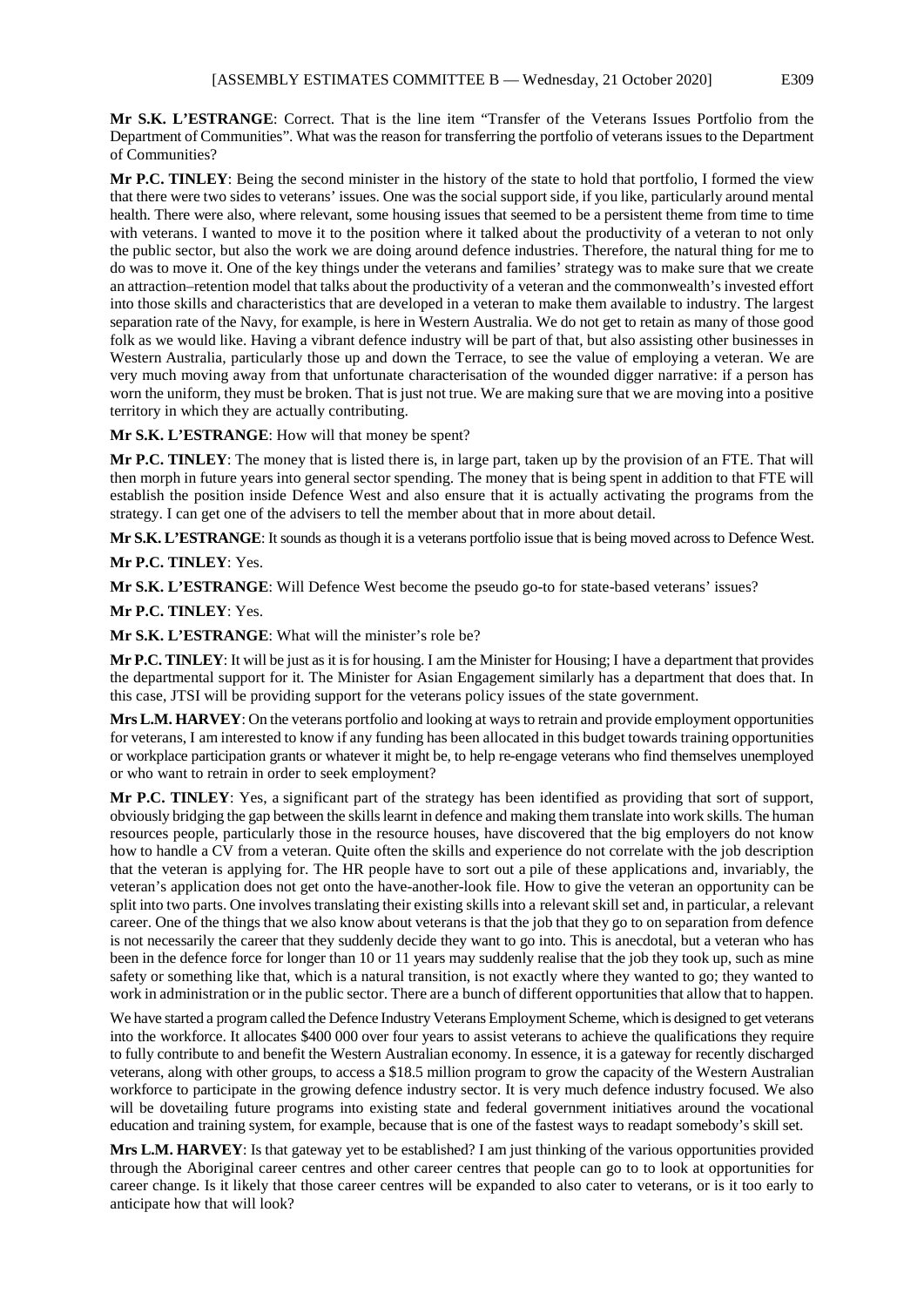#### E310 [ASSEMBLY ESTIMATES COMMITTEE B — Wednesday, 21 October 2020]

**Mr P.C. TINLEY**: As a deliberate pathway at the moment, it has not yet been contemplated, but I should add that any eligible person can go to those centres as well. It still sits there as an available reference for a veteran, for example, and to guide a veteran as well. We do not necessarily need a deliberate program for certain things. Sometimes it is just about knowing what is out there and guiding a veteran to it, which can sometimes be very complex and confusing for somebody who has just separated from defence.

**Mrs L.M. HARVEY**: I have one further question. With respect to the interface between the FTE in the state government and defence, when individuals leave defence there is a separation of sorts. I know that the various sections of defence have their own repatriation programs. Is there any engagement in the minister's department with those different defence organisations?

**Mr P.C. TINLEY**: Yes, absolutely there is. The defence welfare organisations fund the support inside defence. There is also the transition authority or the established arrangements inside defence that allow a veteran to transition out. There is a range of things that they do. I should add that a veteran must volunteer to go into that transition program. It is my sad experience that a number of them, depending on the age that we are talking about, just wander off. They do their discharge arrangements and just wander off and do not take full advantage of what is available. We are working as close as we can with the three major defence bases here to make sure that they are aware of what we have so that they can assist veterans to move into those programs.

**Mrs L.M. HARVEY**: Finally, on this matter, when Anzac House opens I know that one of its key programs will be exactly this sort of program. Is it likely that the state government will look at having a partnership and funding arrangement with Anzac House, or will that function in Anzac House be funded from a federal source?

#### [2.10 pm]

**Mr P.C. TINLEY**: We have not received any request from the RSL in relation to the programs. We have assisted the RSL in capital. I have just been advised that I forgot to mention the Anzac Day trust grant program, which falls under some long-established legislation that provides \$300 000 of grant funding to approved organisations. RSL has been a recipient of that, as have other organisations responsible for assisting in veterans' employment. The thing to understand is that a lot of this is the preserve of the commonwealth. We are talking about the twilight period between separating from commonwealth support through to being a normal human again and having another life. That area is a little grey. It becomes this constellation of ex-service organisations. The established organisations such as Legacy and RSL—those 100-year-old organisations—are providing the backbone to this. A lot of these ex-service organisations and unit associations, which are the alumni of those various units, all fit into a place. My ambition in this space is to ensure that we bring those groups together a bit more. That happens across other areas; for example, there are a lot of community housing providers. The best way to get value for money for the government is by bringing them together and having a peak-body approach. Bringing together the leadership and the coordination capacity of the government and the department to do that does not necessarily translate to needing a big raft of money, but grant money is available.

**Mr S.K. L'ESTRANGE**: What efforts is the minister taking to synchronise with the Department of Veterans' Affairs in this space of helping veterans with work placements?

**Mr P.C. TINLEY**: We were going well until COVID turned up and threw things into disarray. I had a good working relationship with the department and, of course, the federal minister. We now have a circle of veterans issues ministers around the commonwealth. Every state and territory has one now. We come together routinely in a type of ministerial council set up. That was getting some momentum to do exactly what the member just said about joining up some of this stuff. For example, with veterans' concessions we are making sure that we get harmonisation where it is appropriate across the country and that information is really well understood by the veteran community. Under the DVA changes around mental health, everybody exiting defence now gets a white card. If a person has served one day in a uniform, they are entitled to mental health support, no questions asked. It is a very good and generous system. The state mental health architecture intersects with the DVA-provider models and it has a pretty good and strong tie up. However, a bit more work needs to be done. One thing that I have always said, and that I think my predecessor, Joe Francis, always said, is that we will advocate not for individual veterans, but for classes of veterans, so where they are structurally excluded or there is an issue. For example, the nuclear veterans who went to the Montebello Islands before a certain date were given gold cards. All of a sudden, the veterans on any ship that visited the Montebellos after that, regardless of the clustering of cancers, were excluded from that sort of thing. We obviously went in to bat for them and we are still going.

**Mr S.K. L'ESTRANGE**: The funding allocation for this goes from \$131 million to \$133 million. I assume from what the minister said earlier that that is for the one FTE.

#### **Mr P.C. TINLEY**: Yes.

**Mr S.K. L'ESTRANGE**: Is one FTE enough of a resource to achieve the synchronisation that the minister is talking about and the outcomes of this portfolio?

**Mr P.C. TINLEY**: One of the values of moving the veterans portfolio into JTSI and Defence West is that it bands up with a team of about 17 people, half of whom are veterans themselves. As usual with these sorts of things, they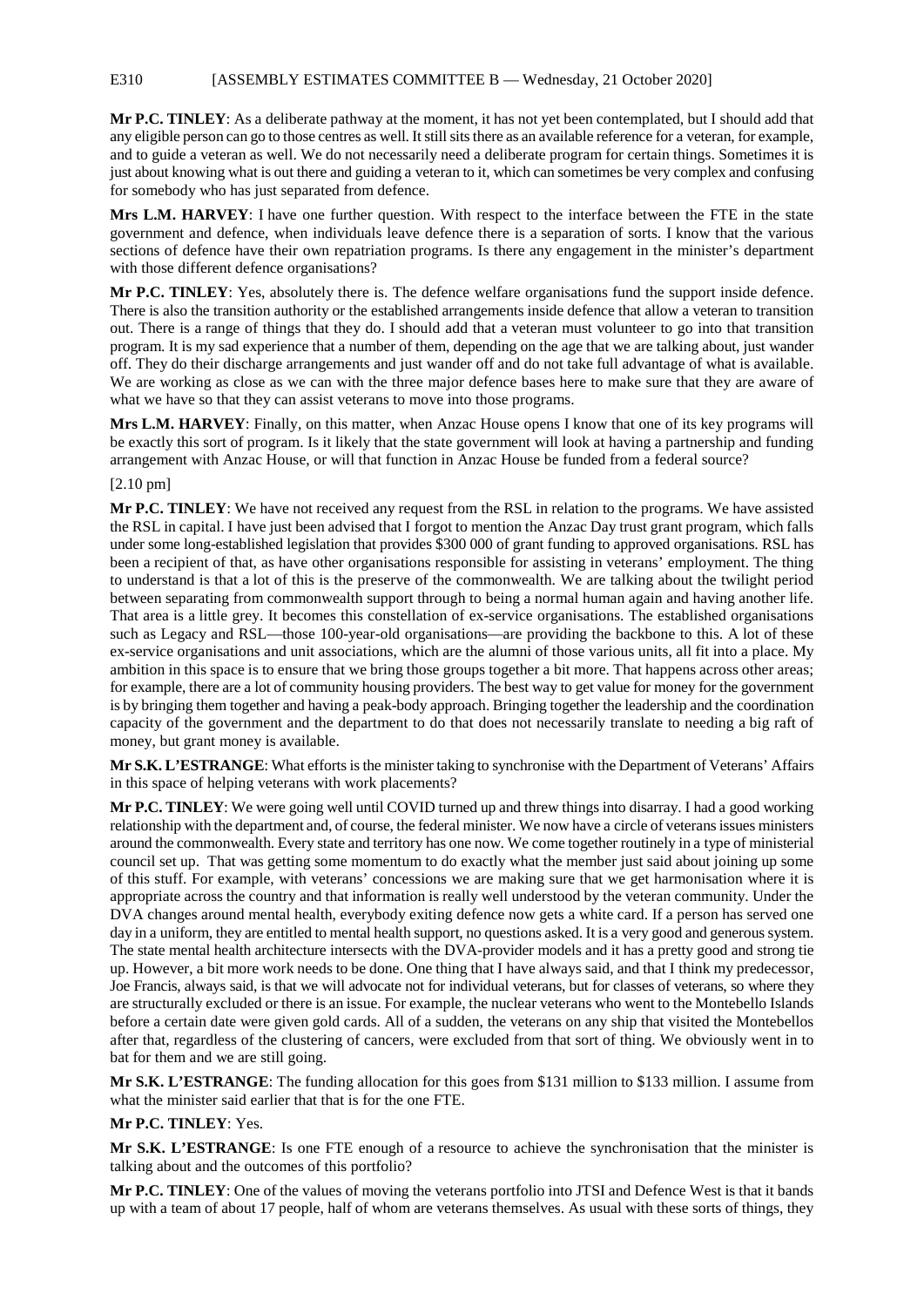flex on the extra effort depending on the task. Other bodies are also available, so we have used that. But the more direct answer to the member's question is no, we do not have enough. As the strategy starts to get momentum, we will need dedicated program managers to do that. That is an issue for consequential budgets to solve.

**Mr S.K. L'ESTRANGE**: Does the minister have a breakdown of how the other states are going in creating their own state veterans portfolio and how they are resourcing that portfolio? Can the minister give us a sense of how the Western Australian effort compares?

**Mr P.C. TINLEY**: I will give the member a characterisation. We are a bit off the pace compared with what is happening in places like Victoria and New South Wales. There is a rich area to work into. It is just a question of having the time in terms of the bandwidth, if you like, from a departmental point of view. More bodies is not necessarily the solution. It is just about making sure that we have structured policy breakouts. I will give the member an example. A veteran in New South Wales can go online with the equivalent of the public sector commission and punch in their skill sets. It will then provide an equivalency in the public sector for each of those skill sets and where the veteran sits. If a person wants to work in the public sector, they can get a sense of what jobs they would contend for at whatever level. That is just a web-based response and it is an outstanding piece of kit. I have said that I want that; it just takes time to get those sorts of programs going.

**Mr Y. MUBARAKAI**: I draw the minister's attention to page 210 of budget paper No 2, volume 1. The first line item is about the COVID-19 disruption. Can the minister explain how his Asian engagement portfolio has responded to WA's ongoing trade and investment relationships during these times?

**Mr P.C. TINLEY**: Sure. Thanks for the question. International trade and investment obviously is the lifeblood of our state. Forty per cent of the nation's wealth has been sliced and diced in different ways. It contributes about \$180 billion to trade in Western Australia, of which 80 per cent is with Asia. When we were in opposition, we saw that having an Asian engagement minister and that cabinet-level representation was an essential component of a future cabinet to meet the aspirations of the business community and the Western Australian community and to take advantage of our time zone. We have discovered that WA trade equals WA jobs; it really does, straight up. In Western Australia, 500 000 jobs are trade related, and a significant number of that is directly with Asia because nine out of 10 of our top trading partners are in Asia. COVID-19 has clearly disrupted that, as it did across a lot of areas. International travel alone and the cargo movements that were happening underneath the seats were interrupted significantly. Obviously the lobster industry is a very good example. It lost 95 per cent of its business. That is the hazard of having a single market. The Asian engagement portfolio itself has had to rejig and I have asked the agency to have another look at it. We have pulled back on a few programs, but we are also looking at how we can activate and continue to keep the Asian engagement strategy moving, even during COVID times. Some of the things we have been working on that are really important is the delivery of market plans for all the key Asian markets. We want to do that by the end of this year. When the starter's gun goes off, if you like, and we can resume international travel in particular, and when businesses can get out there and do the work that they do, we do not want to be caught flatfooted. We know that other states are deploying additional assets into regions, even through COVID, to make sure that they are present to what is happening in the markets. One of the things the agency has been working hard on is understanding the disruptions to internal markets. A lot of the distribution of our products are taking a straight trade approach. A lot of the distribution of our products in these markets is made up of small-to-medium enterprises that have been affected, so there is a disrupted internal supply chain inside various markets. Indonesia is a good example of that. Understanding the nature of the disruption and the fragmentation of those distribution systems is really important. Of course the other thing that we are really acutely aware of is the potential for changing consumer tastes. COVID-19 has created a set of circumstances in which people take their food safety, for example, very, very seriously. That has always been a feature of the Asian markets anyway, but never more so than now.

We think that some might be transitioning away from live and fresh food products into a frozen or some other manufactured or processed food product. That is just in the food space, but there are other areas too, so a lot is going on. From the supply side, we are making sure that the various industry sectors, the priority sectors in particular, are still active where they can be on their networks. A lot of virtual stuff is going on as well. We are also making sure that particularly the business organisations, the relevant business councils, are still connected to their networks. We can provide information to the agency to make sure that we are re-balancing the Asian engagement strategy.

#### [2.20 pm]

**Mr S.K. L'ESTRANGE**: I refer the minister to page 221 and the line item "Payment to the Anzac Day Trust". The minister made reference earlier to the \$300 000 allocated each year up until this year.

#### **Mr P.C. TINLEY**: Yes.

**Mr S.K. L'ESTRANGE**: Obviously the minister is aware of the issue around veterans' gravestones at Karrakatta Cemetery.

## **Mr P.C. TINLEY**: Yes.

**Mr S.K. L'ESTRANGE**: I am not sure whether that issue sits in this part of the budget, but maybe the minister could give us an update on what he is doing to address the concerns of Western Australians who are really worried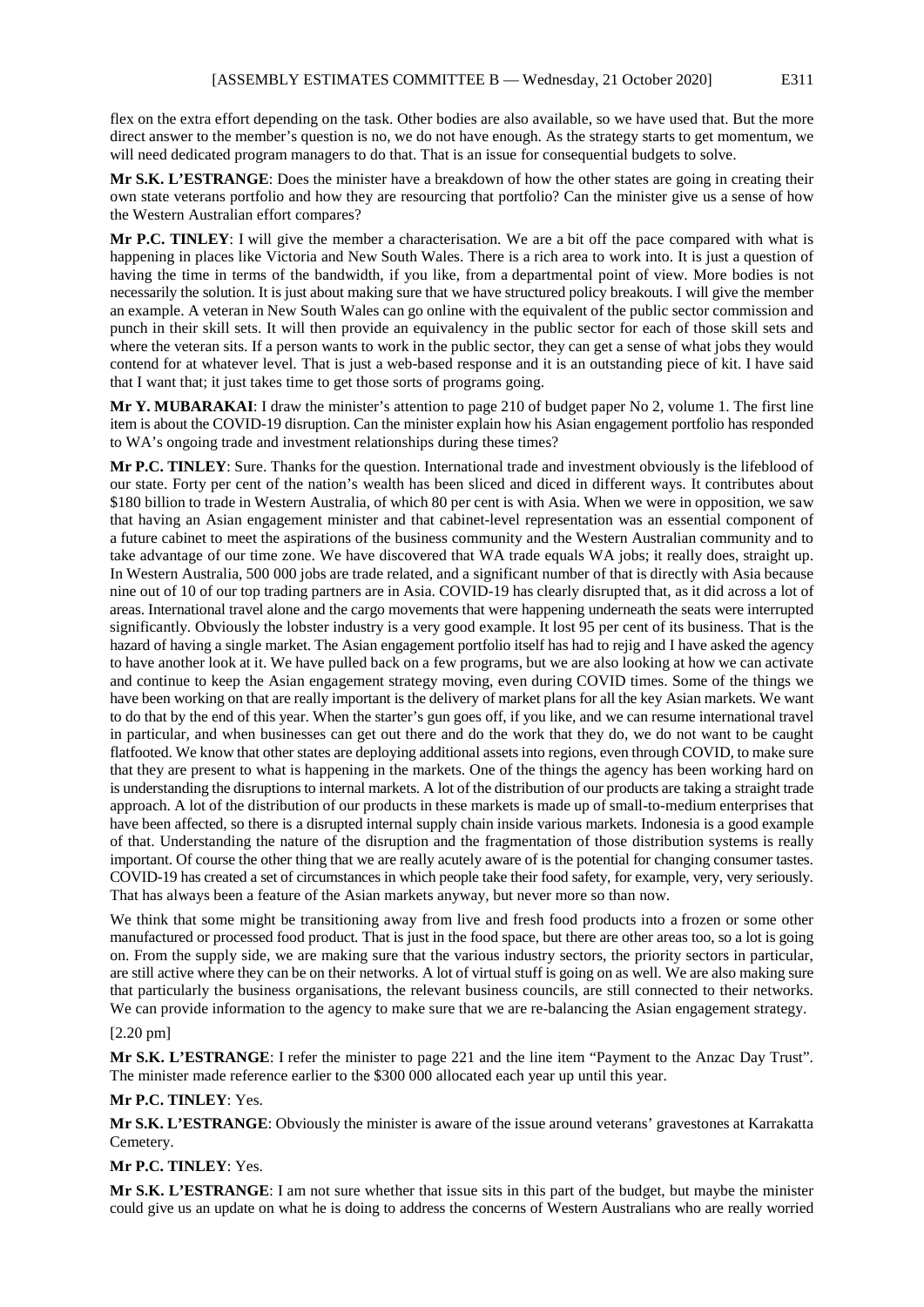E312 [ASSEMBLY ESTIMATES COMMITTEE B — Wednesday, 21 October 2020]

about the graves of those veterans who returned home from Gallipoli, for example, and then died of wounds, be it psychological wounds or whatever, in their 20s. They are entitled to an official war grave. Those war graves existed, but now the headstones have been removed and new graveyards are being put into that part of Karrakatta Cemetery. That is a real concern for some people. How is the minister addressing that issue?

**Mr P.C. TINLEY**: Just to be clear, that is not in this part of the budget. There is no allocation and there is no direct line of responsibility for me on this particular issue. Obviously, it sits with Minister Templeman in his area of local government and heritage. He has a long history in dealing with that issue and with the health minister and the various acts that he has responsibility for such as those around crematoriums and those sorts of things. The issue, particularly at Karrakatta, is that if it had not undertaken a renewal program, that cemetery would have been closed. It would have closed in 2005, according to my advice. As a result, it has had to undertake a program. It always had a longstanding program on how it was going to reorientate. No grave has been exhumed. It has moved in between those various graves. There is a protocol for the headstones that it goes through whereby it tries to contact the family to understand their wishes. Beyond that, I would get into a level of detail that I am not confident I would be able to provide here.

**Mr S.K. L'ESTRANGE**: I think this is probably the concern here, because, as the minister knows, the Department of Veterans' Affairs is a commonwealth department that manages most veterans' affairs. When the Labor state government created a veterans' portfolio, it did so with a view, I understand, to represent veterans. Therefore, it is an agency for overseeing and interacting with other departments. In that sense, this issue is a real issue. Notwithstanding the land space concerns that the cemeteries board might have, the fact is that there are obviously graveyards where official war grave headstones have been removed. I have visited the site; I am sure the minister has too. Why is the veterans' minister not looking to allocate money in the budget to assist in either exhuming those graves and moving them into the official war cemetery in close proximity to Karrakatta, or refurbishing the graves that have not yet had the drama of other graves staggered around them?

**Mr P.C. TINLEY**: Just to make sure the member understands the point here, there is a commonwealth war graves segment, and not everybody who has a headstone with a rising sun is eligible to go there.

# **Mr S.K. L'ESTRANGE**: Correct.

**Mr P.C. TINLEY**: They are an elected option for families to go to a uniformed headstone that is very similar to the commonwealth war graves, and there is a uniformed one. Some families opt for it. People could be given the impression that it is an official war grave. I just want to make that distinction.

**Mr S.K. L'ESTRANGE**: I am actually referring to the ones that come into the category of official, because the current commonwealth war graves site, as I understand it, was only created, I think, after World War II; therefore, we are dealing with these official war graves that existed prior to that. They are the ones that are currently having the headstones removed that are drawing the concern. I absolutely understand the minister's point of veterans who choose to have a headstone, but they are not in an official war grave. I am talking about the official ones that are having the headstones removed.

**Mr P.C. TINLEY**: There is a protocol to go through. I should say, also in reference to the member's previous question, that I absolutely do not walk away from the responsibility, tangential as it may or may not be, of making representations to relevant ministers around the treatment of veterans' war graves. The key piece here is to ensure that there is a communication with the family. That needs to be robust and exhaustive, and, as the member knows may not be fruitful because of the way families move on. Again, it is not in my immediate lane; I have seen a briefing note on it. There is going to be a review into the Cemeteries Act next year; I think it has already been instituted. Inside that review these issues will be canvassed. My views will also be represented there, of course, as will any other organisation. As the member can imagine, there are executive service office elements out there that would want to have an input to this.

**Mrs L.M. HARVEY**: The review of the Cemeteries Act will create as many submissions as the review of the Dog Act, I would suggest. Anyway, I digress. On page 205 of budget paper No 1, volume 2, at the fourth dot point there is a reference to Asian engagement. It says -

… the Department has continued to implement the Asian Engagement Strategy and has hosted a series of business forums on key Asian markets including China, Japan, Indonesia, Malaysia and Philippines. The Department also launched the Access Asia Business Grants Program …

Could the minister please advise what is the value of the Access Asia business grants program, who has participated in that grants program to date and the value of the grants that have been accessed, please?

# **Mr P.C. TINLEY**: Sure.

**Mrs L.M. HARVEY**: Could the minister also provide an update on the business forums, how they were conducted, and if they were conducted with groups that are here, as in the chambers of commerce that represent those people —

**Mr P.C. TINLEY**: The relevant country —

**Mrs L.M. HARVEY**: Or whether there were Zoom meetings into the countries of origin.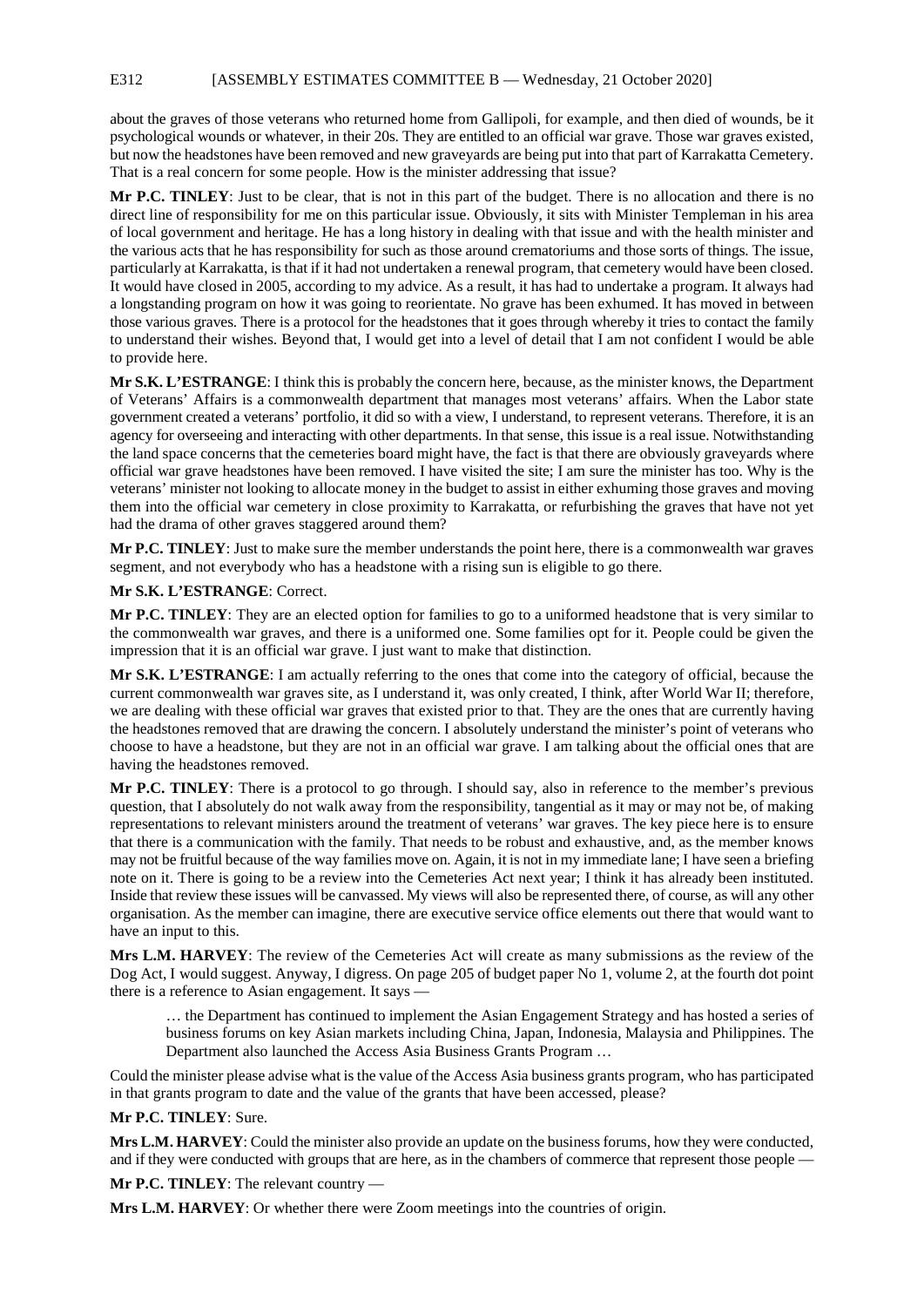**Mr P.C. TINLEY**: I am just taking some advice. To break it down to the elements that the member is speaking of is not entirely possible, but I might ask Simone to maybe make a comment around how we have expended the Access Asia grants.

**Ms S. Spencer**: We have run a couple of rounds of the grants. We ran a grant round late last year. A grant round was suspended earlier this year because we learnt from the first round—those still currently in it—that a lot of the grants were for them to be able to travel to Asia. We postponed the second round while we allowed some reconfiguration of the program. We have consolidated the second round into a third round, which we have just released, and that is very much focused on giving businesses in WA the virtual capability primarily to do that engagement, which we have found is really useful because we have run a couple of virtual trade events. I will give the member an example of one we ran recently with our sister city Zhejiang in China, where we sent the products to China. We had our office in China arrange for the beef to be cooked, the wine to be served, and the seafood to be prepared in a hotel in Zhejiang, then we had producers in Western Australia talking about the product as people in China were tasting. We find that there are varying levels of, I guess, tech savvy and resource here, so sometimes it is a mobile phone in a winery talking about how the wine was produced. We felt like it was better to target the grants this time round so that they can continue that engagement, they can develop the collateral, but to be able to have the tech savvy to be able to do it well.

[2.30 pm]

**Mr P.C. TINLEY**: The Leader of the Opposition had a lot of questions in there.

**Mrs L.M. HARVEY**: Yes.

**Mr P.C. TINLEY**: Did we get anywhere close?

**Mrs L.M. HARVEY**: The only other side of it is the value of the Access Asia grants that have already been acquitted, and what has been allocated for this year with respect to the virtual grants. I could not find the line item in here maybe it is my astigmatism.

**Mr P.C. TINLEY**: Simone, you can give a breakdown there?

**Ms S. Spencer**: Generally, the grants were around the value of \$10 000 for the first round. When we awarded them, we learnt that we needed a bit more of a sliding scale, so the next round of grants will have a higher value from \$10 000 to \$20 000. I guess we are still going through the process of acquittal, because some of those that were in the first round asked for an extension because they were unable to undertake their original business case. We have acquitted, I would say, half of those grants, but we have given extensions to those who still want to be a part of the program but were unable to undertake their activities. With this next round we are hoping that we will be able to allocate more. Again, it depends on the value of the grant sought, but we have roughly around \$120 000 set aside.

**Mrs L.M. HARVEY**: There is \$120 000 that is been set aside. What is the total value of the grants that have been allocated so far?

**Mr P.C. TINLEY**: As in expended?

**Mrs L.M. HARVEY**: Yes, expended.

**Ms S. Spencer**: I have to take that question on notice because, as I said, some of them have been suspended and not acquitted yet. I can give the member the value. Yes, I will have to take that question on notice.

**Mrs L.M. HARVEY**: By way of supplementary information, is it possible to get the total value of the grants program, those that have been expended, those that have been expended and acquitted, and those that have been set aside, obviously because of the inability to travel or whatever it might be? I would appreciate that.

**Mr P.C. TINLEY**: Is that easily done?

**Ms S. Spencer**: Yes.

**Mr P.C. TINLEY**: Yes, I am happy to give that as supplementary.

**The CHAIR**: Minister, you have to outline what you understand that you are giving as a supplementary.

**Mr P.C. TINLEY**: We are going to give the Leader of the Opposition information on the Access Asia grants, and the Asian engagement business initiatives that have been expended to date. Help me out with the rest.

**Mr M. HUGHES**: The total value of the program.

**Mr P.C. TINLEY**: And the total value of the program. Thank you, member. Are you happy with that?

**Mrs L.M. HARVEY**: Yes, very.

[*Supplementary Information No B13.*]

**Mr C.J. TALLENTIRE**: My question relates to the Asian business councils. I refer to line item 1 on page 210. Can the minister please explain to us what support has been provided to the Asian business councils?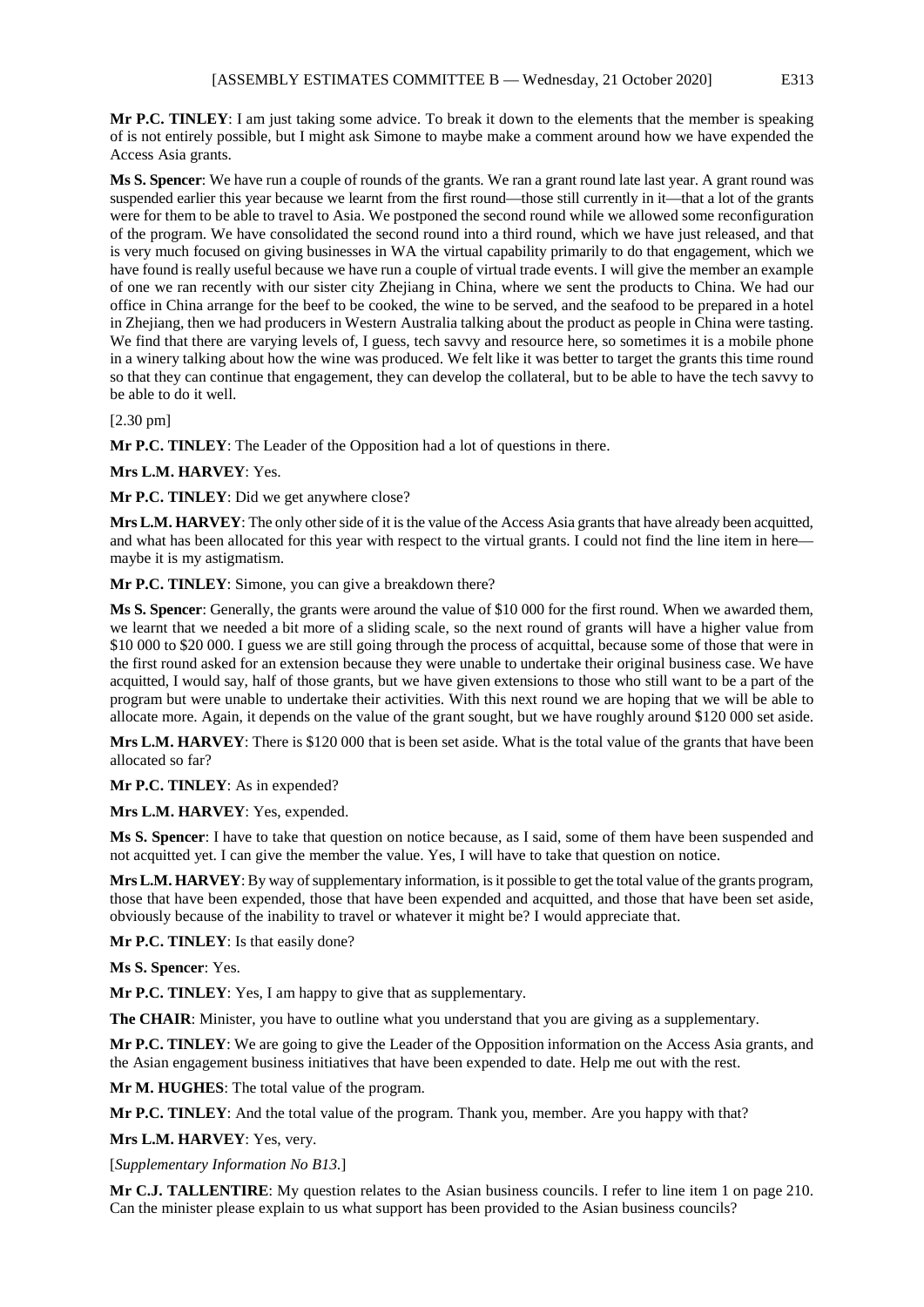# E314 [ASSEMBLY ESTIMATES COMMITTEE B — Wednesday, 21 October 2020]

**Mr P.C. TINLEY**: The Asian business councils are quite an important part of the constellation of engagement, if you like, both here with industry, people-to-people connections and the markets. Because they are either through their own business connections or their own cultural connections, those business councils have a natural connection to the market in question. Making sure we engaged with them when we came to government and launched the Asian engagement strategy was fundamentally important because it is our fastest source of feedback. In fact, so much market knowledge comes from those business councils. About \$250 000 has been approved to support capacity building programs in the Asian business councils. As the member can appreciate, some of the large ones, such as the Australia China Business Council—ACBC—is well supported. The newer ones such as the Philippines and Vietnam are not as well endowed. We need to provide some support to ensure they have capacity. That was part of the 2017 election commitment, which was to provide a total of \$2 million of funding over the term of the government to support the Asian business councils.

As a result, seven Asian business councils have developed strategic plans. The Western Australia Vietnam Business Council was pivotal in the development of the state's memorandum of understanding with Ba Ria-Vung Tau in the south of Vietnam, which we signed on 16 September by virtual connection. Those are the sorts of things that we support. I recently made a keynote address to the China WA bilateral engagement business dialogue presented by the Australia China Business Council, and the leader of the opposition has been to similar ones herself and made contributions there. As part of the funding support, the Department of Jobs, Tourism, Science and Innovation also leased, as it was an election commitment, an office for Asian business councils, so that those smaller ones have a location in the CBD to go to and conduct their businesses from. That is been up and running since 1 January 2019. For the record and for those who are interested, that location is level 12, 197 St Georges Terrace, and it is well attended. We are learning how we can make it more relevant to those business councils, particularly the smaller ones, in the form of training and function spaces, and places to set up and do some of the work they need to do.

**Mr I.C. BLAYNEY**: The minister just mentioned the newly made relationship with the province in Vietnam of Ba Ria-Vung Tau. I want to ask him about how we have had a half-developed relationship with the province of Gyeongsangbuk-do in South Korea, but it has never really been developed by our side, or the minister's side of the government. I am just wondering whether there has been any progress on that relationship?

**Mr P.C. TINLEY**: Unfortunately, my short answer is no. We have been focusing on the emerging markets. The three major trading partners—China, Japan and South Korea—are well catered for. The onesI have asked the agency to focus on is the emerging markets, because a diversified economy needs diversified markets. Our relationship with Indonesia, Vietnam, Malaysia and the Philippines are a good example of that tier of economy that is coming on and will be quite significant, making sure we have a presence in that. I am not sure whether that rings any bells for the member? No? Sorry.

**Mr I.C. BLAYNEY**: Given that our three largest trading partners are China, Japan and South Korea, I think, I just would suggest that it might be good politics to treat the Koreans with the same respect that we have treated the Japanese and Chinese in having a sister province relationship with Zhejiang in China, and I cannot recall the name of the one in Japan, but it is —

# **Mr P.C. TINLEY**: Hyogo.

**Mr I.C. BLAYNEY**: That is right, thanks. I just suggest that I think it might be a sensible thing to do.

**Mr P.C. TINLEY**: Yes; I thank the member for his advice.

**Mr I.C. BLAYNEY**: Any time.

**Mr P.C. TINLEY**: He is right.

**The appropriation was recommended.**

[2.40 pm]

#### **Division 16: Primary Industries and Regional Development — Services 6 and 7, Fisheries, \$157 255 000 —**

Ms J.M. Freeman, Chair.

Mr P.C. Tinley, Minister for Fisheries.

Mr R. Addis, Director General.

Ms H.G. Brayford, Deputy Director General, Sustainability and Biosecurity.

Mr T. Fraser, Chief of Staff, Minister for Fisheries.

[Witnesses introduced.]

**The CHAIR**: This estimates committee will be reported by Hansard. The daily proof *Hansard* will be available tomorrow. The Chair will ensure that as many questions as possible are asked and that both questions and answers are short and to the point. If an adviser needs to answer from the lectern, will they please state their name prior to their answer. The estimates committee's consideration of the estimates will be restricted to discussion of those items for which a vote of money is proposed in the consolidated account. Questions must be clearly related to a page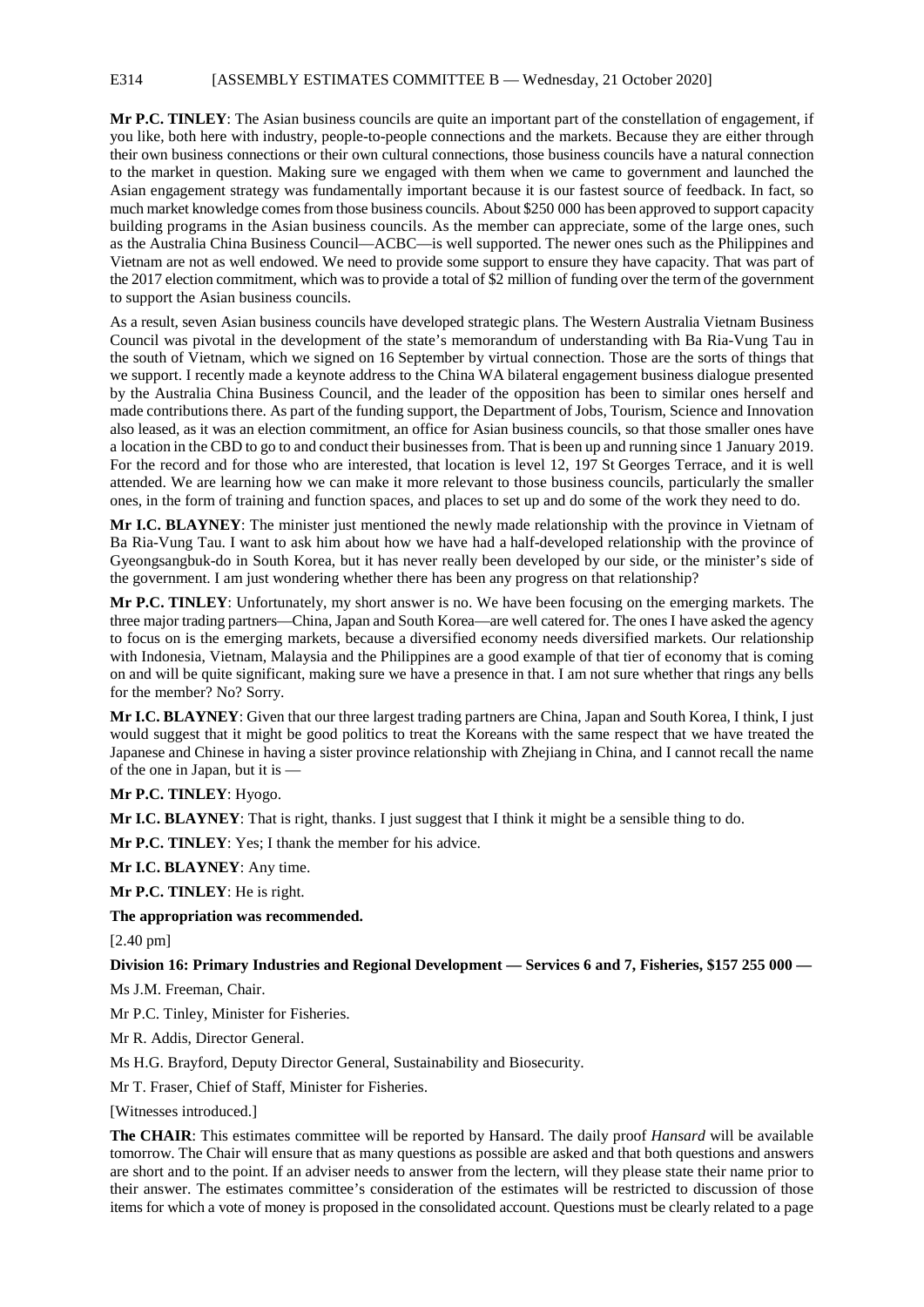number, item, program or amount in the current division. Members should give these details in preface to their question. If a division or service is the responsibility of more than one minister, a minister shall only be examined in relation to their portfolio responsibilities.

The minister may agree to provide supplementary information to the committee, and I ask the minister to clearly indicate what supplementary information will be provided. I will then allocate a reference number. Supplementary information should be provided to the principal clerk by Friday, 30 October 2020. I caution members that if a minister asks that a matter be put on notice, it is up to the member to lodge that through the online questions system.

Question, member for Vasse?

**Ms L. METTAM**: I refer to page 225 of budget paper No 2, under "Other COVID-19" and line item "Fishing Stimulus Package". Will the minister provide a list of all the initiatives that are being funded from this program, including the location of each project?

**Mr P.C. TINLEY**: Can the member say again that line that she is referring to?

**Ms L. METTAM**: I am referring to the "Fishing Stimulus Package—Artificial Reefs, Recreational Fishing Promotion and Restocking" on page 225.

**Mr P.C. TINLEY**: The allocation for the budget estimate is \$1.25 million. Am I in the right space there?

### **Ms L. METTAM**: Yes.

**Mr P.C. TINLEY**: And there is \$8.75 million in the out years. We recognise the impacts that COVID-19 had on the recreational fishing sector, particularly when we went into the phase 1 and phase 2 restrictions of people's movements. As we did with the commercial sector, we wanted to make sure we support the recreational sector coming through that, once we removed some of the restrictions to ensure they had some initiatives, so we developed a \$6 million support package for that sector. It coming to the member's question, it included the new fish stocking programs; the development of new and expanded recreational fishing activities; and fishing competitions and targeted tourism campaigns to display the great fishing spots regional Western Australia. They were funded on a fifty–fifty basis with the Recreational Fishing Initiatives Fund, RFIF, and some new money from the government. We obviously worked with Recfishwest to ensure that we were hitting the mark that we needed to. There are three core breakdowns the member might be interested in: the recreational fishing promotion was about \$375 000 in 2020–21; fish restocking programs was \$375 000 per annum in the 2020–21 to 2022–23 out years; and three additional artificial reefs, or \$500 000 per annum between 2020–21 to 2022–23. One has already been committed to Albany, the member might remember. The other two are yet to be confirmed, but we are working with Recfishwest on determining appropriate locations throughout the Western Australian regions. They are the sorts of things that we have undertaken, and they are the sorts of programs that Recfishwest has been working with us to make sure the recreational sector is out there and doing its thing.

**Ms L. METTAM**: The only location at this point in time for the selection of these initiatives is Albany?

**Mr P.C. TINLEY**: For the reefs?

**Ms L. METTAM**: For the program—the fishing stimulus package. I was just asking what are the locations for each of the projects that are involved in this project?

**Mr P.C. TINLEY**: They are not all yet confirmed obviously through all those years, because we are obviously working on a seasonal basis with Recfishwest about areas. There is stuff in Albany, for example, on the great salmon fishing competition they do down there. None of that changes. I might just pass to the deputy director general to give the member a little more info.

**Ms H.G. Brayford**: Thank you, minister. In terms of the artificial reefs, the current work is looking at a shallow water reef off Albany, as the minister said, and then two additional regional reefs. They are yet to be determined. That will be undertaken in consultation with Recfishwest and also the local community. In terms of the restocking, the focus on that is looking at stocking species such as the yellowtail kingfish to support the north metropolitan reef that is in place. The snapper guardian is an extension of the snapper guardians project, which was run previously, and also barramundi into Lake Kununurra. They are probably the three key areas at this stage that Recfishwest is working with us on.

**Ms L. METTAM**: In relation to the snapper guardian program, I imagine that is the snapper guardians program at Cockburn Sound?

# **Mr P.C. TINLEY**: Yes.

**Ms L. METTAM**: Further to that particular program, I note the comments made by Recfishwest in light of the outer harbour announcement. What assurance can the minister give that that particular project will not be catastrophic for the population or the fish stocks in Cockburn Sound? Is the minister satisfied that the investment in recreational fishing and the investment that the department has undertaken will be able to mitigate against the risks associated with the proposed development, but also be able to address what are the outstanding degradation issues in Cockburn Sound?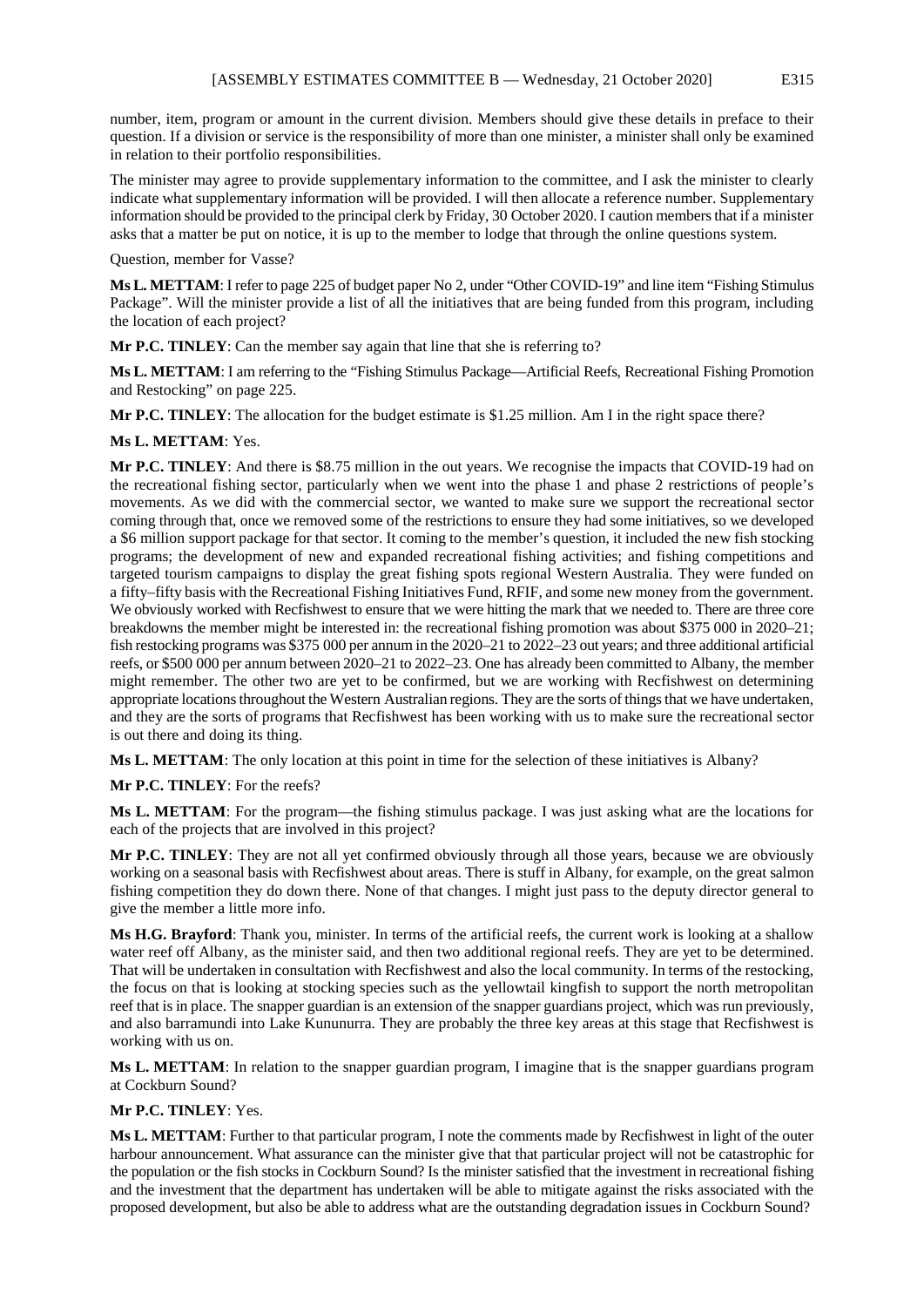### E316 [ASSEMBLY ESTIMATES COMMITTEE B — Wednesday, 21 October 2020]

**Mr P.C. TINLEY**: The member is speaking about two sort of separate things, if you like. The first is how we are assisting the recreational fishing sector to get back to doing what it does and supporting a significant contributor economically and certainly socially to the community. I will park that. The Westport Taskforce was established to identify the most viable options from which it would take forward and do the additional studies. Obviously, the environmental impacts of those options that were taken forward is part of it. The Department of Primary Industries and Regional Development generally, but specifically the fisheries science people, are there to help design the science and make a meaningful contribution to the understanding of the impacts of any of those chosen options on various fish stocks. Clearly, the pink snapper is material to that. We have put \$29 million towards the researching arrangements all in. We have committed \$21.4 million over the four years to develop a comprehensive understanding of the potential environmental impacts of the preferred option for a port development in Cockburn Sound. This includes \$4.31 million for research specifically on the potential impacts on the key recreational and commercial fish species. DPIRD, my agency, will be managing that research assisting in its design, of course, and be conducting some of it itself. It will retain oversight of all Fisheries projects and be responsible for delivery of project outcomes in liaison with stakeholders and collaborators. We are at the front edge of the expenditure of that sort of commitment to ensure that we completely understand a whole range of things, not just at the biomass of pink snapper, for example—there is the crabs, the seagrasses, and intersecting issues of flows—dealing with the issue, hopefully once and for all, around the perceived impacts of the causeway. There is a role for the commonwealth here as well, given it is a commonwealth structure, and its inflows and outflows for the sound.

**Ms L. METTAM**: In light of that and the investigation into Cockburn Sound, does the minister feel confident that the state will be able to mitigate against any further degradation of that area as a region of high fishing value?

[2.50 pm]

**Mr P.C. TINLEY**: The state recognises the compatibility of uses and potential conflict of uses for Cockburn Sound. I remind members, though, not only are we looking at the impacts of a chosen option for a port, we are also talking about redressing 80 years of industrial use. The heavy industrial area of the place called Western Australia continues to be in the Cockburn Sound. We need to make sure we understand all of that. What I am confident and very happy to commit to is the fact that we have some of the best people looking at this across government and outside government, from the best science. I am confident we have enough allocation of resources to ensure that we are answering the questions.

One of the biggest challenges here is making sure we get the question right, rather than jump to a conclusion. There is no better than some good hard research, and applied research, because there has been a lot done in that sound anyway, that will be reviewed and poured into it as well.

**Mr M. HUGHES**: Just on the topic of recreational fishing, and in light of the increased internal tourism as a result of COVID, is there an increase of that activity resulting in pressure on the recreational fishing industry as such, in terms of the stock?

**The CHAIR**: I am not sure whether this is a further question, member or Kalamunda, but I will allow it. It was about the sound.

**Mr M. HUGHES**: I want to talk about recreational fishing.

**Mr P.C. TINLEY**: Sorry, can the member just expand on that question?

**Mr M. HUGHES**: I am interested to know whether there is an increase in pressure on recreational fishing as a result of the increase in internal tourism, and if there is, what measure is the government taking to address that impact?

**Mr P.C. TINLEY**: The answer to that is that we are not yet sure. Where it presents itself is when we do the under the harbour strategy and we do the surveys of the impacted fish, with people recording and reporting bag limits and catches and so on, that will soon tell us. We do know that people did not go fishing during those first period. That had an obvious impact, and then when they could go fishing, we do not know whether they went in greater numbers or whether there was a catch up. We do not think so, but we are in a bit of a lag getting the information through and consolidating it.

**Mr I.C. BLAYNEY**: Going back to that point on page 225, under "Other COVID-19" and line item "Fishing Stimulus Package" and on the question of artificial reefs, I am wondering whether the department is exploring the role that artificial reefs could play in helping with the issue of coastal erosion and looking at joint funding more artificial reefs by working with councils and other parts of the state government?

**Mr P.C. TINLEY**: I might let the DDG have a crack at that one.

**Ms H.G. Brayford**: I am not aware of any specific research in terms of coastal development and artificial reefs. Most of our research is looking at the actual impact of the artificial reef in terms of the movement of fish and the attraction of fish onto that site. I am not aware of any specific thing in relation to the coastal development aspect.

**Mr P.C. TINLEY**: I might just make a general comment that places like Busselton and all Geographe have all those breakwaters and so on. It is just the way the geometry works. The further we move away from the coast, the bigger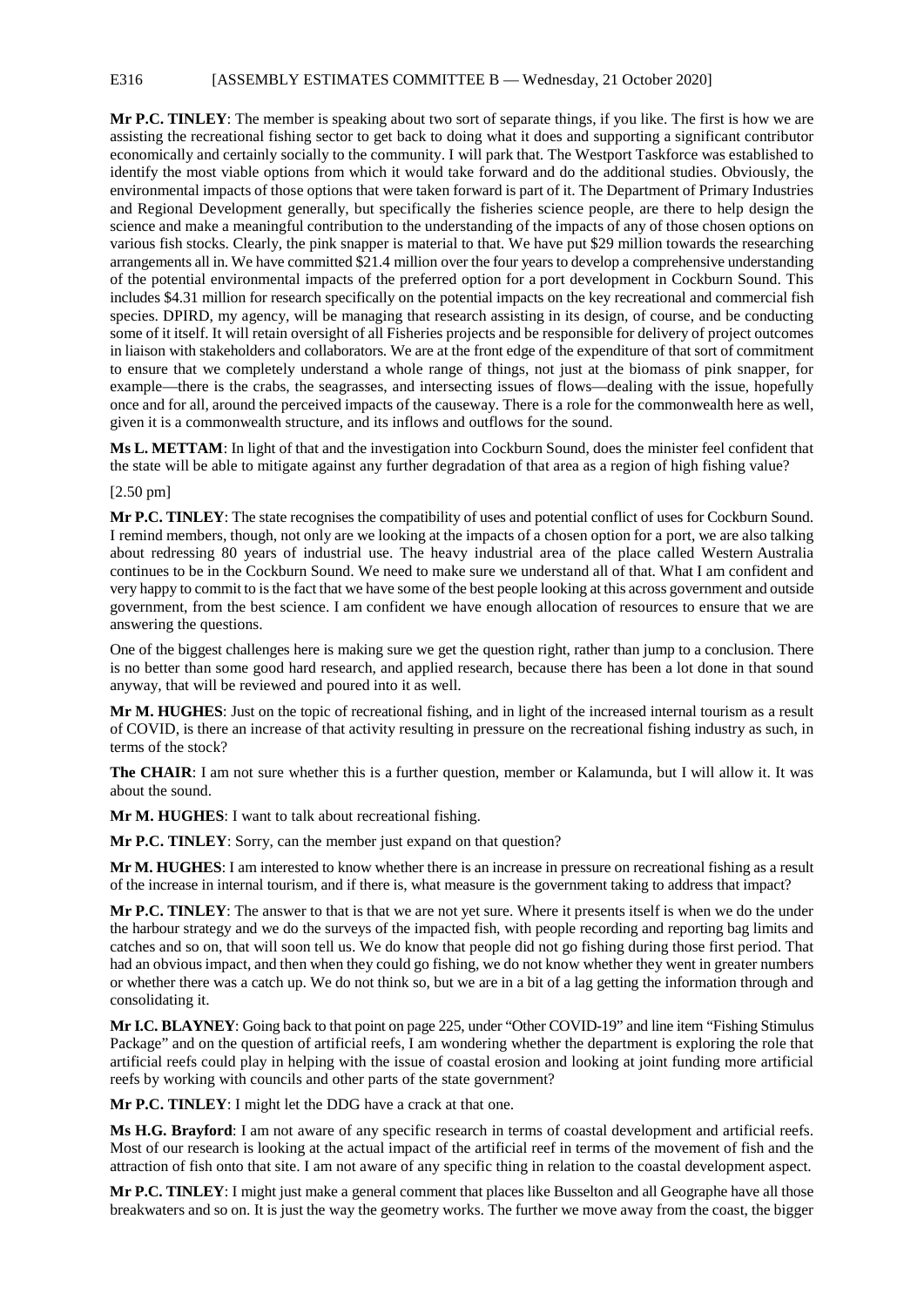a structure has to be to influence the protection aspects it would have on the coast. Artificial reefs, by their nature, are not big structures necessarily and they have to go further out from shore to be present in the depths they need to be to be useful for fish life, as the DDG said. I just wanted to make that observation. It would be a low prospective sort of research target to say that artificial reefs of themselves could contribute, unless they are a near-shore sort of arrangement, like an abalone habitat or something like that; that would be the only one. I am speculating now, which is very dangerous in estimates.

**Mr M. HUGHES**: I refer to page 237, aquaculture funding by the WA recovery plan. Can the minister explain why the McGowan government has funded \$3.49 million of aquaculture initiatives under the WA recovery plan?

**Mr P.C. TINLEY**: One of the things we know that we need to do, as I said when talking about the Asian engagement portfolio, is be ready. We cannot be idle and waste our time when we are in this sort of hiatus that this global pandemic has basically created. We need to ensure that as we come out of this pandemic we have not wasted the time to ensure that the long turnover issues have got the momentum they need and be available to the market that they are relevant to in a timely way. The aquaculture initiative itself was under the \$5.5 billion plan WA recovery plan, the, with \$2.75 million of additional funding to fast track the construction and increase the Geraldton finfish nursery; \$700 000 for additional infrastructure for the Albany shellfish hatchery; half a million to provide additional infrastructure and resources to the department's Hillarys research facility, where all the science is done to support studies into developing tropical black-lip rock oyster and other shellfish species; \$125 000 for the construction of five floating upweller systems, which support oyster spat grow out inside the water, thereby increasing capacity throughout the Albany shellfish nursery. FLUPSYs have a particular technique, because they have to rotate the oyster cages all the time and work with them. It allows them to mechanise that arrangement and automate it to a certain degree.

We have focused on those initiatives and are funded because they represent the shovel-ready stuff, the near-target sort of things that we can do during COVID. They also represent a modest direct arrangement and jobs during the construction phase, which is sort of a 12-month period, particularly with that finfish nursery. The long-term growth in WA aquaculture, though, is something that I made a singular focus of my short time in the Fisheries portfolio. It represents, at a mature state, potentially 6 000 direct jobs, then the second and third order effect of that. We have 12 500 kilometres of coastline in Western Australia, some of the most prospective, pristine environments to do the sort of aquaculture that we know the world is going to want post-COVID. Again, I go back to my point about food provenance and security. Western Australia is in a very unique position geographically by our time zone positioning into Asia and those growing markets, but also our isolation, if you like, that creates the sort of environmental arrangements that produce some of the best in the world.

My example is the Albany shellfish and Albany oyster arrangements. It will be nearly 1 000 hectares. At 1 000 hectares, it will be the largest shellfish production zone in Australia. Coffin Bay, much known for its brand, is only 125 hectares. It will give members a sense of the scale that is going on in Albany and the sort of direct jobs, and then the consequential second and third order impacts of that.

**Mr Y. MUBARAKAI**: Just an example, when the minister was talking about the Albany shellfish hatchery and the funding allocated for it, he talked about how it is going to be one of the largest hatcheries in Australia. In terms of job prospects, what is the minister's estimated future in regards to this investment being made in the Albany shellfish hatchery?

**Mr P.C. TINLEY**: The Albany shellfish hatchery is really important because it provides the common-user infrastructure that was beyond the scope of any one commercial proponent to undertake themselves. There is too much risk in it. It is actually fairly modest—I do not have the exact numbers—just over \$2 million to establish the hatchery in relative terms, but we are reliably informed that there are about 2 000 jobs just from that alone for what it will do to allow not just spat into the Albany area but also right up the coast. They have been working on akoya and other species that will be used in other tropical zones right up the coast. It is a fundamental piece of aquaculture infrastructure no different than a port or any other piece.

**Ms L. METTAM**: I refer to page 225, "Spending Changes", line item "Extension of Shark-Management-Alert-in-Real-Time Drumline Trial". Can the minister confirm the membership of the ministerial reference group on drum lines that was created in response to this trial?

#### [3.00 pm]

**Mr P.C. TINLEY**: Yes. The ministerial reference group encompasses representations from organisations more than individuals. It will not be any surprise to many here that they are Surf Life Saving WA, Conservation Council of Western Australia, Sea Shepherd, Surfing WA, the Shire of Augusta–Margaret River, the Department of Primary Industries and Regional Development and the Department of Biodiversity, Conservation and Attractions. The DBCA sits there as an observer, just to keep them all informed.

**Ms L. METTAM**: Is the minister aware of any complaints from the community in relation to the members of this committee; and, if so, what is the nature of these complaints and is the Department of Fisheries or any agency of government investigating a matter?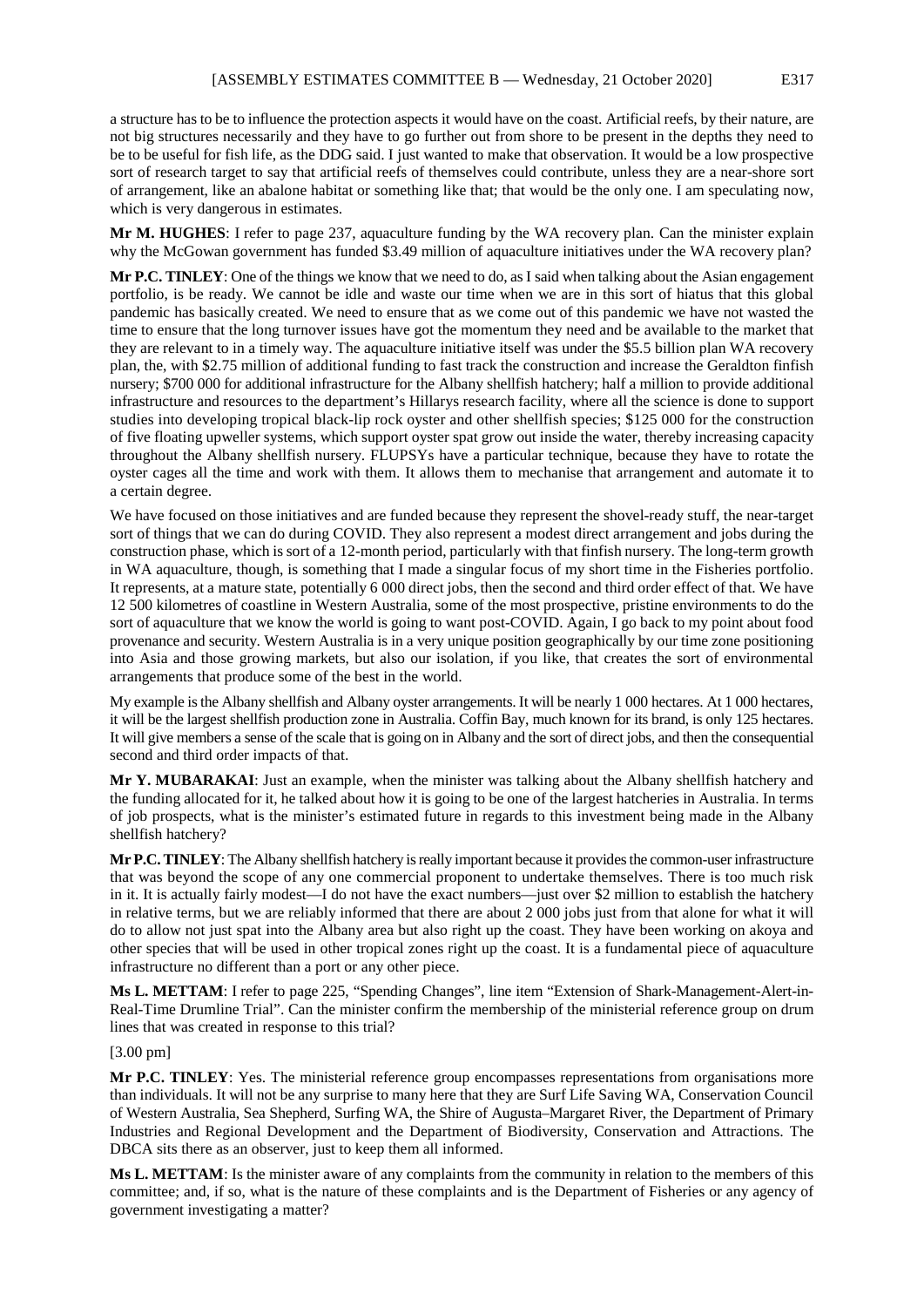### E318 [ASSEMBLY ESTIMATES COMMITTEE B — Wednesday, 21 October 2020]

**Mr P.C. TINLEY**: I am aware of some poor behaviour by one of the members, or several of the members, actually, around the whole shark mitigation team and this. There was a particular piece on social media by an individual. That happened 12 months ago and seems to have resurfaced at the moment for some reason. That matter was dealt with by the previous minister and the department on the recommendation of the department. I do not consider the matter to be relevant any more today.

**Ms L. METTAM**: When the minister says that the matter was dealt with by the previous minister, can he confirm that the individual involved in the particular incident, which I understand was of great offence to members of the Esperance community, has been stood down from that committee? Is that individual still on that committee, which is a ministerial reference group on drum lines?

**Mr P.C. TINLEY**: Yes, that member is still on the committee. As I say, it was dealt with, I felt appropriately, at the time. There were a lot of contributing issues to that particular comment. To look at it in isolation would be an injustice to the individual. He was counselled and he issued a full apology to the individuals involved. We have seen no repeat of that behaviour, so I am satisfied that they are appropriately represented and we have dealt with the matter.

**Ms L. METTAM**: Can I confirm that the investigation in relation to that matter is now closed and that individual is currently on the ministerial reference group?

**Mr P.C. TINLEY**: Yes, the former minister concluded that. I am satisfied with it.

**Ms L. METTAM**: Okay. I have a further question.

**The CHAIR**: A further question to this?

**Ms L. METTAM**: A further question to the extension of the shark management alert and real-time drum line trial.

**The CHAIR**: Yes.

**Ms L. METTAM**: What changes have been made in the second year of that trial in comparison with the first year; has the New South Wales government been engaged on this project; and to what extent has any advice been provided?

**Mr P.C. TINLEY**: I will answer the second part of the question first. No, the New South Wales government has not been involved.

**Ms L. METTAM**: Okay.

**Mr P.C. TINLEY**: Our scientists are aware of the nature and structure of their drum-line arrangements. In terms of what the member is asking about the variation between the first 12 months and the second 12 months, is she asking about the conduct of the trial?

**Ms L. METTAM**: I am asking about the bait and the configuration of the hooks. Is there any difference between the way that the two trials have been conducted?

**Mr P.C. TINLEY**: No. There has been some tweaking. We extended it on the advice of the Chief Scientist, Mr Peter Klinken, to ensure that we get a more elongated set of data. I might just let the DDG make a few more comments on it, if you like.

**Ms H.G. Brayford**: Thank you. My understanding is that the trial is being continued, in essence, as it was previously. The only thing that might change, depending on availability, is the choice of bait. My understanding is that there can be some issues around availability so there is often a shift between salmon and mullet. I understand the trial is largely proceeding as it was.

**Ms L. METTAM**: Are there additional target species as well? Is it true that tiger sharks are now included?

**Mr P.C. TINLEY**: Yes, that is right. The only real variation was that the number of tiger sharks we were capturing made a compelling argument to extend the tagging to them to understand their behaviours. Although they are not as active as whites in terms of attacking humans, they are known to be involved in attacks on humans, so we thought it was a good opportunity to understand shark behaviour, particularly in that species.

**The CHAIR**: Not on this?

**Ms L. METTAM**: Well, on shark mitigation.

**The CHAIR**: Yes, that is fine. You go.

**Ms L. METTAM**: I am referring to the shark mitigation strategies and initiatives. For 2020–21, there is \$100 000, and then \$4 million in the following year. Can I ask what these funds are for?

**Mr P.C. TINLEY**: There is a whole list of them. As the member knows, shark mitigation has been a significant effort undertaken by this government, some nearly \$37 million—\$36 million as it is listed there. More has been spent by this government on shark mitigation than by any other previous government in the history of this state. That is not a partisan comment; it is just a reality of what we see that needs to be made clear. We have been able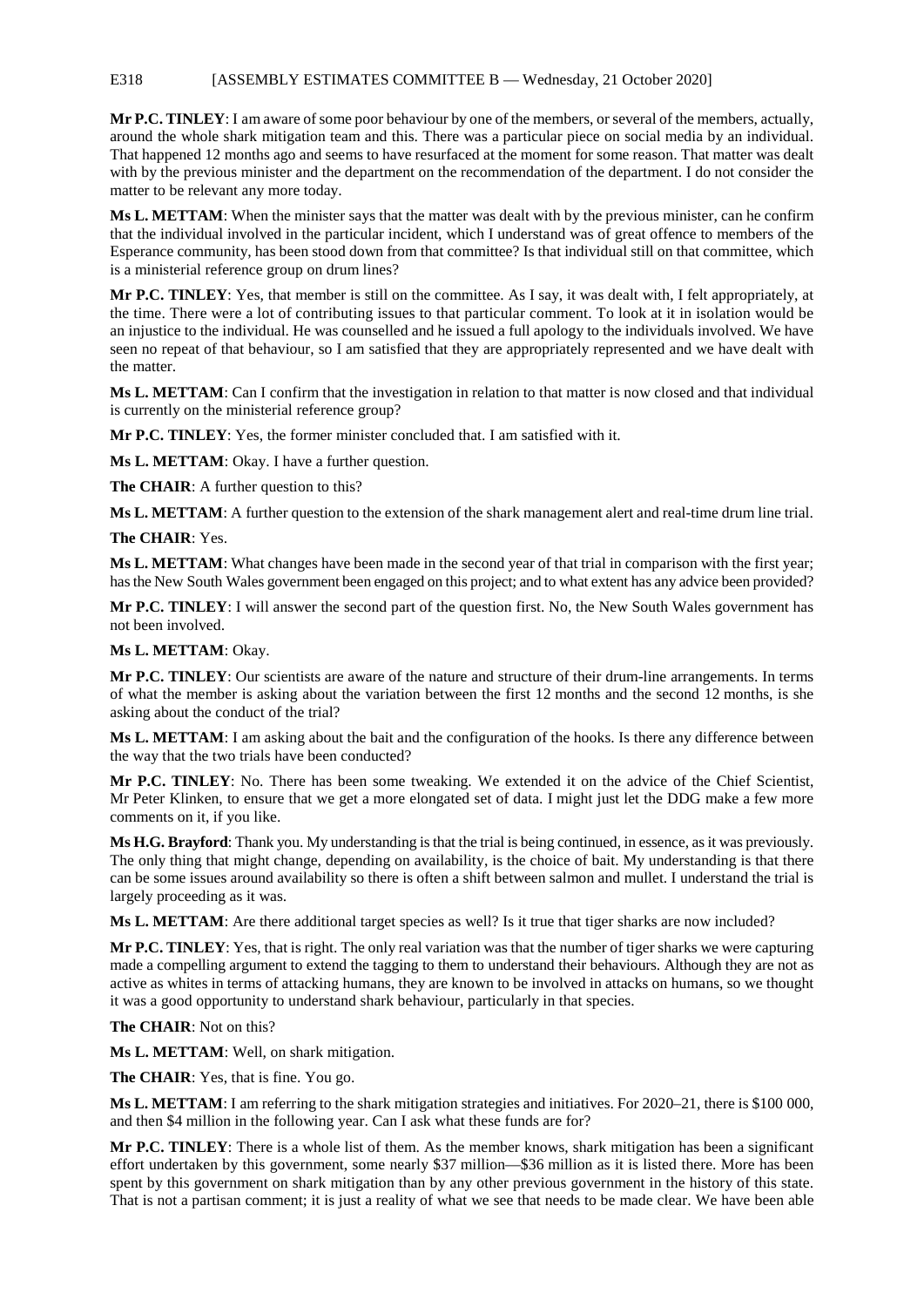to put these sorts of initiatives into a range of areas. We are always listening. As the member is aware, in her own community, there was the recent deployment of the VR 4 receivers into Bunker Bay following an attack there. On that point, we are now up to 34 deployed receivers, and we have also deployed, in selected areas, those light and sound towers or warning towers on the beach. That is not the only thing. The shark response unit itself has been established in the Department of Primary Industries and Regional Development. There have been enclosures at Falcon Beach and I think we have also announced renovation of the Albany shark enclosure or the beach enclosures. The personal shark deterrents—the \$200 subsidy—has been extended. All the arrangements that go to put shark hazard mitigation initiatives into place generally have also a key feature. The beach emergency number signs have been hugely successful in their deployment. I think we are now up to about 1 000 across the state.

#### **Ms H.G. Brayford**: It is over 1 000.

**Mr P.C. TINLEY**: Community awareness campaigns are really important, as is the Shark Smart website and the mobile app, SharkSmart WA. The smart drum lines trial, of course, makes a large chunk of that. Although aerial surveillance has been an enduring feature of Western Australian beaches, we are very much refocusing some of the service delivery around shark mitigation. We are also assisting Surfing WA, which is a smaller group, in some of their education campaigns.

**Ms L. METTAM**: Does the Department of Fisheries own a VR 100? Does the department have VR 100 receivers; and, if so, was a VR 100 receiver deployed to determine whether there were any tagged sharks following the recent attack at Esperance?

**Mr P.C. TINLEY**: Yes, we do; and, no, we did not.

**Ms L. METTAM**: No, you did not?

**The CHAIR**: Further question on this, member for Vasse.

**Ms L. METTAM**: Can you please explain the government's commitment to the imminent threat policy? Is that a policy that has been abandoned by this government?

**Mr P.C. TINLEY**: No, not at all. There has been no change to the imminent threat policy, as drafted on departmental advice, and, I might add, by the other various stakeholders. For the benefit of the members, I might get the DDG to slide past those key features.

**Ms H.G. Brayford**: Thank you. The serious threat guidelines still provide for the setting of catch gear if the situation justifies that, but, in essence, it focuses on a range of public safety measures that can be considered—for example, the closure of beaches; land patrols; on-water patrols; the public notification system through the shark monitoring network and the associated Twitter feed; media and Shark Smart announcements; and aerial surveillance, which can also include drones. A range of public safety measures are used to mitigate against that risk.

#### [3.10 pm]

**Ms L. METTAM**: Does that actually include removing the shark that has been involved in the attack from the area?

**Mr P.C. TINLEY**: If the setting of gear is determined and only on the basis of the guidelines that the DDG has listed, if there is an ongoing and enduring persistent threat to the community, it absolutely will be removed. I have no problem whatsoever in getting the best possible advice about how we create a safe area from which the rescue and/or recovery operations can be undertaken. That is my primary concern—those people in the ocean, and making sure they are safe. There is absolutely nothing in the guidelines that prevents me from doing it.

**Ms L. METTAM**: Can I confirm that in response to the recent tragedy in Esperance, that that was the response of the Department of Fisheries—that is, to pursue and to eliminate an imminent threat in that area?

**Mr P.C. TINLEY**: The first thing that happened, as the member is probably aware through even just the public reporting, is that there were assets on the water within minutes, effectively—surf lifesaving, water police, and fisheries got there as well. That is the first response, which allows us to see whether the area is safe. From that, the DDG will take advice from people in the field and the incident commander down there, about what would happen next in relation to the setting of any gear, in accordance with the guidelines.

**Ms L. METTAM**: I am surprised that the VR 100 receiver was not deployed on that occasion. That would pick up whether there was a tagged shark in the area.

**Mr P.C. TINLEY**: I am not quite following the member's logic there. We have a VR 4 in the water in the search area that it is still active; it does not get turned off. Why does the member think that we would need another deployed asset? The VR 100 is not there necessarily to augment an existing receiver.

**Ms L. METTAM**: I am trying to understand to what extent did the fisheries officers pursue or try to pursue whether there was a tagged shark in the area. My understanding is that with the VR 100 receiver there would have been greater scope to have been able to identify whether that imminent threat was still there. I appreciate that not all sharks are obviously tagged.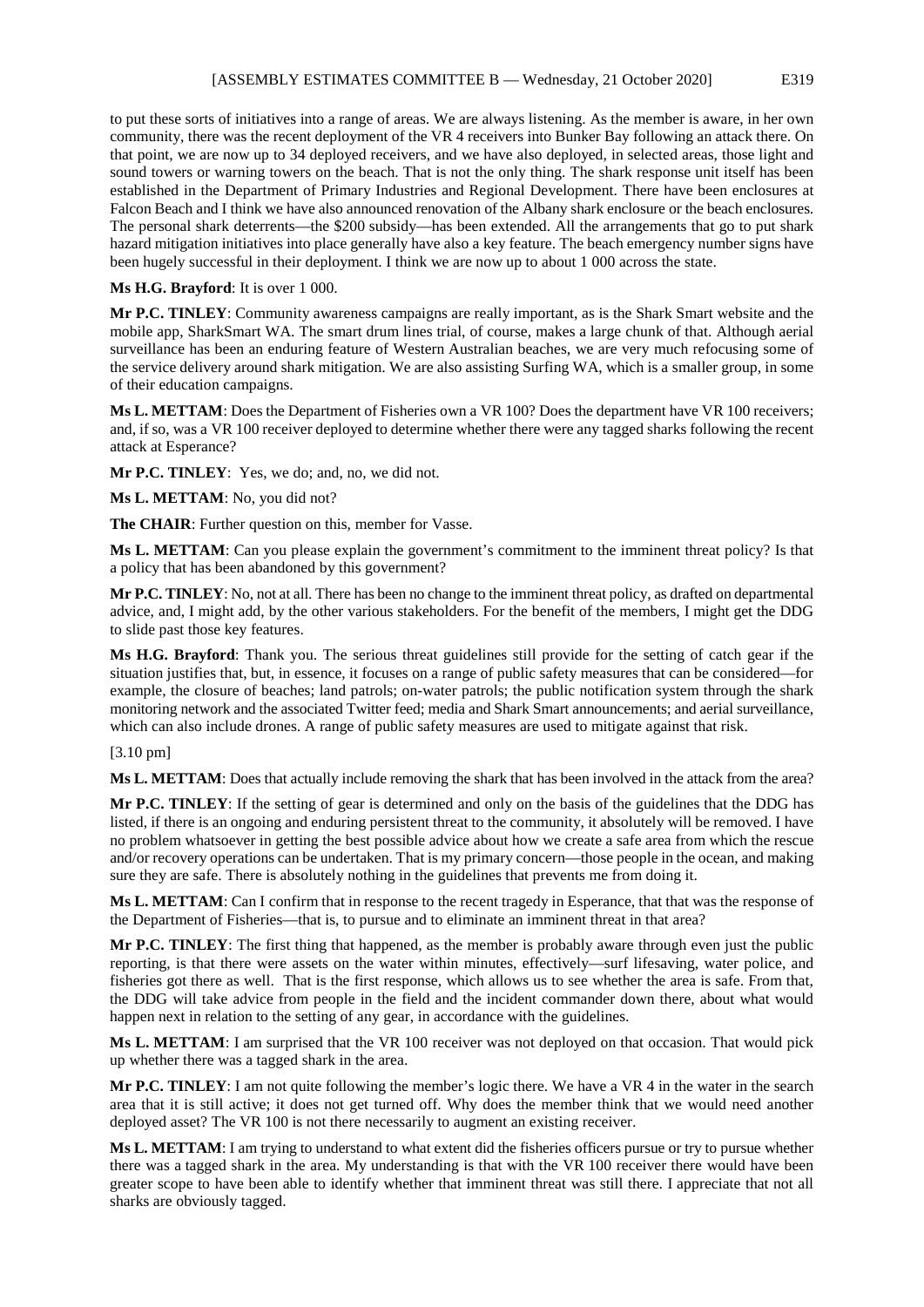## E320 [ASSEMBLY ESTIMATES COMMITTEE B — Wednesday, 21 October 2020]

**Mr P.C. TINLEY**: I might remind the member, though, that the attack on Andrew Sharpe that occurred was not from a tagged shark. It happened within 150 metres of the VR 4, which has a 450-metre radius.

# **Ms L. METTAM**: Right.

**Mr P.C. TINLEY**: I am going to stop my answering there, because we are getting into matters of operational technical detail that I am not across. Again, the logic of why we would put another receiver in the water when we already have one there would not necessarily be a step that the agency would take in this particular case.

**Ms L. METTAM**: It would be in the vessel, but we will move on.

**The CHAIR**: Can I make an apology, Ms Brayford? The document that was given to us had the wrong spelling.

**Mr P.C. TINLEY**: Was it a parliamentary document, Chair?

### **The CHAIR**: Whatever!

**Mr I.C. BLAYNEY**: I refer to the sixth line item "Agriculture and Fisheries Biosecurity and Integrity" under "Service Summary" on page 228. There is a combined figure of \$83.884 million.

### **Mr P.C. TINLEY**: Yes.

**Mr I.C. BLAYNEY**: With the line item "Agricultural and Fisheries Natural Resource Management", it is a combined figure of \$73.371 million. Is it possible to have a split of those that relate to agriculture and those which relate to fisheries?

**Mr P.C. TINLEY**: I might defer to the DG firstly to get an overall assessment from him whether that is even possible.

**Mr R. Addis**: Thank you, minister. I think that inherent in those two services and the costs that are allocated towards them, we have essentially moved towards an integrated model across the department. Although there are still some dedicated fisheries-related activities and some dedicated agriculture-related activities, there are increasingly parts of both those services that can cover both bases. We are starting to integrate across the organisation. We see significant involvement from our staff who previously might have been seen as part of the regional development domain working on aquaculture industry development, which otherwise would be sitting in the fisheries domain. Likewise, we have our staff moving across compliance functions, across resource management functions, both at an operational level and at the management and science levels. It is not a simple matter to come up with a clear black and white answer to the question. We try to maximise the level of integration because we think that gives the best bang for our buck.

**Mr I.C. BLAYNEY**: Minister, within the department, is that kept track of through internal accounting? Does the department have some kind of an idea of how much of its budget is going into biosecurity in fisheries and how much in agriculture, and, likewise, natural resource management in fisheries and agriculture? Is the government just now treating them as one indivisible industry?

**Mr P.C. TINLEY**: To answer the member's last bit first, no. There are discrete functions inside the agency that attend to the unique nature of each of those things that the member has just mentioned. The whole reason to have a MOG-ed agency is to ensure we get efficiencies across either service delivery or the cost curve. That is certainly something the agency has been working on. Do you want to add any more on that, Mr Addis?

**Mr R. Addis**: I think that is exactly right. There are definite resources that are exclusively fisheries-related and exclusively ag-related, but, increasingly, there are resources that are genuinely across the two functions or across the whole department. It gets less and less easy to differentiate in a black-and-white sense. I think the main way we keep track of effort around the different portfolios is that we take a risk-based approach to where we put our service effort and keep track of how well we are going in terms of issues such as resource management and stakeholder feedback. Some of the KPIs, particularly in the fisheries domain, are extremely high and at a sustained level, which gives us confidence that we have got our house well and truly in order. The "State of the Fisheries" report gives us very strong evidence to support that view. I think the new model gives us some flexibility and the benefit of crossing skills and strengths across the lines that otherwise we would not have had.

**Mr I.C. BLAYNEY**: Thinking of where the department is applying and spending fishermen's or growers'—the producers in agriculture—compulsorily acquired levies, does the minister think that the funding bodies might be a little bit concerned if it does not have a budgeting or an accounting mechanism to account for where all their levies have gone because some fees are in this grey area between the two industries and it cannot be exactly accounted for how much of compulsorily acquired levies are being applied to fisheries or to agriculture?

**Mr P.C. TINLEY**: I think I understand where the member is coming from in that particular context. He is talking about the revenue side of the agency. The revenue comes from multiple sources, not least of which the consolidated accounts being the largest one. The levies or licence fees I think the member is talking about are the statutory payments people have to make. I can see the point where it might be said that there is not necessarily a dark black line between the fee paid and the service given. That is why we have KPIs across the agency. The fee paid and the service given is very much how we look at that. As the DG said, having the flexibility to apply those resources to achieve outcomes across the agency would be a minor component of it. Do you want to add anything to that, Mr Addis?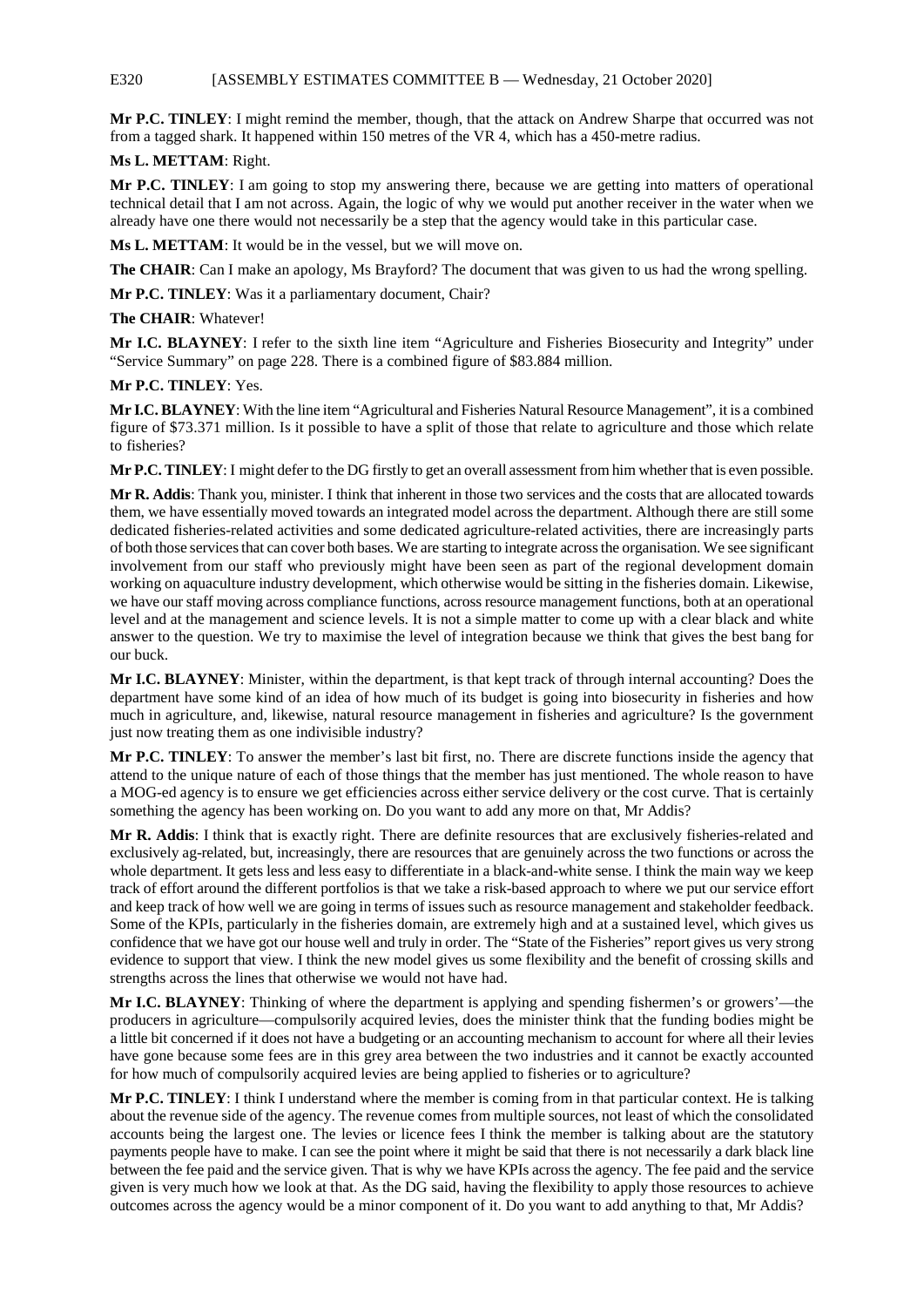**Mr R. Addis**: Yes, thanks, minister. Just to paint the picture, I suppose, on the agriculture side there is a range of producer levies that are raised that tend not to be subject to the sort of concern I think the member is getting at. Those are probably the Agricultural Produce Commission levies. There is a very clear way of managing the expenditure around those. For the recognised biosecurity group levies that are matched by the state, again, there is a very clear way to manage the separation of those in the accounts. Obviously, we get grower-funded levies through the research and development corporations. Again, they are accounted for on a project-by-project basis. I think on the agriculture side, it is probably not subject to the sort of concern that the member is getting at.

On the fisheries side, we have the rec fishing licences and the commercial fisheries resource access levies. That is subject to special purpose account requirements. There is a section in the accounts that accounts for the income and expenditure. I am not sure, but maybe Ms Brayford might have a bit more detail to add to that.

**The CHAIR**: Through the minister, Ms Brayford.

**Mr P.C. TINLEY**: She is good to go.

**Ms H.G. Brayford**: Thank you. The DG has outlined that quite well. There are special purpose accounts. All the recreational fishing licence receipts go into the recreational fishing account. That money is expended in accordance with that account and the act. Similarly, the commercial licence fees go into what is called the fisheries research and development account. That also needs to be used in accordance with the account and the act.

**The CHAIR**: Further question.

**Mr I.C. BLAYNEY**: One final. Thank you, Madam Chair. I cannot find in the papers an actual figure for the number of employees in fisheries or in agriculture. I guess the minister is going to say the same thing; that is, if they are in a sort of blob in the middle, they do not apply to either agency. Down the track, is the government just going to give us one figure for employees in DPIRD that covers agriculture, fisheries and regional development? Will there not be a figure, if you like, of dedicated employees to each of those areas?

**Mr P.C. TINLEY**: In response to the member's question generally, there is only one agency. It is called DPIRD. As a result of that, it was a deliberate decision of government to ensure it had a focused approach to the areas that they are responsible for. It would be naive of me to say that I would accept the member's contention that there is going to be a blancmange of people just doing general stuff. That is not true and no organisational development would ever allow for that to occur. The DG could not lead that sort of arrangement. There have to be the discrete areas inside that agency. The total is around 1 600 FTE. It is impossible to lead an organisation as a singular entity without a definition of what their functions are and how they undertake those functions. I go back to my point: how we measure effectiveness is really important in these sorts of areas; that is, what are the objectives of government and the agency in operationalising the priorities and policies of government and how are we measuring them? From there, the DG will allocate resources in order to meet government policy. It is as simple as that. There will always be discrete divisions and there will always be objectives and missions laid out for those discrete divisions so the DG can lead them and report on them.

**Mr C.J. TALLENTIRE**: Can the minister please update us on how the government has assisted the commercial fishing industry during COVID-19?

**Mr P.C. TINLEY**: Maybe I can. COVID-19 created a significant challenge right across the economy of Western Australia. Everybody knows that. It also created a significant challenge for the commercial fishing industry. I have already alluded to or referenced that the lobster industry lost 95 per cent of its market virtually overnight. Just vicariously, in my housing portfolio, foot traffic through display villages dropped by 95 per cent overnight. These are the sorts of things that nobody anticipated. The industry was reeling, so the commercial fishing industry came to us through the Western Australian Fishing Industry Council. WAFIC was really helpful in articulating the issues that the industry was having by geographic area, species and business size. It is quite a dense area to address. They had an average annual output of about 22 500 tonnes of seafood products, which equates to about \$600 million worth of value to the economy. I think about \$500 million of that is lobster, just to give the member a sense of scale.

We moved as quickly as we could, once it settled down, to understand the impacts of it. The rock lobster industry is the one we worked with closely because of its market challenges. I should say at this point a lot of people have criticised the rock lobster industry for having a single market focus. It is not without strategic thinking. It deliberately went into the China market to ensure that they were getting the most economic value out of the product, which it did—in spades. In so doing, it accepted the potential risk of a single market focus and owned it as well. As we sit here today, through different government assistance, they are back in that single market, probably at similar volumes now as they were pre-COVID. It is not at the appropriate price that it would want to be getting, but it is still getting an economic price. I just wanted to put on the record that the rock lobster industry is sophisticated, engaged and very much aware of what it is doing.

We did a range of other things because other smaller fisheries had a real challenge as well. A lot of those that were singularly impacted were, by and large, made of small family-owned businesses. Things like licence fees were really important. They were going to be an impost for no return so there were licence fee waivers for all commercial,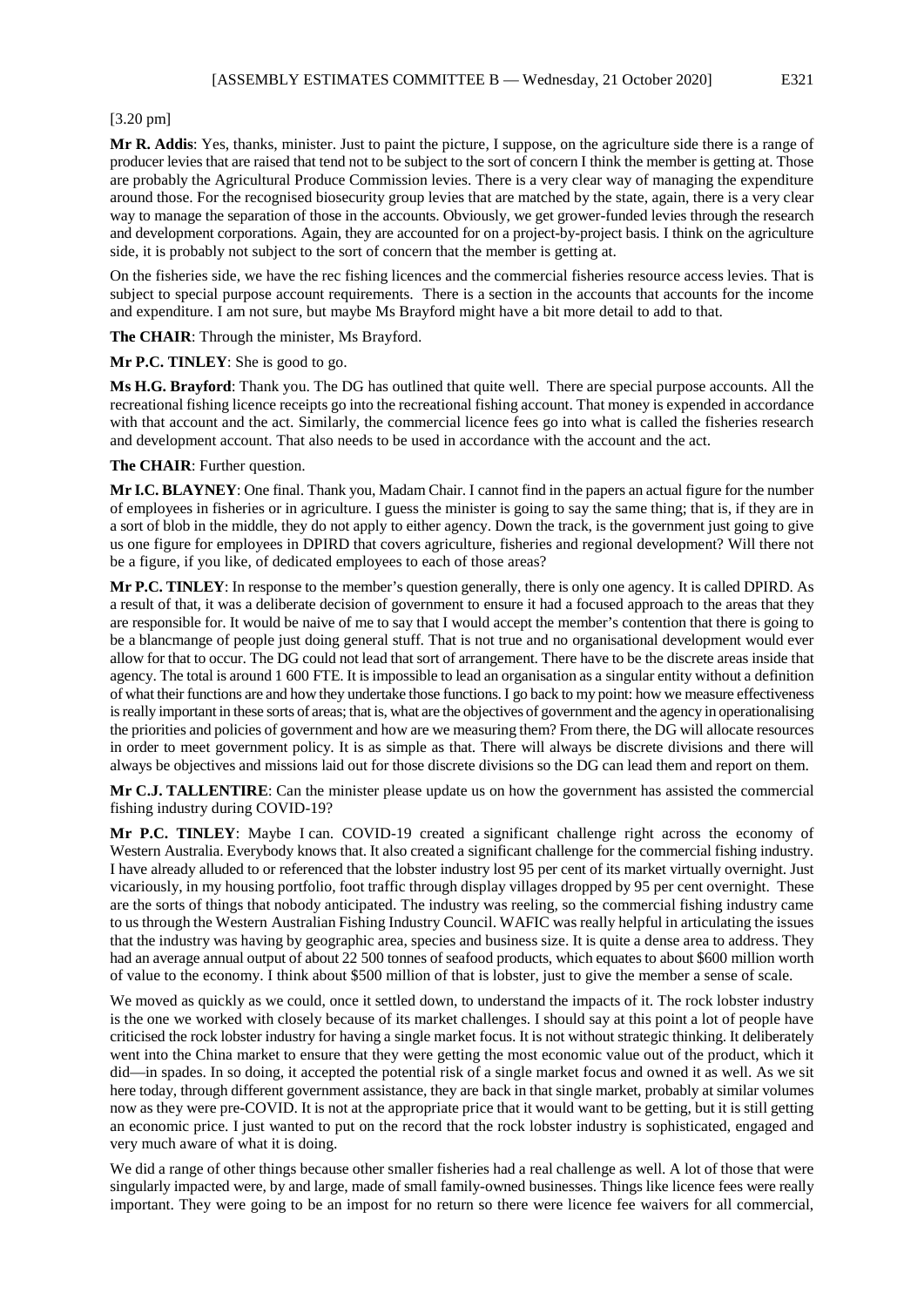### E322 [ASSEMBLY ESTIMATES COMMITTEE B — Wednesday, 21 October 2020]

aquaculture, pearling and charter licences; and deferral of access fees for a 12-month period. That went on. An industry working group will be formed in 2021 that will review the impacts, so next year we will be forming that up to look at it. Boat pen fees, for example, were waived. Minister Saffioti was very good in coming to the table and waiving pen fees, which are quite significant for those larger vessels. We declared commercial fishing an essential service to keep people in work during the lockdowns. They never did not have the opportunity to go to sea and keep working. In the aquaculture space, we funded the expansion of the Albany shellfish hatchery, which I have already talked about, and the Geraldton finfish nursery.

We worked at a range of things. One of the most important things we do is we keep present to the markets to understand what is happening with consumer taste and in the distribution chains. We also work with the peak bodies— WAFIC and, where appropriate, Recfishwest. Marine Stewardship Council certification is very important to the provenance issue around food. We have some of the most well regarded fisheries in the world that are MSC certified. Those schedules had to continue. They are the sorts of support that the government has given to the commercial fishing industry.

**Ms L. METTAM**: The minister has talked about the pen fees. Have they not just been deferred and not frozen? My understanding is that what has not been paid this year will be paid next year, in addition to the existing pen fees.

**Mr P.C. TINLEY**: I cannot respond to that in the detail the member is asking for because that a matter for Minister Saffioti. The best advice I had was that they were waived.

**Ms L. METTAM**: I thought that was pretty unfair.

**Mr P.C. TINLEY**: If that is different, then I will correct the record.

**Ms L. METTAM**: Okay.

[3.30 pm]

**Ms L. METTAM**: I refer to marine park funding on page 225. First of all, what is the funding for; and when does the government plan to resolve the outstanding cases for compensation for commercial fishers who are impacted by the Ngari Capes Marine Park?

**Mr P.C. TINLEY**: The funding was \$750 000. It was provided to DPIRD's fisheries research and development account for compensation payment to the abalone managed fishery applicants. The compensation is unavoidable under the Fishing and Related Industries Compensation (Marine Reserves) Act. The member is obviously aware of the issues in relation to how the FRICMR act is applied and the arrangements for it. It is accepted that the Ngari Capes Marine Park process has taken a little bit longer than expected. We have to do a full consultation around these sorts of things because we only get to compensate once, so we want to get it right. We really are committed to the idea of fair compensation. I have to satisfy myself that that fairness is met. To ensure a fair process we have an independently chaired committee of advice that formed and developed a clear set of compensation eligibility principles. Does the member want to be more specific about her question about Ngari?

**Ms L. METTAM**: I am just asking when the minister thinks the outstanding cases will be resolved; and whether the minister is committed to following the FRICMR act, which the minister pointed to? I could throw in another one, but I will leave it there.

**Mr P.C. TINLEY**: We are committed to the act. At law, I have to—we have to follow the processes. My concern here is making sure we are getting everything in the consideration at once, not as an applicant comes through. We want to be able to deal with the totality of the fishery so we get the actual outcome that we are looking at. I might defer if the member is happy with the DDG to give her further detail.

**Ms H.G. Brayford**: I can confirm that one of the key fisheries impacted by the Ngari Capes Marine Park is the abalone industry. I am pleased that we have moved into a formal offer process with the abalone licensees now. As the minister said, it has taken some time, it is a fairly complex piece of legislation and the marine park has taken some time to reach this point for the purpose of the compensation act. For the abalone fishers, those negotiations are now well advanced.

**Mr P.C. TINLEY**: Is the member more interested about the time frame?

**Ms L. METTAM**: No. Other commercial fishers are impacted by the Ngari Capes Marine Park. I should say that those that I have spoken to would very much like the government to take an approach that fits in with the FRICMR act. I am asking, on their behalf, when this matter is set to be resolved; and, also, how committed the government is to following the principles of the act.

**Mr P.C. TINLEY**: Not only do I have to follow the letter of the act, if you like, and its legal impositions, but I also feel duty-bound to ensure that I follow the spirit of the act. That is, if somebody has a commercial endeavour inside one of these marine parks and consequently a government came along and removed it through an act—a legal act, of course—they should be fairly compensated. I fully expect this committee and the agency to be able to gather up anybody who has a commercial licence or a fishing access arrangement into that park. They have to fall under the FRICMR act.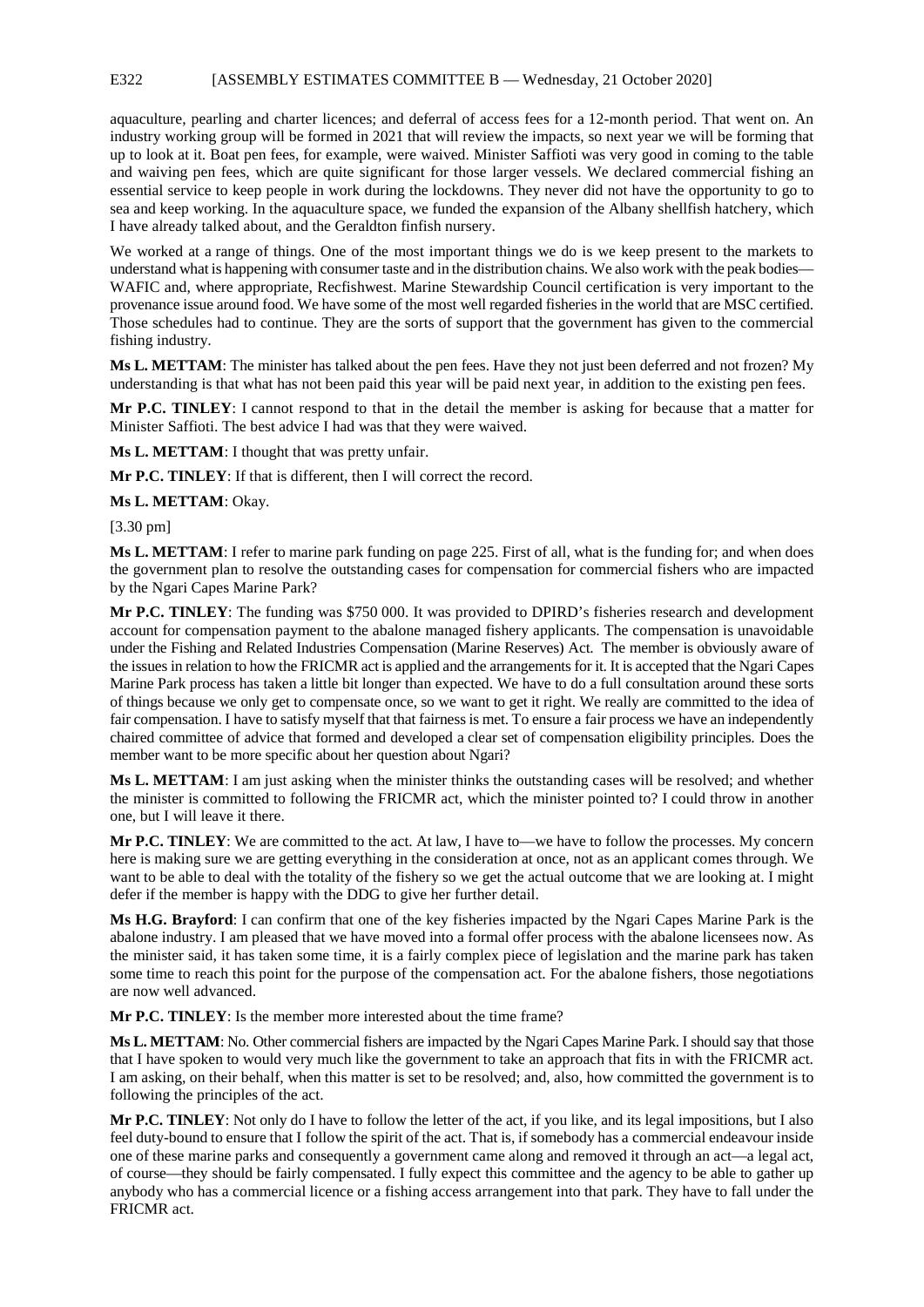**Ms L. METTAM**: Just on the timing, is the government committed to resolving these outstanding matters of compensation before imposing additional restrictions on the industry with the introduction of other marine parks, such as Buccaneer Marine Park and the expanded Marmion Marine Park—in particular, the south coast marine parks?

**Mr P.C. TINLEY**: Well, the FRICMR act sits as an overarching piece of legislation that applies to any part of the fishery zones or where they are impacted. I do not look at them in totality; I look at them in isolation. The one we are up to is the Ngari Capes Marine Park. That will be resolved in accordance with the time line for the establishment of the marine park. Buccaneer and those other places will also be resolved in a similar fashion, relevant to their particular location and the fisheries there.

**Ms L. METTAM**: Could I get an indication of what the time frame might be? Are we expecting, perhaps, that those outstanding matters in relation to the Ngari Capes Marine Park will be resolved next year? Is there any indication of how long this process will take?

**Mr P.C. TINLEY**: We will let some advice get filtered through.

**Ms H.G. Brayford**: The scheme normally opens and then closes. It could be up to 12 months, for example, because that gives time for the processes, the offers, the acceptance and the relevant outcomes associated with that. In this case, from a departmental point of view, we are absolutely committed to finalising the Ngari Capes compensation process under FRICMR act as soon as possible. We have done a lot of work on the other fisheries after abalone and they are following quickly behind the abalone fishery. We are very committed to resolving these matters as soon as we possibly can and have been working closely with the fishing industry to do that.

**Mr P.C. TINLEY**: The member raised, I think, Ocean Reef marina, I think, as one of them?

**Ms L. METTAM**: I raised the Marmion Marine Park expansion.

**Mr P.C. TINLEY**: Yes. That does not fall under the FRICMR act.

**Ms L. METTAM**: Okay.

**Mr P.C. TINLEY**: That would fall under the voluntary fisheries adjustment scheme.

**Ms H.G. Brayford**: Just to clarify, Ocean Reef marina is not a marine park. That, as the minister said, falls under the Fisheries Adjustment Scheme Act. Any extension of the Marmion Marine Park would fall under the FRICMR act if there are affected and eligible fishers. The compensation scheme is quite complex. It normally starts with what is called a relevant event, and that will dictate the timing that the compensation scheme can commence. Each of them will be different.

**Ms L. METTAM**: Okay. I just have a final question.

**The CHAIR**: Final questions.

**Ms L. METTAM**: The answer to my final question may well be provided as supplementary information. I refer to "Shark Aerial Surveillance" under "Details of Controlled Grants and Subsidies" on page 241. What is the extent of the service provided under this arrangement? How many days a year does it operate; when does the service start; and what area does it cover?

**Mr P.C. TINLEY**: Shark aerial surveillance is budgeted at \$3.9 million. There has been a longstanding arrangement with Surf Life Saving WA. It provides three helicopters and one in reserve at all times. It costs roughly \$3.9 million a year, and it provides aerial surveillance across the metro beaches and further south. We do not have the relevant operational details in terms of dedicated hours and the seasonality of it. The member might want to put that question on notice.

**Ms L. METTAM**: Can we put it on notice?

**The CHAIR**: The member can put it notice.

**Mr P.C. TINLEY**: Yes, put it on notice.

**Ms L. METTAM**: As a supplementary? I did not think we could put questions on notice anymore.

**The CHAIR**: The member can put them on notice separately. The member can walk out of here and put a question on notice.

**Mr A. KRSTICEVIC**: The member can, but she will not get the answer back until the next Parliament.

**Ms L. METTAM**: Okay. That is all right.

**The CHAIR**: Minister, are we finished?

**Mr P.C. TINLEY**: All done.

**The appropriation was recommended.**

*Meeting suspended from 3.40 to 3.50 pm*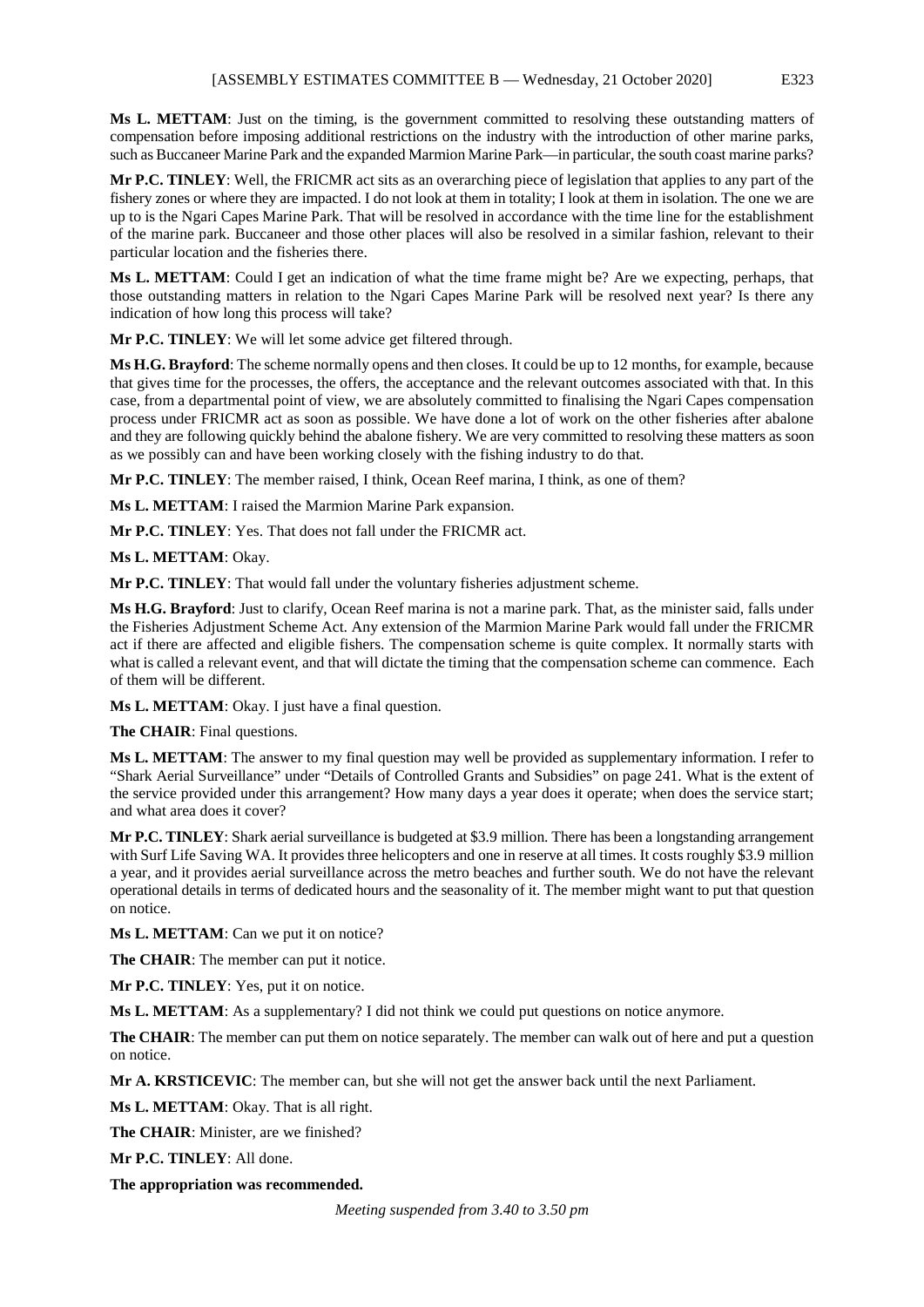#### **Division 36: Communities — Services 7 to 9, Housing, \$1 241 879 000 —**

Ms J.M. Freeman, Chair.

Mr P.C. Tinley, Minister for Housing.

Ms M. Andrews, Director General.

Mrs R. Green, Deputy Director General, Community Services.

Mr N. Hindmarsh, Assistant Director General, Assets.

Mr I. Kneeshaw, Chief Risk Officer, Keystart.

Mr N. Wijayadasa, Chief Finance Officer.

Mr M. Richardson, Director, Management Accounting and Financial Analysis.

[Witnesses introduced.]

**The CHAIR**: This estimates committee will be reported by Hansard. The daily proof *Hansard* will be available tomorrow. The Chair will ensure that as many questions as possible are asked and that both questions and answers are short and to the point. If an adviser needs to answer from the lectern, will they please state their name prior to their answer. The estimates committee's consideration of the estimates will be restricted to a discussion of those items for which a vote of money is proposed in the consolidated account. Questions must be clearly related to a page number, item, program or amount in the current division. Members should give these details in preface to their question. If a division or service is the responsibility of more than one minister, a minister shall only be examined in relation to their portfolio responsibilities.

The minister may agree to provide supplementary information to the committee, and I ask the minister to clearly indicate what supplementary information will be provided. I will then allocate a reference number. Supplementary information should be provided to the principal clerk by Friday, 30 October 2020. I caution members that if a minister asks that a matter be put on notice, it is up to the member to lodge that through the online questions system.

I give the call to the Member for Carine.

**Mr A. KRSTICEVIC**: Thank you very much. I refer to page 535, "New Works", "Other", and the "Housing and Homelessness Investment Package". I am not necessarily going to go through each one of those specific items, but I would like to know the following. According to the 2016 Australian Bureau of Statistics—but we know the figures are higher—of the current supposed 1 000 rough sleepers and 9 000 homeless people, how many of those will be helped by this housing and homelessness investment package and how many will find themselves in a home?

**Mr P.C. TINLEY**: The housing and homelessness investment package was a \$150 million commitment from the government to ensure that it was making an enduring contribution to social housing and to keep the asset moving. There are 42 000-plus dwellings in there—\$14.5 billion asset class. The homelessness stream that reports to my colleague the Minister for Community Services includes \$35 million for two Common Ground facilities, which commercial operations or assets has a role in delivering; \$34.5 million for a Housing First homelessness initiative; and \$2.3 million for the development of online homelessness services database. To get to the member's question more specifically, the houses that were built under this scheme were focused on the people sitting on the priority waitlist. We know that the people sitting on the priority waitlist are most vulnerable and most at risk of falling into homelessness. Therefore, the objective was to get into that. I might defer to the deputy director general on areas that the member is specifically interested in, about where the department is targeting and what the ambition is, so he can give you an update.

**Mr N. Hindmarsh**: Thank you, minister. Under the two streams that the minister mentioned, the housing stream constitutes \$125 million, which will provide the construction of 300 new social houses. It also provides \$19.2 million for 200 additional shared-equity homes for those individuals who are able to access that part of the housing continuum, and \$6 million for the maintenance and refurbishment of 70 social housing dwellings. Also, as the minister mentioned, within the homelessness stream, there is \$35 million for two Common Ground facilities, the first of which was recently announced by Minister McGurk to be located in east Perth, which will give us the opportunity to house, in each case, about 90 occupants.

**Mr A. KRSTICEVIC**: Over what period of time in the forward estimates will all that be delivered? Exactly how many people will it house?

**Mr P.C. TINLEY**: As it states, there will be 300 new social houses, so, obviously, there are more than 300, and typically, there is more than one person in that case. In the recuperation of the Common Ground project, how many units were there, Nigel—about 75?

**Mr N. Hindmarsh**: There are about 90 units per person.

**Mr P.C. TINLEY**: There are about 90 units, so doing the rough maths there —

**Mr A. KRSTICEVIC**: That is roughly a minimum of 480.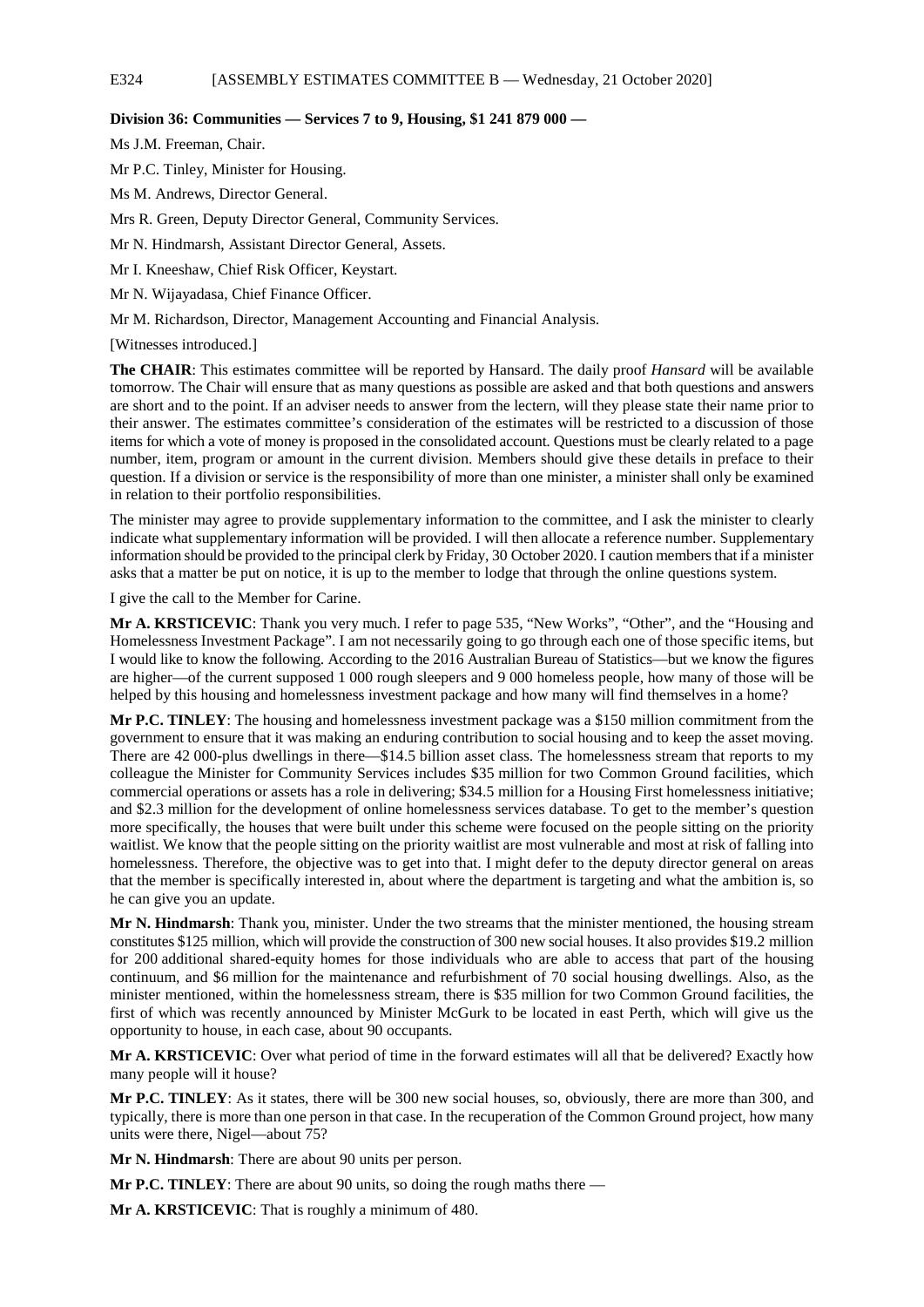**Mr P.C. TINLEY**: I would accept that contention, yes.

**Mr A. KRSTICEVIC**: I would suggest, from where we are today, that the Common Ground facilities will take between three to five years to build. I am not sure when these 300 housing packages will be delivered, but we are talking about 480 people getting off the waitlist and into accommodation over the next three to five years. There are currently 23 000 people on the waitlist, about 1 800-odd priority applications, with some 3 347 people on it. We know that there are 1 000 rough sleepers, and a number of those probably are not even on the waiting list. What are we going to do with the other 22 000 to 23 000-plus people over the next five years?

**Mr P.C. TINLEY**: I want to make sure that we clarify the waitlist for the record.

#### **Mr A. KRSTICEVIC**: Yes.

**Mr P.C. TINLEY**: There are people on the waitlist, and then there are applications.

**Mr A. KRSTICEVIC**: That is correct, so there are around 14 000 applications and 23 000 people.

**Mr P.C. TINLEY**: That is right. Without getting into a debate about relative waitlists, they have been persistently at or above that figure for the last 15 years—probably longer. During the term of the previous government, they rose to a larger number. Again, I do not want to get into a debate about it because that is just not helpful. The point I would make, in general terms, about the member's question is that there was always, in the history of all developed countries, a greater waiting list or a greater demand than the supply could ever provide. That is a factor. That is not a white flag; that is the reality of where we exist. I want to make this point really clear: not every solution to the housing situation that some people find themselves in is a publicly provided house. One of the things about the agency coming together to create a genuine human services agency is that we can now apply other treatments to people's causes for wanting to apply for a public house. Those treatments include bond loans and loans for rent in advance, and they are in the thousands—I will find the numbers in a minute for the member. Therefore, to look simply at the number of houses that are developed and then equate that to a particular outcome, sort of ignores the other treatments. I also want to make the point that the issues the member raised in his question span the spectrum from homelessness and sleeping rough to street-present people for which there are other treatments and crisis accommodation treatments as well, which are adaptable for them. Any and every government has applied a range of treatments to this particular challenge.

#### [4.00 pm]

**Mr A. KRSTICEVIC**: I have a further question with regard to the minister's elaborated statement. In the current situation, rental vacancies are down to less than one per cent; we currently have a moratorium on evictions until next year; and we have JobKeeper and JobSeeker coming off in March next year and reducing up to that point in time. Does the minister think that we are heading for a cliff in terms of people being able to get rental accommodation and a house, with 1 000 people a month or a week—I cannot remember now—coming back to Western Australia as well? Where are they going to live, based on our current available housing stock?

**Mr P.C. TINLEY**: The member is asking a general question about the housing market as opposed to a specific question about the social housing area that I am responsible for. I do not think this is the appropriate place for me to give the member a commentary around the economics of the state and hard borders and the private sector provision and investors that would provide the accommodation the member is talking about. The previous government had a similar challenge of a greater number of arrivals in the state. Net migration was enormous and it put pressure on all sorts of services. This is not at that scale, but, potentially, it could be. I will reserve any commentary around the wider issues the member is raising for another time and focus on what I can do, which is bring half a billion dollars' worth of investment from the McGowan government into social housing to book in the fastest possible time.

The member raised questions on the \$150 million housing homeless stream, which when we came to government was off the back of the Metronet housing precincts plan, and of course the latest of \$443 million or \$319 million that has gone into social housing.

**Mr A. KRSTICEVIC**: I made reference to the broader picture because that will impact on the minister's picture. The more people who move into available housing stock, the less stock is available to the minister for other programs, whether it is the Housing First initiative or other programs. What is available to the people the minister is responsible for when there is nothing else left because the rest of the market has picked up everything else?

**Mr P.C. TINLEY**: I provide social dwellings. The community housing sector has a role to play as well and it works to the same list as we do. The only answer I have for the member is that we are putting half a billion dollars into the provision of social housing stock. I have to operate inside the constraints of the market that we all exist in, and in so doing, I can only go as fast as I can to deliver those dwellings.

I want to make this other point. When we came to government we had to make some hard decisions. Removing stock is easy, replacing it is hard. My best example is the long overdue decision around Brownlie Towers, which represented 300 dwellings in a single place. It was long past its economic life and, quite frankly, habitable use. It was not appropriate accommodation for anybody. So I made the decision to demolish it and we created a 25-hectare precinct that will give us the opportunity. It will take time to deliver houses onto that precinct—the member knows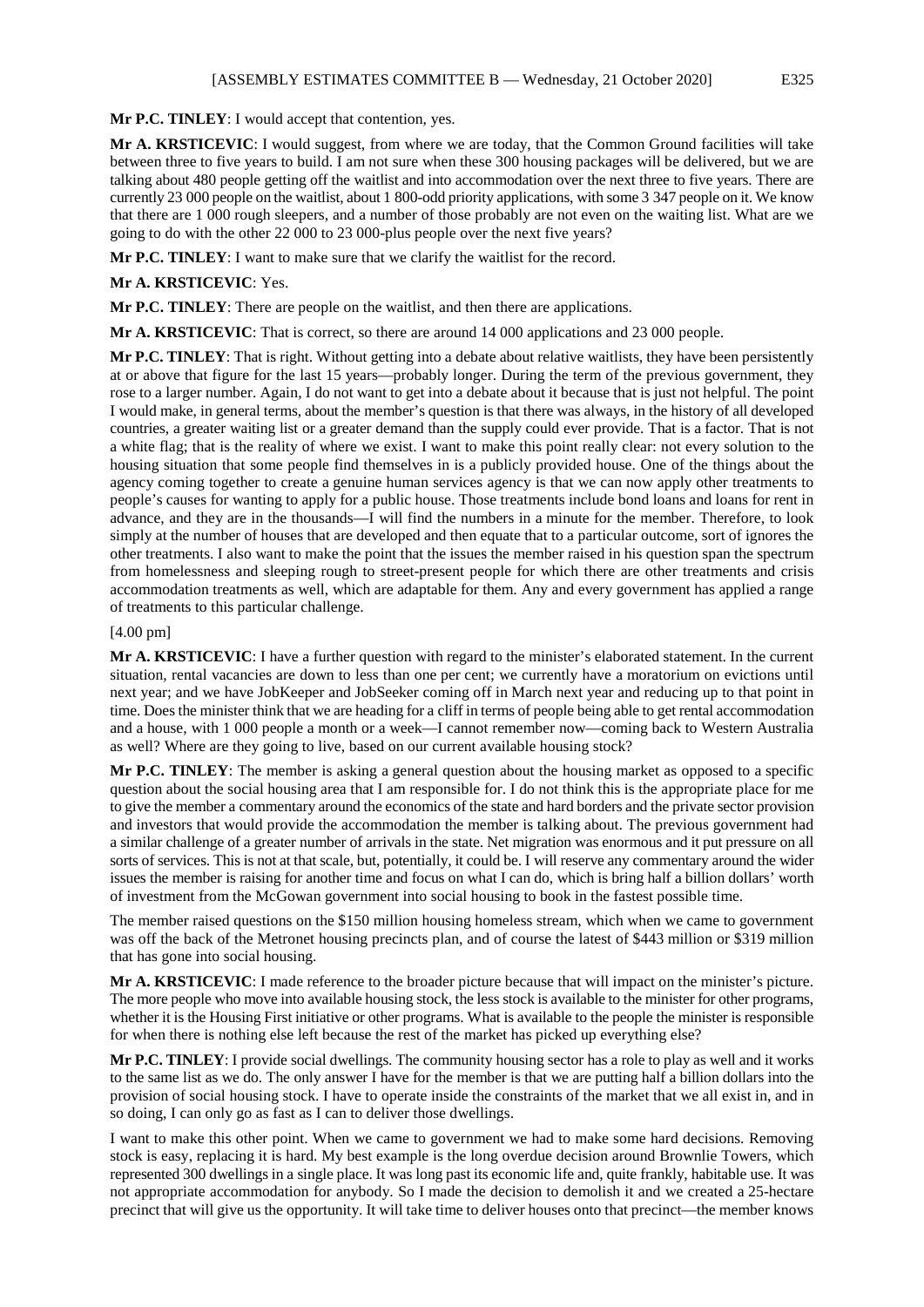### E326 [ASSEMBLY ESTIMATES COMMITTEE B — Wednesday, 21 October 2020]

about the throw forward. We do what we can with what we have. We are still dealing with the carry-forward effect, if you like, of Stirling Towers in Highgate, where 200 units were taken out. That was an appropriate decision of the previous government. It takes time to recover and put those dwellings in.

I will quickly pivot to the last program, which is the social housing economic recovery package—the most recent one—of \$319 million. One of the most important things that we are doing inside the SHERP, apart from keeping jobs in the industry, is refurbishing 1 500 existing dwellings. I was at one yesterday and I am almost counting those 1 500 as new dwellings. I do not quite have the number yet—the department is working through that while it gets its final asset review done—but a vast majority of those dwellings are at the end of their economic life. As a result, they were going to be disposed of by sale to the market or demolished and returned to vacant land. Again, it takes time and money to put those back. I went to one yesterday at 30 Mulligan Drive, Greenwood.

**Mr A. KRSTICEVIC**: I think I know it.

**Mr P.C. TINLEY**: Yes, the member might know it, and, no, we are not putting it on the market!

**Mr A. KRSTICEVIC**: Okay!

**Mr P.C. TINLEY**: I asked the question: how much is this refurbishment costing? This is not paint and paper; it is a deep refurb and \$80 000 is going into that house that was otherwise going to be disposed of. The replacement cost of a house like that is \$400 000-ish.

**Mr A. KRSTICEVIC**: At least.

**Mr P.C. TINLEY**: That is \$400 000 versus \$80 000. What do I get for the \$80 000? A whole bunch of stuff that I will not bore members with now, but, basically, what I really get out of it is an extra 20 years of life, so I am counting that one as almost a new dwelling. The department has put together an outstanding program, and I am really proud of that particular one.

**Mr A. KRSTICEVIC**: The minister mentioned the SHERP and the 1 200 homes, I think the minister said, being refurbished.

**Mr P.C. TINLEY**: There are 1 500 homes.

**Mr A. KRSTICEVIC**: Where will the people who live in those homes go while their homes are being refurbished?

**Mr P.C. TINLEY**: There is a range. AsI said, there are over 42 000 dwellings in the asset pool—it is a \$14 billion-plus asset. The ongoing challenge that the agency has to manage all the time is the thoughtful management of our clients, and I do mean clients and not tenants. A lot of those dwellings will be vacant, as they are now, as people move into other transferred areas. Again, this is the juggle that Nigel Hindmarsh has to undertake, and the agency generally. That adds time to the program as well. It takes time to move people and it has to be done with their consent, of course, and so that is a bit of a challenge. I might throw to the DDG to talk about the split of that, and anything else that he might want to add.

**Mr N. Hindmarsh**: As the minister alluded to, at any one time, the agency can have several hundred what we call void properties, which is usually when the property has been vacated by the previous tenants and requires, in this case, some major refurbishment prior to reoccupation or sometimes for sale. In the first phase of the 1 500 refurbishments, we have focused on those dwellings that do not require the relocation of tenants whilst we start planning out the sequencing of the natural movement that we would have amongst some of our tenancies. Where absolutely necessary, options will be provided for tenants to move out of those properties, but that is a last resort for us. Obviously, many of these tenants have close ties to areas; they have kids in school; and they use local facilities. So we are very focused on trying to sequence the program in such a way that we minimise the disruption for tenants through that in the way that we manage it. But in some extreme cases, due to the scale of the refurbishments being undertaken, we may need to temporarily relocate tenants for the program.

**Mr P.C. TINLEY**: To add to that, in the northern suburbs of the metro area, about 350 dwellings will need this sort of treatment. It is going to be a challenge.

**Mr A. KRSTICEVIC**: How many properties are currently void? Out of the 42 000 properties, how many are vacant at the moment?

**Mr P.C. TINLEY**: I do not think I have that.

**Mr N. Hindmarsh**: I do not think I have that figure.

**Mr A. KRSTICEVIC**: Can you provide that by supplementary information rather than a question on notice, if possible?

**Mr P.C. TINLEY**: No, we cannot. The reason being is that the number I give the member today is a moving target. I will undertake to give the member information about the range that they move in. As the member can appreciate, today it is X, and tomorrow it will be Y. It is not going to be super helpful unless we have something on the books here. There is a page getting ripped out. If we can just park that for a minute, I will return to it once we get the information, if the member wants to move on to something else.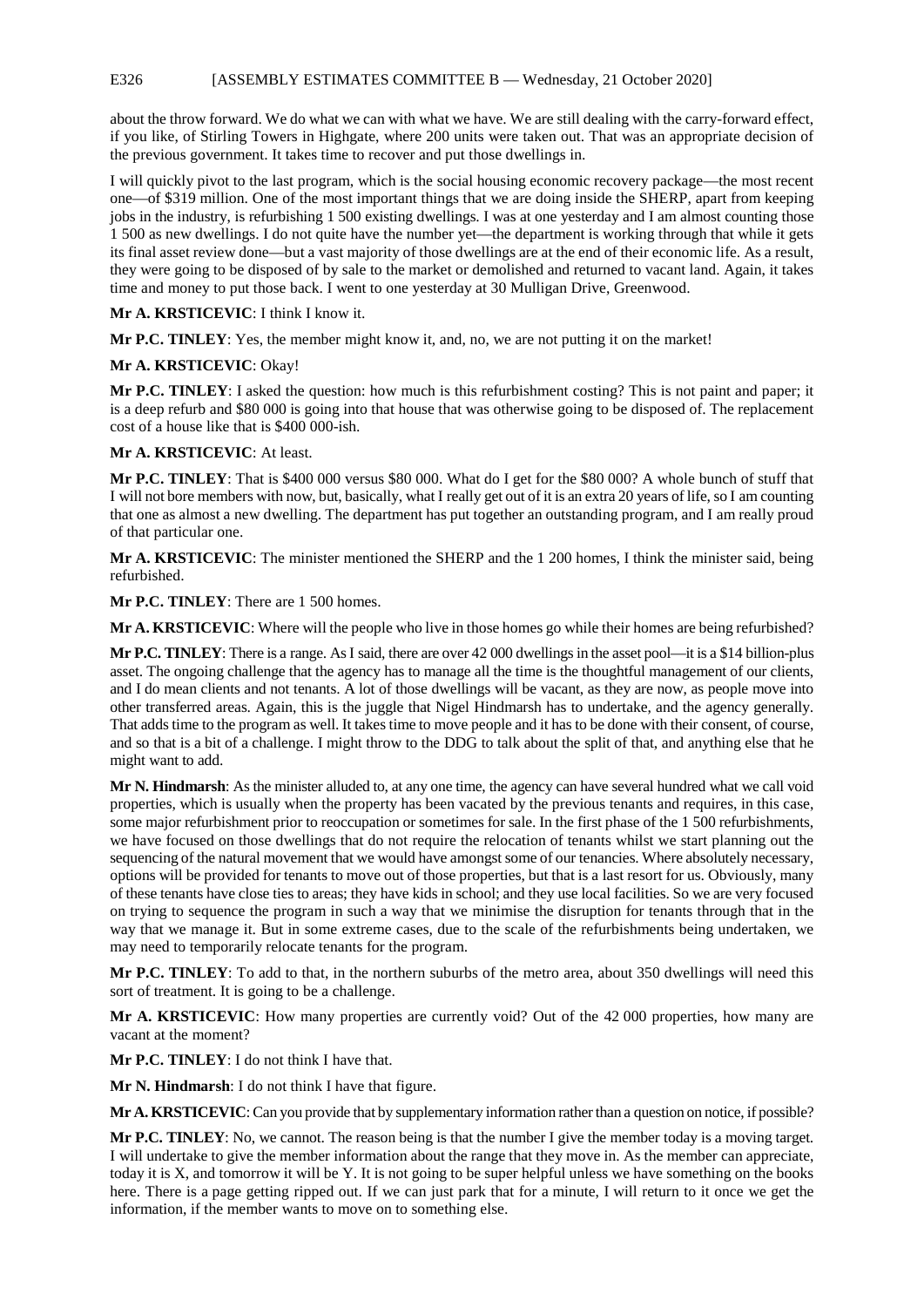**Mr A. KRSTICEVIC**: The minister said he is building two Common Ground facilities for \$35 million.

# **Mr P.C. TINLEY**: Yes.

**Mr A. KRSTICEVIC**: Recently, a document was produced by the sector and the City of Perth, and I think the member for Perth also made comments in this document, that stated that one Common Ground facility would cost \$36 million to produce. I am trying to work out how the minister will build two of them for \$35 million when a publicly available document states that one will cost \$36 million. Can the minister tell me how he will achieve that or whether the previous document, which was produced by the not-for-profit —

**Mr P.C. TINLEY**: I will indulge the question, but, of course, I will defer to my colleague who is responsible for the delivery of that program, Minister McGurk. But since we have Common Ground facilities' people here, can you respond to that, Nigel?

**Mr N. Hindmarsh**: I can give an indication. Thank you, minister. The \$35 million is the capital funding currently held by Treasury, subject to a detailed business case being undertaken. Part of the work that is underway at the moment is looking at opportunities to partner with industry, as we have done in other projects such as Foyer Oxford in West Leederville, to bring additional capital funding or investment to the project. But, at the moment, that \$35 million is subject to a detailed business case, which is underway.

#### [4.10 pm]

**Mr A. KRSTICEVIC**: Does the minister have a ballpark figure of how much it would cost to build two of these facilities once he gets a partner on board? What is the partner looking to contribute?

#### **The CHAIR**: Through the minister.

**Mr N. Hindmarsh**: Thank you, minister. No. That is subject to the detailed business case work that is underway at the moment, so I do not have that information at this stage.

**Mr A. KRSTICEVIC**: If the minister cannot get someone to go into partnership with for this project and the minister does not know how much it is going to cost, is this just a percentage put aside and it may not eventuate? I suppose that the minister is saying is that the project may or may not happen if he cannot get a business partner, and we do not know the true cost.

**Mr P.C. TINLEY**: I think that that is a hypothetical scenario. We do not anticipate any problems in getting a partner for this project. Almost every week we are approached by various parts of the development industry that want to participate in this. But I am not going to speculate about what will or will not happen, because that would be dangerous ground as opposed to "common ground".

**The CHAIR**: Further question, the member for Jandakot.

**Mr P.C. TINLEY**: Sorry, before the member asks his question. I said I would respond to member for Carine.

**Mr A. KRSTICEVIC**: Thank you, minister.

**Mr P.C. TINLEY**: As of 30 September, there were 1 433 "vacants", as we call them now. That was the number at that time, but, as I said, it is a moving target.

**Mr Y. MUBARAKAI**: Thank you. Minister, what is the department doing to increase the supply for social and affordable housing in the electorate of Jandakot? Can the minister also give us a review and an update of the Treeby development?

#### **The CHAIR**: Minister.

**Ms L. METTAM**: And the member for Vasse at some time.

**Mr P.C. TINLEY**: Everybody gets a prize—the member knows that.

For the provision of social and affordable housing, it is important to make the point of the distinction at the outset. We have been canvassing social housing here. People pay no more than 25 per cent of their income to support social housing. The affordable piece moves into a range, typically around home ownership, where the actual purchase price is at a point at which it is affordable—I have it, in absolute terms, regardless of where it is, at about \$380 000, so we have not really been idle in this area.

Relevant to the member's question, Treeby itself is partnered—it is a classic example of that partnership—with the LWP Group, which is responsible for the development of Ellenbrook, a world-class awarded master-planned community. Treeby has nearly 20 hectares out there and represents a great opportunity out in the corridor, just two clicks from Cockburn train station and that whole precinct there. It is a mixed-density development with a range of price points. I have been out there twice now to have a look at it. It is an exciting opportunity and a really good example where we will be able to drive the SHERP package into there as well, because it creates a prospective area for that.

In the south metro region, for those who are more interested, there will be about 30 new builds in that area and 300 refurbs, not dissimilar to the northern suburbs. Again, that is provided for by local businesses where possible. We are making sure we get more businesses involved with the agency that have not previously been engaged.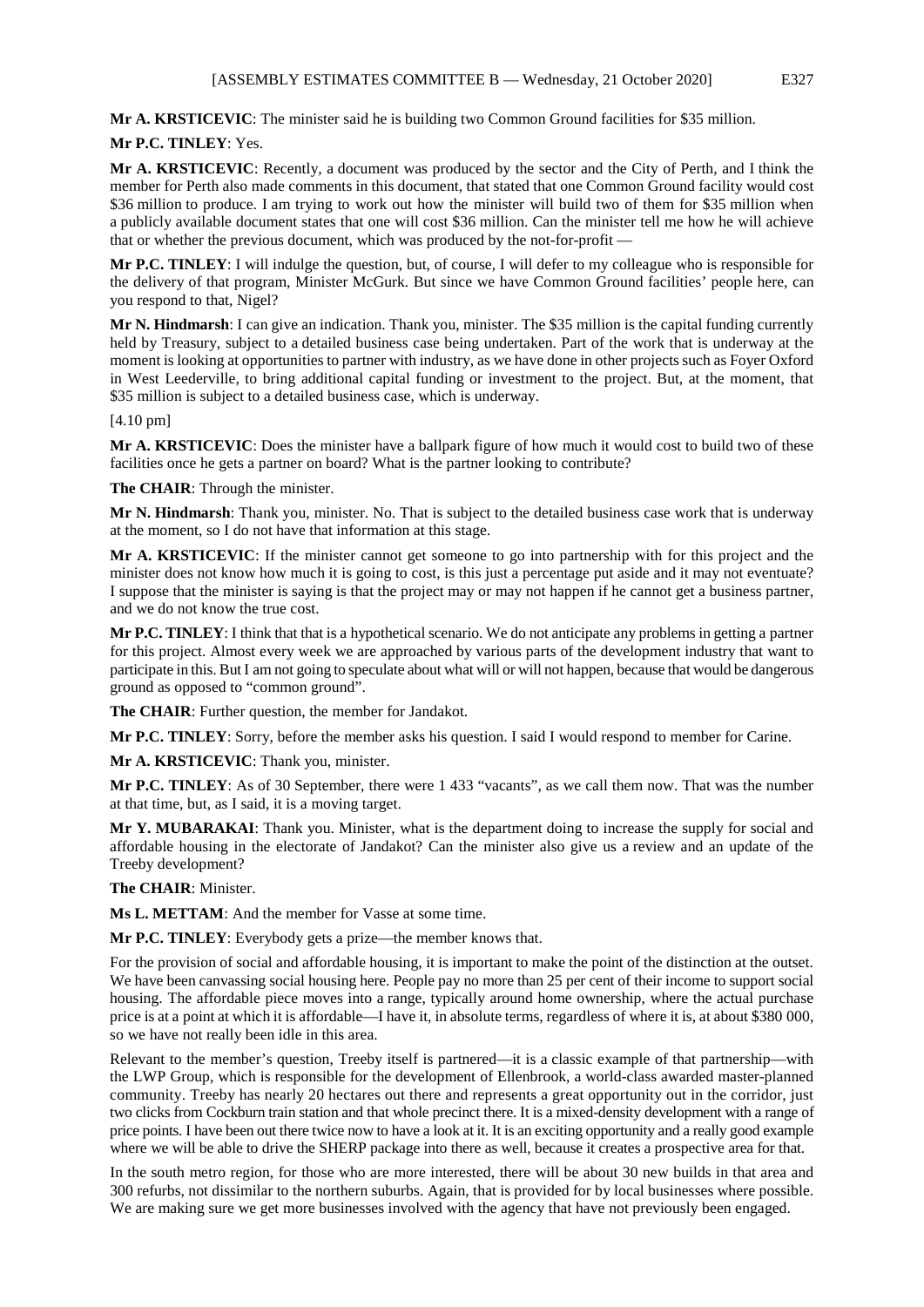### E328 [ASSEMBLY ESTIMATES COMMITTEE B — Wednesday, 21 October 2020]

**The CHAIR**: The member for Kalamunda said that he had a further question on this, but I am going to give him the question because I reckon that was not a further question. Member for Kalamunda.

**Mr M. HUGHES**: I want to go back to HHP Insure. The minister mentioned the work that will be undertaken in the metropolitan area. Unless I am mistaken, the minister referred to 350 additional dwellings. What is happening in the regions?

**Mr P.C. TINLEY**: Sorry, there are 300 dwellings in the north metro and 300 in the south metro. There is so much going on!

**Mr M. HUGHES**: The minister mentioned 1 500 dwellings.

**Mr P.C. TINLEY**: Regarding the Kimberley, the Pilbara, midwest, Gascoyne, south west, great southern, goldfields and Esperance—Perth metro is a region for this purpose, but we will park that for a minute—thus far we have had 50 new builds in the regions and 83 in the metro. They are allocated and in contract, underway and in various states of development. First construction was scheduled to be awarded around October—so we should be well into it by now—and commence within weeks after that. In terms of regional breakdown, if the member is particularly interested—the member for Geraldton might be interested; let us just maybe talk to the table. So far the economic activity generated in the midwest, Gascoyne area is about \$1 million. New builds have not yet commenced, but they are in train. We will refurbish 80 dwellings, two have commenced already, and I might mention the \$80 million maintenance for general government buildings of which we have started on 100 of those in the midwest.

Thus far, the south west—we have been down there a few times talking to new businesses that have never worked with the agency before—has generated about \$3.2 million worth of economic activity. Five new builds have commenced down there. No refurbishments have commenced yet, but, at the printing of this, which was at the end of September, we have 50 allocated for in the south west, and maintenance has commenced on 80 of 200 that we are going to be working on in that area. We have engaged, quite happily, eight new local businesses down there. I will not go through all the regions unless members are interested in a particular region. In the north metro —

**Mr M. HUGHES**: Metro-centric.

**Mr A. KRSTICEVIC**: We can ask on notice!

**Mr P.C. TINLEY**: In the north metro, which the member for Carine might be interested in, nearly 400 jobs are supported and \$156 million worth of economic activity generated. We have commenced 310 new builds and we are into five refurbishments of 350, so there is a whole bunch to go yet. This stuff takes time to get momentum. I suppose the member wants to know the south east metro now?

**Mr M. HUGHES**: I am interested in the east metropolitan region of Kalamunda, but I do not suppose the minister has that figure there.

**Mr P.C. TINLEY**: I do not have the figures in specific terms for the south east metro, because we work within particular regions, but we commenced 153 new builds to the east. There will be 350 refurbishments, of which we have started five. Again, it takes time to get momentum on these things. Sorry, there were a lot of numbers there.

**Mr M. HUGHES**: No. It is interesting.

**Mr A. KRSTICEVIC**: My question is about DevelopmentWA.

**Mr P.C. TINLEY**: Yes.

**Mr A. KRSTICEVIC**: Obviously, there will be a transfer of functions from housing in terms of land development and commercial functions to DevelopmentWA. The first question I want to ask is: does that mean that the department will lose an income stream? Can the minister confirm whether the department actually made any income out of —

**Mr P.C. TINLEY**: I am making an assumption that this is referring to a line item.

**Mr A. KRSTICEVIC**: I refer to page 521, line item 18.

**Mr P.C. TINLEY**: For the purposes of accuracy.

The CHAIR: Well done, minister, for pulling him up; that was my job, but good on you!

**Mr A. KRSTICEVIC**: I thought you were on top of it.

**Mr P.C. TINLEY**: No, I do not want to be pedantic. That is cool; I just wanted to make sure.

**Mr A. KRSTICEVIC**: No, that is cool I refer to page 521, line item 18.

**Mr P.C. TINLEY**: This was an announcement made by myself and the Premier around the transfer of some commercial operations of DevelopmentWA. A steering committee was formed of senior departmental heads across departments, and they will report back to cabinet in due course around their recommendations about what moves, when it moves and the circumstances under which it moves. That is in process now. I might add that that would have moved a little bit faster had it not been for COVID. We put that in abeyance whilst everybody, particularly directors general, had to focus on other things. The member asked about the revenue point.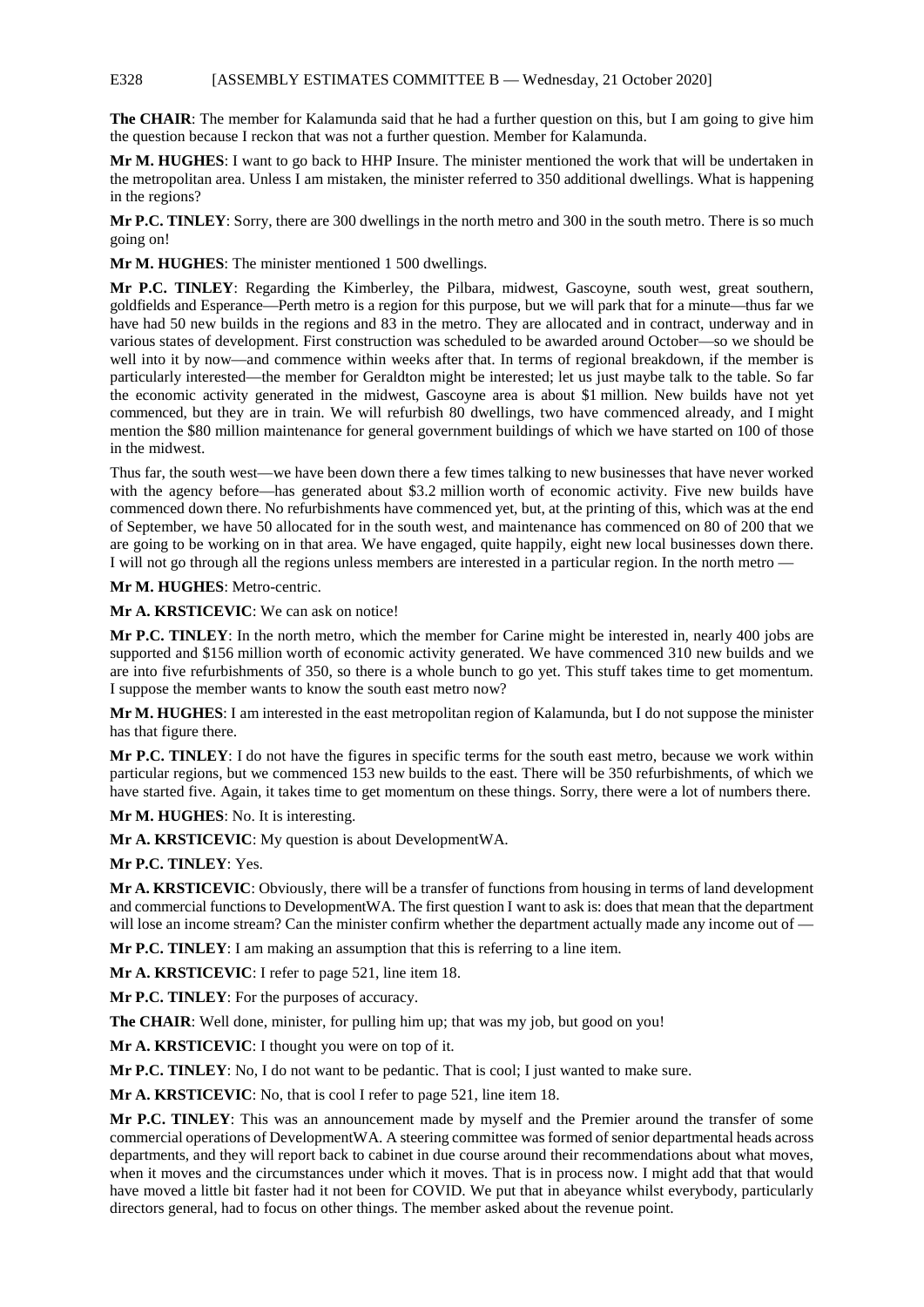**Mr A. KRSTICEVIC**: Yes, because I assume, minister, the department made some profit out of this program?

**Mr P.C. TINLEY**: I can, hopefully, say with some accuracy that the commercial operations of the agency working with development partners to leverage crown land will help cross-subsidise the provision of social housing generated around \$200 million to \$230 million a year —

# [4.20 pm]

**Mr N. Hindmarsh**: It generated \$191 million this year.

**Mr P.C. TINLEY**: Nearly \$200 million worth of revenue came back into the Department of Communities for the provision of social housing, along with the dividend from Keystart, I might add. I can assure the member that that revenue process will be preserved, firstly. I am involved in the process to ensure that we get better outcomes and not lesser or same-as outcomes with the transfer. Where the line goes about what is transferred is yet to be determined.

**Mr C.J. TALLENTIRE**: My question relates to the supply of social and affordable housing in the electorate of Thornlie. Can I have an indication of how the minister will ensure that that new and refurbished supply of affordable housing is energy efficient?

**Mr P.C. TINLEY**: In the electorate of Thornlie, 32 new builds are scheduled. Where we are at in that program, I am not quite sure, but that is via its normal operation, so that would happen anyway. They comprise three affordable housing properties in Thornlie, the suburb, and 29 new builds via the Metronet social and affordable housing package—that previous one when we first came to government. Those builds are in Beckenham, Kenwick and Thornlie, with eight builds being retained for social housing programs.

We are also delivering an additional three properties via the housing and homeless investment package that we announced late last year—two of those are in Thornlie and one is in Kenwick. That may change depending on further site identification, design and the approvals process, so they are not fully locked in yet. Beyond new properties, though, the important point is that the SHERP—social housing and economic recovery package—extends the useful life of a significant amount of properties, which I have mentioned before. It is a \$142 million refurbishment stream, so there will be houses inside the Thornlie electorate that will also be coming into this program. We do not yet have enough detail about which of those assets it will be, so it would not be accurate to do it.

In relation to the member's point about the renewable energy piece on the dwellings, I have collaborated with Minister Johnston to ensure that we are going to put solar panels on a significant number of social houses across the metro area via the use of Synergy.

**Mr C.J. TALLENTIRE**: Is there a way of ensuring the design is optimising solar-passive qualities?

**Mr P.C. TINLEY**: Certainly on the new builds, we have a mandated requirement to achieve a certain level. I might just defer to the DDG on that one.

**Mr N. Hindmarsh**: As the minister mentioned, we have a very significant focus on this at the moment. Only recently in the last month, we have agreed, as an agency, to be an early adopter of the national construction code 2019, whereas the rest of the industry has paused on adopting that code. Part of that code actually relates to the energy efficiency of dwellings, with an aspiration of moving towards a seven-star nationwide house energy rating scheme across new dwellings. Most of the new social housing dwellings—where appropriate and due to location it is not always possible will be targeting a seven star NatHERS rating, so the incorporation of the design and the energy efficiency of the specification itself with the dwelling will be incorporated in there. We are working very closely with Synergy on the \$6 million investment through the economic recovery package in the installation of the photovoltaic cells and the home energy management systems, which is actually a system inside the house that helps the tenants with the management of their use of energy, and we are currently investigating heat pumps as an option as well for those dwellings.

**Mr A. KRSTICEVIC**: I have a further question on behalf of the properties in the member for Thornlie's electorate, are the refurbished all going to be silver livable home standard?

**Mr P.C. TINLEY**: The answer is no, but where possible, yes. Do we have a number on that one? If I can defer to the DDG.

**Mr N. Hindmarsh**: Until we have undertaken the detailed property inspections of each of the properties we are not going to know the exact number, but there is an aspiration wherever possible through the refurbishment stream to make the dwellings more appropriate for a broader range of our tenants which includes the incorporation of silver liveable standard as a specification. It is currently a mandatory specification on our new builds for social housing, and 20 per cent of the product that we sell to the market through our affordable sales program as well.

**Mr A. KRSTICEVIC**: Fantastic. I refer to page 535, and asset sales under the category "Funded By". What assets is the government selling to get those figures and does that include, obviously, social houses as part of that?

**Mr P.C. TINLEY**: So you want to know the asset sales?

**Mr A. KRSTICEVIC**: I am just trying to work it out because obviously if I look back at the answer to the question on notice that I received in 2016–17, there were 44 000 social houses. In 2019–20 there were 42 000. I am just wondering whether any more social houses going to be sold. Is the stock going to be reduced as a result of asset sales?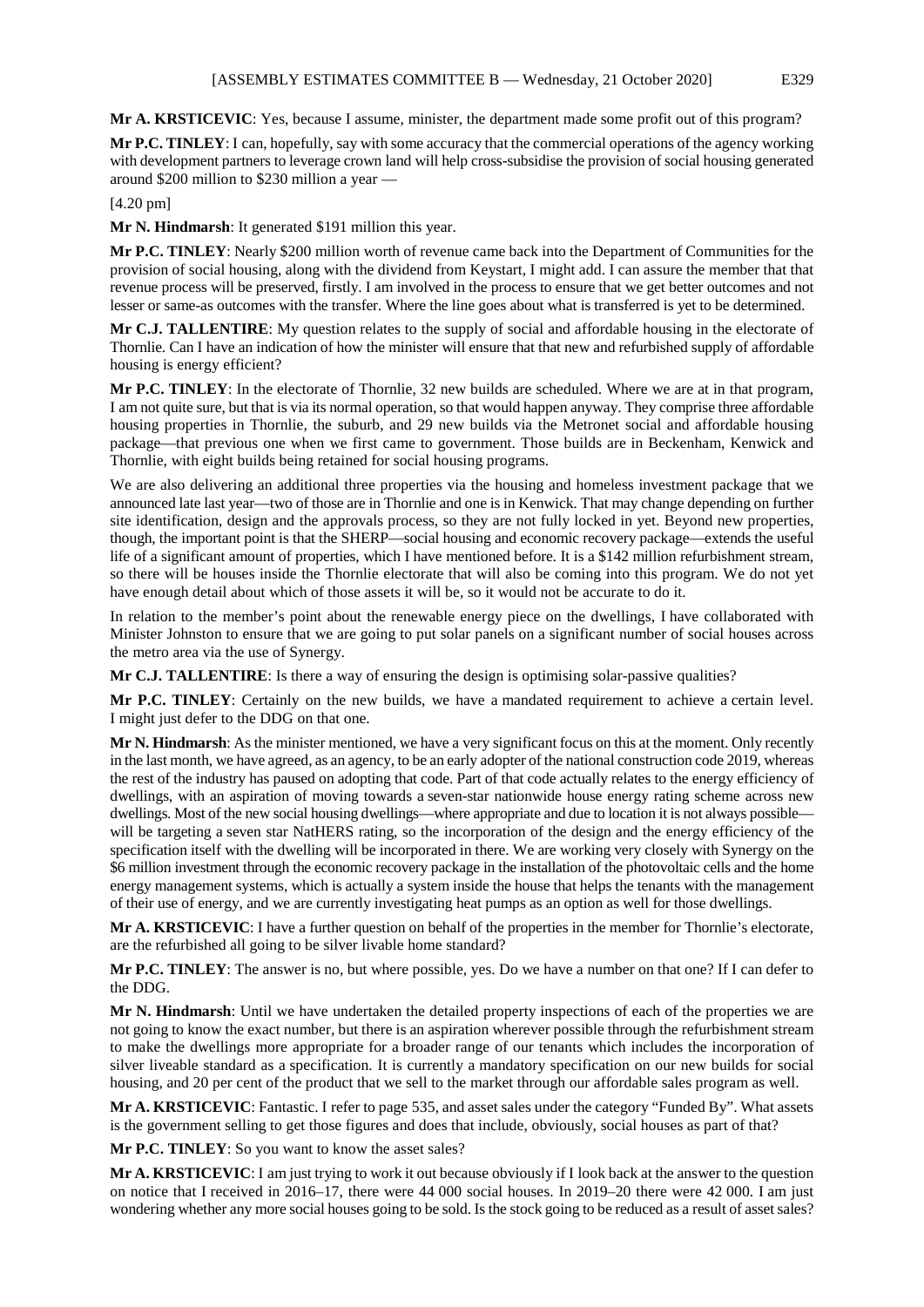## E330 [ASSEMBLY ESTIMATES COMMITTEE B — Wednesday, 21 October 2020]

**Mr P.C. TINLEY**: It is important to understand this in the context, and I will get the ADG to make any expanding comments if he desires. Those 42 000-plus dwellings represent an asset class that has to be optimised and evolved. As we said before in the refurbishment, we put stuff to market that is beyond economic life so we do dispose of that to take the proceeds of that, then we go and undertake the activities of the agency or we go into a joint venture or some sort of business arrangement with a developer from which we will net out a certain number of social houses as a result of that. It is a market placing agency in that context, so there are property sales from time to time. The other point I would make is I go back to the fact we have taken out 500 dwellings. That is not an insignificant number to take out in such a short period of time and it takes a long time. For example, the SHERP package has a two-year delivery plan for 350 dwellings. That is probably taking up a large part of the capacity of the agency to do. To do any more than that with the other programs, the other streams, gives a sense of what the install capacity of the agency is to deliver on those projects. I might just defer to the ADG.

**Mr N. Hindmarsh**: Yes, that line item relates to a number of different forms of sales, so it includes our residential land sales from our joint ventures and other private sector operations. It includes the sale of affordable housing. It does not include the sale of established dwellings, which includes public housing and GROH properties that are no longer required. So by way of an indication, of that \$234 million for 2020–21, \$20 million, representing 90 dwellings, would be public housing, so about 10 per cent of that is public housing sales of properties that are not suitable for refurbishment or are of no longer of the typology or location required for our programs.

**Mr A. KRSTICEVIC**: The minister indicated that when the agency does these sales, it reinvests it back in. If property developers out there owned 44 000 social houses and they were to sell them and reinvest the money, in 10 years' time they would probably own 80 000 social houses because they grow their business and they grow their investment and they become very wealthy. So I am trying to work out why the department of housing, every time it does something, becomes poorer rather than wealthier in terms of the numbers of properties it has in its assets. Where is the money disappearing to, where the private sector would generate double the wealth over 10 years, whereas the public housing is reducing?

### [4.30 pm]

**Mr P.C. TINLEY**: I think the member is conflating two different ways of going about business. Firstly, the private sector operates on a for-profit model; we operate on a not-for-dividend model, if you like. So our approach is very much about generating an income. The member makes the simplistic assumption that what goes out comes in, so they are not an equal and opposite arrangement. We dispose of an asset; it does not necessarily mean that we replace it with an asset at the same or greater value. What we are doing, particularly on the renewal side, that is the 10 to 15 kilometre ring, if you like, is making sure that we are maximising the existing amount of crown land that we get. So in some of the older areas that the member might have in his electorate, and I certainly do in Willagee, where we have the classic fibro house on a quarter acre block with one occupant in it sitting next to another one of our dwellings with a single occupant, typically an older single woman, and they want to downsize but will not put their hand up because, as the ADG said, they do not want to separate from the social infrastructure that they have grown up with and become used to. What we really want to do is maximise the changing nature of their needs and making sure those two quarter acre blocks get converted to a number of units. That does take time, obviously looking after those clients, as well as creating or attracting a development partner to come up with it. So the member's contention that we have an equal and opposite arrangement and that we are profit driven to the purpose of actually creating something from nothing, if you like, is not relevant to the social housing scheme. Does the ADG have anything else to add?

**Mr N. Hindmarsh**: The only other factor I would mention, of course, is that commercial entity would be charging commercial rates for the rental of the properties during their occupation, which we are not, so the income streams through life are never going to be the same either whilst we are cross-subsiding those social outcomes.

**Mr P.C. TINLEY**: A for-profit company would get full back.

**Mr M. HUGHES**: I refer to the asset investment program and I recollect in terms of the contributions to the debate regarding the commonwealth support for remote communities. I am interested to know what impact the commonwealth's decision to walk away from funding remote communities has had on the department's capacity or ability to maintain the service in these communities?

**Mr P.C. TINLEY**: That is a relevant question to this, but I might just segue before I answer that to talk about the National Housing and Homelessness Agreement. We get from the commonwealth about \$100 million a year for the provision of social housing under the National Housing and Homelessness Agreement, so that is a separate bilateral agreement with the commonwealth. We also are responsible for the delivery of services to about 165 remote communities across Western Australia. The point I always make about this, and members might have heard me talk about it, is that we are a third of the continent, 10 per cent of the population, 2.5 million square kilometres of dirt, with 2.6 million people. To deliver services of a civil standard to 165 communities from here to the South Australian border is beyond the capacity of this state, and probably any state, without assistance. The Rudd government, when it came to power, put a \$10 billion program together, of which we were guaranteed \$100 million a year for the provision of new housing to offset overcrowding and challenges in those communities. I will also say that we have put over \$90 million a year just running normal municipal services into those communities. So there is a deep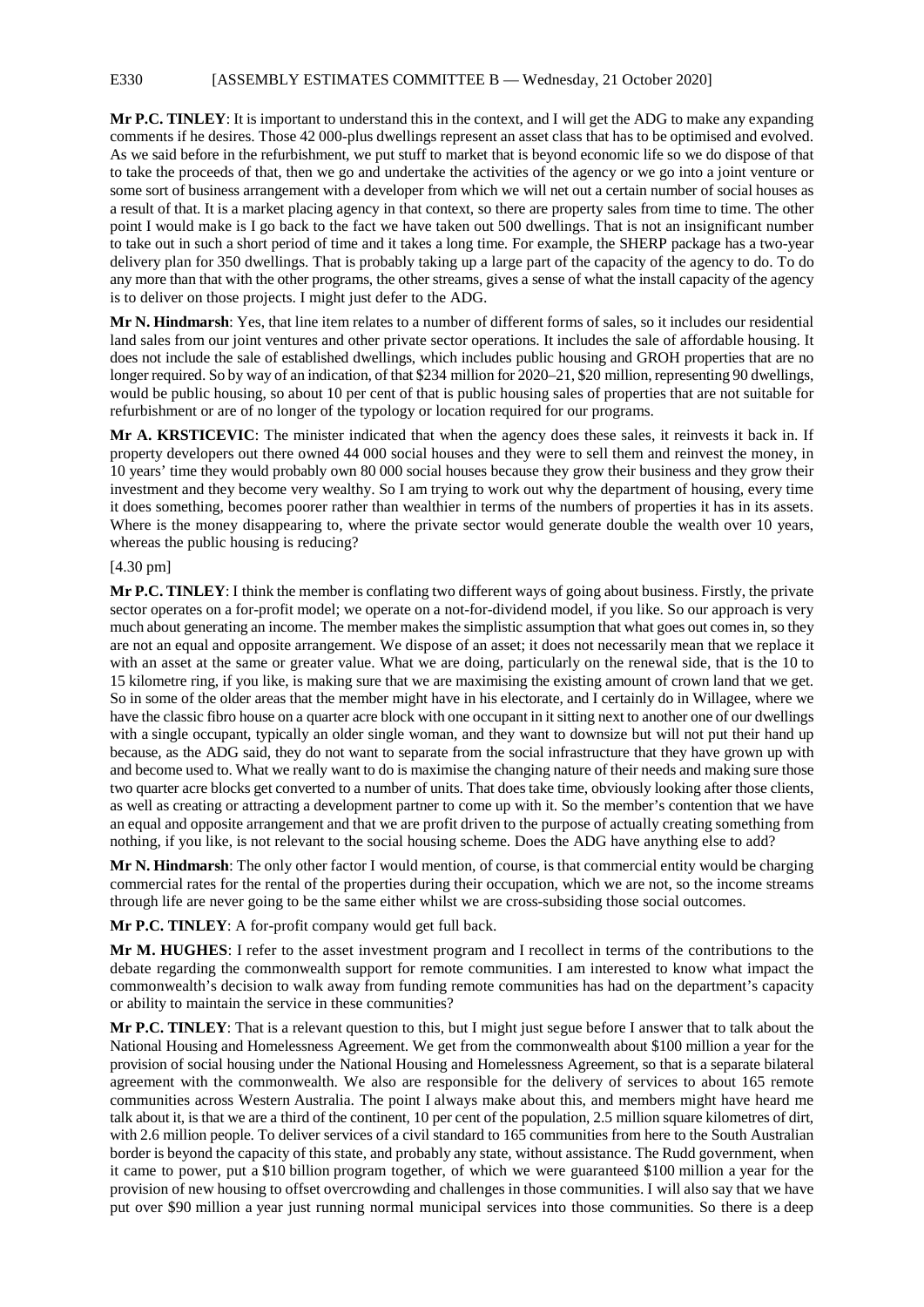challenge because that is the only gross numbers, not to mention all the other government services and the capacity of the government to actually deliver those services in those sorts of remote areas to a standard that we would expect is a desperately difficult task. The agency does an outstanding job to do what it does. We have committed another \$209 million of additional state funding to attend to some of these issues. It is a deeply troubling issue. COVID has created an additional challenge around overcrowding as people move back to country and that has created other significant problems. So it is not a wicked problem, it is a very easy problem. Where we put more resources in, we are going to get a better outcome.

There is a final point, not to belabour the point, but we want to look at it as an end to end thing, so encapsulated in this is the normalisation of what used to be called town camps. At One Mile at Kennedy Hill in Broome they are all working with those various landowners—the Aboriginal Lands Trust might be the owners—to actually normalise those into suburbs, if you like, and deliver the appropriate services to them, but also to provide a genuine move to town option for people on community so they can come into a wage-based economy and participate if they want to, or for other services such as education.

**Mr A. KRSTICEVIC**: I refer to page 520, item 11. With regards to the Metronet build of 831 social houses between 2020–21 and 2023–24, I am just wondering how achievable that is. Is that a rock solid guarantee that by the end of 2024 there will be 831 houses? Obviously, it has been given a time frame. I am not sure how well the Metronet project is going ahead, but I am just conscious—where are those 831 going to be located along the Metronet network?

**Mr P.C. TINLEY**: To answer the first point, no member in this room, no elected member in this room will ever give an ironclad guarantee and I will tell members why. This year we saw a really good example of why it is difficult, and that is called COVID. The pandemic has disrupted a whole range of issues. I am not suggesting for a second that it has disrupted the Metronet project, but it is a good indicator of why I would not give the sort of rock solid guarantee that the member is seeking from me. But what I can say is that the government has stepped up to produce one of the largest investments in rail infrastructure in this state's history, quite frankly. I look at the Metronet network, like my friend and colleague Rita Saffioti does, as being not just the new lines but obviously the heritage lines, as we might call them, so the Armadale line, for example. The other point I would make is the market conditions. As I said before, the agency is in most part, not in a dominant part, but in large part, market facing. That is, it must do its developments where the market will take out some of those sales to market for the cross-subsidising of the social and affordable. So when the market is in a downward trend, then it is going to be a challenge to actually achieve the targets, but we are making in my estimation very good progress. So far in streams 3 and 4 of the program to date we have 540 contracts awarded to builders. That represents 143 dwellings and 397 for sale for market. The contracts awarded is that number, so we are well on our way to the 750, near 800, target. Additionally, 183 dwellings are completed in that program, so 51 social and 132 sale to market—48 dwellings are under offer at the moment as and 69 dwellings have been sold.

**Mr A. KRSTICEVIC**: I refer to page 523 and the seventh bullet point, rental housing. I notice that there is a downward trend from \$923 million in 2021 to \$818 million in 2023–24. Can the minister explain to me why that is decreasing?

[4.40 pm]

**Mr P.C. TINLEY**: No, I cannot, but I can find somebody who might.

I will just read this out for the benefit of the record. The 2018–19 actual to the 2019–20 actual is a \$3.7 million variation. The actual is less than the 2018–19 actual, mainly due to a change in the accounting standards. AASB 16, which refers to leases, and the 2018–19 all rental expenses associated with GROH properties were recognised all in the income statement. From 2019–20 onwards, the new accounting standard recognises GROH leased property as expenditure partly in the income statement and partly in the balance sheet. This is marginally offset by increase in maintenance expenditure and increase in water charges in the 2019–20 as a result of the prior year adjustment. So when we go to the out years that the member is referring to, the decrease largely reflects additional temporary spending in 2020–21 to stimulate the economy against COVID-affected write-downs. In the 2020–21 financial year, Communities will receive and spend \$83 million appropriation for maintenance and other related expenditure for the social housing economic recovery package. The investment in 2020–21 for maintenance has been developed to protect and create jobs and boost industry confidence while providing investment in housing assets in the regional areas. The SHERP program also provides additional investments in 2021–22 but this is largely capital rather than recurrent expenditure which is not identified in the operational service costs. Moving forward to the 2023–24 forward estimates period we are talking about a 1.68 per cent decrease. The 2023–24 budget is less than the 2022–23 the preceding year due to funding under the national rental affordability scheme ceasing in 2022–23 Communities will continue to work with the state and commonwealth governments to identify ongoing opportunities for funding rental services in a future budget process.

**Mr A. KRSTICEVIC**: I refer to page 524, and the average waiting times for accommodation. In 2019–20 the average actual time was 94 weeks; then in 2020–21 it is budgeted to be 95 weeks. I am just wondering with COVID and all the other issues happening around housing and housing availability, how can the department increase the wait time by only a week under such dramatic conditions that we find ourselves in at the moment as opposed to going back to the normal average of around 120 weeks?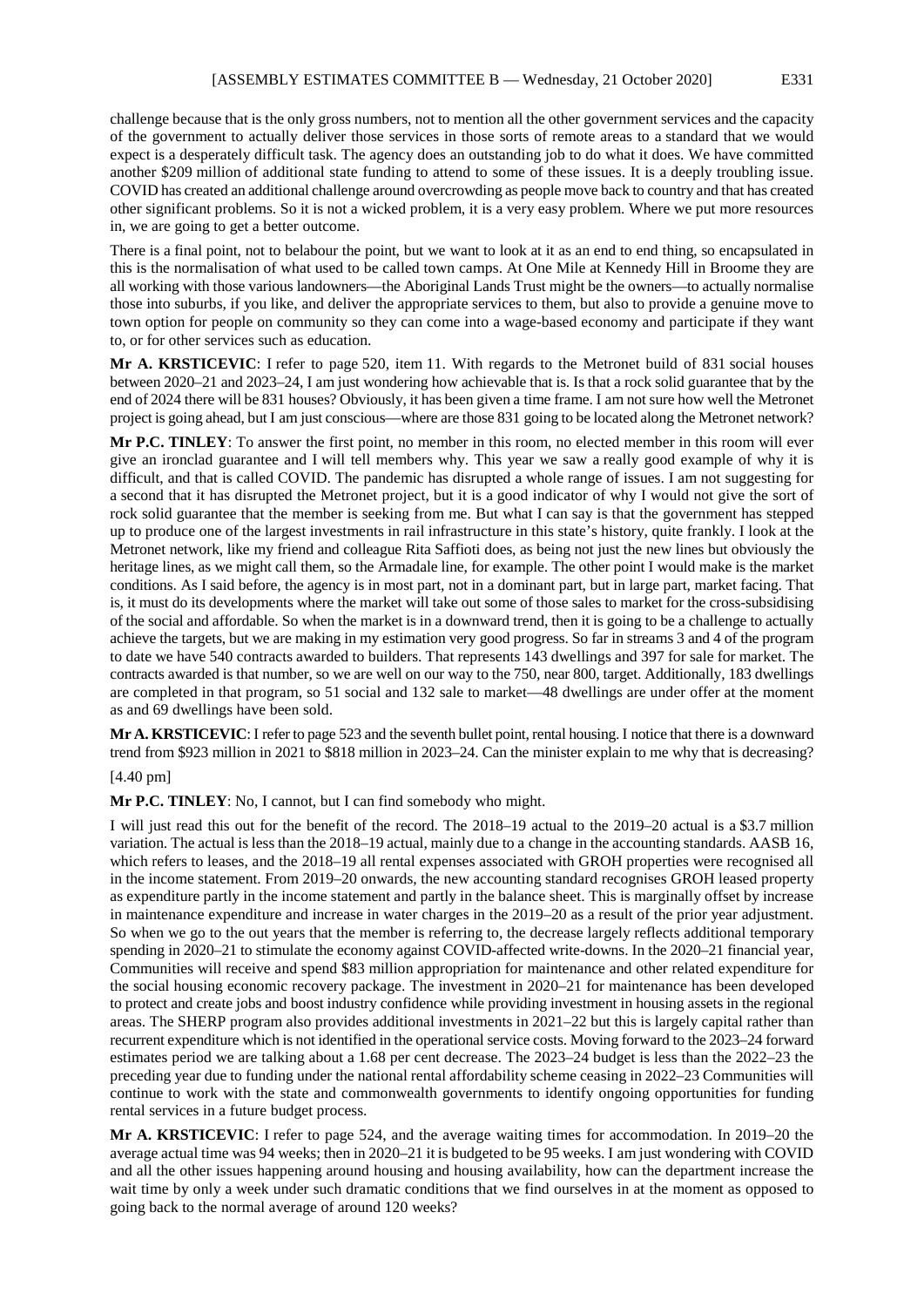### E332 [ASSEMBLY ESTIMATES COMMITTEE B — Wednesday, 21 October 2020]

**Mr P.C. TINLEY**: Yes, I do draw the member's attention to the challenges of averages.

**Mr A. KRSTICEVIC**: Yes, I understand that.

**Mr P.C. TINLEY**: They can be quite distorting. One might rather simplistically want to just apply an additional week, but this is not, it is the averaged effect. Will the member remind me of the years he is talking about?

**Mr A. KRSTICEVIC**: What I see here is that in 2019–20 the average was 94 weeks, or the median was 48, and then in 2020–21 it has gone up by a week. I think historically it has been around the 120-week average in the past years.

**Mr P.C. TINLEY**: I am reading the 2019–20 budget year is 120 weeks and 60 weeks is the median. Is that the one the member is in?

**Mr A. KRSTICEVIC**: I am looking at 2020–21.

So it has basically gone up an extra week from last year, but what I am saying is that the conditions are significantly different in 2020–21 than they were in 2019–20, and I am not sure how the department could have only budgeted for an extra week wait time when I would have thought the wait time would be growing to 120 weeks or maybe even further than that.

**Mr P.C. TINLEY**: I might take some advice on that one. The advice I have received is the variation reflects also the number of applications received. The member might have actually noticed that over time they have been reasonably steady, which is an interesting point he raises as to why that is so, given the nature of the thing. The assessment is that the people just are not moving, so anybody who has any sort of accommodation now is not even—not anybody, but as a general trend that affects these figures, people are staying particularly in the general market, kids are moving back to home, share accommodation is much more prevalent than it has ever been before and so people are not actually putting their hand up for a social house.

**Ms L. METTAM**: I refer to page 535, and to the crisis accommodation program under "New Works". I also make a reference to the completed works of the crisis accommodation program. Is there any investment in either the completed works or in future works for crisis accommodation in Busselton?

**Mr P.C. TINLEY**: I cannot respond to that myself because it falls in the lane for Minister McGurk. Stand by; we might have something for the member.

**Mr N. Hindmarsh**: Within the crisis accommodation program, there is no capital budget for new builds, but under the SHERP refurbishment program we are trying to identify any crisis accommodation that does require a new life, effectively, so accommodation beyond pure public housing is in the scope of the SHERP refurbishment and maintenance programs for an opportunity to improve and in some cases re-life those facilities. I am afraid I do not have the specific data for that region, and would need to take that as a supplementary.

**Ms L. METTAM**: Could I take that as a supplementary?

**The CHAIR**: It is another minister's portfolio.

**Mr P.C. TINLEY**: I cannot give that commitment. Is the member interested in a specific location, or just generally?

**Ms L. METTAM**: Well, within the city of Busselton area.

**Mr P.C. TINLEY**: But not an address as such, just a general provision?

**Ms L. METTAM**: No.

**Mr P.C. TINLEY**: I would be happy to take that up with Minister McGurk.

Can I just correct the record quickly? When I referred to the number of vacancies as at 30 September, I misspoke. I said 1 433; it is 1 483, just for the purposes of accuracy.

# **The appropriation was recommended.**

#### **Keystart Housing Scheme Trust —**

Ms J.M. Freeman, Chair.

Mr P.C. Tinley, Minister for Housing.

Ms M. Andrews, Director General.

Mr I. Kneeshaw, Chief Risk Officer.

Mr T. Fraser, Chief of Staff, Minister for Housing.

[Witnesses introduced.]

**The CHAIR**: This estimates committee will be reported by Hansard. The daily proof *Hansard* will be available tomorrow. Members may raise questions about matters relating to the operations and budget of the off-budget authority. Off-budget authority officers are recognised as ministerial advisers. The Chair will ensure that as many questions as possible are asked and that both questions and answers are short and to the point. If an adviser needs to answer from the lectern, will they please state their name prior to their answer.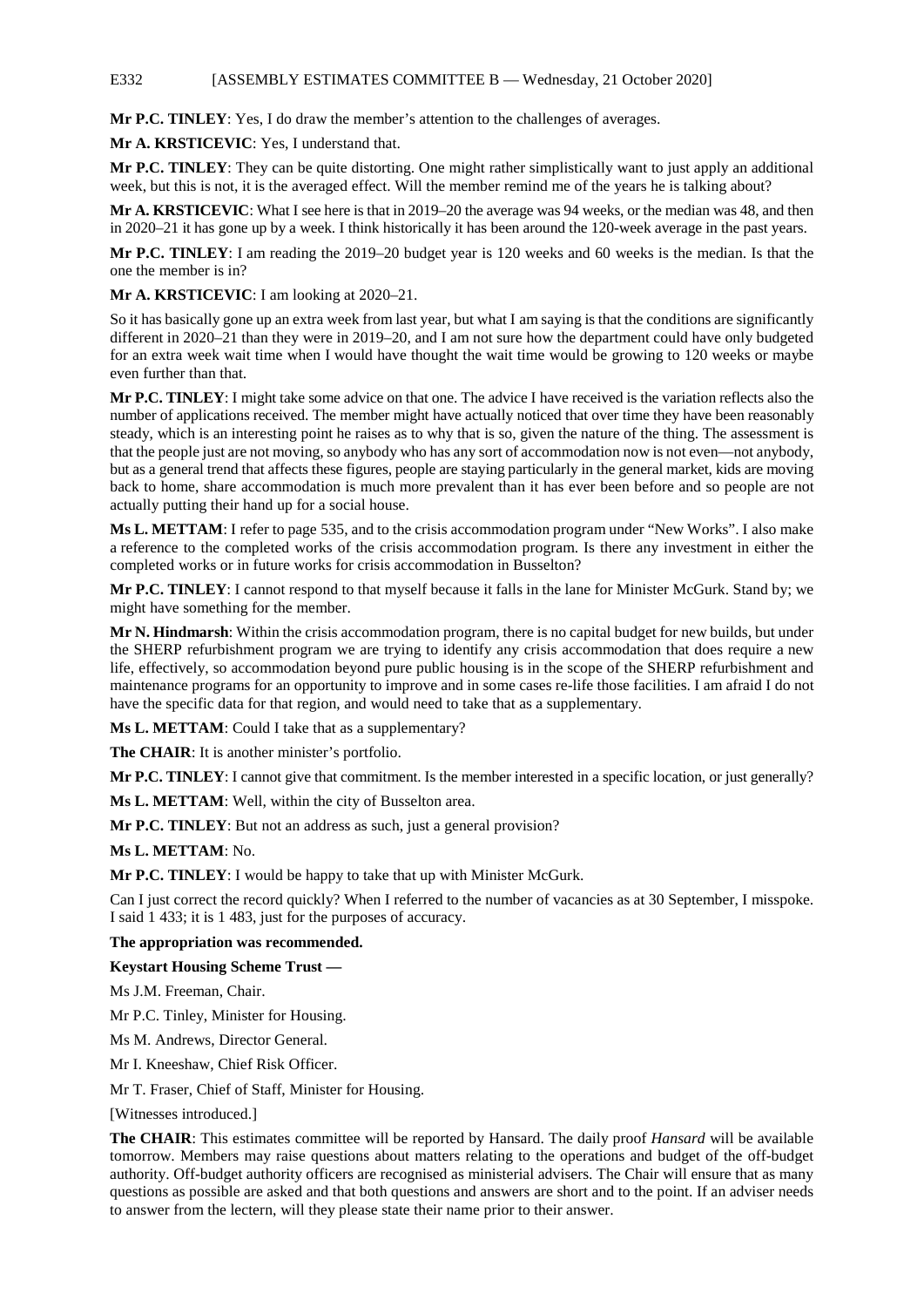The minister may agree to provide supplementary information to the committee, and I ask the minister to clearly indicate what supplementary information will be provided. Supplementary information should be provided to the principal clerk by Friday, 30 October 2020. I caution members that if a minister asks that a matter be put on notice, it is up to the member to lodge the question on notice through the online questions system.

Member for Carine.

**Mr A. KRSTICEVIC**: How many of the properties that are financed through Keystart are in negative equity at the moment?

**Mr P.C. TINLEY**: Is there a line item?

**Mr A. KRSTICEVIC**: No, it is an off budget item.

[4.50 pm]

**Mr P.C. TINLEY**: Okay, thank you. I will defer to Mr Kneeshaw.

**Mr I. Kneeshaw**: From Keystart's perspective, negative equity is something that affects the broader industry, it is not something that is specific to Keystart, so all the major banks and financiers out there are affected by negative equity. I would not be able to give a specific number. We do index valuations so we do not actually get true and proper valuations on a property on a regular basis, so I cannot give you an exact number. But what I can say is our current index average loan-to-value ratio across our portfolio is 88.63 per cent, but because that is an average there will be a number of customers that will be in negative equity position. As I said, that is something that has affected the industry since 2015 as the property market has moved against property owners.

**Mr A. KRSTICEVIC**: What about with mortgage stress, how many are behind in their mortgage payments?

**Mr P.C. TINLEY**: Define mortgage stress.

**Mr A. KRSTICEVIC**: Obviously there is a definition of that in terms of income. I suppose let us just work on those who are behind in their repayments.

**Mr I. Kneeshaw**: From Keystart's perspective, as at the end of September customers who were in arrears by more than one month on their payments, and this will include customers who have been subject to hardship provisions, were about seven per cent of our portfolio.

**Mr A. KRSTICEVIC**: So in the last 12 months how many properties have actually been repossessed by Keystart?

**Mr P.C. TINLEY**: So take mortgages in possession?

**Mr A. KRSTICEVIC**: Yes.

**Mr I. Kneeshaw**: For the last 12 months I do not have the exact number, but I do have the numbers that have been taken since, and we have not taken repossession of them we have taken possession of the properties since March. So last reported for the minister to the end of June, there were 29 where we received properties back through either a voluntary surrender or a customer had to abandon the property, and since then there have been a further 26. So to the end of September, the last six months, it has only been about 60, and we have not evicted anyone and we have not taken repossession apart from when it has been abandoned by customers.

**Mr P.C. TINLEY**: What is that as total number of loans out there?

**Mr I. Kneeshaw**: That is 20 700 loans at the moment, minister.

**Mr P.C. TINLEY**: And how many have we have taken into possession?

**Mr I. Kneeshaw**: Sixty.

**Mr A. KRSTICEVIC**: As part of this COVID relief package, have mortgage repayments for Keystart clients also been frozen?

**Mr P.C. TINLEY**: No. What we have is a hardship arrangement for clients. The member has to understand that Keystart operates differently than a bank, so it is much more active and it is monitoring the point. It also says the vast majority of people are ahead in their mortgage payments by significant amounts, and what we did put in place was a hardship arrangement where a client could come to us and we could suspend their payments and we could, in certain hardship cases, even extend their loan, so they would repay it over a longer period of time so it is a break. In extreme cases, and I am not sure we have even done this, where we have forgiven some repayments—that has not happened So that is the sort of treatment that are happening around those sorts of things.

**Mr A. KRSTICEVIC**: I believe there was a recent announcement about people being able to draw down up to \$100 000 from their Keystart loan to be able to reinvest back into their property. One, how many people have done that and how much roughly on average have people taken out over the portfolio? Secondly, if people are taking out \$100 000 or whatever the figure might happen to be, does Keystart go back and revalue the property to make sure that the loan to value ratio is within the parameters?

**Mr P.C. TINLEY**: That has been a longstanding arrangement which Keystart has had which was a surprise to me at the time, when there was an existing program that we sort of relaunched, if we want to put it another way, to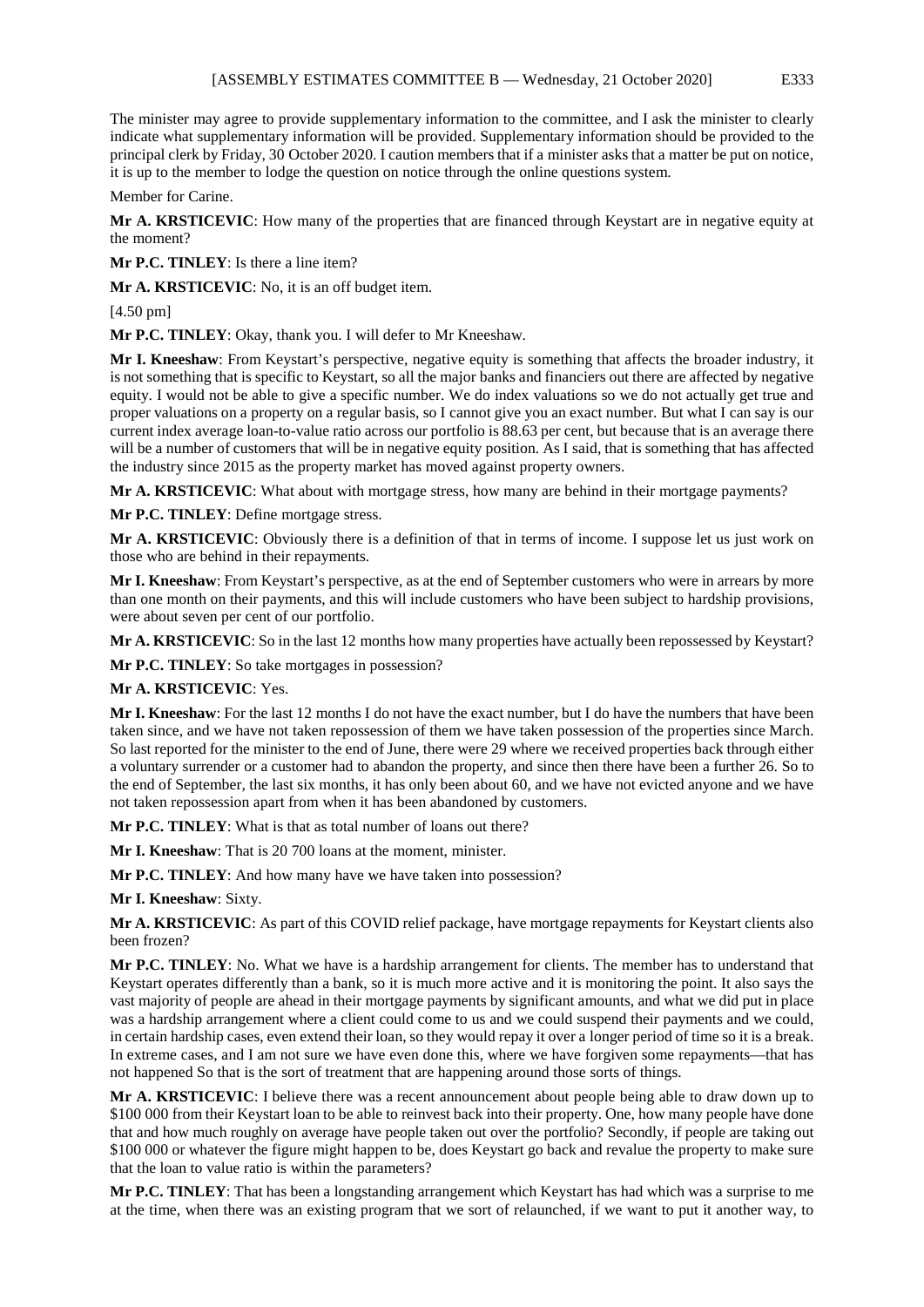### E334 [ASSEMBLY ESTIMATES COMMITTEE B — Wednesday, 21 October 2020]

allow people to drawdown where they have equity. So the valuations in basically in the equity component that they have they would redraw and they can actually service the additional money, so I want to make it very clear that the creditworthiness, if you like, or the capacity for the client to actually service the additional payments has to be there. So that is very standard. In terms of the numbers that have taken it up, I am not sure. Does Mr Kneeshaw have any of those?

**Mr I. Kneeshaw**: Not to hand, I am sorry.

**Mr A. KRSTICEVIC**: When people do draw down, is there a market valuation of the property done at that point in time of them wanting to drawdown against that asset?

**Mr P.C. TINLEY**: The answer is yes. It will be a desktop valuation that they will identify. The equity comes from the valuation, not just of course from the investment of the individual and their payments, but also they will do a desktop. If that triggers a concern of any kind, then they will do an additional investigation on it to make sure that there is an appropriate spend or leverage on the property.

**Mr A. KRSTICEVIC**: Is that desktop valuation done by a licensed valuer?

**Mr P.C. TINLEY**: I defer to Mr Kneeshaw.

**Mr I. Kneeshaw**: Yes, we would use a licensed valuer.

**Mr M. HUGHES**: My question was about how Keystart has responded to the financial challenges faced by customers in relation to COVID-19. I think the minister has probably adequately answered that, unless he has something else to add? I would be interested if he has.

**The CHAIR**: Member for Kalamunda, just ask your question.

**Mr M. HUGHES**: Does the minister have anything to the response he made to the member for Carine with respect to the way Keystart has responded to the financial challenges felt by many of its customers?

**Mr P.C. TINLEY**: This might be interesting for the member for Carine as well. There was a range of things put in place to make sure we could respond to any hardships so we bolstered the team internally, on the risk side, or what is the term—anyway, the crew, the financial fitness crew, and they are very, very good at working with the clients. So additionally to that put into the arrangements where they could defer repayments where they are in hardship, and again they worked with us on that. We put in free financial counselling as well on top of that so they can get independent counselling to ensure they have a really good understanding of where they are at and they can make decisions. One of the biggest challenges they had was where the mortgages fell into risk, it was around employment; people fell out of employment but they had no knowledge of how they would be coming back into employment. I am very proud of the agency for being able to work with those to actually identify where they can come back into the employment market and at what rate, including adjustments to their repayments if they picked up part-time or casual work. So the whole objective is to keep the house going.

The member for Carine referred to negative equity. I want to make the point that the idea of Keystart is to get people into a home, not to make an investment. Ideally, the two act in the great Australian tradition of providing a long-term wealth vehicle, so looking at negative equity in a particular period must be taken in context of the overall life of the asset and what its return is. It is typically seven to 10 years in Australia that we have seen a doubling of house prices. These things come and go with the various challenges of the cycle. We have all lived through that ourselves, potentially with home ownership, so this is no different. The concept of negative equity only becomes a significant challenge if it cannot be serviced or they go to sell the property.

**Mr A. KRSTICEVIC**: In terms of the interest rate charged by Keystart, has the minister given any consideration to reviewing how that rate is calculated or determined? I know it works on something to do with average of the banks et cetera, but it is quite a high rate relative to where everything else is sitting at the moment, and obviously these are some of the most vulnerable people potentially in terms of financially where they find themselves to get one of these loans, so has the minister given any consideration to reviewing the rate on Keystart loans?

**Mr P.C. TINLEY**: We did. The average of the big four is the one that is used. The challenge was—it is still just an average—that the big four did not move as one, as they do. Typically, they move up and down on the cash rate. I will make this point, that when somebody comes into Keystart, they pay two per cent of a deposit. They also do not attract lender's mortgage insurance, and they typically qualify for a first home owner's grant and the aggregate effect of that actually extends to about a five-year discount on what they would have paid if they had gone and done it on the open commercial market. The other point is we need to provide an incentive for them to come off the book. We are not a bank that wants to keep a customer for life; we want to get them out and into the retail market. So having an incentive to move to a better rate at that four or five-year mark is really important.

**Mr A. KRSTICEVIC**: So how many have come off the book in the last 12 months?

**Mr P.C. TINLEY**: I do not know.

**The CHAIR**: That completes the examination of the Keystart Housing Scheme Trust. Thank you very much.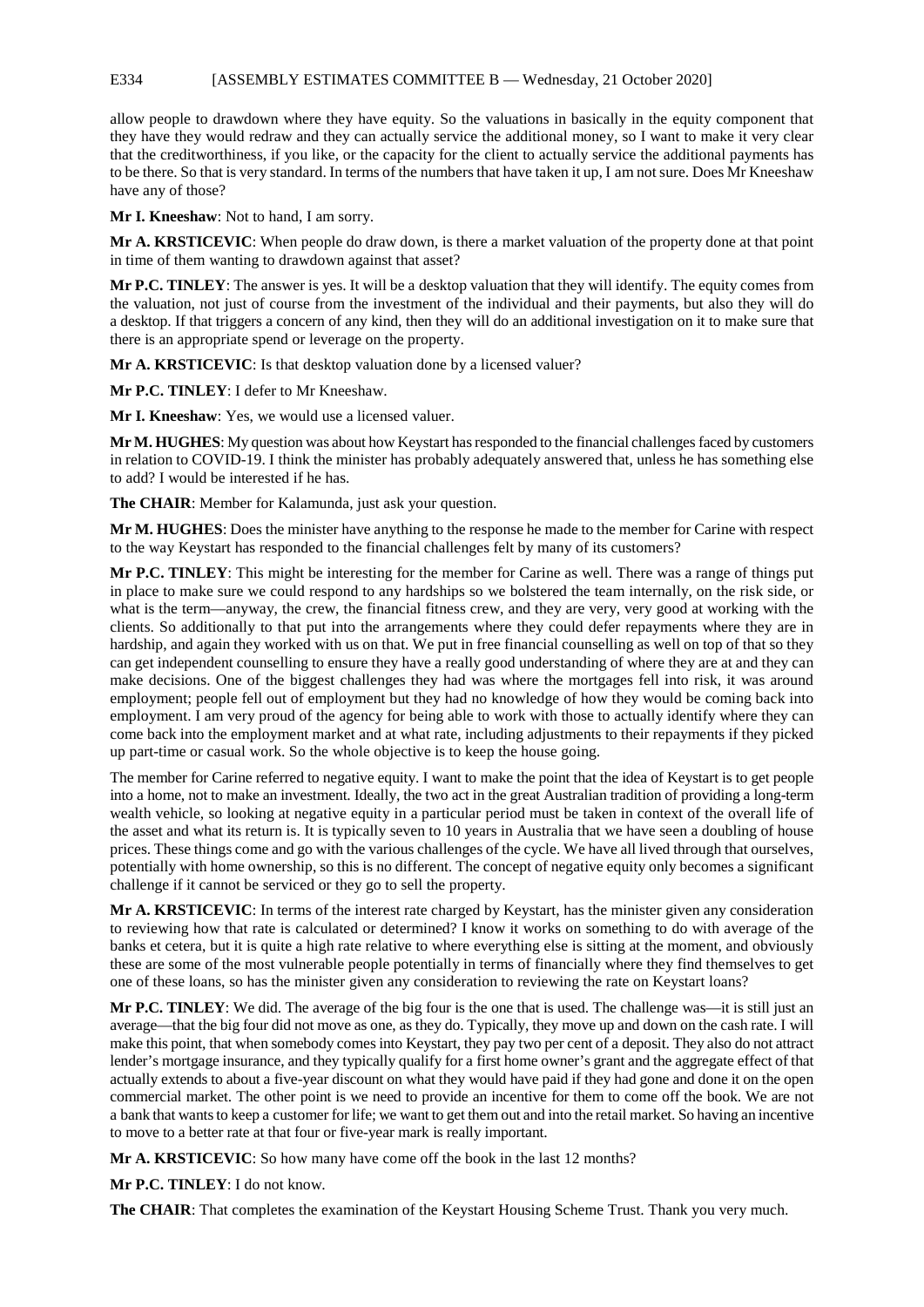[5.00 pm]

# **Division 26: Education, \$5 013 410 000 —**

Ms J.M. Freeman, Chair.

Mr P. Papalia, Minister for Tourism representing the Minister for Education and Training.

Ms L. Rodgers, Director General.

Mr S. Baxter, Deputy Director General, Schools.

Mr J. Peckitt, Deputy Director General, Education Business Services.

Ms K. Properjohn, Executive Director, Statewide Services.

Mr J. Fischer, Executive Director, Infrastructure.

Ms P. Beamish Burton, Executive Director, Finance and Commercial Services.

Mr J. Bell, Executive Director, Strategy and Policy.

Mr A. Blagaich, Executive Director, School Curriculum and Standards.

Mr D. Stewart, Executive Director, Workforce.

Ms M. Sands, Executive Director, Recovery Coordination.

Ms. F. Hunt, Executive Director, Professional Standards and Conduct.

[Witnesses introduced.]

**The CHAIR**: This estimates committee will be reported by Hansard. The daily proof *Hansard* will be available tomorrow. The Chair will ensure that as many questions as possible are asked and that both questions and answers are short and to the point. If an adviser needs to answer from the lectern, will they please state their name prior to their answer. The estimates committee's consideration of the estimates will be restricted to discussion of those items for which a vote of money is proposed in the consolidated account. Questions must be clearly related to a page number, item, program or amount in the current division. Members should give these details in preface to their question. If a division or service is the responsibility of more than one minister, a minister shall only be examined in relation to their portfolio responsibilities.

The minister may agree to provide supplementary information to the committee, and I ask the minister to clearly indicate what supplementary information will be provided. I will then allocate a reference number. Supplementary information should be provided to the principal clerk by Friday, 30 October 2020. I caution members that if a minister asks that a matter be put on notice, it is up to the member to lodge that through the online questions system.

**Mrs L.M. HARVEY**: Minister, I refer to page 386 and the psychology services grant in the table under "Expenses". Obviously, the psychology services grant is one of the programs being offered. Can the minister give a breakdown of the number of school psychologists that are funded through this grant, and what is the spread of those between public and private sector schools?

# **Mr P. PAPALIA**: Okay.

**Mrs L.M. HARVEY**: It is \$4.605 million.

**Mr P. PAPALIA**: Yes. The line item to which the member refers is for non-government schools. There is no change in the funding for those schools as the levels of funding provided under current service level agreements are due to continue under new agreements effective until 2020–21. Was the member's question on the breakdown?

**Mrs L.M. HARVEY**: Yes, my question was on the breakdown between the Catholic and other schools with respect to the psychology services grant, and also how many psychologists are funded through that program, and if it is at all possible to get a list of the schools that are receiving assistance through that program, that would be really helpful.

# [5.10 pm]

**Mr P. PAPALIA**: Because they are not government, we do not have the granular breakdown of which schools are in the different sectors, but we do have a percentage. Funding has been allocated in accordance with student numbers. Catholic schools receive 53 per cent and other independent schools receive 47 per cent. That results in \$2.419 million being allocated to Catholic education and \$2.186 million being allocated to independent schools for 2018–19, and it looks as though, as I indicated earlier, that is unchanged. What was the member's question on the state schools?

**Mrs L.M. HARVEY**: I presume that there is matching funding within the Department of Education budget. What is the value of the psychology services program to the government-funded schools?

**Mr P. PAPALIA**: That is embedded, so that is why the member cannot see it; it is not this line.

**Mrs L.M. HARVEY**: Yes.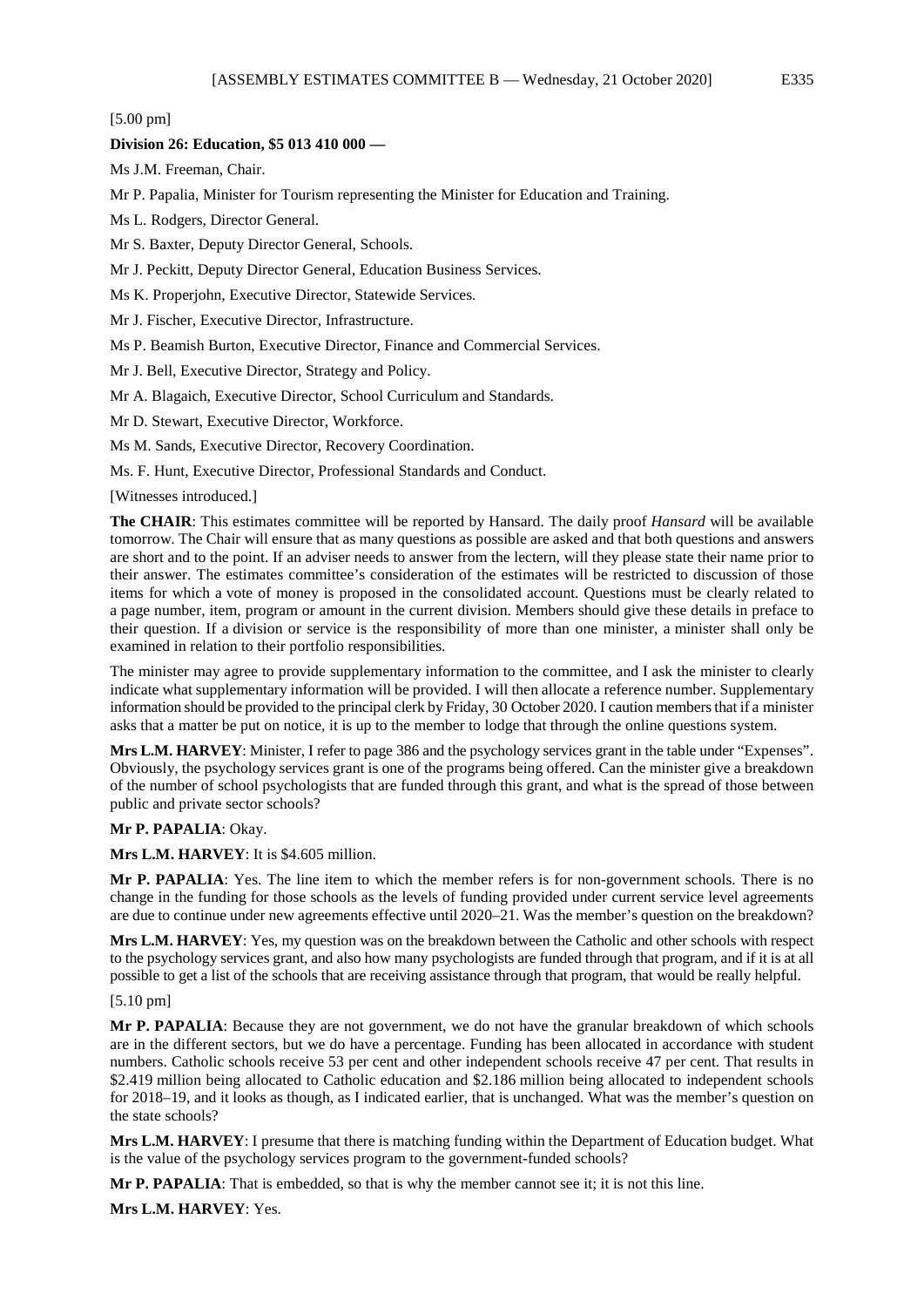### E336 [ASSEMBLY ESTIMATES COMMITTEE B — Wednesday, 21 October 2020]

**Mr P. PAPALIA**: But it is the highest number of school psychs that has ever been supported. In 2019, it was 355.7 FTE; in 2020, it is 362.71.

**Mrs L.M. HARVEY**: Is there a value attached to those?

**Mr P. PAPALIA**: The cost associated with the psychs is embedded in the overall budget, but that is the number of psychs that are funded. No, I cannot give that information.

**Mrs L.M. HARVEY**: There is not actually a line item attached to the amount?

**Mr P. PAPALIA**: No, it is embedded within the department's funding.

**Mrs L.M. HARVEY**: With it being embedded within the department's funding, are those psychologists funded from the individual school's allocation, or is there a separate bucket that the department provides to the schools on top of their single budget allocation?

**Mr P. PAPALIA**: It comprises a central allocation, but, in addition to that, individual schools can choose to fund additional psych services, and some do. The overarching observation is that it is the biggest number of school psychs in history by a significant number. If we look retrospectively at funding for school psychs in the public sector, the numbers were substantially lower. For example, we currently have 362.7 FTE. In 2012, there were 277.2. It is a really serious increase, and it has increased every year.

**Mrs L.M. HARVEY**: Further to those psychologists, my understanding—correct me if I am wrong—is that a unit within the Department of Education comprises a group of psychologists who can be deployed to schools for particular circumstances such as suicides and that sort of thing.

**Mr P. PAPALIA**: Yes, in times of trauma.

**Mrs L.M. HARVEY**: Yes, and trauma. Does that group have a name? People call it the "flying squad", but obviously it does actually have a name within the department. I would like to understand the number of psychologists that are in that program, and how schools get access to that program.

**Mr P. PAPALIA**: The team to which the member refers is the statewide School Psychology Service. It provides support not only in the event of a traumatic incident, but also for disabilities, and other advice and support services.

**Mrs L.M. HARVEY**: Just to clarify further, I am trying to understand this. I know that schools sort of band together and employ a psychologist between them to support their students. I want to know whether those psychologists who are employed by the schools are called in to form part of this unit if required, or if there is a separate unit that is dedicated to specific incidents in schools?

**Mr P. PAPALIA**: I am informed that it is a team. It is an asset and a resource that can be called upon. The member is probably familiar with incidents herself. When there was quite a horrific car crash incident at Comet Bay College, the college had its own psych and drew on other psychs who were appropriately trained. It was a combination.

**Mrs L.M. HARVEY**: This is probably my final question on this; I expect others have questions that they want to ask, and I am not going to hog all the time. Minister, how many psychologists are employed as part of that group, and are all positions filled at the moment?

**Mr P. PAPALIA**: I am going to have to ask the member to put that question on notice. The advisers here do not have the answer.

**Mrs L.M. HARVEY**: Is there any way we could have that information provided by way of supplementary information? That would give the minister a two-week time frame to provide it. Parliament will prorogue before questions on notice can be answered.

**Mr P. PAPALIA**: Yes, I guess so. I undertake to provide to the member the number of psychologists in the statewide School Psychology Service.

# [*Supplementary Information No B14.*]

**Ms L. METTAM**: I refer to page 382, line item "National School Chaplaincy Program". That has been a valued program in my community, and I notice that it is only funded until 2021–22. Can the minister explain why there is no funding beyond this period, and can we expect this program to then cease?

**Mr P. PAPALIA**: As I am getting the answer, I can tell the member that that is a Labor program that was initiated by Kim Beazley Senior, I believe, and the Beazley family have a great sense of ownership over that initiative. We have been very supportive of it throughout our term of government. At a time when nationwide school chaplaincy was under some degree of pressure on the eastern seaboard, we defended and supported it. As the member is probably aware, it is part-funded by the federal government as well.

# **Ms L. METTAM**: Yes.

[5.20 pm]

**Mr P. PAPALIA**: At the moment, there is no intention at all to cease school chaplaincy. That line item is just the federal government funding. The state government also funds it. This government has always supported and will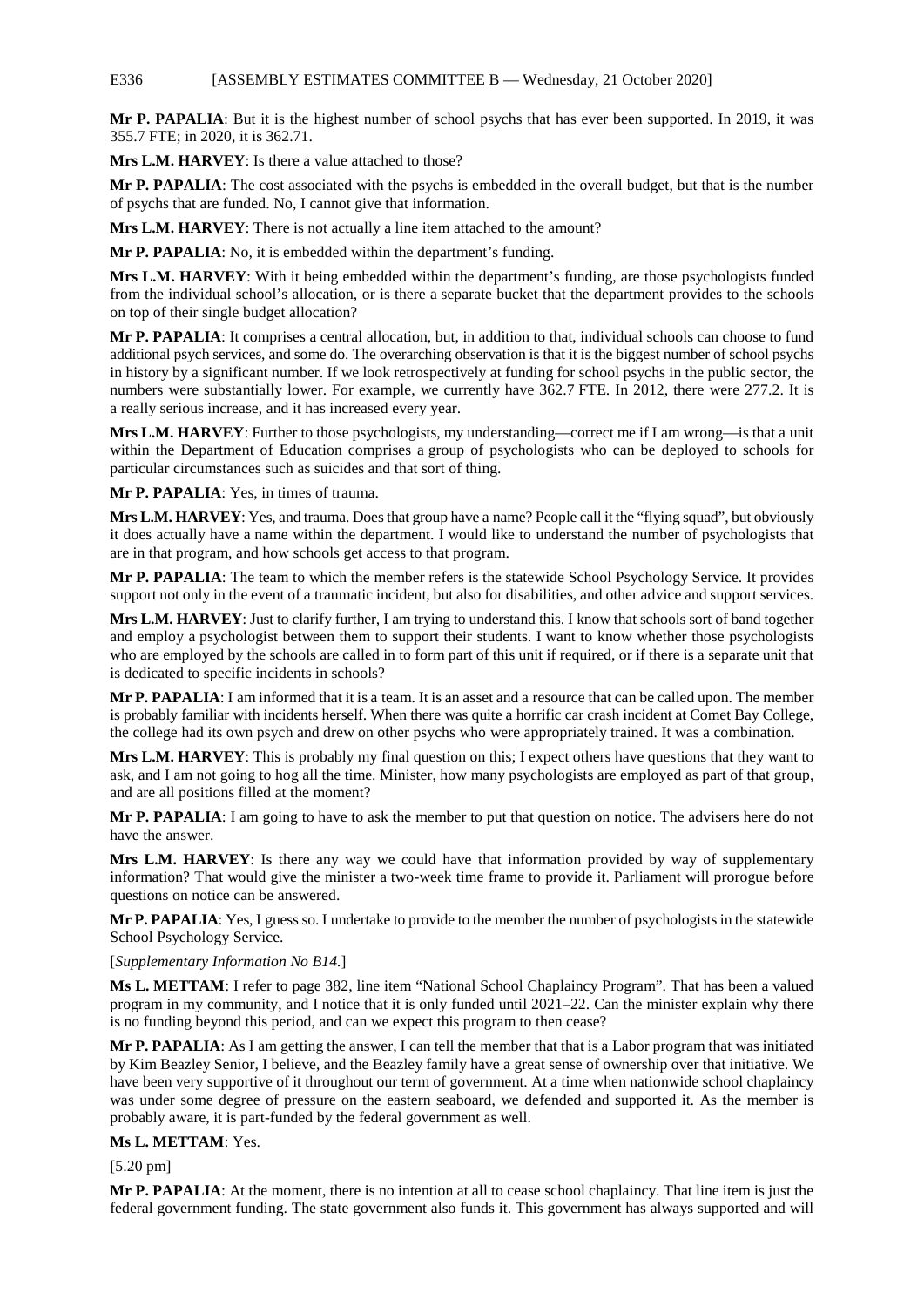continue to support school chaplaincy. I will make the observation, though, that in Western Australia, our chaplains do not proselytise. They are not there to recruit people to specific religions or religious beliefs. They provide a great asset to individual schools in terms of mentoring support to both students and the teacher body.

**Ms L. METTAM**: That is why we like it.

**Mr P. PAPALIA**: That is right, and everyone in Western Australia understands that. There is some controversy on the eastern seaboard because that is not the case. Historically, on the eastern seaboard, school chaplains have gone into schools and attempted to convert people to a particular religious view. That is specifically not what they do in Western Australia. It is a commendable service that is wholeheartedly supported by the McGowan government and has been since before we were in office, and there is no intention of it being under any threat.

**Mrs L.M. HARVEY**: Minister, just a little bit further on the mental health support programs offered by the department, at page 369, the fifth dot point specifically refers to —

… improve positive mental health in schools … further expand training to staff through the Gate Keeper Suicide Prevention and Youth Mental Health First Aid programs.

I understand that this has been an area of focus for the department. I would appreciate a breakdown of the existing health support and programs that are being offered to schools, and, if possible, an indicator of the schools that are availing themselves of the programs that the department has developed.

**Mr P. PAPALIA**: I can imagine that providing details of the specific programs that are available will not be that challenging, but breaking it down to every single school and which schools are adopting which programs is going to have to be a question on notice. There are over 800 schools.

**Mrs L.M. HARVEY**: I am not expecting a list of all the schools, just an indicator of the percentage buy-in of the schools into the programs, if that is available.

**Mr P. PAPALIA**: With the response to suicide and self-harm, all school staff and agencies interacting with youth at risk of suicidal behaviour can access Gatekeeper suicide prevention training. The Department of Education employs two FTE school psychologists to coordinate and deliver the program, which is funded by the Mental Health Commission. The school response to suicide and self-harm in schools involves strengthening interagency partnerships to support public and non-government schools and young people, and the Gatekeeper suicide prevention training, coordination, delivery and support across the three education systems or sectors. In 2019–20, the school response program trained 620 participants in Gatekeeper suicide prevention workshops, including 318 department staff. For the coordination and delivery of teen mental health first aid, in 2019–20, 2 963 students from 26 statewide public and non-government schools completed the teen mental health first aid course. The school response program also activates the interagency communication process to facilitate support for vulnerable students upon the verification of a suspected suicide of a young person. It oversees formalisation of a suicide postvention feedback and learning process to enable continuous improvement of service coordination when responding to a suspected suicide in schools across the systems or sectors. It is responsible for updating and embedding the "School Response and Planning Guidelines for Students with Suicidal Behaviour and Non-Suicidal Self-Injury". The Gatekeeper suicide prevention training is for professionals or paraprofessionals whose roles bring them into regular contact with people at risk of suicide. Teen mental health first aid training increases awareness, reduces stigma and encourages help-seeking in year 10, 11 and 12 students. Schools require 10 per cent of their staff to be trained in youth mental health first aid to be eligible to access teen mental health first aid training.

**Mrs L.M. HARVEY**: The minister said that there were 620 participants, including 318 from the department. Were the departmental staff teachers in schools? I am just trying to work out if this training is available to all teachers or if this is a specific Department of Education public school initiative.

**Mr P. PAPALIA**: Sorry; what was the last bit of the question?

**Mrs L.M. HARVEY**: The minister said that there were 620 participants, including 318 from the department. I want to know if the program and this training is available to non-government schools as well as government schools, and if that variance reflects that.

**Mr P. PAPALIA**: It is across the entire spectrum, so public, independent and Catholic schools.

**Mrs L.M. HARVEY**: Okay. My understanding is that the Mental Health Commission provides the program; is that right? Does the commission then collaborate with the education department to provide that program to all of the school sector, or does the school sector access it through the Mental Health Commission?

**Mr P. PAPALIA**: As I said at the start, two FTE school psychs coordinate delivery of the program, which is funded by the Mental Health Commission.

**Mrs L.M. HARVEY**: I have a final question on this issue. Obviously, they are the two key programs. I am interested to know whether other mental health support or training programs are offered to teachers to generally assist with the health and wellbeing of students. Obviously, primary schools and high schools need different approaches. I am just interested to know what mental health programs are available to our kids via their schools.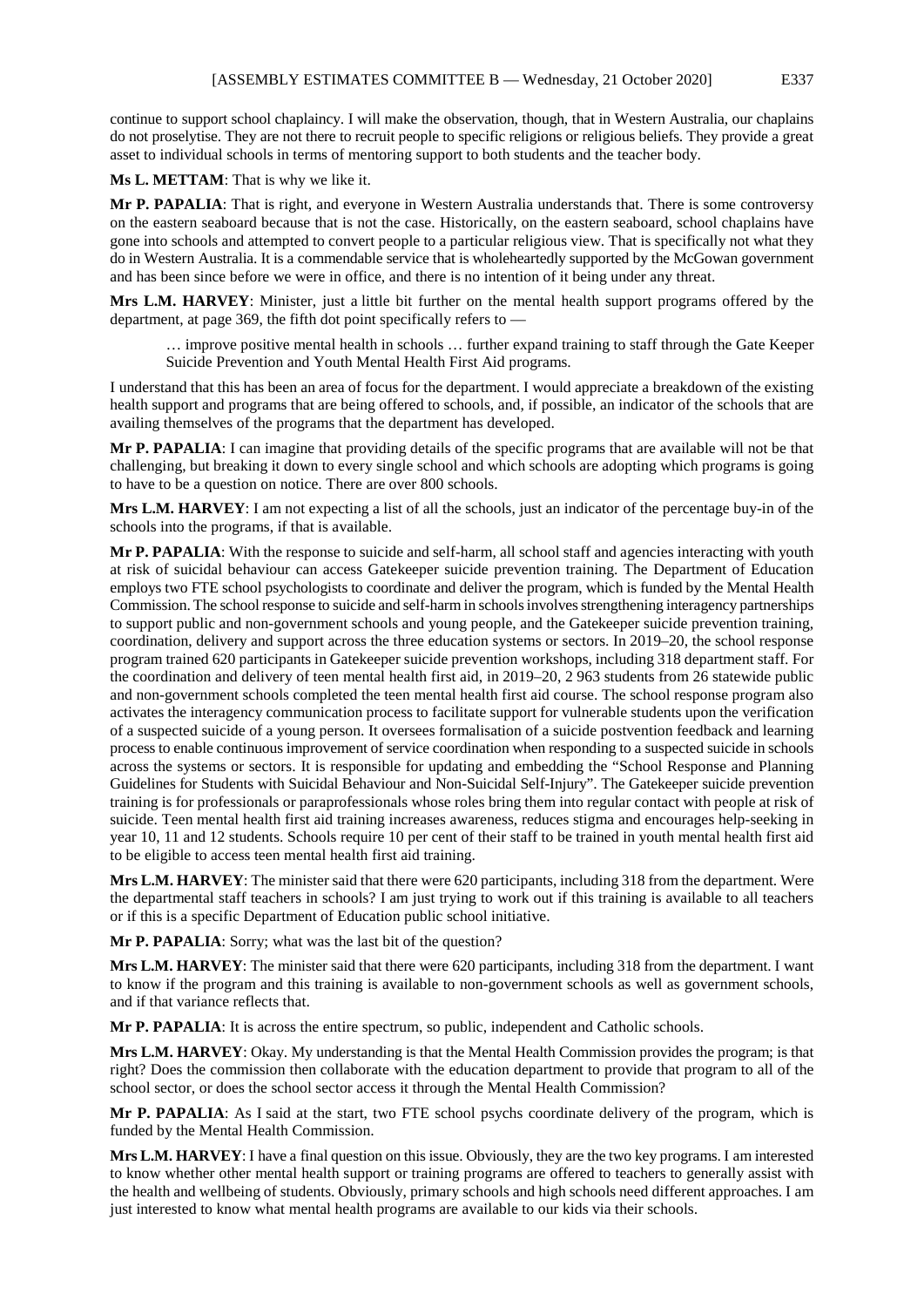E338 [ASSEMBLY ESTIMATES COMMITTEE B — Wednesday, 21 October 2020]

### [5.30 pm]

**Mr P. PAPALIA**: Those are the two programs that are targeted at students, but schools also have access to the positive parenting program, or Triple P, which is a comprehensive multilevel parent training program that provides universal and targeted parenting support. That is support for parents more broadly. Also, the government made an election commitment to provide additional resources for mental health in schools, and 300 schools have been provided with the equivalent of 0.1 FTE level 3 classroom teachers to implement a coordinated whole-school approach to mental health. Participating schools have been provided with access to professional learning, which is through the Gatekeeper suicide prevention and youth mental health first aid programs, and access to evidence-based mental health and social and emotional learning programs and resources. I will give the member a little more information about the extent of the reach of those two programs. By the end of 2019, 97 per cent of the 300 participating schools had undertaken either or both of the Gatekeeper suicide prevention and youth mental health first aid professional learning programs.

**Mrs L.M. HARVEY**: With the interruptions to schooling due to COVID, what has the participation rate been for training for teachers in this area this year? Obviously, they have had a lot to do and lots of responsibilities thrust upon them. I just want to get an understanding of whether we have fallen behind and whether some catch-up is needed.

**Mr P. PAPALIA**: We need to remember that education in Western Australia did not really stop. In Western Australia, we kept our schools open. There was a short period before the Easter school holidays when, for a moment—probably less than four days—people were told, "If you can keep your kids at home, do." On return from the school holidays in April, within a week, the schools were back at 93 per cent attendance, as I recall. That is from my memory. At that time, Victoria, for instance, was at about three per cent attendance, and New South Wales and Queensland had pretty low numbers as well, and for many weeks if not months afterwards, those states were staging return to school in different weird combinations of primary and secondary and different classes and different return rates. But Western Australia led the way in ensuring that our schools remained largely open therefore enabling people to keep their kids in school and parents to go to work. In term 2, when we probably would have expected the greatest impact, there was only one teacher-only day. The Western Australian Department of Education's response was extraordinary, actually, and we should be really proud of and thankful for what it achieved, because that is a big contributor to our economy being so strong compared with those states that are trailing us.

**Mrs L.M. HARVEY**: Has there been any interruption to the training for these programs? I know that the department and schools, notwithstanding that they were open, have still had to gear up with COVID safety plans, COVID cleaning programs and all those sorts of things. It is not a trick question; I just want to understand whether the training of those teachers has continued or there is a backlog that might need to be caught up?

**Mr P. PAPALIA**: The member should remember that, as I was informed earlier on, our election commitment targeted 300 schools, and at the end of 2019, 97 per cent of them had completed the training. We are talking about a very small number of non-completion. I am informed that continuity was maintained throughout this time, but most of the people in those schools had been trained prior to COVID.

**Mrs L.M. HARVEY**: That is terrific; well done to everyone involved. With ongoing training that might be required, obviously these programs get updated quite regularly. Is there funding in the budget for an ongoing retraining commitment with respect to the implementation of these programs?

**Mr P. PAPALIA**: We have the two FTE psychs in the department dedicated to delivering those services and that training, and they are funded. That has not changed. They were the people who delivered the programs in the first place.

**Mrs L.M. HARVEY**: Yes. Is that training delivered as part of the professional development days that teachers have within schools, or do the teachers need to go offsite to receive it?

**Mr P. PAPALIA**: It is a bit of a combination, so, yes, they do both.

**Mr P.J. RUNDLE**: My question is on page 381 and the income statement table, under the heading "Total Income". I refer specifically to the agricultural education farms provision trust fund and the 20 per cent dividend that the Department of Education takes from that fund.

**Mr P. PAPALIA**: Which line is the member referring to?

**Mr P.J. RUNDLE**: It is under "Other revenue".

**Mr P. PAPALIA**: In the income statement table?

**Mr P.J. RUNDLE**: Yes.

**Mr P. PAPALIA**: Where is "Other revenue"? Oh, down the bottom—"Income from state government".

**Mr P.J. RUNDLE**: Yes, that is it. I am asking about the agricultural education farms provision trust fund and the 20 per cent dividend that the Department of Education takes from that fund. What was the total figure taken out for the period July 2019 to June 2020?

**Mr P. PAPALIA**: I am sorry; the matter that the member is referring to is not covered by that line item. That line item is \$0.9 million approved to cover expenses held over to pay the Insurance Commission of Western Australia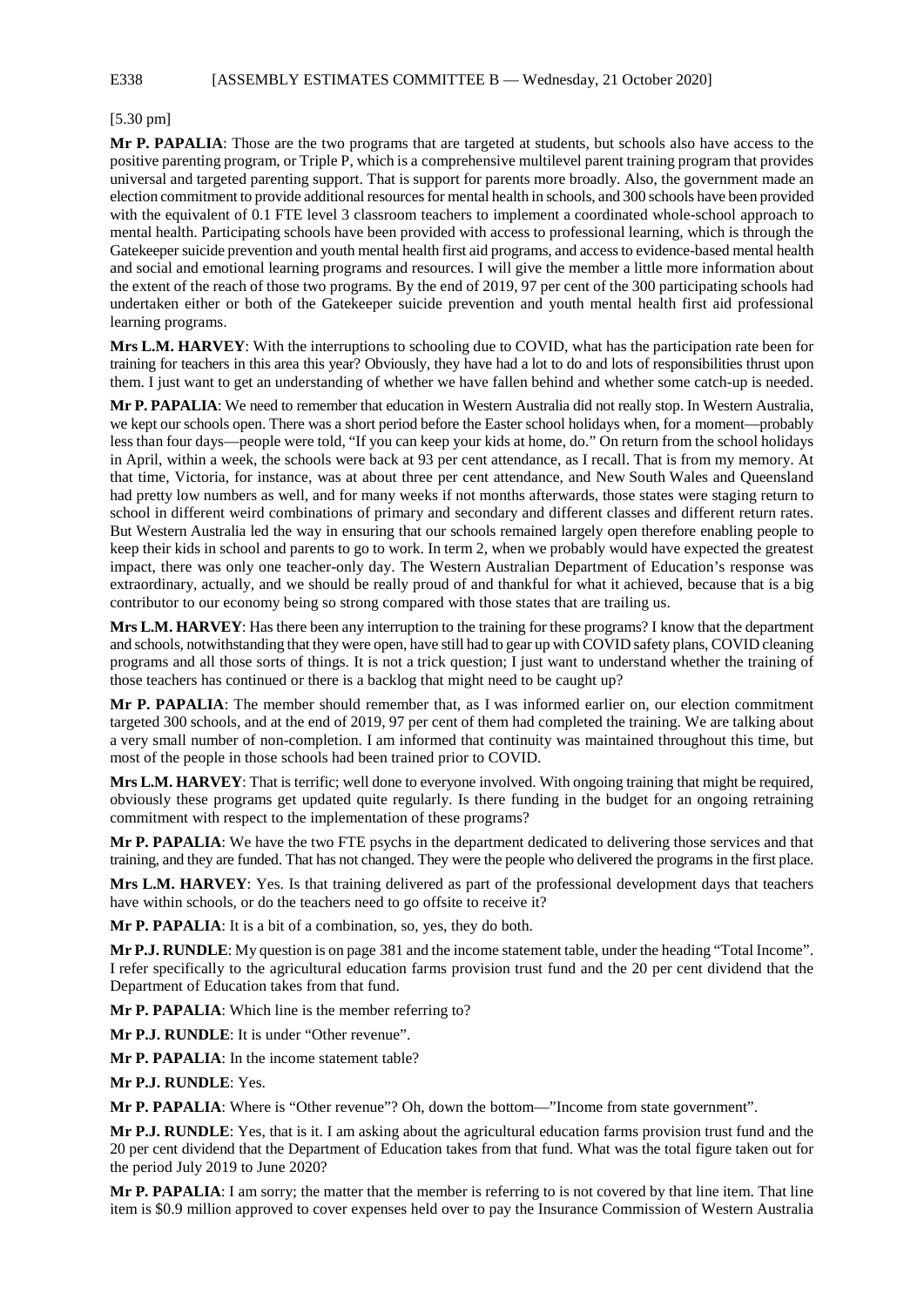with respect to civil legal claims through the court system on childhood sexual abuse alleged to have occurred or related to activities of any government school or former country high school authority, so it is not the matter the member is referring to.

**Mr P.J. RUNDLE**: Can the minister pinpoint where that figure appears in this budget? It does not appear to be listed.

**Mr P. PAPALIA**: The problem the member has is that he has to identify what part of the budget he is referring to.

**Mr P.J. RUNDLE**: That is why I referred to "Other revenue".

**Mr P. PAPALIA**: Yes, but that "Other revenue" refers specifically to money that has been allocated for potential civil action and the consequences of those civil actions, not to what the member is talking about.

**The CHAIR**: Do you want to come back to it, member for Roe?

**Mr P.J. RUNDLE**: I think I might have to.

**The CHAIR**: Okay. Member for Thornlie.

**Mr C.J. TALLENTIRE**: Thank you, Chair. I refer to page 370, and the thirteenth point, which mentions the Aboriginal girls engagement program. I must say that there is an ambiguity about that term that I am uneasy with. In my electorate, there is a Clontarf Academy at Yule Brook College, and it does a fantastic job with the young men. I know it has made a huge difference in our community. Can the minister please provide further information on this program—perhaps we could call it the "helping Aboriginal girls stay at school" program—and how it could support female Aboriginal students?

### [5.40 pm]

**Mr P. PAPALIA**: Sure. I thank the member for the question and for his interest in this matter. School attendance is the single most important factor in a student's success at school. We know from research that if a student does not feel safe and supported at school, their risk of disengagement increases, which leads to non-attendance. A number of outstanding service providers are working in our schools every day to keep kids engaged and at school. Their approach and supports vary based on the cohort they work with in order to provide targeted support. In 2019–20, the Department of Education provided funding to Glass Jar Australia, SHINE Inspire Achieve Belong, the Wirrpanda Foundation and Ricky Grace's girls academy. I know that organisation; Ricky is great and it is a brilliant program. It is Role Models and Leaders Australia Girls Academy; I did not read the entire name of the program. Ricky Grace runs the marketing around "What about the girls?", which is a fair cop. It is a fair observation. That organisation delivers programs for young Aboriginal women in schools. The 2020–21 budget provides an extra \$11.6 million over four years for engagement programs for young Aboriginal women, which includes \$1.5 million in 2020–21. Maybe they will call it "young Aboriginal women" in the future; it might make the member less uncomfortable.

**Mr C.J. TALLENTIRE**: Yes, rather than an engagement program!

**Mr P. PAPALIA**: Yes. The funding will go towards a variety of programs that encourage health and wellbeing, post-school pathways to employment, developing leadership skills and celebrating connection to traditions and culture. The Department of Education is undertaking a procurement process to appoint a panel of service providers for engagement programs for young Aboriginal women. The panel arrangements will improve the number of programs available for students and ensure continuity of service. I think that is probably enough for the member.

**Mrs L.M. HARVEY**: I agree; let us call it the "girls empowerment program". Minister, is it possible to get a rundown of the towns and schools that the programs are being delivered into?

**Mr P. PAPALIA**: Where they are located? I am sure that is something that could be achieved.

**The CHAIR**: To Balga?

**Mrs L.M. HARVEY**: Yes, and Girrawheen!

**Mr P. PAPALIA**: Hang on, I might have over-committed. We do not have it here, but I do not think that is any great challenge. I undertake to provide to the member by way of supplementary information the school locations, or the town or community locations —

**Mrs L.M. HARVEY**: The school locations would be fantastic, because that is probably a bit easier.

**Mr P. PAPALIA**: The school locations of the following programs: Glass Jar Australia, SHINE Inspire Achieve Belong, the Wirrpanda Foundation and Ricky Grace's Role Models And Leaders Australia Girls Academy.

# [*Supplementary Information No B15.*]

**Mrs L.M. HARVEY**: Thank you. Minister, I refer to page 377, under "Miscellaneous", which is a heading about halfway down the page, line item "High Priority Maintenance and Minor Works Program Capital Component". I am asking this on behalf of one of my colleagues. An incident occurred last month at Hillarys Primary School whereby several students were hit by ceiling panels that fell from a classroom roof. Can the minister confirm that the repairs to the ceiling of Hillarys Primary School will be included in that high priority maintenance program?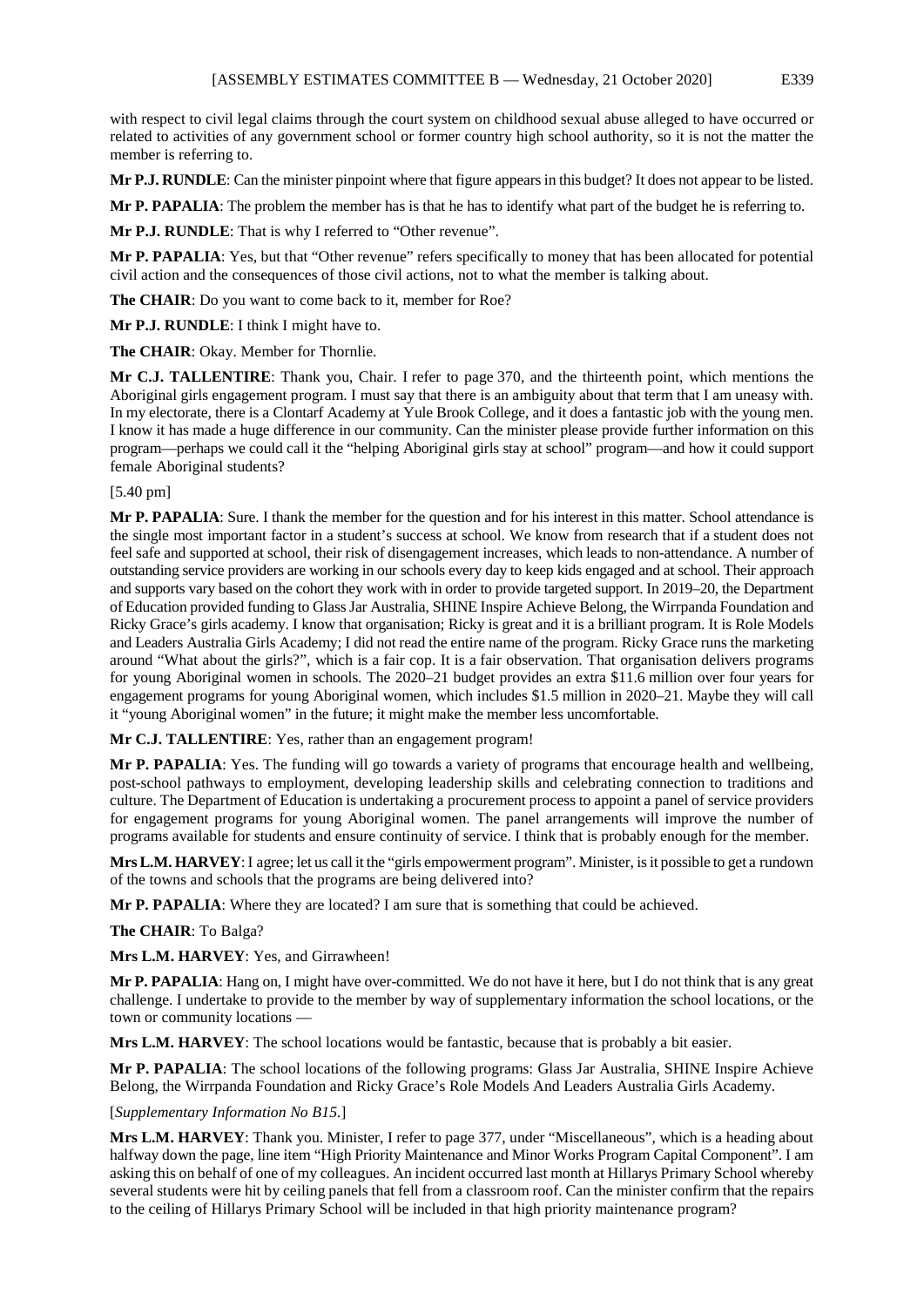#### E340 [ASSEMBLY ESTIMATES COMMITTEE B — Wednesday, 21 October 2020]

**Mr P. PAPALIA**: I am really happy to talk about the high-priority maintenance program, because this is an extraordinary initiative the likes of which the Western Australian education system has never seen. The scale of the investment coupled with the recovery package is the single biggest investment in infrastructure and maintenance that has ever been undertaken. It is extraordinary. I can return to that in a moment.

To answer the member's question about Hillarys Primary School, the ceilings in block A and the staffroom were replaced and the block C ceilings were remediated during the October school holidays. I am told that more work has been identified and is being investigated as a matter of urgency. The block in which it was thought there is still work to be done was immediately isolated, and the work has already been funded through the recurrent maintenance budget, so it does not need that additional maintenance blitz money. That aside, I do want to talk about that. The maintenance blitz comprises \$200 million, so every single public school across Western Australia has received additional funding. I can attest, as the member will no doubt know as she has some new schools in her electorate, that even the newer schools got a boost of maintenance money out of that blitz. By virtue of it being controlled by individual principals, that will create 3 150 WA jobs, including 1 890 in metropolitan Perth and 1 260 in regional WA, all undoubtedly going to subcontractors and small businesses in local communities. This was before COVID; this was when it was needed as a boost to the economy. The member will be aware that subsequently there has been an announcement of an enormous recovery package of \$492.2 million for 63 public schools across WA over the next four years, which continues that measure. We are essentially seeing an extraordinary pipeline of work for small businesses right across Western Australia, and we are seeing a massive uplift in the state of our school infrastructure right across the state. It is an incredible contribution, and I am very proud that that has been possible, not just at this time, but at any time. It is extraordinary.

**Ms L. METTAM**: I have a question on the high-priority maintenance and minor works program.

**Mr P. PAPALIA**: The maintenance blitz?

**Ms L. METTAM**: The minister's maintenance blitz, yes.

**Mr P. PAPALIA**: The biggest maintenance blitz in the history of Western Australia—that one?

**Ms L. METTAM**: Yes.

#### **Mr P. PAPALIA**: Okay.

**Ms L. METTAM**: I note that Derby District High School recently had some unfortunate press and a lot of community pressure around the need for new toilet, shower and laundry facilities. I assume that was funded as part of this program?

**Mr P. PAPALIA**: I know the report to which the member refers. The project to replace the toilet, shower and laundry facilities for secondary students has been funded, but not as part of the blitz. That is another contribution in addition to the \$200 million blitz. An amount of \$900 000—that is not insignificant—has been dedicated to that task.

**Ms L. METTAM**: While we are on that topic, the minister would be aware that the school is in a state of disrepair. As I understand it, there is an issue with the condition of Derby District High School. What plans does the Minister for Education have to make further improvements to Derby District High School?

#### [5.50 pm]

**Mr P. PAPALIA**: The minister is all over this; as the member for Vasse knows, she has already announced the biggest maintenance blitz in history for education infrastructure in Western Australian. That \$200 million saw money go to every single school, including Derby, so in September 2019 they were allocated a further \$1.3 million as part of the maintenance blitz stimulus package, including that amount I just told you about, the school's primary wing getting additional funding, and a secondary building also receiving additional money. That school did receive in previous years, not too far in the past, some \$15 million in infrastructure upgrades, so I have no doubt that the most sensitive, the most critical, infrastructure upgrade requirements were featured in that story at that school and that, as the member knows, has been rectified, or is funded for rectification.

**Ms L. METTAM**: Is a report on the condition of the buildings generally at that school publicly available, or is that possible to be tabled as supplementary information?

**Mr P. PAPALIA**: What does the member mean?

**Ms L. METTAM**: I imagine, in response to the issues that were raised by the community and by the media —

**Mr P. PAPALIA**: They are getting \$900 000 to rectify it, and I am assuming that that \$900 000 has been costed, so they know.

**Ms L. METTAM**: The minister is talking about funds to fix or provide a toilet, shower and laundry facilities. What has been highlighted by the community is that there are significant issues with the state of the school. In response to the minister's suggestion that the Minister for Education and Training is all over it, I suggest that the minister had to respond after some pretty negative media about this particular school. The question I am asking is: is there a report or is something available that the minister can table, whether by supplementary information, that can confirm that the state of the Derby high school is now up to standard?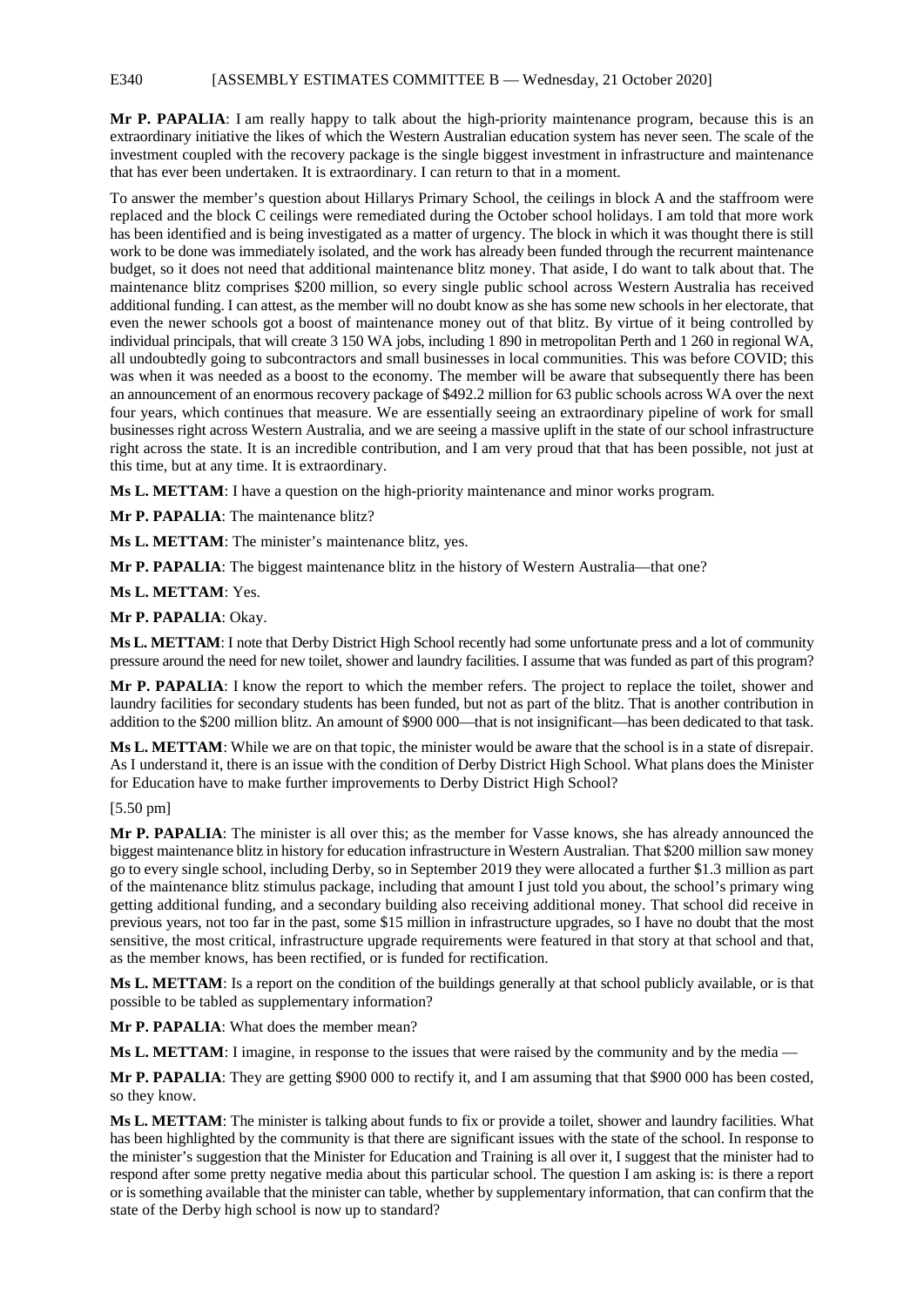**Mr P. PAPALIA**: If the member wants to put it on notice, I will see if there is one.

**Ms L. METTAM**: We actually cannot put it on notice because we can only seek that the minister provide that information by supplementary information. I do not think we are able to put questions on notice.

**Mrs L.M. HARVEY**: Questions on notice is closed because the submission time has passed.

**The CHAIR**: Members, just so you know, you can still put them in, and ministers may answer them before the required time, but the required time obviously goes after the period of time. But you can still put them in. I have just been instructed —

**Mr P. PAPALIA**: That is right. The standing orders are the standing orders, so whether the member does it or not is up to her. It is the bit relevant to them.

I am informed that the school has its infrastructure condition reports, or the element of that. This is a really massive document for all the schools, but a component of it refers to that school, so it has it. If the member wants to get it, she could ask the school, but the school has it.

**Ms L. METTAM**: Are we able to request that from the school? Is that possible? Is that a direction of the minister? Is he suggesting the opposition ask the school for the information?

**Mr P. PAPALIA**: I am just saying that if the member wants it from me, she can put it on notice, but there might be another avenue for her if she is concerned that they are not adequately supported.

**The CHAIR**: Shall we move on? Further question.

**Ms L. METTAM**: I am just wondering whether the minister can provide the information as supplementary information?

**Mr P. PAPALIA**: No. I said put it on notice.

**Mr P.J. RUNDLE**: I refer to page 375, "Secondary Schools", line item 14. This is in regard to Hedland Senior High School. Considering its infrastructure works, can I also congratulate John Fischer on his public service medal earlier this year. Well done, John! Minister, Hedland Senior High School is listed with \$15 million worth of upgrades, and in the notes it says the construction of new sports hall is listed as having commenced and due to open in 2021. What has happened to the following upgrades and construction commitments, which were listed on the 5 June 2020 media statement, including staff facilities, four general learning classrooms, STEM facilities, IT labs et cetera.

**Mr P. PAPALIA**: Yes, I remember that massive investment that was put into that school. I will just get some advice.

**Mr P.J. RUNDLE**: Now we seem to have contained it to two areas, a sports hall and student accommodation.

**Mr P. PAPALIA**: I am pretty certain the school has seen more investment than any time in its history since the buildings were put up, but I will just get some advice.

I remember when that happened and that commitment. It was extraordinary that we inherited such a disaster from the previous government. I remember the significant contribution that was required to address some serious issues that appeared to have escaped the local mayor when the member for Roe was in government. It suddenly became apparent to him when we were in government. That aside, part of it has been completed. The remainder will be completed at the time that the sports hall is completed in 2021.

**Mr P.J. RUNDLE**: So the four general learning classrooms, the STEM facilities, the IT labs, the home economics lab, the ed support centre et cetera.

**Mr P. PAPALIA**: Does the member want to know which bits?

**Mr P.J. RUNDLE**: They were a part of the 5 June press release from the Minister for Education and Training.

**Mr P. PAPALIA**: From 5 June, when?

**Mr P.J. RUNDLE**: It is 2020; but they are not included in this budget.

**Mr P. PAPALIA**: That is not that long ago.

**Mr P.J. RUNDLE**: That is right.

**Mr P. PAPALIA**: What is the member saying?

**Mr P.J. RUNDLE**: I am saying that only the sports hall and student accommodation are included as part of this budget. Just \$15 million is listed, and they are the only two items listed, so the question is: what is happening to the four classrooms et cetera?

**Mr P. PAPALIA**: Yes. The four classrooms, general learning areas, are in the sports hall package, so they are part of that package.

**Mr P.J. RUNDLE**: They are part of that package?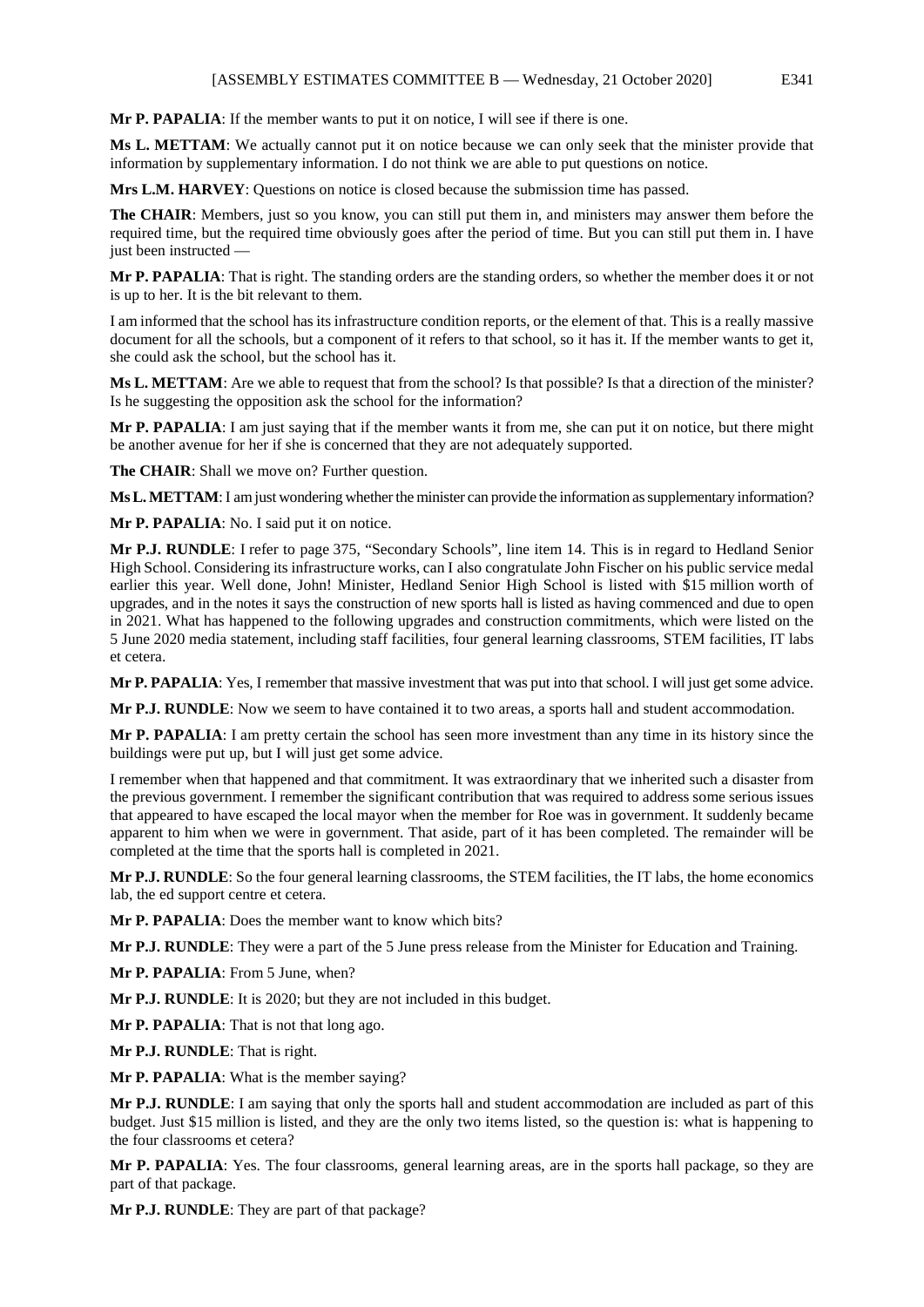### E342 [ASSEMBLY ESTIMATES COMMITTEE B — Wednesday, 21 October 2020]

**Mr P. PAPALIA**: Yes; and they will be completed in 2021. It is a lot of work. It was not that long ago.

**Mr P.J. RUNDLE**: It is just not detailed at all in the budget, that is all.

**Mr P. PAPALIA**: Yes.

**Mr P.J. RUNDLE**: Is the \$15 million funding from the government or is this part of the BHP royalty deal?

**The CHAIR**: Given the time I will vacate the chair until 7.00 pm. Thank you very much, people.

*Meeting suspended from 6.00 to 7.00 pm*

**The CHAIR**: Members, we are still dealing with division 26. The Member for Roe is still asking questions of the minister, I gather.

**Mr P.J. RUNDLE**: Thanks, Madam Chair. I partially asked a question just before we suspended. Is the \$15 million that I pointed out part of the BHP royalty—-

**The CHAIR**: Can you just give us a page reference considering we have had a break?

**Mr P.J. RUNDLE**: That was page 375, "Secondary Schools", line item 14.

**Mr P. PAPALIA**: I recall your question being something about the money from, I am assuming consolidated or some sourced from BHP or something? Is that what you said?

**Mr P.J. RUNDLE**: That is correct—part of royalties.

**Mr P. PAPALIA**: It is all taxpayers' money. Regardless of where it was sourced, it is taxpayers' money and when it was delivered to the school, it was taxpayers' money.

**Mr P.J. RUNDLE**: What I am really asking is what was the source of the money, the BHP royalty —

**Mr P. PAPALIA:** I know the agrarian socialists like to break the budget up into fragmented —

**The CHAIR**: Minister, it is early on in the evening.

**Mr P. PAPALIA**: I am allowed to answer the questions, Chair.

**The CHAIR**: I think you are flattering the member.

**Mr P. PAPALIA**: Okay, sorry—yes, good point. No, but I know the Nationals WA, like to break the budget up into unmanageable thousands of components, and we never know with the Liberals and Nationals who is in charge of what bit of the budget. They make claims. We are about to enter an election campaign where they will make their own promises and duplicate each other. If we added them all up, they would bankrupt the state again. We have just taken a long time to partially repair the damage that they inflicted last time round.

**Ms L. METTAM**: The government would want to shut down Moora college.

**The CHAIR**: Member!

**Mr P. PAPALIA**: Can I say, there is a budget, and the money in the budget is taxpayers' money.

**Mr P.J. RUNDLE**: Minister, Hardie House is listed in the media statement.

**Mr P. PAPALIA**: Pardon?

**Mr P.J. RUNDLE**: Hardie House is listed in the media statement of the minister.

**The CHAIR**: Is it somewhere in the budget?

**Mr P. PAPALIA**: Is the member referring to a new question?

**Mr P.J. RUNDLE**: I refer to part of my previous question which was relating to the media statement.

**The CHAIR**: Line item and page, and member for Vasse, you are next.

**Mr P.J. RUNDLE**: Number 14, page 375, relating to the fact that Hardie House is part of the upgrades and construction. It is \$1 million to \$1.5 million, according to the estimated tender. Does that mean that the remaining –

**The CHAIR**: Is that linked to Hedland Senior High School?

**Mr P.J. RUNDLE**: Yes, Hedland Senior High School—Hardie House is part of that. Is the remaining \$13.5 million for only the sports hall, or have we got an allocation for four general learning classrooms?

**Mr P. PAPALIA**: Member, I have already answered that. Part of the package that will be delivered with the sports hall will be the four general learning areas, and it will be delivered in 2021.

**Mr P.J. RUNDLE**: It will be 2021. Is the minister comfortable that that the whole suite will all be delivered?

**Mr P. PAPALIA**: Yes. So there will not be any need for the member's candidate to make any commitments on it because we will have already done it.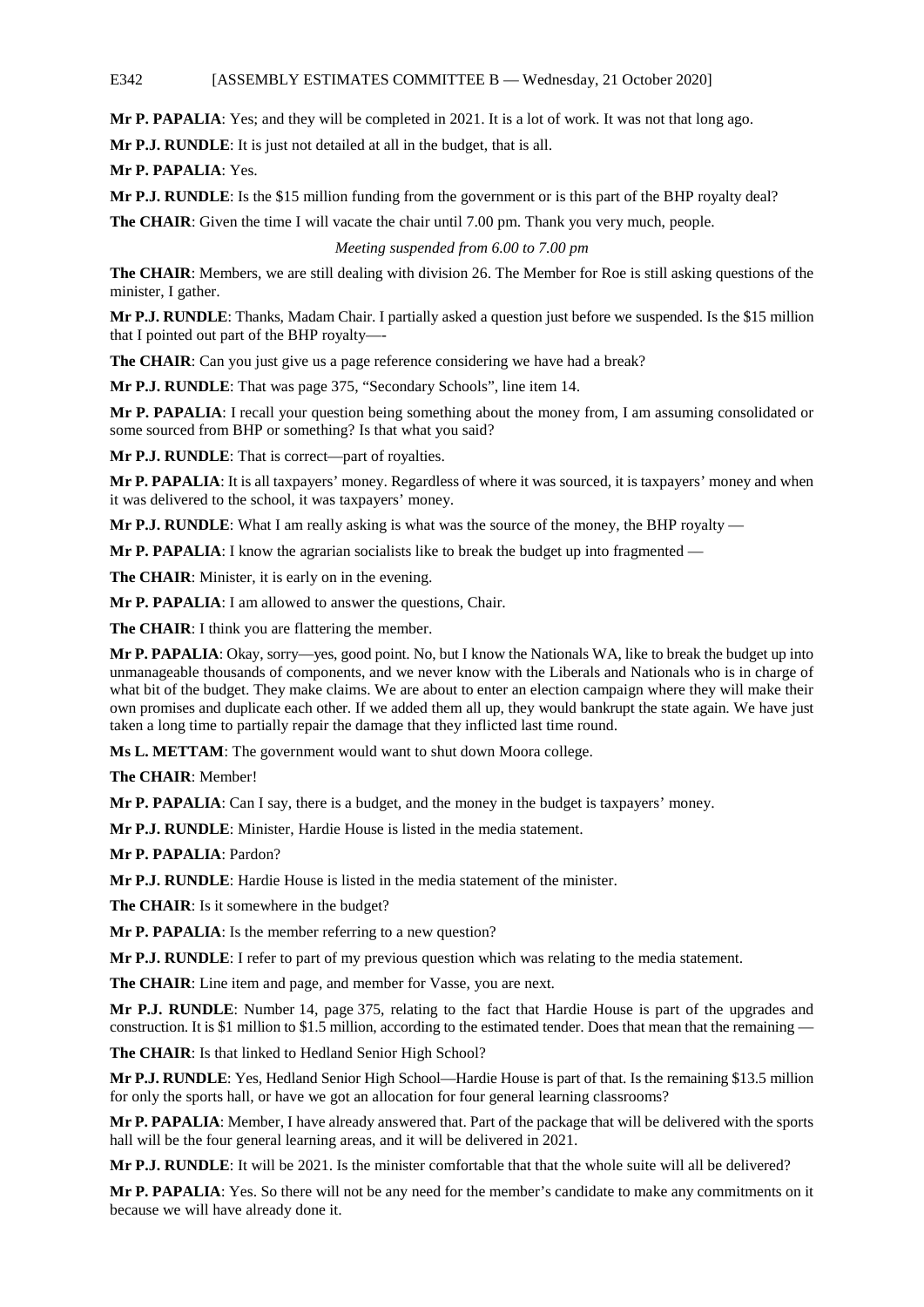**Ms L. METTAM**: Yes. I refer to page 376 where a commitment is listed at item 34, under the WA recovery plan, where there is the funding for the Roebourne District High School, \$42 million. Is the minister aware that the member for the Pilbara is purported to have stated that the improvement to -

**The CHAIR**: Member, we are really dealing with the budget, not hearsay.

**Mr P. PAPALIA**: It is not question time. The member has to be accurate and reflect the budget. She has to ask a question about the budget.

**The CHAIR:** You can interrogate the budget allocations; you cannot allege —

**Mr P. PAPALIA**: The member cannot make up stuff like she normally does.

**Ms L. METTAM**: What is wrong with you?

**The CHAIR:** Normal standing orders apply. Have you got some question about that other question?

**Ms L. METTAM**: Yes, I do have a question about this.

Minister, I refer to the investment stated for Roebourne District High School. Will this have any impact on the investment in this high school. Is there likely to be any impact on the future operations at the school in Wickham?

### **Mr P. PAPALIA**: Wickham?

### **Ms L. METTAM**: Yes.

**Mr P. PAPALIA**: Look, member, I am not sure I understand the question. The member is asking about, a commitment to the infrastructure at Roebourne high school—a massive \$42 million commitment. Wickham is not mentioned there. I know it is located down the road, but where is it relevant to this line?

**The CHAIR**: Member for Vasse, would you like to clarify that for the minister?

**Ms L. METTAM**: What I seek to clarify is that some concern has been raised in the community that the upgrade, while supported, may have an impact on the future of the Wickham high school. I would just like to know whether there is likely to be any impact there?

**The CHAIR**: So, member, what you are asking the minister is whether there is an impact on the viability of the Wickham school; is that correct?

**Ms L. METTAM**: Yes, as a result of that —

**Mr P. PAPALIA**: The member is referring to some hearsay, gossip or whatever in the community. I do not think that is relevant for the budget process. If the member has a specific line in the budget to which she is referring and there is a relevant question, I am fine to answer it. But the gossip down the corner shop about some school is not really relevant for estimates.

**Mr J.E. McGRATH**: If there are two schools and one is having a lot of money spent on it, it could have an impact on the other school, and I would have thought the department might have something to say about that.

**Mr P. PAPALIA**: The interesting thing, now that the member, has raised it, is that it is not one school that is getting money spent on it. It is the most significant maintenance commitment, infrastructure commitment to the education department. The member was not here earlier on, so I will be able to reflect on what is actually being done by the government. It is in two tranches. It is the biggest investment in school infrastructure in the history of Western Australia. We are talking about a maintenance blitz, pre-COVID of \$200 million. Every single school received a component. The member for South Perth's schools got more than mine, but every single school got a share of that \$200 million blitz. Beyond that, the COVID recovery package is \$492.2 million for 63 public schools across WA over the next four years, an extraordinary commitment. The suggestion that somehow some unnamed source of gossip is something that I should be responding to in respect of one particular school listed here that is receiving \$42 million, I do not agree is a relevant matter. I think it is not relevant. If the member for Vasse can quote someone—a specific source that is credible, is reasonable and is asking about a matter of concern—that would be fine, but that is not what is happening.

**Ms L. METTAM**: I am stating that they were public comments made by the member for Pilbara.

**The CHAIR**: Member, we need to talk about how the allocation of funds impacts on the programs nominated in the budget. So to the extent that you are asking that, the minister should be able to answer it. Quotes from third parties is not useful.

**Mr P. PAPALIA**: Alleged quotes.

**Mr Y. MUBARAKAI**: Minister, I refer to the fourth paragraph on page 374 regarding the new primary schools. As the minister is aware Harrisdale and its surrounding suburbs have seen a continuous amount of exponential growth. I am pleased that North Harrisdale primary will open in 2021. Would the minister please give us an update on what is being done to ease the current pressure that is on the schools in the area?

**Mr J.E. McGRATH**: That is a dorothy dixer.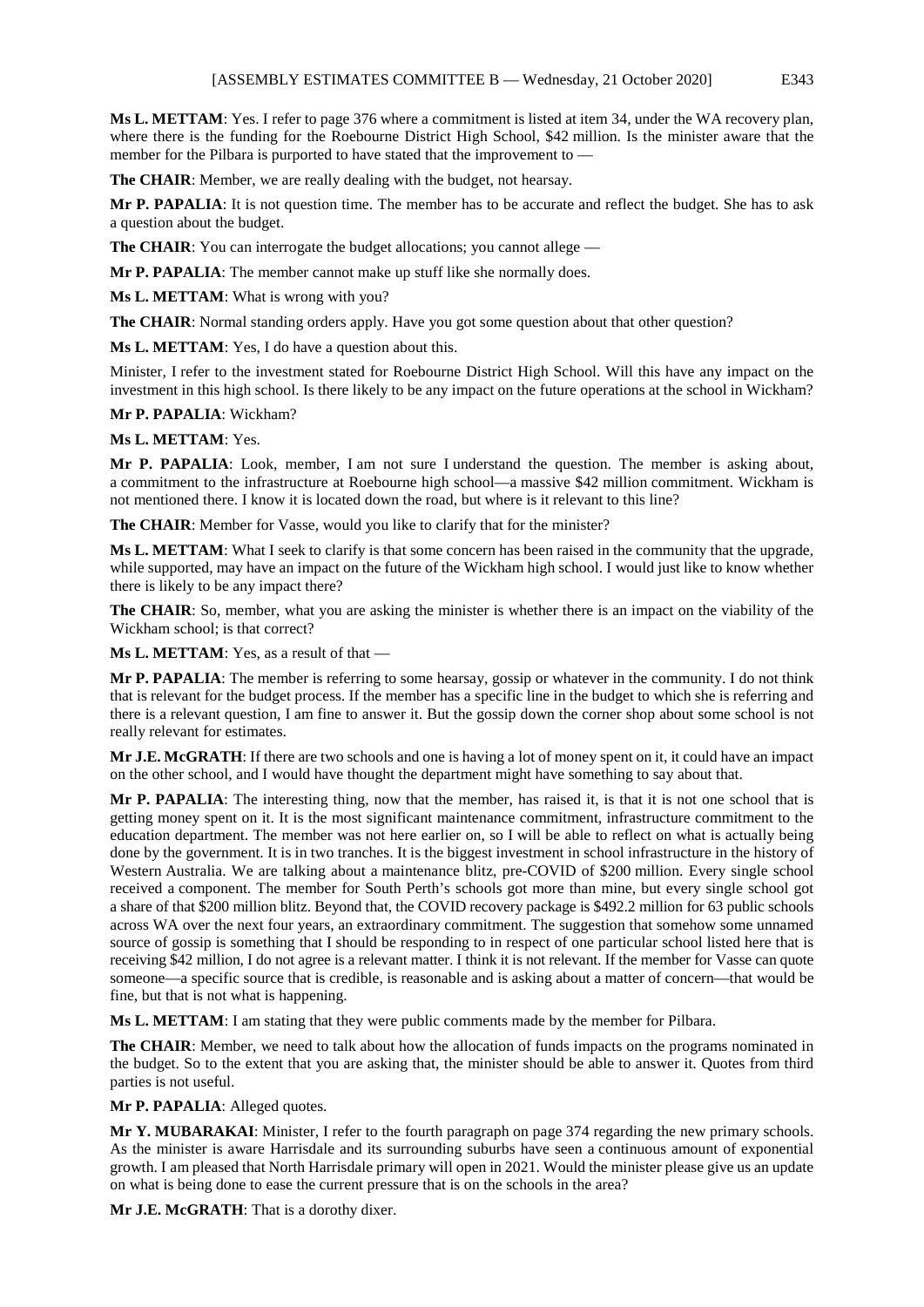# E344 [ASSEMBLY ESTIMATES COMMITTEE B — Wednesday, 21 October 2020]

[7.10 pm]

**Mr P. PAPALIA**: We can actually do that.

### **Mr J.E. McGRATH**: Really?

**Mr P. PAPALIA**: That is a good question, member, relevant to budget item 4 on page 374. It is a good opportunity to talk about the multiple new schools in the member's area, one of the fastest growing parts of the state. The government is focused on delivering education infrastructure, including new schools where they are most needed, including in the member's electorate. North Harrisdale will become the third school the McGowan government has opened in the Jandakot electorate since we came into government in 2017. Last year the Minister for Education and Training announced another one set to open in Treeby in 2022. It is amazing how fast that place is growing. As the member has indicated, new schools are important for growing suburbs, so I am pleased to know that the member's community is excited for their new school. The member also asked what we are doing to ease enrolment pressures in the area. This a consistent theme with respect to questions about infrastructure. It is extraordinary that opposition members have the gall to confront this matter, but we inherited an incredible amount of neglect with regard to proper planning in the significant area, and possibly why there was such a massive swing when the member won his seat.

**The CHAIR**: Minister, I think —

**Mr J.E. McGRATH**: No; please!

**Ms L. METTAM**: Hot air—come on!

**The CHAIR**: As they say in *Dragnet,* "Just the facts, ma'am"*.*

**Ms L. METTAM**: He does not want any questions from us.

**Mr P. PAPALIA**: Seriously! The government has invested \$466.2 million in 2020–21 to build new schools and expand existing ones to meet the student enrolment across the state. That includes an allocation of \$28 million in this budget for the acquisition of land for new primary schools. That funding will allow the Department of Education to acquire sites for new schools earlier and ensure they are ready for development when a new school is needed. We are also committed to reviewing the planning methodology for new schools and the Minister for Education and Training and the Minister for Planning and their respective agencies have been working together to identify a better model for predicting the need for new schools and growth and infill in areas like the member's.

**Mr M. HUGHES**: I refer to item 15 on page 370, "Significant Issues Impacting the Agency". We have touched on some of this. I am referring to the \$489.3 million outlined for capital projects across Western Australia. In doing so I just have to make a comment about two schools in my electorate.

**Mr P. PAPALIA**: Go for it, I would appreciate that.

**Mr M. HUGHES**: Lesmurdie Primary School, 100 years old this year—it is much like Port Hedland—and Kalamunda Senior High School, which has its sixtieth. Can the minister provide me with an information update as to how this investment will benefit students across the state, including those in Kalamunda?

**Mr P. PAPALIA**: Thanks, member. It is another part of this incredible investment. It is really important that some of these older schools receive some much needed care and attention. In September 2019, the member will remember the Premier and Minister for Education and Training announced about a \$200 million maintenance blitz. The member's electorate got more than mine—\$2.5 million in funding. That included \$399 237 for Kalamunda Primary School and \$583 267 for Gooseberry Hill Primary School. On top of that, post-COVID, we have had the incredible contribution with the recovery plan—\$5.5 billion across all manner of fields of endeavour across the state. In education, there is \$489.3 million in capital projects across WA schools over the forward estimates. The Minister for Education and Training, I am told, visited Lesmurdie Primary School on 12 August and said that they were thrilled to be receiving a school rebuild at \$15.2 million. Lesmurdie Primary School was built in 1920 and this year, as the member for Kalamunda said, it celebrates 100 years. The funding will deliver a new primary school for 370 students on the same site and will include new general and specialist classrooms, administration, recreational and play areas, covered assembly space and car parking. Kalamunda Senior High School is also receiving an \$18.3 million refurbishment as well as new purpose built facilities for both Kalamunda Senior High School as well as the Kalamunda Secondary Education Support Centre. The new build includes—is that the school that Rita Saffioti went to? The new build includes new classrooms, new library, information technology and laboratory, as well as the conversion of existing classrooms into new visual arts studios. The minister has made many visits to Kalamunda over the last three and a half years with the member, and it is great to see such strong advocacy for his community after years of neglect under his predecessors. The government is committed to providing high-quality education facilities for students across WA regardless of where they live.

**Mr P.J. RUNDLE**: I refer to halfway down page 377 under "Land Acquisition: General". Minister, I refer to the future land acquisition planning for agricultural colleges. What is the plan for future expansion or acquisition of surrounding land to improve the agricultural college footprint?

**The CHAIR**: Member, is there any indication that that line item includes that?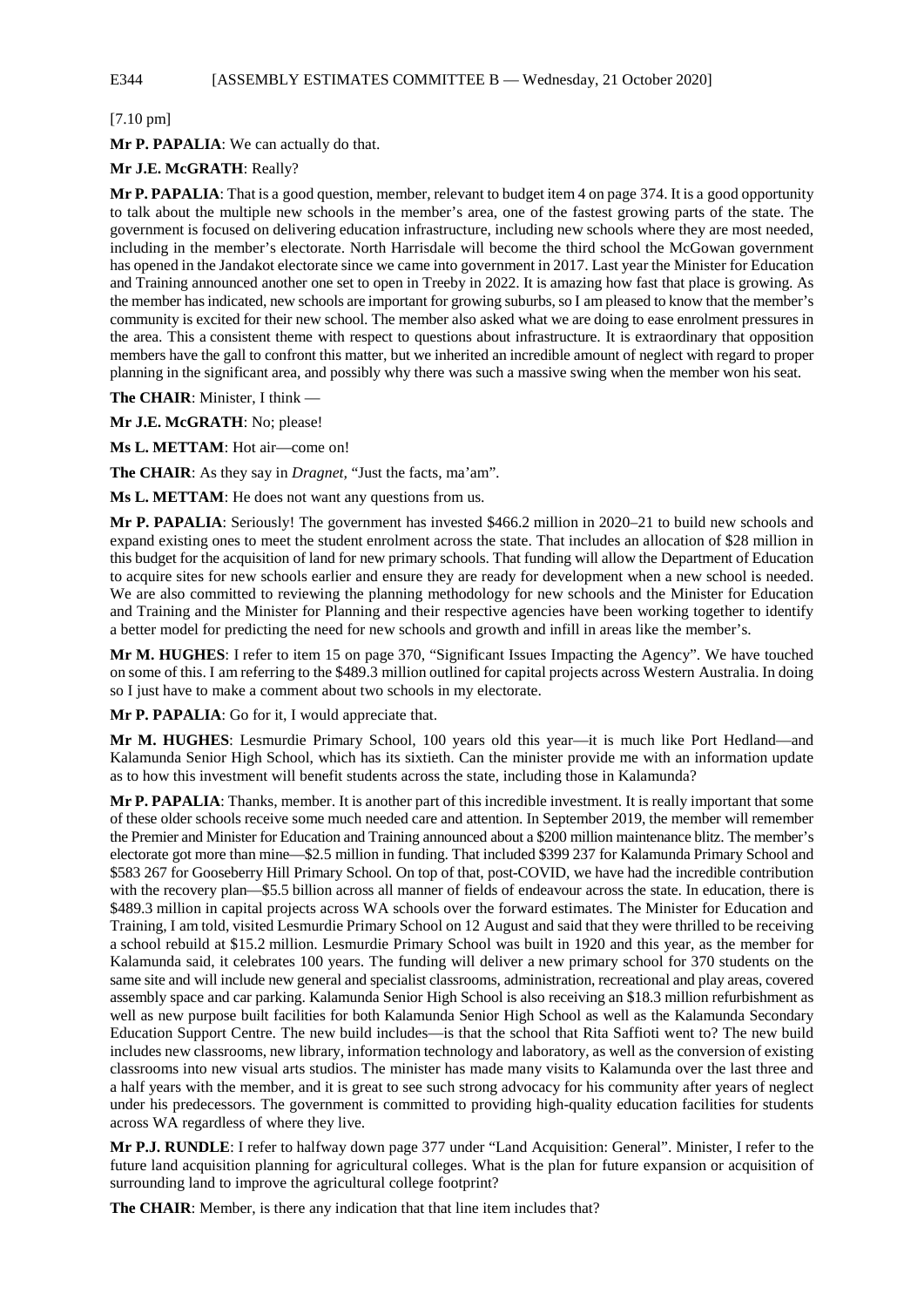**Mr P. PAPALIA**: That is what I am checking.

**Mr P.J. RUNDLE**: Well, this would be the only scenario that—as I understand it.

**The CHAIR**: So you are asking the minister does it include that? Yes.

**Mr P. PAPALIA**: Yes. I can advise that no component of the money reflected in that line item to the purchase of agricultural land.

**Mr P.J. RUNDLE**: Related to this, there is land next door to the Western Australian College of Agriculture, Narrogin, which is available. Has the department got a plan or a fund to actually access this type of opportunity to make sure that the agricultural colleges are still viable?

**Mr P. PAPALIA**: I think what the member is talking about is something beyond specific annual budget allocation in the event that there is no money in this line item allocated to purchasing of land for that purchase. I suggest that if the member is talking about policy, longer horizon planning, he might want to put it on notice.

**Mr P.J. RUNDLE**: I can refer to page 233 under the —

**The CHAIR**: In which case it is not a further question, because you have gone to another line item.

**Mr P.J. RUNDLE**: I said investment program, if you like, in budget paper No 3.

**Mr P. PAPALIA**: Budget paper No 3?

**Mr P.J. RUNDLE**: Yes. This is part of the asset investment program of education on the top line where it says "Education" under the asset investment program and the amount of \$456.2 million. I am trying to get to whether there any is opportunity under that particular investment program when opportunities like this arise?

[7.20 pm]

**Mr P. PAPALIA**: I think that is a component of the aforementioned biggest investment in education infrastructure in history by this government, or the biggest investment in history by any government. There has already been the \$200 million maintenance blitz for every school. I got a component of that. But beyond that there is a \$492 million allocation to 63 public schools across WA over the next three years. So that is the line that the member is referring to, I think.

**Mr P.J. RUNDLE**: I think the minister is just adding to it, Madam Chair.

**Mr P. PAPALIA**: That is it. I am just saying I think it is not really what the member is suggesting. This line is about that other investment that I have already referred to, which does not incorporate a purchase of land near Narrogin.

**Mr P.J. RUNDLE**: That is right. As opportunities arise with farmland —

**Mr P. PAPALIA**: I think the member is speculating about what might be future policy, and I suggest he put that one on notice.

**Mr P.J. RUNDLE**: It is not future policy; it is there and available. But I will leave it at that, Madam Chair, and I put my name on the list.

**The CHAIR**: Questions on notice would be your best bet, member. Member for Thornlie?

**Mr C.J. TALLENTIRE**: Thank you, Chair. I am referring to page 379 and the continuation of new works. The question really relates to education support in schools, and I refer to the new funding for education support facilities at Lakeland Senior High School and Canning Vale College. A very common issue raised with me by constituents is the need for support for students with disability. Can the minister advise how the government is supporting these students and their schools?

**Mr P. PAPALIA**: I can find the Lakeland one. Is Canning Vale on a different page or something?

**Mr C.J. TALLENTIRE**: No; it is on page 379, and it is fairly alphabetical.

**Mr P. PAPALIA**: Yes, I can see it, sorry.

**Mr C.J. TALLENTIRE**: There is \$3.9 million for Canning Vale College education support, and \$5.4 million for Lakeland Senior High School education support.

**Mr P. PAPALIA**: I thank the member. It is an issue that has been raised by parents and teachers everywhere. The schools are doing a great job to cater to needs of all their students, including children with disabilities, who require extra classroom support. In the 2020–21 budget, we have provided, as the member said, \$3.9 million to Canning Vale College, and \$5.5 million for Lakeland Senior High School. These facilities will be ready for the 2022 school year and will provide new teaching blocks with general and education support classrooms, associated storerooms and facilities, and an independent living skills classroom. With the growth in population in the southern corridor, Leeming Senior High School Education Support Centre has come under increasing enrolment pressure. These two new facilities will provide modern and inspiring facilities for all students, regardless of their needs. Through the WA recovery plan we have also invested \$2.5 million for an education support facility at Pine View Primary School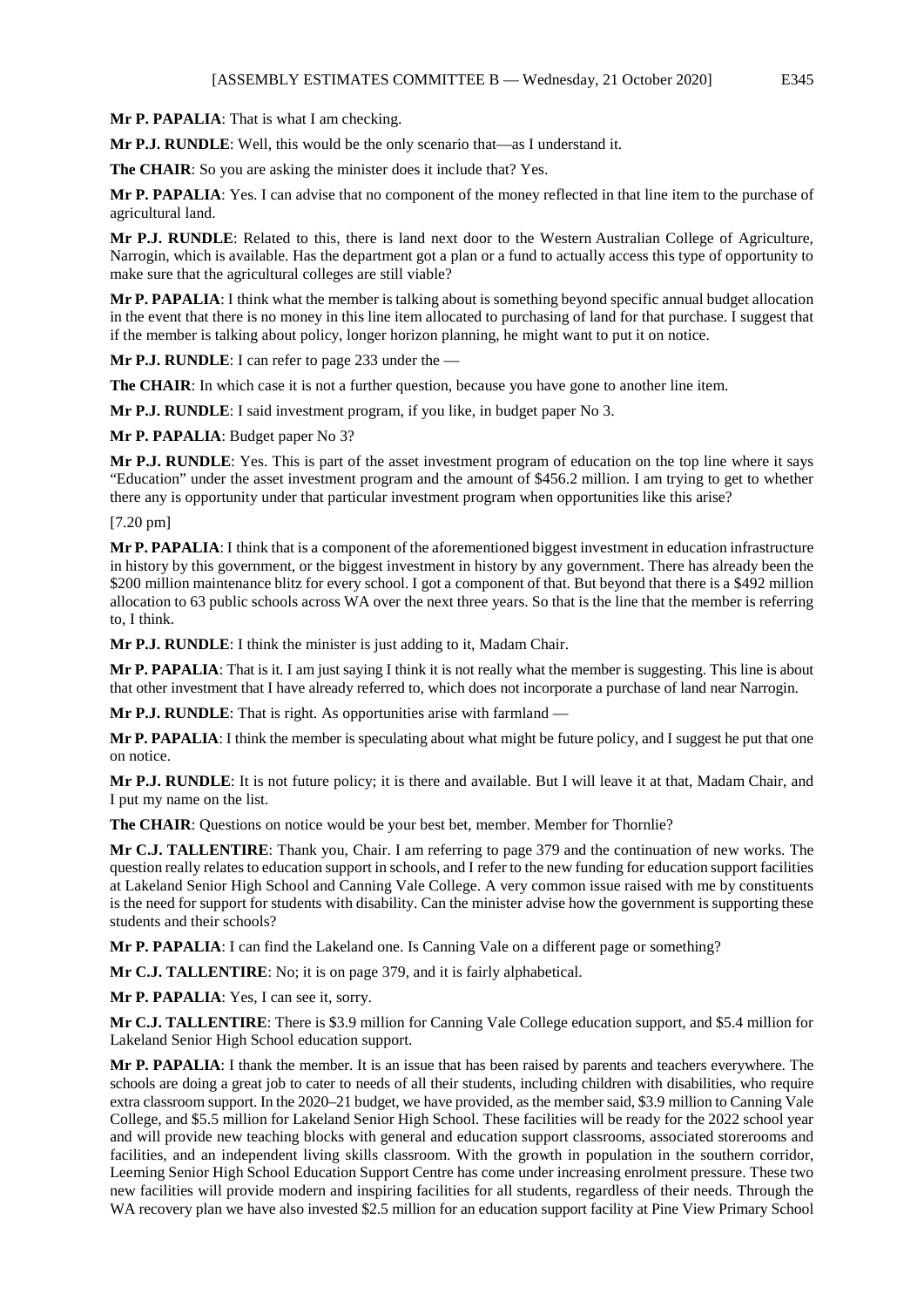### E346 [ASSEMBLY ESTIMATES COMMITTEE B — Wednesday, 21 October 2020]

in south Baldivis, which the local member is very happy about. The member for Baldivis has been arguing for that for some time. He is celebrating that he has been delivered the funding. The government provides supplementary funding for students with disability through the individual disability allocation and educational adjustment allocation. At 30 June 2020, the total amount of individual disability allocations delivered to schools was \$355.4 million, up from \$332.8 million the year before. These allocations allow schools to target their resources so that students with disability can receive the classroom support they need to succeed. Supporting students with a disability and equipping schools with the resources they need to ensure success is a key priority for the government, and definitely front of mind for the minister.

**Ms L. METTAM**: I refer to page 233, under the "Asset Investment Program" —

**The CHAIR**: So that is a different volume?

**Ms L. METTAM**: Yes, budget paper No 3, page 233, under the "Asset Investment Program". In terms of supporting the asset investment program for the Department of Education, can the minister guarantee that the McGowan government will not be revisiting the —

**The CHAIR**: No, member; I do not think that is a proper question. It needs to be factual.

**Ms L. METTAM**: Why not?

**Mr P. PAPALIA**: It is estimates, not question time.

**The CHAIR:** It is about the content of the budget and how that money is going to be applied. It is not about seeking guarantees from someone who is in fact not the actual minister.

#### **Ms L. METTAM**: Okay.

**Mr P. PAPALIA**: The member has to refer to a page and a line item, and refer the question to that specific point related to the budget.

**Ms L. METTAM**: Okay.

**The CHAIR**: If you want to ask a further question, put it a different way.

**Ms L. METTAM**: I will ask a different question.

**The CHAIR**: You will have to go on the list then. Member for South Perth.

**Mr J.E. McGRATH**: Minister, I am referring to budget paper No 2.

**The CHAIR**: Sorry, is there a problem, member?

**Ms L. METTAM**: Yes, there is a problem.

**The CHAIR**: Member for South Perth.

**Mr J.E. McGRATH**: Page 379, under "Additions and Improvements to Secondary Schools". It is interesting that the minister flagged earlier that I might raise this, so I am not going to disappoint him. Regarding Como Secondary College, I met with the school council about 12 months ago and they had a wish list of things that needed to be done at this school. It is a 51-year-old school; it is growing and it has 900-odd students. Its wish list was \$26 million: \$12.5 million for a new performing arts centre; \$4.5 million for a new administration block; and, \$9 million for a new classroom block. The administration block has probably been there since the day it was built. While the \$1 million is appreciated by the president of the school council as a start—\$400 000 in this budget and \$600 000 in forward estimates—can the minister identify what this \$1 million will be spent on? Is the department able to tell us where this money will be spent?

**Mr P. PAPALIA**: I will see whether I can do that. The member is referring to two components. Is one part of the maintenance blitz and one part of the big investment across the 63 schools?

**Mr J.E. McGRATH:** No; I think the \$1 million was flagged earlier, in the first announcement.

**Mr P. PAPALIA**: As part of the maintenance blitz?

**Mr J.E. McGRATH**: Yes, I think so.

**Mr P. PAPALIA**: I have a bit of detail around what that money is for. Is this part of the \$200 million maintenance blitz? No, it is not part of the maintenance blitz; it is part of the recovery package. The member did very well to get some; not every school got some in the recovery package. Some 63 schools across the state shared in that. I am told it is refurbishment to specialist classrooms, including materials, technology and textiles. Specialist classrooms in its performing arts area will also be refurbished. I remember the member asking about it in his grievance.

**Mr J.E. McGRATH**: No; it was in my speech on the budget.

**Mr P. PAPALIA**: We talked about it and the member did reflect on the fact that those were elements of what they had hoped for, but obviously they had an aspiration for a greater amount of money. Not every school got money in that allocation in that package.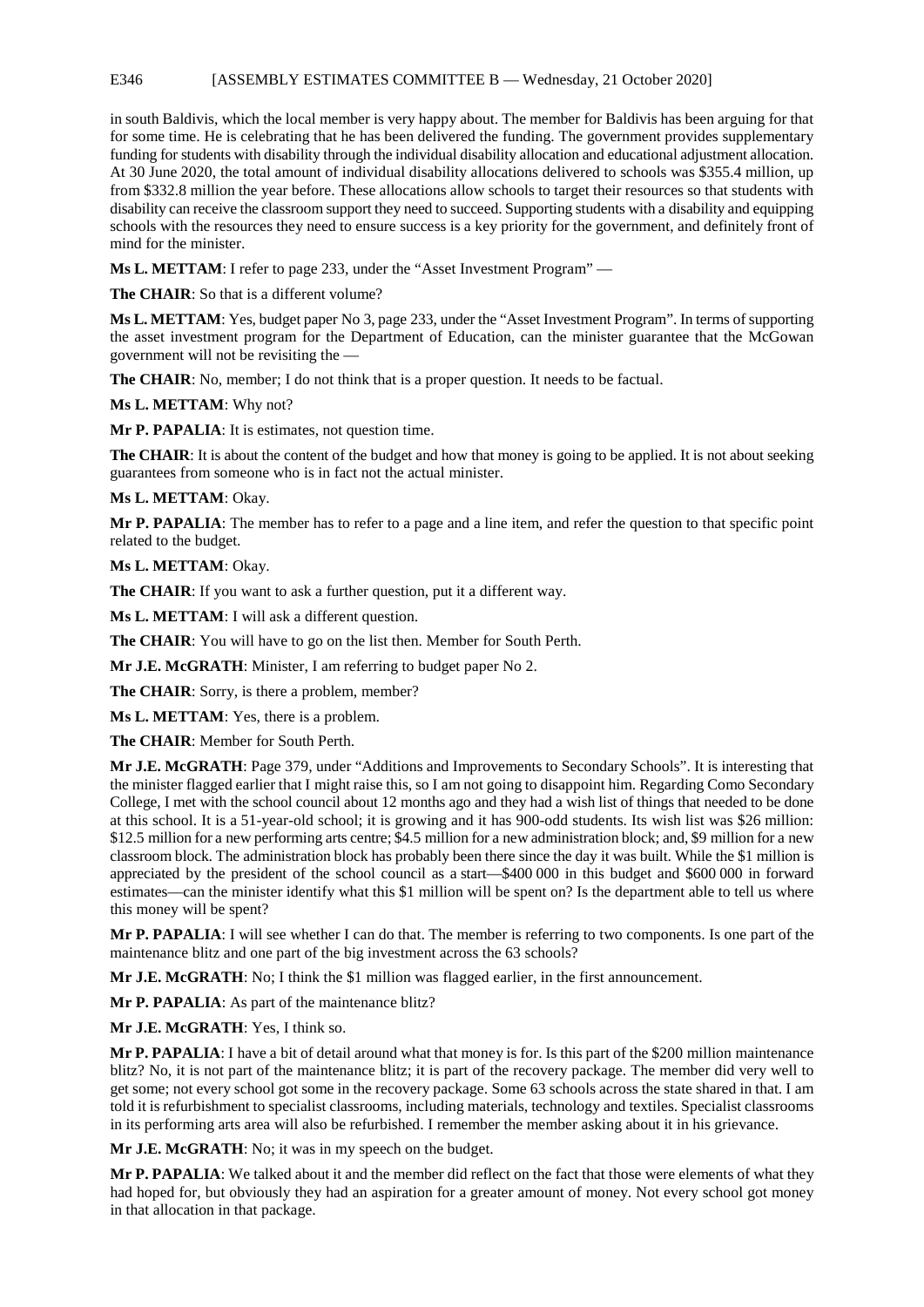**Mr J.E. McGRATH**: There has been some talk about one day possibly amalgamating Kent Street Senior High School and Como Secondary College. When the department makes these decisions on spending money on schools like Como Secondary College, does it also look at the future, the demographic and the size of the catchment area? Como sits alongside Kent Street, which I notice has been given no funding. I am not sure whether it needs it because it is not in my electorate anymore. They are two old and well-known schools in fairly close proximity. Obviously, the department would have forward planning for the future for all our schools and how they are going to sit as the population and the density changes in certain areas, especially in some of the older areas where these schools were built many, many years ago. Some of them are bursting at the seams.

**Mr P. PAPALIA**: Was the member involved in any consultation around those schools?

**Mr J.E. McGRATH**: There was some talk with the Treasurer, the member for Victoria Park.

**Mr P. PAPALIA**: Kent Street is in his electorate, is it?

**Mr J.E. McGRATH**: Kent Street is in his, and both he and I looked at a possible amalgamation of two schools and building a new school.

[7.30 pm]

**Mr P. PAPALIA**: I am informed there was very wideranging consultation around the two schools, and that is still under consideration. The feedback has been received. It was a significant consultation and it is under consideration. I have not been informed about the specific detail of that consultation or the feedback. I think the department is aware of those matters that the member has raised in terms of two older schools and potentially consideration around future growth and the like.

**Mr J.E. McGRATH**: There was also some consideration in the time of the previous government, and the minister at the time was looking at the possibility of turning Como Secondary College into a K–12 school and including Curtin Primary School, which is a little primary school on a very valuable piece of land. Most people were quite acceptable of that, even though Curtin Primary School would have liked to go across to Como Secondary College and turn it into a K–12 school. Does the department like K–12 schools?

**Mr P. PAPALIA**: It has some K–12 schools, but I am informed that that was not part of this consultation.

**Mr J.E. McGRATH**: No, it was separate.

**Mr P. PAPALIA**: It aims to try to reduce transition disruption. That is an objective and an aim, but that particular option was not part of that conversation.

**Mr J.E. McGRATH**: It was not proceeded with.

**Mr P. PAPALIA**: It was not part of the consultation, that I am aware of.

**Mr P.J. RUNDLE**: My question relates to page 368, and the third line from the top under "New Initiatives" is "DETECT COVID-19 Schools Study". Considering that \$1.1 million has already been spent in the 2019–20 year, are there any interim results; and, if not, when will the public be seeing the results of this study?

**Mr P. PAPALIA**: What was the question again? Sorry; I was just reading the briefing.

**Mr P.J. RUNDLE**: Considering that \$1.1 million has already been spent in the previous financial year, are there any interim results; and, if not, when will the public see the results of this study?

**Mr P. PAPALIA**: When it is completed. The entire study is not yet completed, but a module was completed in September. No cases of COVID were detected through the testing that was conducted. There are elements of the study that involve doing a baseline wellbeing survey across metropolitan and regional areas. Analysis is being undertaken by the consultants, the Telethon Kids Institute. There has been a very big reach with the survey across parents providing consent, and a very significant number of eligible students have attempted the survey, but the whole study has not yet been completed. When it is completed, the minister is planning to release the results.

**Mr P.J. RUNDLE**: Could the minister just briefly quantify what was asked in the survey?

**Mr P. PAPALIA**: On 1 May 2020, the DETECT COVID-19 schools study was announced. Staff and students from 79 public schools, education support settings and residential facilities were participating in a research study partnership with the Telethon Kids Institute and the Department of Health to track the impact of COVID in schools. The aim of the study was to provide greater certainty around the COVID situation in WA schools and an understanding of the impact the pandemic has had on student wellbeing and mental health. The study includes swab testing a random sample of students and staff at each participating school and a wellbeing survey.

**Mr P.J. RUNDLE**: Is there a predicted time frame for the release of the results, considering that we are now four months after the end of the —

**Mr P. PAPALIA**: The key result is that there has been no COVID detected, quite obviously. We have had a fantastic result in Western Australia, having managed to have more than six months of no community transmission. All our schools and all the parents of children in those schools have benefited as a consequence of the efforts by the government to keep WA safe and strong. Undeniably, there is no community transmission in WA. There has been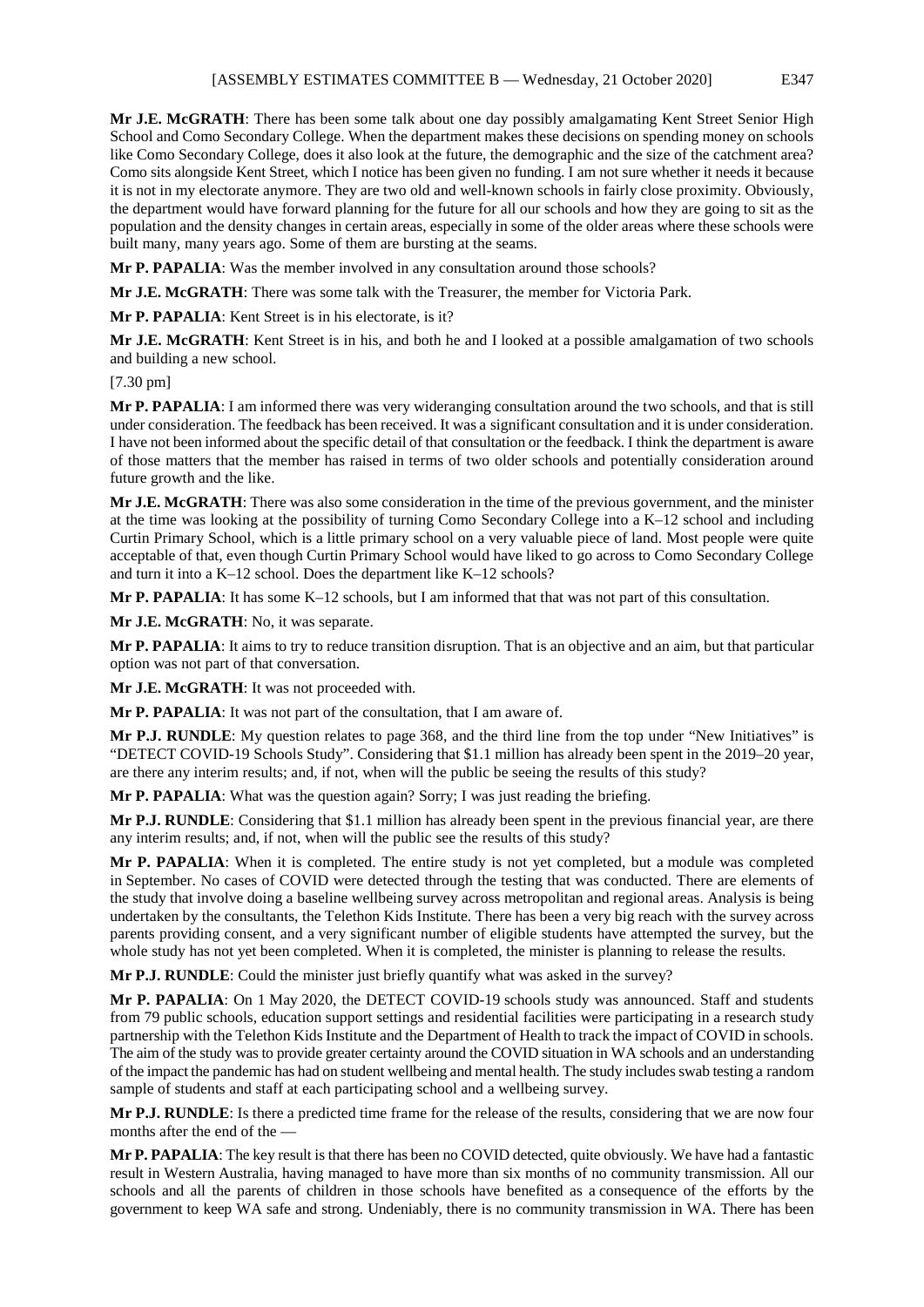## E348 [ASSEMBLY ESTIMATES COMMITTEE B — Wednesday, 21 October 2020]

demonstrably no COVID cases in schools. That is the primary indication from the study to date. Obviously, there are other elements of the study that incorporated the assessment of mental health and the like and those impacts. Those are the sorts of things that are being undertaken now in terms of the continued study. When that is complete, the minister will release it.

People anywhere else in Australia right now, certainly those in any other state, would not have had as good an outcome in terms of mental health for students in a pandemic. That is undeniable, because our schools were the least impacted. As I said earlier on, we did not really shut. For a very small period of time, people were advised that if they could keep their children at home, they should. That was in the order of four days, before the April school holidays. Immediately post the school holidays, we asked them to come back, and in very quick time people demonstrated the confidence they had in the system and in our state's protections and sent their kids back to school. Some of the outrageous claims made by high-profile commentators at the time were proven to be completely baseless.

**Mr P.J. RUNDLE**: Certainly, I congratulate the director general and the deputy director general on their handling of COVID in our school system and on giving confidence to a lot of our principals.

# [7.40 pm]

**Mr P. PAPALIA**: I congratulate all the team, and that includes all our executives and also all the public servants right across the state. There is no one department that has contributed to this outcome; it has been an incredible achievement. We have to remember also in those early days, when there were really heartfelt and widespread concerns around the potential extent of the threat, the whole of government—I am talking about the whole of the bureaucracy; all the public servants in WA—was thrown at the effort of supporting, sustaining and protecting the people of WA against the COVID threat. A lot of that was about keeping people comfortable and informing them. I am going to make an observation. I do feel right now that this clear decision by the Liberal Party of WA, not the Nationals, to pursue the Premier in an outrageous and unfounded fashion is undermining —

**Ms L. METTAM**: What budget paper is that? What line item is that?

**The CHAIR**: Minister!

**Mr P. PAPALIA**: I am answering the member's question.

**Mr P.J. RUNDLE**: I have not even asked my question yet.

**The CHAIR**: Minister!

**Mr P. PAPALIA**: It is undermining the confidence of the Western Australian community.

**The CHAIR**: Minister!

**Mr P.J. RUNDLE**: I have not even asked my question yet, Madam Chair.

**Mr P. PAPALIA**: One of the pillars of public health is confidence in the public health system and confidence in the decision-making.

**The CHAIR**: Minister! I hoped I would not have to use that. Minister, I remind you that according to standing order 78, answers need to be relevant. I have given you a bit of leeway, but when I call you to order, I would be grateful if you could at least give me the courtesy of listening. Now, would you like to complete your answer?

**Mr P.J. RUNDLE**: Madam Chair, I have not actually asked the question. The minister started making a speech before I asked my question.

**Mr P. PAPALIA**: Chair, I would like to refer to the nature of the studies about the mental health impact of COVID on students in our education system and their parents. Undeniably, what is being done by the Western Australian Liberal Party at the moment is undermining that mental health. That is a dangerous step, and I am disappointed in the members of the Liberal Party. I have great respect for people in the parliamentary party, but I think they made a bad decision, because when they undermine confidence in public health decisions for base political purposes, they undermine our ability to respond to the threat. It requires confidence in the wider public in the decision-making process and our initiatives.

**The CHAIR**: I will ask the member to repeat his question.

**Mr P.J. RUNDLE**: I have not even got to ask it yet, Madam Chair.

**The CHAIR**: Do that, please.

**Mr P.J. RUNDLE**: What provisions are in place should there unfortunately be a second wave? That is my question.

**The CHAIR**: That is a bit broader and it covers a number of departments.

**Mr P.J. RUNDLE**: It is pursuant to this study, which has not been released.

**Mr P. PAPALIA**: Okay —

**The CHAIR**: Member, the question deals with a specific DETECT COVID schools study.

**Mr P.J. RUNDLE**: I think it is more precise than the minister's answer, Madam Chair.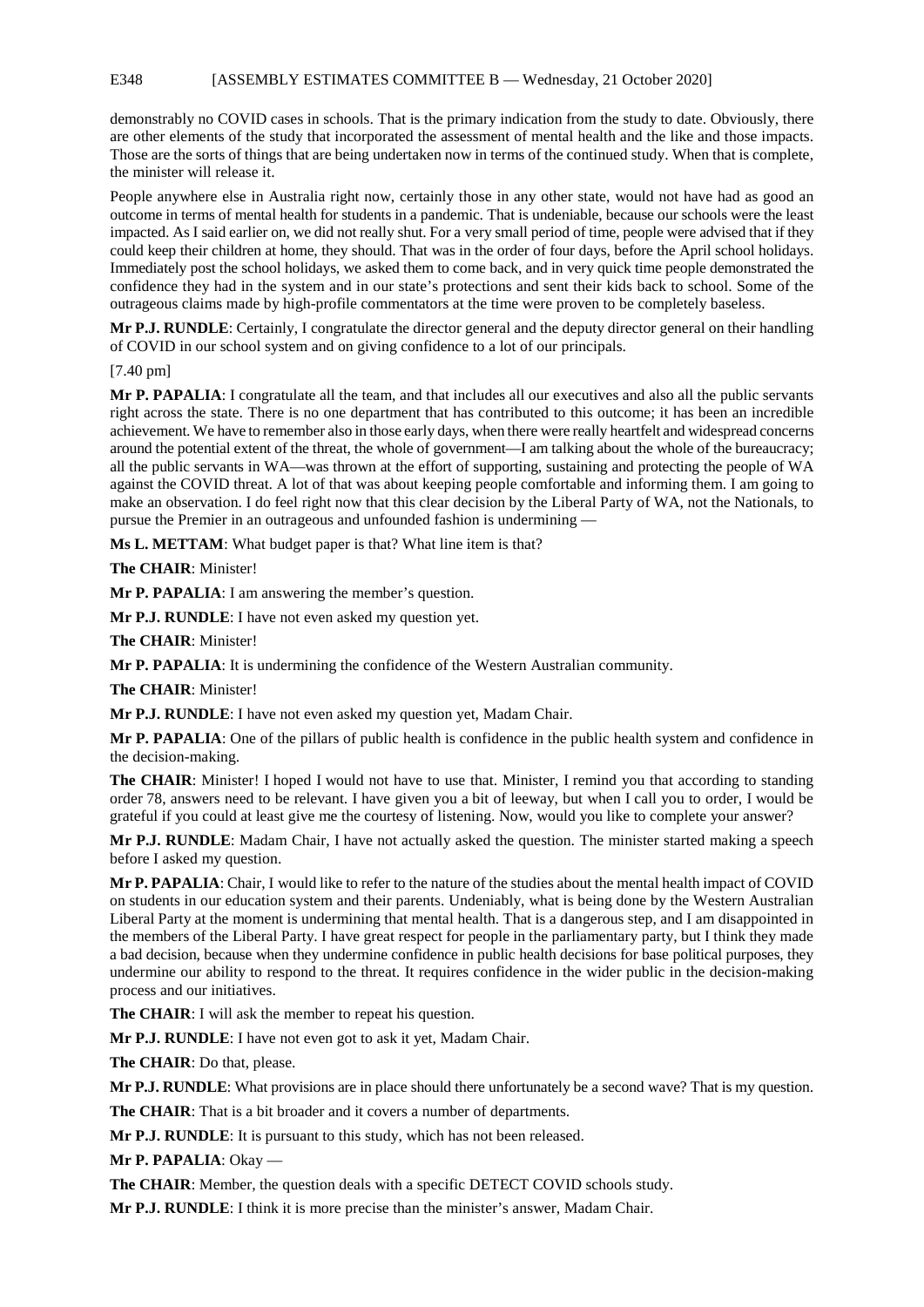The CHAIR: The minister has said that the final results are under evaluation. I do not think there is anything more he can usefully add. Member for Jandakot, have you got a further question on that?

**Ms L. METTAM**: Can I have a further question on this topic?

**The CHAIR**: The member for Jandakot got my attention first, so he has a further question, and then you can have a further question.

**Mr Y. MUBARAKAI**: I refer to page 389 of volume 1 of budget paper No 2.

**Ms L. METTAM**: Stick to the question.

**Mr Y. MUBARAKAI**: It is regarding COVID. I am just asking a further question.

**The CHAIR**: I have just done a ruling on that. We are dealing with that specific line item, so you can ask it down the track.

**Mr Y. MUBARAKAI**: I will then. Thank you, Chair.

**The CHAIR**: Have you a further question on that particular study, member for Vasse? Go for it.

**Ms L. METTAM**: When will the evaluated study be made public, and can the minister confirm that it will be made public?

**Mr P. PAPALIA**: I have said already that when it is completed, it will be made public by the minister.

Ms L. METTAM: Is that next year? Is it this year?

**Mr P. PAPALIA**: It is probably early next year, understanding that the initial phase focused on determining whether we had COVID in our education system, and it confirmed that we did not, along with a lot of other testing in the community and a lot of other measures to determine whether we had community transmission, which are ongoing. There is an ongoing testing regime. There have been some ridiculous claims by people like Mathias Cormann and the member for Dawesville regarding Western Australia's preparation for —

**The CHAIR**: The question was —

**Mr P. PAPALIA:** This is specifically responding to the question about —

**Ms L. METTAM**: No; the minister answered it.

**The CHAIR:** No. The question was: when is it going to be released and when will it be public?

**Mr P. PAPALIA**: I have told her.

The CHAIR: All right. If you have answered the question, we will move on.

**Mr P. PAPALIA**: Good.

**The CHAIR**: Member for Vasse, you have a different question on a different matter.

**Ms L. METTAM**: I refer to page 374 and "Asset Investment Program". I note that it says that in 2020–21 \$456.2 million will be spent on capital works in education. Out of the \$456 million, how much has the commonwealth provided? Can we get a breakdown of the state and commonwealth contributions for that year in forward estimates?

Mr Y. MUBARAKAI: That is a good question.

**Mr P. PAPALIA**: Yes, it is a great question. With regard to the biggest capital investment in our education system in the history of Western Australia, the lion's share—the vast majority—of the money being invested is from the Western Australian state government, and there is a commonwealth grant of \$12.79 million.

**Mr P.J. RUNDLE**: I refer to page 369 and paragraph 9, which refers to demand for online resources and the like. What upgrades are being made to ensure that regional students have access to online technologies? Obviously, this would have come to the fore during the COVID situation.

**Mr P. PAPALIA**: Yes, for the four days when they were not at school.

**Mr P.J. RUNDLE**: There was a period of two or three weeks when the schools had to prepare.

**Mr P. PAPALIA**: It was in the non-government sector. Yes, they had to prepare.

**Mr P.J. RUNDLE**: I know about the non-governments, but I am talking about when the preparation levels were set up in case it had to go on for another term et cetera.

**Mr P. PAPALIA**: The Department of Education funds bandwidth services for all public schools, with bandwidth representing around 20 per cent of the total ICT budget. Demand for online content and cloud services in schools continues to increase each year—regardless of the pandemic; it was happening before then—putting constant pressure on bandwidth and related budget items. Bandwidth is a finite resource, with varying availability costs and constraints across the state. The department started a project in 2019 to increase bandwidth at over 650 schools, and that was completed in September this year. Available bandwidth has tripled in more than 500 schools, and a further 18 schools will be upgraded by the end of 2020. ICT helps schools to manage and monitor their bandwidth consumption locally. It is an ongoing investment.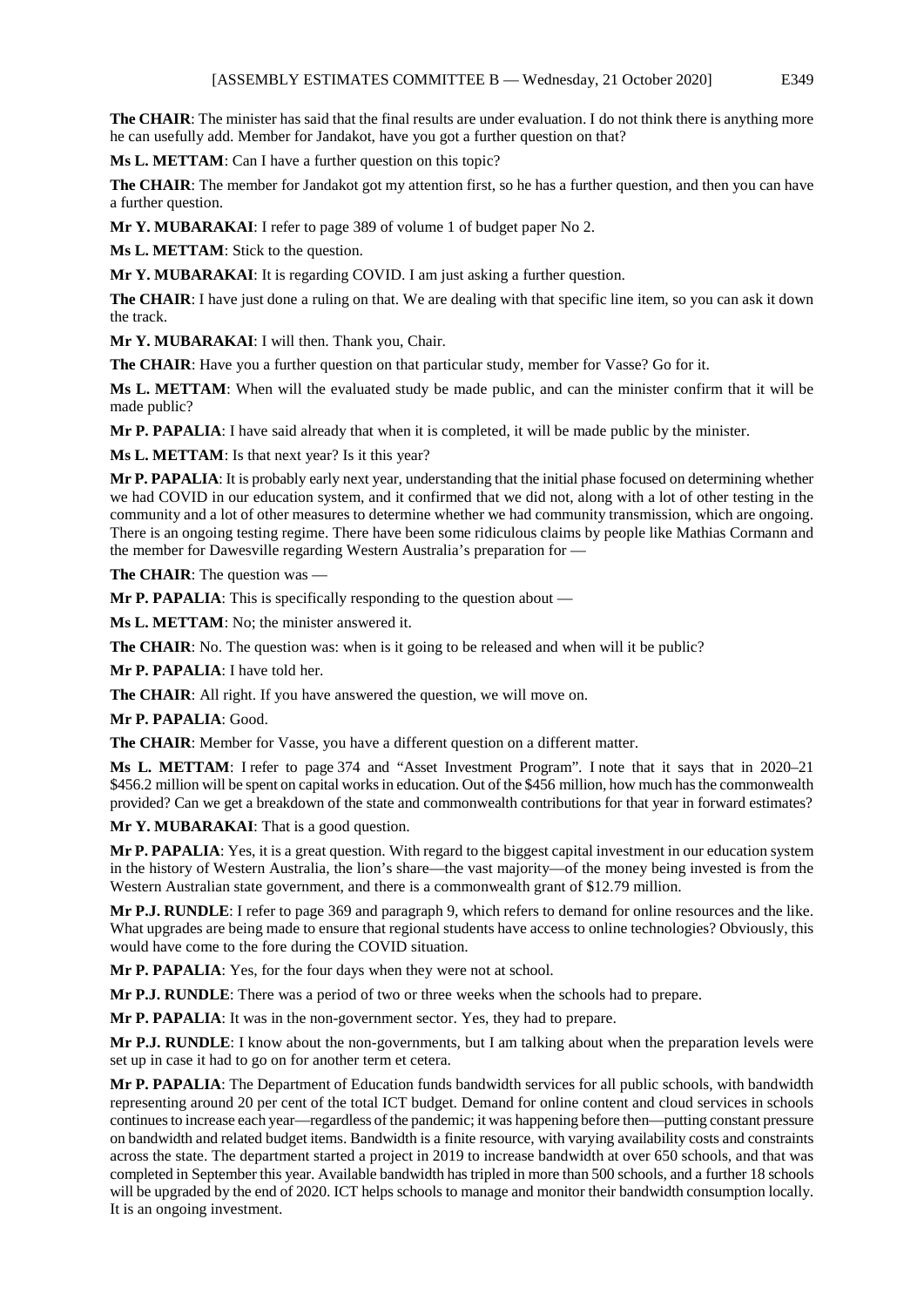## E350 [ASSEMBLY ESTIMATES COMMITTEE B — Wednesday, 21 October 2020]

**Mr P.J. RUNDLE**: Can the minister tell me what is being done to enhance last-mile connectivity? Is the department involved in any way?

**Mr P. PAPALIA**: The federal government finally funding an NBN that might be useful is probably going to have an impact.

**The CHAIR**: Can you just repeat your question?

**Mr P.J. RUNDLE**: What is being done to enhance last-mile connectivity? We have heard about bandwidth et cetera.

**The CHAIR**: That is fine; we heard the question.

[7.50 pm]

**Mr P. PAPALIA**: My glib answer may be quite accurate. As the member knows, last-mile connectivity is reliant upon the potential changes to federal government policy around the NBN. Like everybody else, we were delivered an inadequate service with the Turnbull government's response on the NBN, No, it was Abbott with Turnbull as the architect, I think. The federal government has conceded now that that is not going to work, so the education department is reliant on local services—what service is available.

**Mr P.J. RUNDLE**: Now that the government has reinstated the Schools of the Air, I wonder whether the minister could explain to me how School of Isolated and Distance Education will be used in a better way to improve both the Schools of the Air and potential connectivity and online resources for our regional students?

**Mr P. PAPALIA**: SIDE became a registered training organisation in 2020. Students can access a number of vocational education and training certificates through SIDE—certificate I in skills for vocational pathways, certificate II in skills for work and vocational pathways, certificate II in information, digital media and technology, and certificate II in business. The range of vocational education and training certificates offered by SIDE will increase in future years. There has also been a number of things delivered in this part of the system, including 98 online professional learning sessions have been delivered, 2 834 participants completed professional learning, 1 242 support calls were resolved, and 279 new connect support community discussion posts were registered. On connections, with Cisco Webex, 19 online professional learning sessions were delivered, 1 136 participants completed professional learning, 74 support calls were resolved, and 47 new Webex support community connect discussion posts were made. With regard to Microsoft Office 365 and Teams, 85 online professional learning sessions were delivered, 2 557 participants completed professional learning, and 65 support calls were resolved. I am informed that lessons have been learned from the COVID environment and the response, and they will be informing additional effort for supporting isolated or regional students.

Also as part of our election commitments, the member would recall that independent learning coordinators were appointed at 10 regional schools and a regional learning specialist team was established with the intention of increasing the likelihood that students will remain at their local schools and achieve optimal outcomes from their education. Feedback from the schools suggests that both components of the quality education in the regions initiative, which was our election commitment, are valued by students and teachers. A 2020 review by the public school accountability team confirmed the implementation of the independent learning coordinators has enhanced the effectiveness of the schooling experience for students and enabled the study of a broader range of School of Isolated and Distance Education courses. The reports are that it is improving.

**Ms L. METTAM**: I refer to the table of outcomes and key effectiveness indicators on page 371. I note that the 2019–20 actuals did not meet the—

**Mr P. PAPALIA**: Which line is the member talking about?

**Ms L. METTAM**: It is the table of outcomes and key effectiveness indicators on page 371.

**Mr P. PAPALIA**: That is the whole table.

**Ms L. METTAM**: Yes. It refers to, for example, year 9 public school students achieving proficiency in numeracy and year 5 public school students achieving proficiency in numeracy. There are a number of areas in which the actuals did the not meet the budget parameters across those NAPLAN areas. Can the minister explain why?

**Mr P. PAPALIA**: I think it is a consequence of ambition and setting the target high, meaning that what was achieved exceeded what had been achieved in the past but did not quite make the target. Although the Department of Education achieved only four of its objectives around those key effectiveness indicators, representing 36 per cent of its 11 key effectiveness indicators for 2019, those results in all the key effectiveness indicators were the highest or second highest since 2016. It is good to set a target, and I would endorse aspiring for a greater achievement, but that does not mean that because the department did not achieve that target, it has failed; in fact, it has significantly improved the outcomes over the last four years.

**Ms L. METTAM**: Do we know how these results fit in with the results in other states?

**Mr P. PAPALIA**: We have a changed target for proficiency., The eight new NAPLAN indicators are not comparable with the results for the national minimum standard NAPLAN indicators that were replaced in 2018–19; it has changed. To achieve proficiency, students here must meet higher standards of reading and numeracy than the national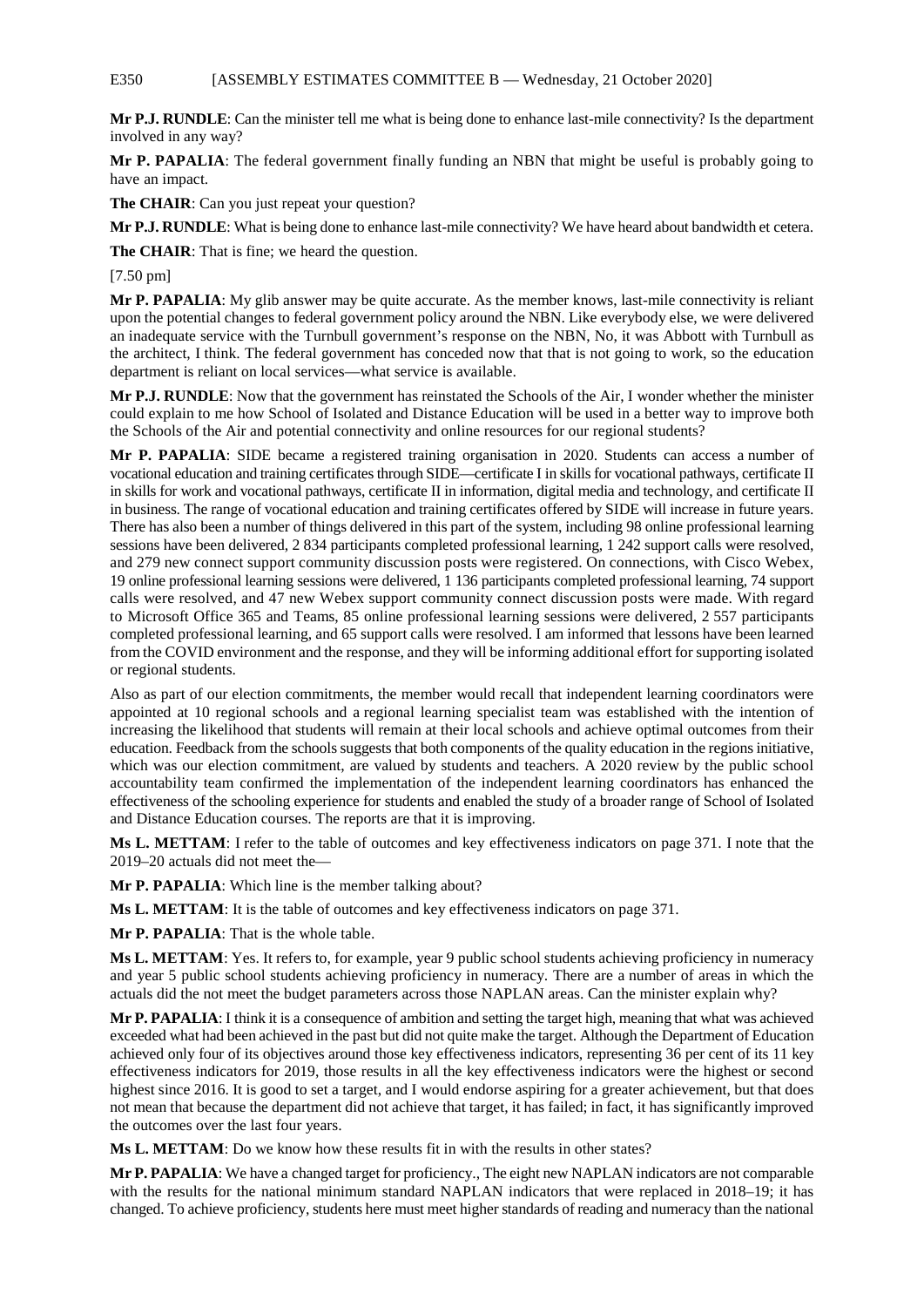minimum standards reported under the department's old outcomes-based management framework. The proficiency standards were set by the department based on provisional work conducted nationally. proficiency standards represent challenging but reasonable reading and numeracy achievement expectations for a typical student in year 3, 5, 7 or 9. Proficiency standards represent better indicators of, the quality of students' learning than national minimum standards reported under the department's old structure. As I said earlier, aspiring for a greater achievement and not quite getting to that is still a better outcome than in 2016. We have improved our performance.

#### [8.00 pm]

**Mr J.E. McGRATH**: It is good to see the Leader of the Opposition arrive for first her first stint on the committee, as a former Minister for Training and Workforce Development. I have a general question about the significant issues impacting the agency referred to on page 369. Paragraph 4 states that engagement and educational outcomes for Aboriginal students remain disproportionately low in comparison with those of non-Aboriginal students. It goes on to state that embedding Aboriginal histories, cultures and languages in classroom. practice is also a priority, which I agree with. I think we need to learn more about Aboriginal history when we are young children. It also states that the department will continue to support aspirant Aboriginal leaders to identify their career and leadership goals. I am interested in this because I have quite a few Aboriginal students in my electorate, and I also have the Clontarf Aboriginal College, which is mentioned —

## **Mr P. PAPALIA**: We are very fortunate to have that.

**Mr J.E. McGRATH**: Yes, it is a good college, and it is mentioned in paragraph 13 in relation to the Aboriginal girls engagement program. This is a big issue in society. We need to advance Aboriginal kids. We need them to be educated and we need them to take on leadership roles in society. How does the minister think we are travelling in this regard, especially with regard to what was mentioned in paragraph 4?

**Mr P. PAPALIA**: I appreciate the member's interest in this matter. The Aboriginal cultural standards framework, which is referred to in that paragraph, continues to inform the work of all department staff in the research, design, implementation and evaluation of services, policies and programs for Aboriginal students, and supports schools to promote reconciliation by embedding Aboriginal histories, cultures and languages into classroom practice. The department provides professional learning, advice and guidance to schools across the state to create culturally safe, welcoming and engaging learning environments for Aboriginal students; to develop their understanding about culturally responsive approaches that recognise the strengths of Aboriginal students; and to ensure that the efforts of all staff are informed by the framework. The department delivered 101 workshops to 4 506 school leaders, teachers and Aboriginal and Islander education officers between 1 July 2019 and 30 June this year.

The Prime Minister's "Closing the Gap Report 2020" was tabled in Parliament in February 2020. The member asked about how we are going. Of the four Closing the Gap education targets across public and non-government schools, Western Australia is achieving the 2025 target of 95 per cent of Aboriginal four-year-olds in early childhood education. We are already achieving that. The attendance target to halve the gap by 2018 was not met. From memory, I do not think it was met anywhere in the country. There was improved performance of Aboriginal students between 2008 and 2018 in reading and numeracy at years 3, 5, 7 and 9. However, Western Australia met only the year 9 numeracy 2018 Closing the Gap target. The year 12 attainment target for 2020 is on track for WA. Actually, that is pretty good, depending on what the target is. In March 2019, a formal partnership agreement on Closing the Gap established the Joint Council on Closing the Gap to ensure equal participation and shared decision-making between Aboriginal people and governments. The new National Agreement on Closing the Gap was launched by the Prime Minister and the Minister for Indigenous Australians on 30 July 2020. The new agreement reflects an important shift in the way that governments work by encompassing shared decision-making around policies and programs that aim to strengthen life outcomes for Aboriginal and Torres Strait Islander people. The agreement is an ambitious 10-year commitment by the national coalition of Aboriginal and Torres Strait Islander peak organisations, the commonwealth government, all state and territory governments and the Australian Local Government Association to improve the life outcomes of Aboriginal and Torres Strait Islander citizens. There are five targets relating to education in the new agreement: early childhood education enrolments, on-entry developmental readiness, year 12 certification, tertiary qualifications, and engagement in employment, education or training. Additionally, there is an Aboriginal languages target that has implications for schools. Each jurisdiction will develop implementation plans to support achievement of the agreements, objectives and outcomes. It is intended that WA's Closing the Gap implementation plan will be tailored to local contexts and developed in collaboration with Aboriginal Western Australians. In WA, this work is being led by the Department of the Premier and Cabinet working with the Closing the Gap senior officers group and Aboriginal Western Australians.

I might have some more.

**Mr J.E. McGRATH**: Just quickly, because I know there are other questions to be asked, but it appears there is still a lot of work to be done.

**Mr P. PAPALIA**: Yes. There is work to be done everywhere. I have some other results that I think give reason for optimism. The 2019 NAPLAN results were the best ever for Aboriginal public school students. For year 3 reading and writing, the mean score percentage achieved national minimum standards; for year 5 writing, the mean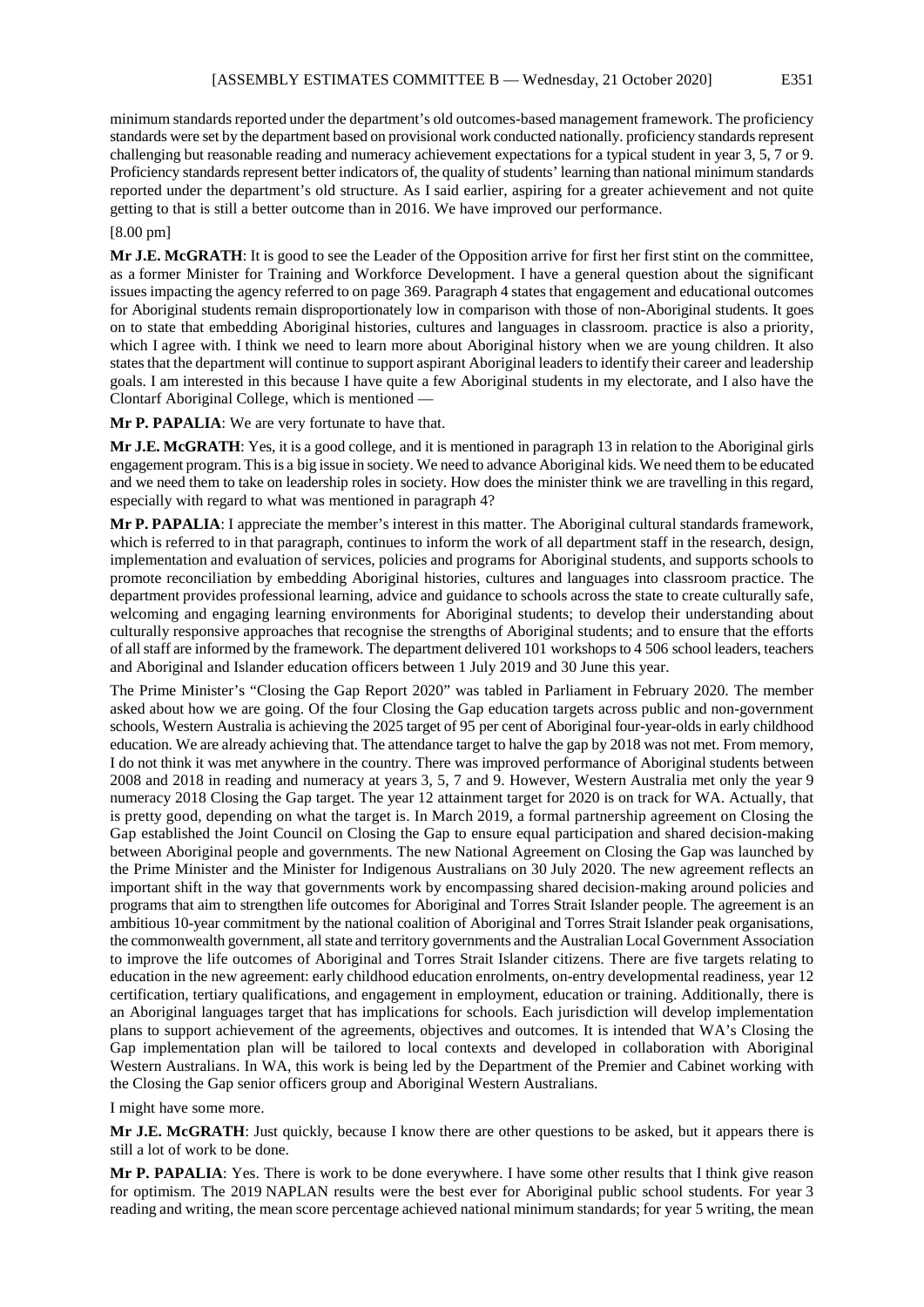E352 [ASSEMBLY ESTIMATES COMMITTEE B — Wednesday, 21 October 2020]

score percentage achieved national minimum standards; and for year 9 numeracy, the mean score percentage achieved national minimum standards and was the second best ever after 2018. In all those categories, students achieved the best results ever. That is not pretending that it will be the outcome that we want.

**Mr J.E. McGRATH**: Is truancy still an issue among Aboriginal students?

**Mr P. PAPALIA**: Yes. I am trying to make sense of the tables. Attendance rates for Aboriginal and non-Aboriginal students have decreased slightly in the last two years. The decrease in the public school semester 1 attendance in 2019 was caused, at least in part, by the early onset of the flu season, which usually does not substantially affect schools until semester 2. The 2019–20 annual report details all the attendance rates. It is comprehensive. It covers all the different years and looks at attendance in different categories: regular, 90 to 100 per cent at risk; indicated, 80 to 90 per cent at risk; moderate, 60 to 80 per cent at risk; and severe, less than 60 per cent. If the member wants to look at the annual report, that is available. The answer to the member's question is yes.

**Mr M. HUGHES**: Further to that, I refer to the fourth paragraph on page 369, which refers to the Kimberley Schools Project. Do we have any data yet, pointing to the effectiveness of the Kimberley Schools Project and improving engagement in educational outcomes for target students? I have a particular interest in this.

[8.10 pm]

**Mr P. PAPALIA**: When was it running for? When did it commence?

**Mr M. HUGHES**: It had a late start but it is up and running.

**Mr P. PAPALIA:** Was the member's question: do we have any results?

**Mr M. HUGHES**: Does the minister have any data about the effectiveness of the Kimberley Schools Project actually improving student outcomes and engagement?

**Mr P. PAPALIA**: The Kimberley Schools Project uses a range of assessments that track student progress throughout the year. End of year results in 2019 indicated that students in project schools made sound progress in all assessments. These include the dynamic indicators of basic early literacy skills, which monitor individual student progress and determine lesson content and are administered by kindergarten to year 2 classroom teachers twice per term. Participating schools are requested to complete the progressive achievement tests, reading, and the South Australian spelling test at the end of each year. However, there were inconsistent completion rates in 2019. The South Australian spelling test results indicated that year 1 students were matching Australian averages in nine of 13 age ranges, and year 2 students were matching Australian averages in nine of 12 age ranges. Program coordinators undertake a range of assessments with kindergarten to year 2 students in terms 1 and 4 each year. Sixty-two per cent of year 2 students were able to read 90 to 100 Fry high-frequency words correctly at the end of 2019. The member knows what I am talking about, does he not? In the letter sound test, 54 per cent of preprimary students, 71 per cent of year 1 students and 82 per cent of year 2 students were in the average to above average percentile range. The Yopp–Singer test of phoneme segmentation indicated 27 per cent of kindergarten students, 73 per cent of preprimary students, 80 per cent of year 1 students and 91 per cent of year 2 students could segment individual phonemes.

**Mrs L.M. HARVEY**: Is this in the annual report?

**Mr P. PAPALIA**: No, I am just reading out the results of this program that the member was talking about. It provides a summary of the tests used in the Kimberley Schools Project and the frequency of administration, as well as assessment descriptions. If the member wanted a greater insight into the results of that program, noting that he has specialist knowledge and interest—or anyone else, as well—I urge him to seek a briefing via the minister.

**Mr M. HUGHES**: Okay. I will do that.

**Mr P.J. RUNDLE**: My question relates to the fifth paragraph on page 369 of budget paper No 2, which relates to the behaviour of children and issues that may impact on the safety of students and staff in schools. What are the numbers of suspensions and expulsions or, as I now understand it, exclusions, statewide for this school year?

**Mr P. PAPALIA**: A total of 16 149 students have been suspended and 39 722 suspensions were recorded. That would reflect our determination, in recent times, to be far more robust in response to antisocial and inappropriate behaviour. As the minister has stated many times, there will be a lot less tolerance of some of the behaviour that had been accepted in the past when these measures were not being implemented. It is expected that we will now get more suspensions and individuals suspended than in the past.

**Mr P.J. RUNDLE**: The minister gave one figure of 16 000.

**Mr P. PAPALIA**: That is the individual students being suspended. The other figure is the number of suspensions. Obviously, individuals can get suspended more than once.

**Mr P.J. RUNDLE**: And the exclusions?

**Mr P. PAPALIA**: The number of recommendations for exclusions have dramatically increased in recent times because of our policy. As a result, the number of students being excluded has also increased. In 2019, there were 82 recommendations for exclusions and, of those, 65 were excluded.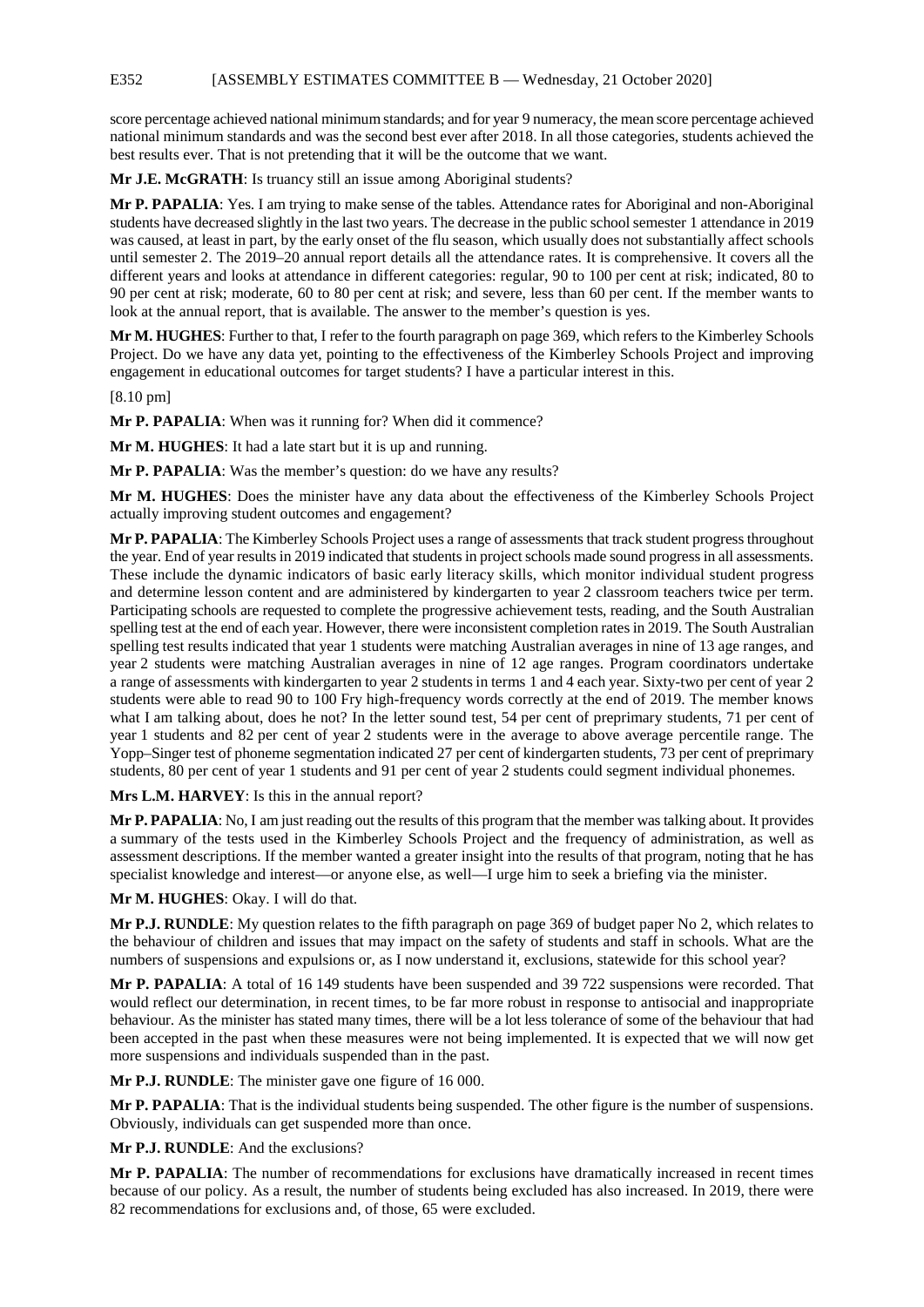**Mr P.J. RUNDLE**: Those figures are for 2019. Do we have figures for the 2020 school year?

**Mr P. PAPALIA**: As at 16 October, there were 54 exclusions.

**Mr P.J. RUNDLE**: For this financial year?

**Mr P. PAPALIA**: It looks as though it is on target to be similar to the number for last year.

**Mr P.J. RUNDLE**: Is the minister implying that these rates have improved in comparison with last year? I suppose he is saying that we have had an increase in the number of suspensions and exclusions since the minister's 10-point plan came into effect?

**Mr P. PAPALIA**: The minister stated publicly and clearly that she would be much tougher on antisocial and violent behaviour, in particular, and that is being implemented.

**Mr P.J. RUNDLE**: Can the minister give the numbers of both staff and students who have been threatened or been on the receiving end of physical violence in schools statewide?

The CHAIR: That is a very broad question. It may well be better to be taken on notice.

**Mr P.J. RUNDLE**: Could I receive that as supplementary information?

**The CHAIR:** Why can it not go on notice, member?

**Mr P. PAPALIA**: I suggest the member put it on notice. It is a comprehensive, very large dataset.

**Mr P.J. RUNDLE**: Will the minister undertake to provide that before the end of the parliamentary sitting?

**Mr P. PAPALIA**: No. I just asked the member to put it on notice.

**The CHAIR**: Member, it is your obligation to put the question on notice. The minister then has a certain time frame within which he has to answer.

**Mrs L.M. HARVEY**: My question refers to the total cost of services on page 367. I am interested in the approved specialist sporting programs, being the soccer programs. I understand that those programs are at Darling Range Sports College, John Curtin College of the Arts, Lynwood Senior High School, Safety Bay Senior High School and Woodvale Secondary College. Is actually a funding allocation to the schools for those programs?

**Mr P. PAPALIA**: Sorry; could the member repeat the question. I was just finding the page.

**Mrs L.M. HARVEY**: There is no specific line item for the actual specialist sporting program. The line item is in the table on page 367, under total cost of services for the 2020–21 budget, at \$5.466 million.

[8.20 pm]

**Mr P. PAPALIA**: What is the question again?

**Mrs L.M. HARVEY**: What is the value of the funding to the five high schools that offer the specialist soccer programs, being Darling Range, John Curtin, Lynwood, Safety Bay and Woodvale? Will the soccer programs in those schools continue beyond 2024? I understand that one of those schools is winding up its program.

**Mr P. PAPALIA**: Is the member a fan?

**Mrs L.M. HARVEY**: I have been contacted by a constituent who is a bit upset about one of the schools closing its program.

**Mr P. PAPALIA**: I will try to find out. I will undertake to answer that by way of supplementary information. I do not think that is too onerous. Is the member talking about four schools?

**Mrs L.M. HARVEY**: There are five schools—Darling Range, John Curtin, Lynwood, Safety Bay and Woodvale.

**Mr P. PAPALIA**: I undertake to confirm whether the funding for the soccer programs at Darling Range, John Curtin, Lynwood, Safety Bay and Woodvale will continue.

**Mrs L.M. HARVEY**: Yes, and if any of the programs are winding up; and, if so, why?

**Mr P. PAPALIA**: Yes, and if any of the programs are ending, what is the justification, if that is the case.

**The CHAIR**: That is the converse of whether they are continuing. The minister is right.

**Mr P. PAPALIA**: That is true.

[*Supplementary Information No B16.*]

**The CHAIR**: I give the call to the member for Roe.

**Mr P.J. RUNDLE**: I refer to the total cost of services on page 381. My question is pursuant to the budget allocation for agricultural education.

**The CHAIR**: Whereabouts on page 381?

**Mr P.J. RUNDLE**: I am referring to the line item "Supplies and services" under "Cost of Services" and "Expenses". I am looking for the budget allocation for agricultural education. I am really looking for the amount of funding allocated to the re-established directorate of agricultural education, which I am very pleased about.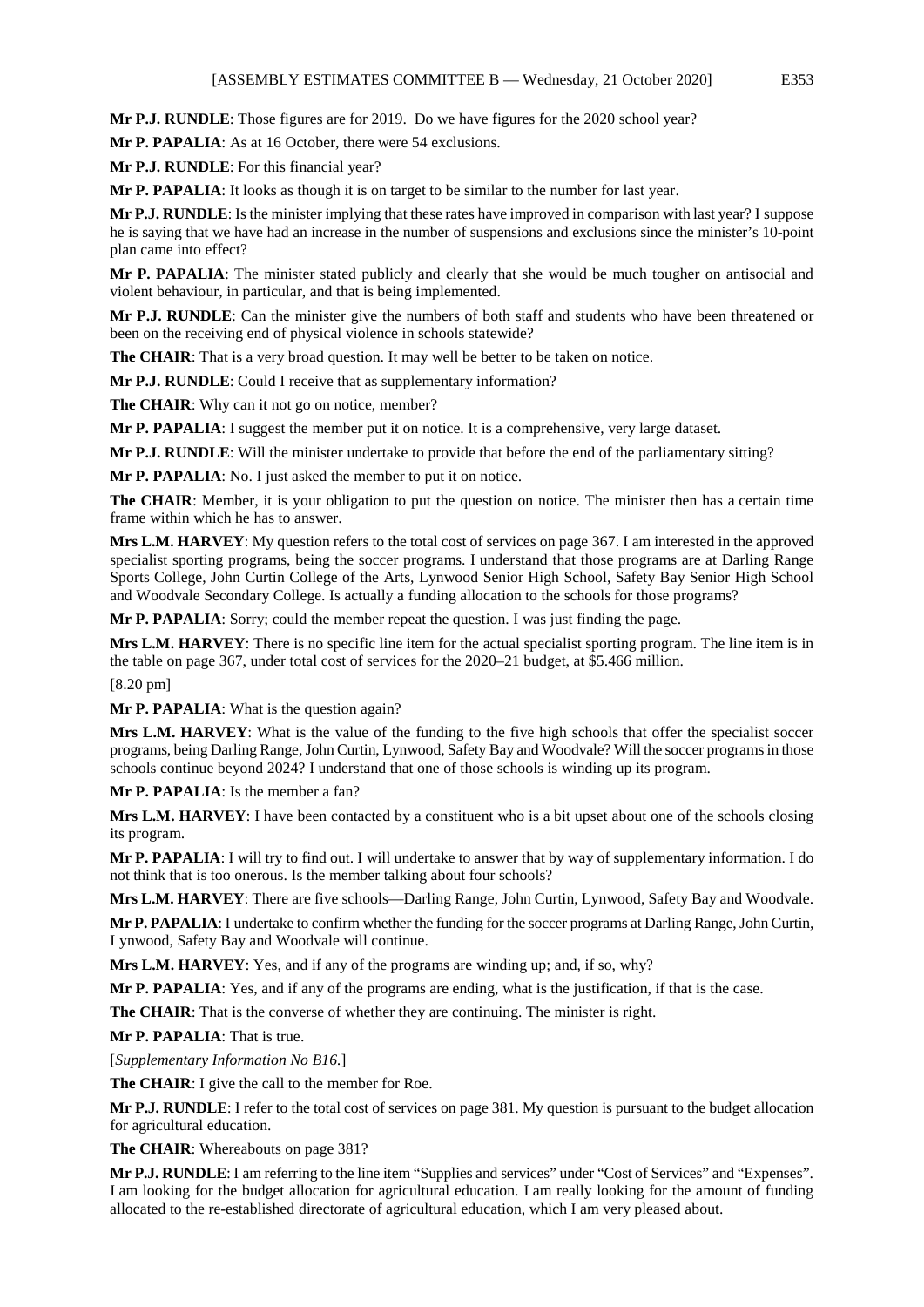## E354 [ASSEMBLY ESTIMATES COMMITTEE B — Wednesday, 21 October 2020]

**The CHAIR**: Minister, I do not know whether it is contained there but you can give it a go.

**Mr P. PAPALIA**: That is going to be difficult because the overall allocation is not separated from the budget. I will see whether I can find something. What is the member actually asking?

**Mr P.J. RUNDLE**: How much funding is allocated to the re-established directorate of agricultural education.

**Mr P. PAPALIA**: It is one FTE as far as the directorate goes. The budget resourcing is just part of the global allocation. It is not something we can isolate and say that amount is dedicated to agriculture.

**Mr P.J. RUNDLE**: Can the minister explain why the directorate has been re-established, given that it was removed in 2017? As I said, I am very much in favour of it; I think it is a great initiative. I would like an explanation of what prompted the re-establishment.

**Mr P. PAPALIA**: Does the member want to join in celebrating the fact that it has been re-established?

**The CHAIR**: Moving forward, member.

**Mr P.J. RUNDLE**: I will let the minister answer.

**Mr P. PAPALIA**: I do not know. I am not the minister. I am informed it is not actually a directorate in the terms that the member is referring to. An agricultural support team will be established. It will have a different structure and will be a different initiative. It will obviously support agricultural education but it will not re-establish the directorate. The member should write to the minister and ask her. If I suggest that the member puts the question on notice, he will say that he will not get the answer in time; if he wrote to the minister, he might.

I can say that the objectives of that team are to ensure that education links into opportunities with the government jobs and skills package. The intention is to ensure that there is a greater focus on getting young people jobs in the agricultural sector as a consequence of that training.

**Mr P.J. RUNDLE**: Will at least one FTE in the education department also be working with the PRIMED project, which is part of the DPIRD/education department program, I gather, over the next three years?

**Mr P. PAPALIA**: With respect to the member's observation that one FTE will be involved, by way of comparison or perhaps providing some insight, for the entire defence sector, we have a workforce development team of two that was established under the Department of Training and Workforce Development. They look at not just defence, but also the demand for similar skill sets across other sectors, such as resources, mining and offshore oil and gas. That is actually a significant contribution. If an individual has the skill sets to identify job opportunities and ensure the end result of a job through the training and delivery of the training targets, that is a significant contribution.

PRIMED is a collaborative project between the Department of Primary Industries and Regional Development as the lead agency, the Department of Education and the Department of Training and Workforce Development. They are collaborating on that project. It aims to provide secondary students with a better understanding of primary industries, inform secondary students about opportunities to meet their career aspirations in the range of primary industries, particularly in professional roles, and improve delivery of primary industries-related curriculum through teacher professional learning and industry-aligned teaching resources. The three agencies have each committed resources to deliver the project jointly and in partnership with industry. Over the five-year period, the government's investment in the project through each agency's contribution is almost \$5.3 million. The Department of Education's commitment is over \$2 million. As I indicated earlier, one FTE is quite significant. As the requirements for agricultural education are developed and more collaboration is worked out with the ag colleges, that FTE number will grow. Yes, it is integrated with PRIMED.

[8.30 pm]

**Mr P.J. RUNDLE**: To wrap that up, will the department be tracking the progress of the PRIMED collaboration, if you like and any results?

**Mr P. PAPALIA**: Yes. I commend PRIMED for doing this. This is similar to the activity that we are conducting in other sectors, to ensure that the training that we are delivering is pragmatic and practical and that the outcome is jobs for the people being given the training. It is about integrating the activity of the government and the education department and other departments with industry to find a result at the end for the individuals, the students, because of course we have to measure whether what we are doing works.

**Ms L.M. HARVEY**: I refer the minister to page 377, which lists new primary schools and other builds. I want to get an understanding of the variance in the values attached to these builds. Alkimos (Shorehaven) Primary School is estimated to cost \$26.395 million and Caversham Valley Primary School is estimated to cost \$17.3 million. I wanted to get an understanding of the difference in capacity of those schools. Will they each have the same facilities with respect to science labs, STEM and art facilities et cetera?

**Mr P. PAPALIA**: We will check.

**The CHAIR**: Member, is that in the table "Works in Progress"?

**Ms L.M. HARVEY**: Yes, it is.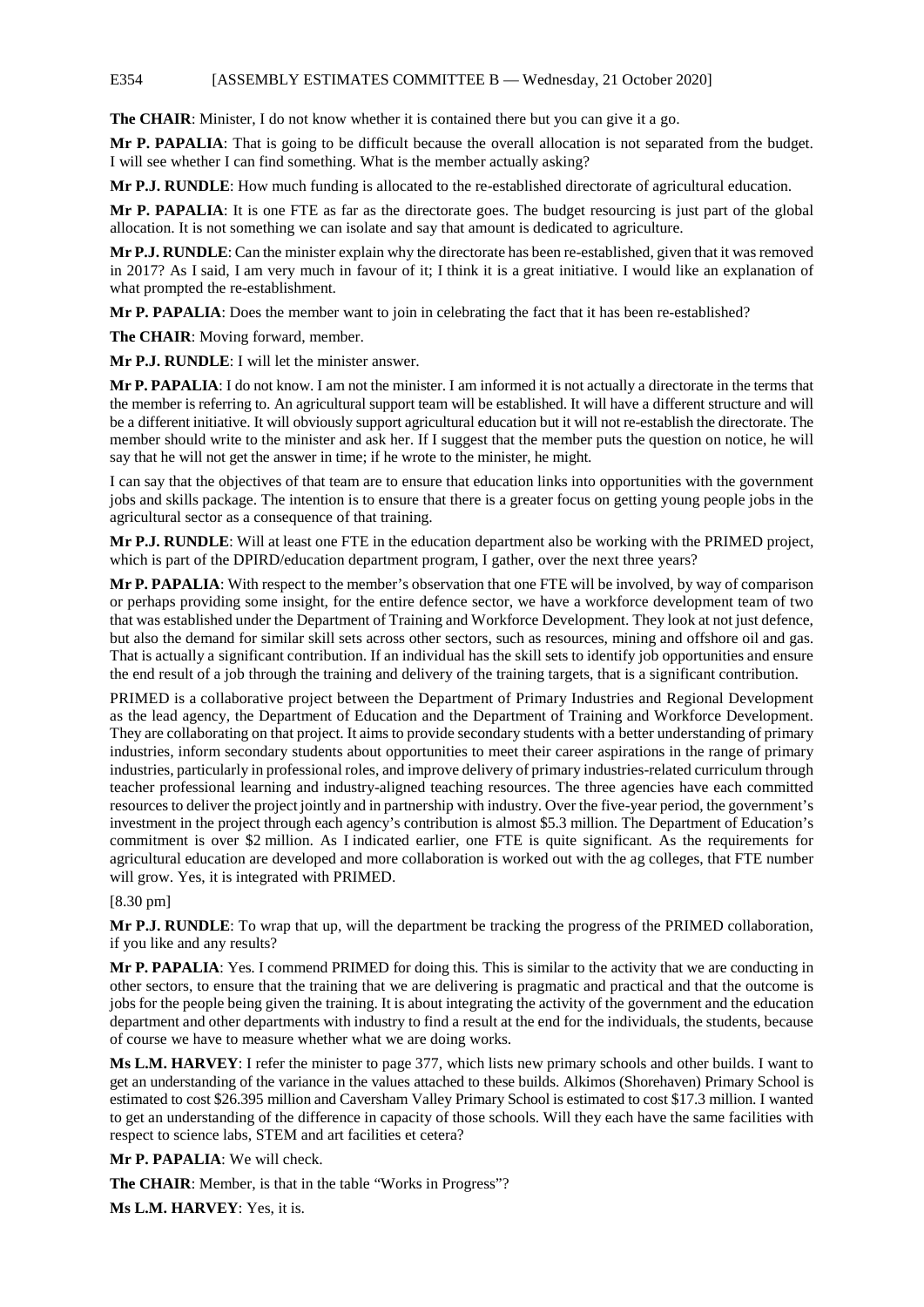**Mr P. PAPALIA**: It is under "New Primary Schools". Those schools will have different capacities. What was the first one the member asked about?

**Ms L.M. HARVEY**: The first one is Alkimos (Shorehaven) Primary School.

**Mr P. PAPALIA**: Shorehaven is being built for 650 students, with three specialist rooms. Caversham Valley Primary School is being constructed to accommodate 430 students, with two specialist rooms.

**Ms L.M. HARVEY**: What are specialist rooms?

**Mr P. PAPALIA**: I assumed the member was talking about the science rooms.

**Ms L.M. HARVEY**: Are they the science rooms, for STEM?

**Mr P. PAPALIA**: They are specialist rooms.

**Ms L.M. HARVEY**: I will beg the indulgence of the committee and ask about two more schools, while we are on assets and rebuilds. Could I get the same confirmation with respect to Alkimos College? The fifth line from the top of page 378 shows a commitment of \$48.4 million. The other one I want to know about is Willetton Senior High School—a \$12.5 million commitment for upgrades. The note is not specific about what will be provided there.

**Mr P. PAPALIA**: Where is that?

**Ms L.M. HARVEY**: Willetton Senior High School is at the bottom of page 379.

**Mr P. PAPALIA**: Okay. What was the member's question with regard to those schools? Does she want to know their capacity?

[8.40 pm]

**Ms L.M. HARVEY**: I would like an understanding of the capacity of Alkimos College and what the build is making provision for.

**Mr P. PAPALIA**: I am informed that it is a new classroom block.

**Ms L.M. HARVEY**: Does the minister know how many students that will be for? I know that there are capacity constraints at both Willetton and Rossmoyne. I am trying to get an understanding of the capacity extension. Mike Nahan is not here; I am asking that question on his behalf.

**Mr P. PAPALIA**: Yes, okay.

**Ms L.M. HARVEY**: They are his two babies!

**Mr P. PAPALIA**: The Alkimos College line item is cash flow for stage 1. Stage 1 will be built to accommodate 750.

**Ms L.M. HARVEY**: Is that going to be from year 7 to year 12, or year 7 to 10?

**Mr P. PAPALIA**: If it is stage 1, I am assuming it is. It is a new school, so they start off in year 7 and they work their way up, so it will be like that, I imagine.

**Ms L.M. HARVEY**: Excuse my ignorance: is that 750 year 7s in the first intake, or will that be full capacity, potentially?

**Mr P. PAPALIA**: I will check. Bob Hawke College was built with a greater capacity than just the year 7s. There are normally around 200 a year for a normal average school.

**Ms L.M. HARVEY**: I know that was the case for John Curtin College of the Arts.

**Mr P. PAPALIA**: Yes, so we will just check, but I am assuming they do not build for just year 7. They build for up to year 10 and beyond that; or even a small school, going to year 12, and then growing after that; but I will check. So, the new classroom block—for Mike Nahan!—is for 300 students. We can also confirm that the 750—the normal number of year 7s is a couple of hundred—is going to be over three years' worth -

**Mr P.J. RUNDLE**: Is that for Alkimos?

**Mr P. PAPALIA**: Yes, for Alkimos. They are anticipating something like 175 year 7s in the first year, so they are exceeding demand for the first five years, probably.

**Ms L.M. HARVEY**: On behalf of my good friend Mike Nahan, are there capacity constraints at Rossmoyne Senior High School, with a view to looking to have some expansion at that school in the near future?

**Mr P. PAPALIA**: That is not actually listed, is it?

**Ms L.M. HARVEY**: It is not listed, but it is in the context of Willetton Senior High School. The two schools sort of balance between each other.

**Mr P. PAPALIA**: With regard to Rossmoyne, there is assessment being done on future growth at the moment. There is work being done on demand.

**Ms L.M. HARVEY**: Okay. Thank you so much for all your help.

**The appropriation was recommended.**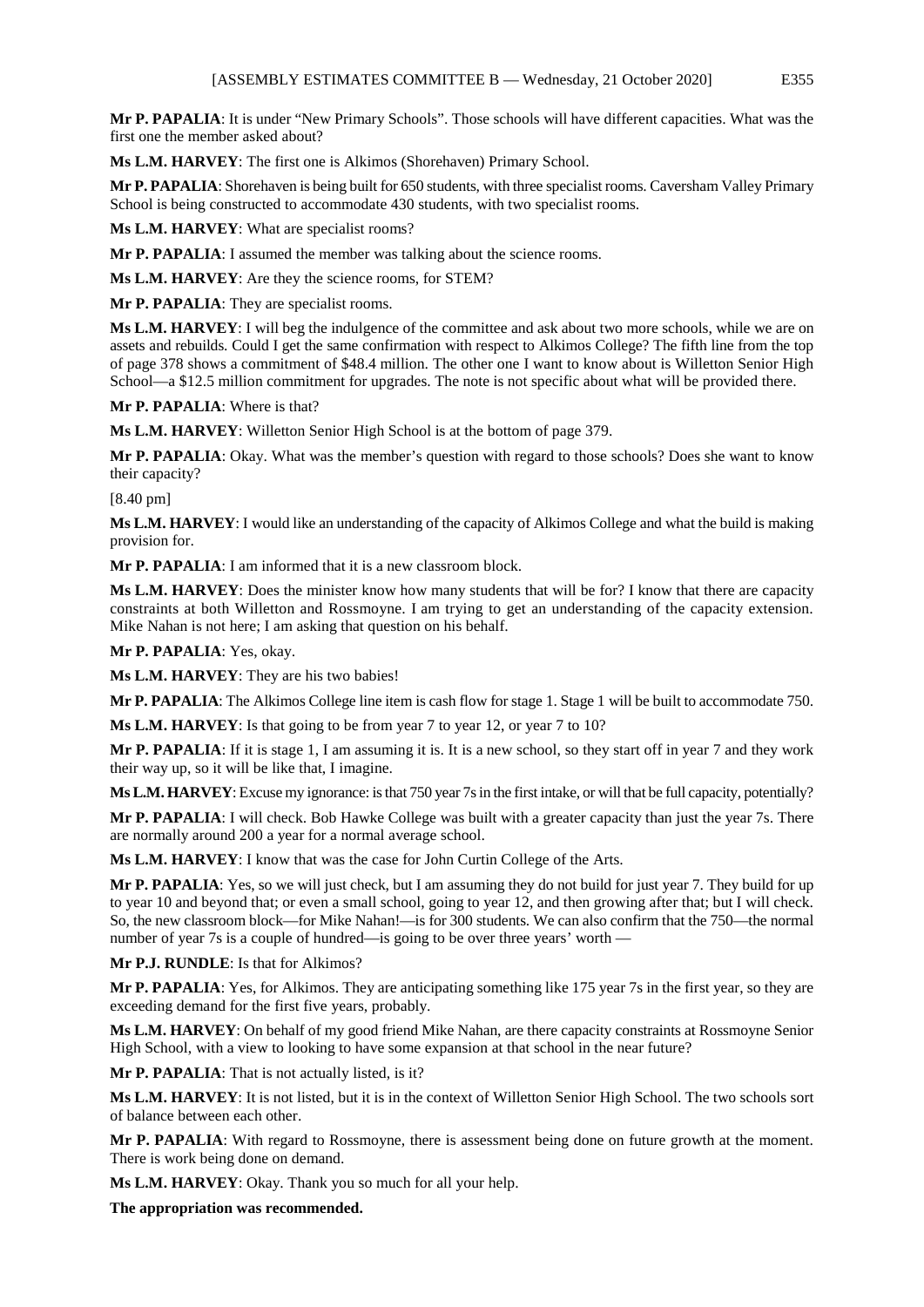## **Division 27: Training and Workforce Development, \$430 638 000 —**

Ms M.M. Quirk, Chair.

Mr P. Papalia, Minister for Tourism representing the Minister for Education and Training.

Ms A. Driscoll, Director General.

Ms G. Husk, Director, Finance.

Ms K. Ho, Executive Director, Policy, Planning and Innovation.

Mr R. Brown, Executive Director, Service Resource Management.

Mr G. Thompson, Executive Director, Corporate.

Mr P. Wyles, Director, Service Delivery Strategy.

Ms M. Stanley, Director, Training Regulation.

[Witnesses introduced.]

**The CHAIR**: Member for Scarborough, you have the call.

**Ms L.M. HARVEY**: My first question relates to new works on page 401. At paragraph 3.2, there is reference to some upgrades for heavy haulage driver training at the South Regional TAFE Collie campus. I just want to know whether the department has identified any skill shortages that are specific to the south west area of the state, including the areas of Vasse, Collie and Bunbury. Is there any detail the minister could provide us with on that?

**Mr P. PAPALIA**: The work that is being done at the TAFE in developing this heavy haulage driving operations skill set course looks at the entire state. It addresses the requirements across the entire state. Collie is a great location for establishing that training. Clearly, there are benefits for the community as it transitions from coal into the future, creating jobs and opportunities around the training centre, but it is not isolated to any one region—both the demand and the requirement.

[8.50 pm]

**Ms L.M. HARVEY**: With regard to heavy haulage driver training, can the minister advise me how many students are expected to go through the program, and the length of the course?

**Mr P. PAPALIA**: Its length I can tell the member immediately: it is a five-week heavy haulage driving operation skill set course. There will be between 12 and 15 trainees per course and the initial course is starting this month. I imagine that once the TAFE conducts one and gets a sense of how appropriate the numbers it is training are, it might adjust that, but it is pretty incredible to see that happening so rapidly—a new initiative.

**Ms L.M. HARVEY**: The department is very good at that.

## **Mr P. PAPALIA**: They are!

**Mr C.J. TALLENTIRE**: My question refers to page 389, under the heading, "Significant Issues Impacting the Agency". I notice—and it is, indeed, the experience in the electorate—that a number of course fees at my local Thornlie TAFE have been significantly reduced. I ask the minister to provide an update on how training numbers in those fee-reduced courses have been tracking since last year.

**Mr P. PAPALIA**: Definitely. The member is right. Everywhere, the reduction in course fees attracted attention and got people interested again. The McGowan government has cut fees by up to 70 per cent across 73 high-priority courses, and some of them are offered at the Thornlie TAFE campus, in the member's electorate. Because fees went up by as much as 500 per cent before for some courses, we know there was a massive reduction in enrolments, so it is interesting to see that people are getting interested again now that there is a much more attractive fee regime.

In October 2019, a \$53.5 million package was announced, which halved the fees for 34 high-priority qualifications from 1 January this year. Since 1 January, there have been more than 28 400 enrolments in these courses. Of those, WA TAFE reported around 17 000 enrolments, which is up 22.5 per cent on last year.

In July this year, a second \$57 million package was announced as part of the WA recovery from COVID plan. This funding supported a further 39 qualifications under the lower fees, local skills program, bringing the total number of qualifications with reduced fees to 73. Some of the courses with reduced fees offered at the member's local Thornlie TAFE campus are: certificate IV in business, with fees reduced by 67 per cent; certificate II in construction, reduced by 67 per cent; certificate III in painting and decorating, or decoration, reduced by 50 per cent; diploma of project management, reduced by 72 per cent; and diploma of early childhood education and care, reduced from \$10 075 to \$2 400, or by 72 per cent.

Since the introduction of the second tranc2he of lower fees, local skills courses, TAFEs have reported around 3 200 additional enrolments since the start of July. Around one-third of enrolments have been by students living in the regions—Peter Rundle will be applauding! Forty-one per cent of students are female. I have one other additional stat: the courses have been even more popular with younger students, with 60.7 per cent of all enrolments undertaken by students aged 24 years or under.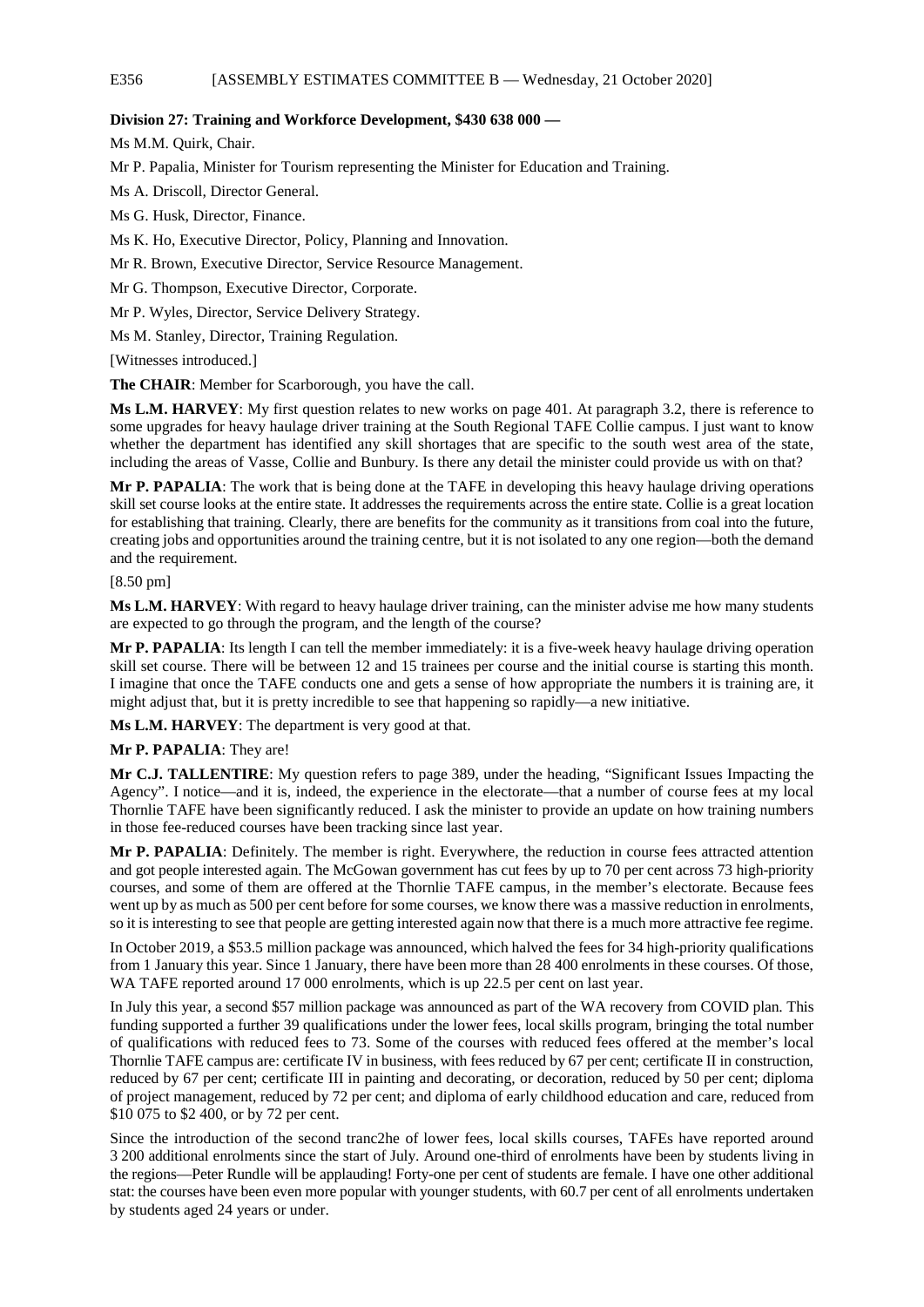**Ms L.M. HARVEY**: Is it possible to get commencement information for a couple of the different trade areas from the department? I have trades in occupations in the Australian and New Zealand Standard Classification of Occupations group. I do not know when the latest available data is; I am assuming probably March 2020.

**Mr P. PAPALIA**: Which group is the member after?

**Ms L.M. HARVEY**: There is a group of trades commencements around apprentices. There is a grouping of them called the ANZSCO group. I do not know whether that is still the national acronym. Is it?

# **Mr P. PAPALIA**: Yes.

**Ms L.M. HARVEY**: I am interested in commencements for apprentices in engineering and construction trades. Can we get that data for the last three years? I think the agency would have that.

**Mr P. PAPALIA**: We do not have that here. The member might have to put that one on notice. I can give the member some indicative numbers. If we look at apprenticeship commencements, we see that they have increased steadily since 2017. Noting that we just went through a pandemic, or still are in a pandemic, the significant impact of that occurred in the second quarter of this year, and we dropped by only two per cent in the 12 months to June 2020, which is incredible. New entrant traineeship commencements actually increased in 2019, by 714 more places than in 2018. Again, there was a fall in 2020 as a result of COVID, but the numbers that the member is asking —

**Ms L.M. HARVEY**: Which apprentice numbers increased?

**Mr P. PAPALIA**: Apprenticeship commencements? That was a global one, I think—total.

**Ms L.M. HARVEY**: Okay. I was specifically looking for the trades, engineering —

**Mr P. PAPALIA**: Yes, as I said, we do not have that. The member would have to put it on notice.

**Ms L.M. HARVEY**: I can probably find it through a national reporting agency, I would expect, if the minister does not have it with him today.

**Mr P. PAPALIA**: Possibly, I do not know.

**Ms L.M. HARVEY**: I refer to page 229 of budget paper No 3. Under the heading "Training and Workforce Development", the line "Tuition Fees — Vocational Education and Training Courses" has some values there under "General Subsidy", "Concession Card Holders" and "Severe Financial Hardship". I am seeking some clarification from the agency. It looks to be that general subsidies are averaging \$4 525 per person; concession card holders, \$769 per person; and severe financial hardship comes in at an average of \$1 471 per person, which does not seem consistent with the value one would expect regarding the subsidy. I am just seeking some clarification on the actual recipient numbers there, and whether there may be a doubling up of the general subsidy in some of the concessions.

[9.00 pm]

**Mr P. PAPALIA**: Yes, unless they are eligible for a number of them, or more than one of them.

**Mrs L.M. HARVEY**: That is right.

**Mr P. PAPALIA**: I am not sure about the detail that the member is requesting and/or whether her hypothesis around individual allocations is accurate; I do not know. I do not know that the advisers can tell me right now. What is the actual question?

**Mrs L.M. HARVEY**: Obviously I will need to seek further clarification, perhaps by writing to the minister. No-one has the answer here.

**Mr P. PAPALIA**: Yes. That might be a better way of doing it, because I am not sure how the member would couch that as a supplementary question.

**Mrs L.M. HARVEY**: I am interested to know whether the number of recipients for each of these subsidy category areas has been revised down from the expectation from last year. My understanding of these concessions is that they normally hover around 60 000 recipients for the general subsidy, and usually around 15 000 to 16 000 for the other two concessions. I am just interested to know whether, over the last financial year, we have actually seen a reduction in the number of individuals seeking these concessions and subsidies.

**Mr P. PAPALIA**: Because of the reduction in costs.

**Mrs L.M. HARVEY**: It is actually less the value and more the numbers of applicants that I am interested in.

**Mr P. PAPALIA**: It is not directly comparable. Given our previous experience of the subsidy uptake in any one of those categories, and noting that there has been a significant change in fee levels, we are anticipating elevated enrolments, and that has been demonstrated. The indications are that that is going to happen because of what we have witnessed, even in the midst of a pandemic. Such a small reduction in enrolments in some of those categories of training to the middle of the year would suggest that there is going to be a much greater uptake. I think the best thing to do with regard to the member's question is to write to the minister and ask for clarification.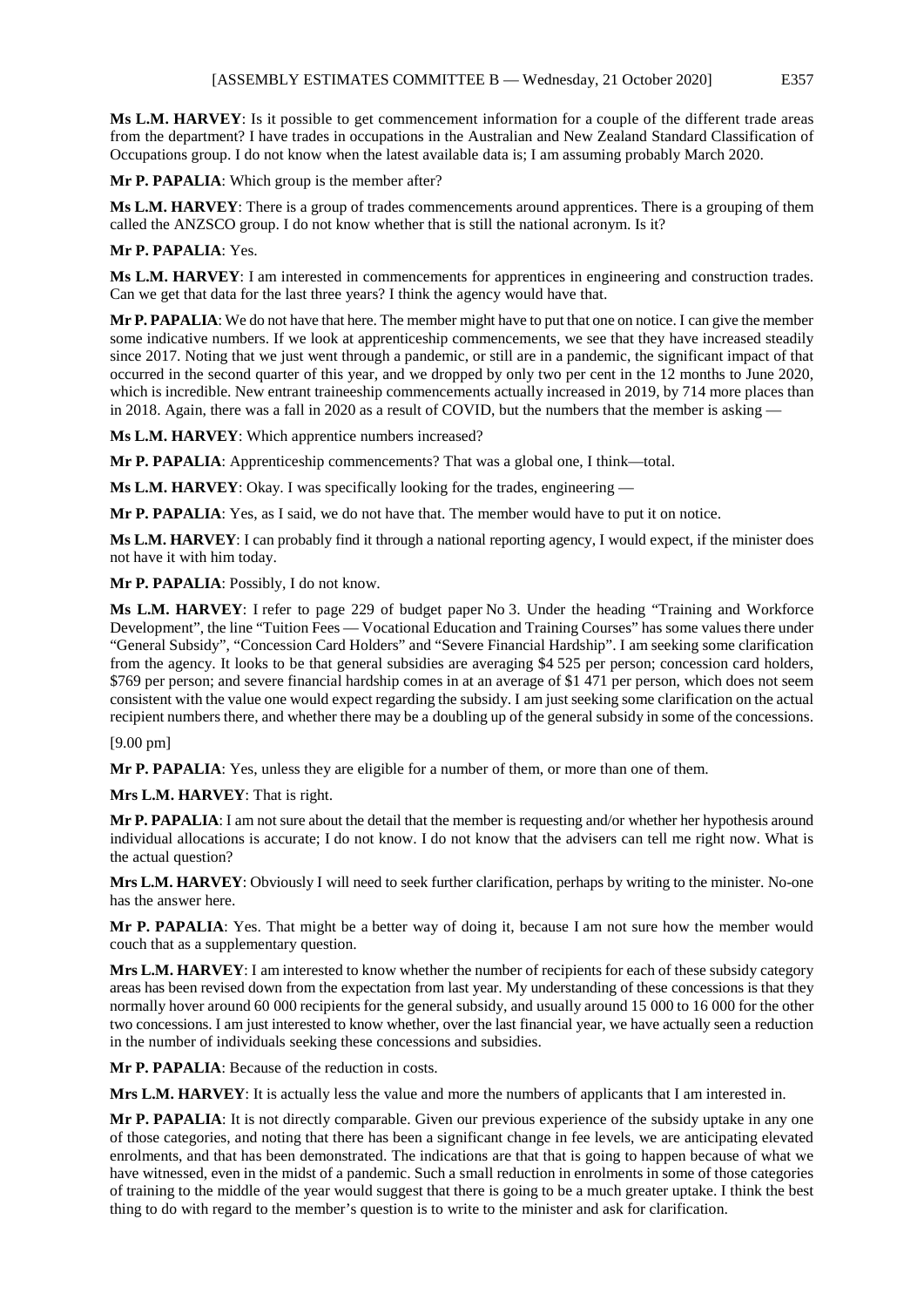## E358 [ASSEMBLY ESTIMATES COMMITTEE B — Wednesday, 21 October 2020]

**Mrs L.M. HARVEY**: My understanding was that last year's budget estimate was for a higher number of recipients applying for subsidies, so I am trying to ascertain whether that has dropped off and whether there might be a reason for that. I am going to have to write to the minister, clearly. I will do that.

**The CHAIR**: I do not think the member can assist with that. Member for Roe.

**Mr P.J. RUNDLE**: I refer to page 392, under the heading "Services and Key Efficiency Indicators", service 1, "VET Workforce Planning and Policy Development". My question really relates to the department's strategies for improving the quality of our TAFE lecturers and encouraging industry-trained practitioners into TAFE. I refer also to the minister's press release of 18 September about a \$57 million investment in training driving demand for an increased skilled workforce. It said that applications were open on 18 September and closed on 5 October. Therefore, my question is: How has the response been? Does the minister have any numbers for applications et cetera?

**Mr P. PAPALIA**: There has been a very positive response to the recruitment campaign: almost 1 500 applications for more than 900 individual positions. Almost half of all applicants applied to teach in more than one of the 16 industry areas—for example, automotive, business, those sorts of areas—resulting in multiple applications to be assessed for many applicants. There were no industry areas in which no applicants were received, and 75 per cent of applicants wished to be considered for employment with more than one college. Every TAFE college received at least 50 first preferences. Forty-eight per cent of the applicants were female, 51 per cent male and one per cent other.

**Mr P.J. RUNDLE**: Yes, where is the other one per cent?

**Mr P. PAPALIA**: It is one per cent other.

**Mr P.J. RUNDLE**: Okay.

**Mr P. PAPALIA**: Only two per cent—15 applicants—were Aboriginal and Torres Strait Islander, but the department is looking at strategies to build future recruitment of Aboriginal people with other human resources leads.

**Mr P.J. RUNDLE**: Thanks, minister. Is the department looking to increase salaries to compete with industry?

**Mr P. PAPALIA**: I think that right now a job is a very attractive proposition, right around the country. Our trainers are well paid, and our policy in government is to make people permanent and ensure that people get all the benefits associated with permanency. There are a lot of positive, attractive things about being in the public sector.

**Mr P.J. RUNDLE**: Is the government exploring avenues for co-contribution from industry for salaries?

**Mr P. PAPALIA**: The Nationals WA really are high taxing, are they not? It is just like tax and spend.

The CHAIR: We had been going so well, minister!

[9.10 pm]

**Mr P. PAPALIA**: Tax-and-spend Nationals! There are no free market players in the National Party!

**Mrs L.M. HARVEY**: Come on! Fifty more minutes of politeness—we can do it!

**Mr P. PAPALIA**: I am politely taking the piss!

**The CHAIR**: It was a Post-it note answer, too!

**Mrs L.M. HARVEY**: Have you got your calculator out!

**Mr P. PAPALIA**: So, we already get contributions towards equipment in kind, which is what one would expect I guess, and it is not many of these sectors. I am informed that there have been some indications of potentially doing something of that nature, but it is being assessed. This is not a simple matter.

**Mr P.J. RUNDLE**: My concern is that sort of competing with the mining sector, with the likes of our mechanics in the south west. We are losing a lot of people to FIFO in the mining sector. Is the minister comfortable that industry is making—obviously, he talked about in-kind support—enough of a contribution to ensure an ongoing workforce at a more local level?

**Mr P. PAPALIA**: The numbers, as indicated, would suggest that it is an attractive proposition. There were more than 1 500 applications for 900 positions. Tradespeople age, and over time the attractiveness of FIFO diminishes, as does the impact on lifestyle associated with drive in, drive out or remote work, and working in an environment where there is no certainty over a long period. People often have to move around from site to site to ensure their employment. The attractiveness of that diminishes over time, particularly as people age; they have families and they become physically less capable, so TAFE or training positions of this description become more attractive, I think, as people age and as they change their phase of life. I think also there is a lot of genuine desire on the part of many tradespeople to convey their knowledge, to contribute to younger people's lives and to foster and mentor people. There is a lot of return out of that. There is a great deal of benefit to people in being able to do that, so it just is an attractive proposition.

I am not sure that there is necessarily evidence that we are losing people; quite the contrary, with respect to the response to the advertised positions. But it is also potentially a different market that the member is talking about.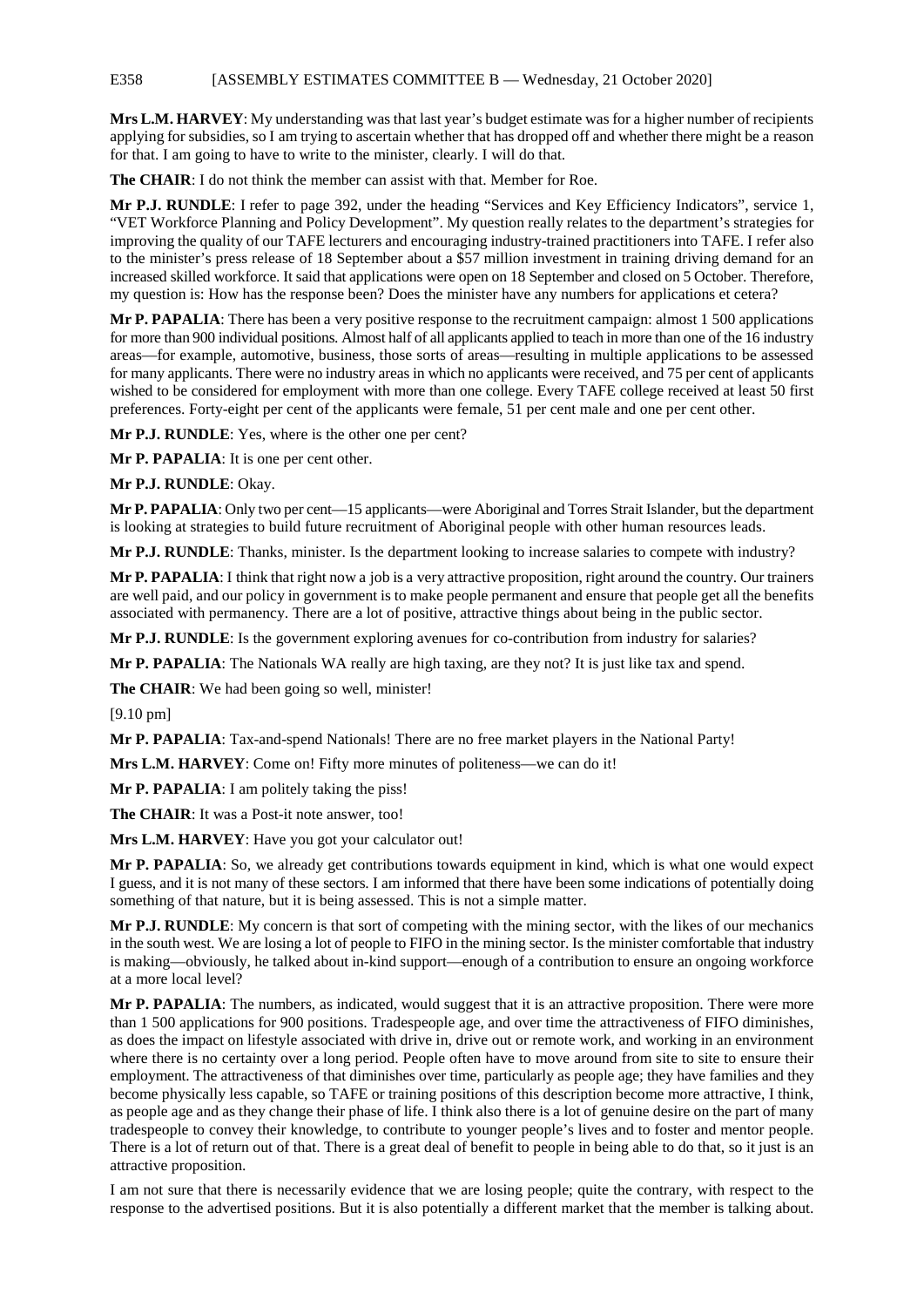The ones being poached might be poached from other industry players to go and work in the resources sector, for instance, as opposed to manufacturing in Perth or working in construction or something. We are potentially looking at a different demographic.

**Mr J.E. McGRATH**: I refer to page 389, under "Significant Issues Impacting the Agency", and the heading "WA Recovery Plan". Paragraph 2 talks about the financial incentive that has been introduced to encourage employers to re-engage displaced apprentices. I have been asked by a constituent whether there is a requirement for a percentage of apprentices to be employed in respect of companies getting government contracts, or contracts that have any component of government funds. Does the government have any requirement, when companies tender for government projects, for them to have a certain number of apprentices?

**Mr P. PAPALIA**: That is a consequence of the Western Australian Jobs Act. It is incorporated in the jobs act as an obligation on proponents seeking government contracts in Western Australia that there are threshold levels of apprentices employed.

**Mr J.E. McGRATH**: Can the minister explain that threshold?

**Mr P. PAPALIA**: It is not my portfolio; I do not think it is even the education minister's portfolio. As an example, the Priority Start policy came into effect in Western Australia on 1 April 2019, replacing the previous Government Building Training Policy. The new policy meets the state government's plan for job commitments to maximise opportunities for apprentices and trainees on all major state government–funded building, construction and maintenance contracts. Priority Start aims to ensure a sustainable construction trades workforce for WA by increasing overall numbers of apprentices and trainees in the building and construction industry. To achieve this, the policy requires companies that are awarded state government building construction, civil construction and maintenance contracts valued at over \$5 million to meet the industry's average target training rate for apprentices and trainees.

**Mr J.E. McGRATH**: What is the number for a project worth more than \$5 million?

**Mr P. PAPALIA**: It is the industry's average target training rate for apprentices and trainees, so it depends on which sector it is. For general construction, it is 11.5 per cent; for civil construction, it is five per cent. As a component of this policy, contractor appointing has been reduced to once a year, and there is an expanded range of in-scope qualifications for construction and trades worker occupations.

**Mr J.E. McGRATH**: So, that is one out of 10 for general construction—one apprentice to 10 tradesmen?

**Mr P. PAPALIA**: Well, 11.5 per cent is a little higher than that, yes. I make the observation, though, that that is the minimum, and the competitive process for winning government contracts recognises the desire of the government to increase apprenticeships and traineeships, so any proponent seeking to get a government contract is going to be aware of that and seek to maximise —

**Mr J.E. McGRATH**: The opportunity to win the tender.

**Mr P. PAPALIA**: Yes, so it will get recognised.

**Mrs L.M. HARVEY**: I refer to page 389. In paragraph 5 there is a reference to international students, which is obviously a problem, given the current world environment. I seek some clarification from the minister about the number of international students who were enrolled in TAFE colleges in 2019, and where that figure sits for 2020.

**Mr P. PAPALIA**: For 2019, enrolments totalled 2 371 and for 2020, it is 2 052.

**Mrs L.M. HARVEY**: Is that across all the TAFEs?

[9.20 pm]

**Mr P. PAPALIA**: That is for the TAFE sector, yes. That is not much of an impact, though, considering that we endured COVID impacts at the start of this year and there has been a reduction of only 320 or so.

**Mrs L.M. HARVEY**: There is also reference there to a recovery strategy being developed. When is it expected that the recovery strategy will be finalised, and does the minister have any indication of some of the measures that might be included in that strategy?

**Mr P. PAPALIA**: There is a range of elements to the strategy, all of which will be subject to the environment we find ourselves in with COVID. I can read out what the elements are, but until such time as international borders are opened and it is viable for international students to return to Australia, a lot of this strategy is not going to be applicable. The plan for when the borders open is to integrate skills and employability pathway courses across WA's TAFE and higher education sectors through packaged offers with universities; to enhance university articulation arrangements for students not on a packaged university pathway; to promote WA university and VET study opportunities to WA international school and TAFE students; and to provide student support and experience activities through the TAFE International Western Australia student network, which offers career and employability sessions, mental health support, friendship and networking, and engagement with local community groups. I can confirm that in my other portfolio, citizenship and multicultural interests, we were actively engaging across government with the team around Study Perth and Training and Workforce Development looking for ways that our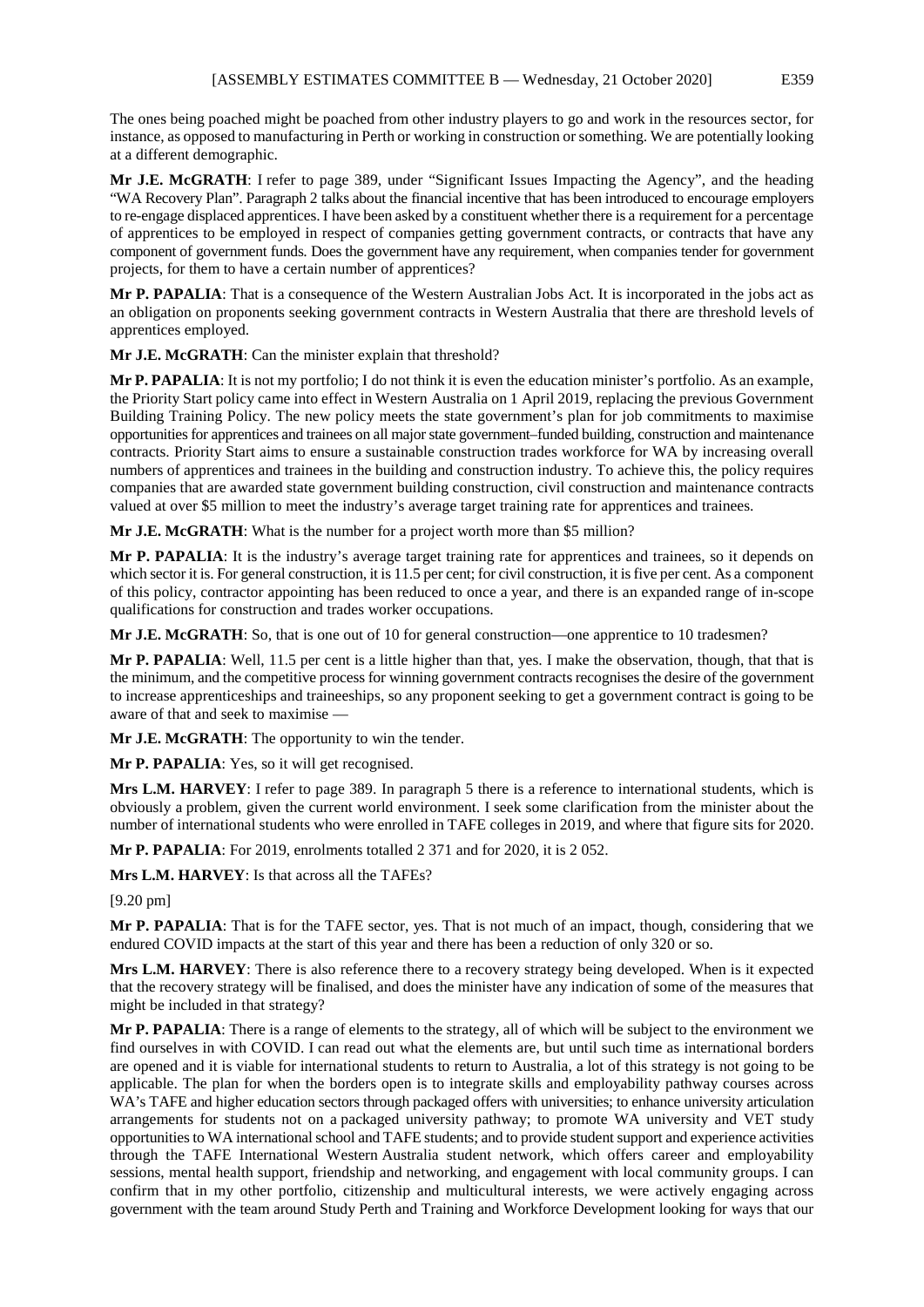## E360 [ASSEMBLY ESTIMATES COMMITTEE B — Wednesday, 21 October 2020]

local Western Australian culturally and linguistically diverse communities could contribute to this effort. We were engaging with the biggest source of international students in WA, which last time I looked was India, which slightly pipped China. We have large communities from both of those nations, and we were engaged very directly with peak bodies representing those communities. They were enthusiastically embracing the opportunity to help the state through making it a welcoming and positive environment for students from their home nations. More recently, during COVID, both of those communities' peak bodies undertook to assist students who were here already and were not returning to their home countries. They assisted in ensuring that they are having a better experience than they might otherwise have because they were not eligible for any support from the federal government.

**Mr M. HUGHES**: I refer to page 389. My question is about the support for the training of young people. The minister may feel that he has already substantially covered over this, but I am interested to skip to —

**The CHAIR:** Member, you mean "covered" rather than "covered over", do you not?

**Mr M. HUGHES**: Sorry, covered; yes, I do.

**Mr P. PAPALIA**: It may have been a Freudian slip!

**Mr M. HUGHES**: I think that is what I meant. I think I know where I am!

Can the minister tell me what the government is doing to support young people in training, and to address industry priority skills?

**Mr P. PAPALIA**: Far and away, the biggest contribution has to have been the reduction in TAFE fees. I have probably mentioned a couple of times already that there has been a huge reduction in fees across a range of courses in a couple of different tranches to ensure that young people in particular are in a far better position than a few years ago with regard to training. The amount of \$268 million was injected into WA's training system over the four years from 2018–19 to 2021–22 via the National Partnership on the Skilling Australians Fund, which includes \$110 million from the commonwealth government. This partnership agreement funds growth in apprenticeships, traineeships and pre-apprenticeships to enable young people to transition into jobs after school. WA's employer incentive scheme provides an \$8 500 payment to employers for a four-year apprenticeship and \$2 125 for a 12-month traineeship, with additional loadings for priority groups such as those in regional areas, Aboriginal people, apprentices with a disability, and priority qualifications. There is also a 50 per cent commencement loading for apprentices aged 21 to 30 years to encourage employers to train young people who have reached adult wage rates. More recently, the state recovery package included specific initiatives to help apprentices and trainees who have been displaced by the economic disruption brought about by COVID. We have established a new free, out-of-contract register available on the Jobs and Skills WA website, which helps employers locate and re-employ apprentices and trainees who have been stood down. The sum of \$4.8 million has been allocated for the apprenticeship and traineeship re-engagement incentive, with one-off payments of \$6 000 for hiring an apprentice and \$3 000 for hiring a trainee displaced by the economic disruption brought about by COVID. Over 100 apprentices and trainees have already found jobs with new employers.

Free short courses have been developed in consultation with industry for displaced workers, women and young people to prepare them for immediate and emerging skill requirements as the economy recovers. These free skill sets will provide a launch pad for students to get skills ready for new jobs and provide pathways and credit towards full qualifications. There are courses in hospitality, logistics, cybersecurity, agriculture, civil construction, and small business. These free short courses were made available in July 2020. As at 14 September, TAFE colleges have already reported over 970 enrolments in the job-ready skill sets. In the future, the Labor government has announced the biggest capital works program in history for TAFE campuses across the state as part of the \$5.5 billion WA recovery plan. The McGowan government also commissioned and delivered the urgent review of skills, training and workforce development. It identified a range of medium to longer term initiatives to support the training needs of the state's young people and address industry skill priorities. The review's specific recommendations include strategies to increase the number of young people employed on government projects, and options for improving the delivery of vocational education training delivered to secondary schools.

**Mr P.J. RUNDLE**: My question relates to the agreement on the national infection control training fund, which is found below the heading "COVID-19 WA Recovery Plan" under the spending changes on page 388. Can the minister explain to me why that has gone from \$3 million to \$6 million?

**Mr P. PAPALIA**: Sorry, where is that?

**The CHAIR**: That is the first line under "COVID-19 WA Recovery Plan".

**Mr P. PAPALIA**: Okay, up the top.

**Mr P.J. RUNDLE**: It is the second line down.

**Mr P. PAPALIA**: Sorry, what was the member saying?

**Mr P.J. RUNDLE**: The amount next to the agreement on the national infection control training fund has gone from \$3 million to \$6 million. What does that entail?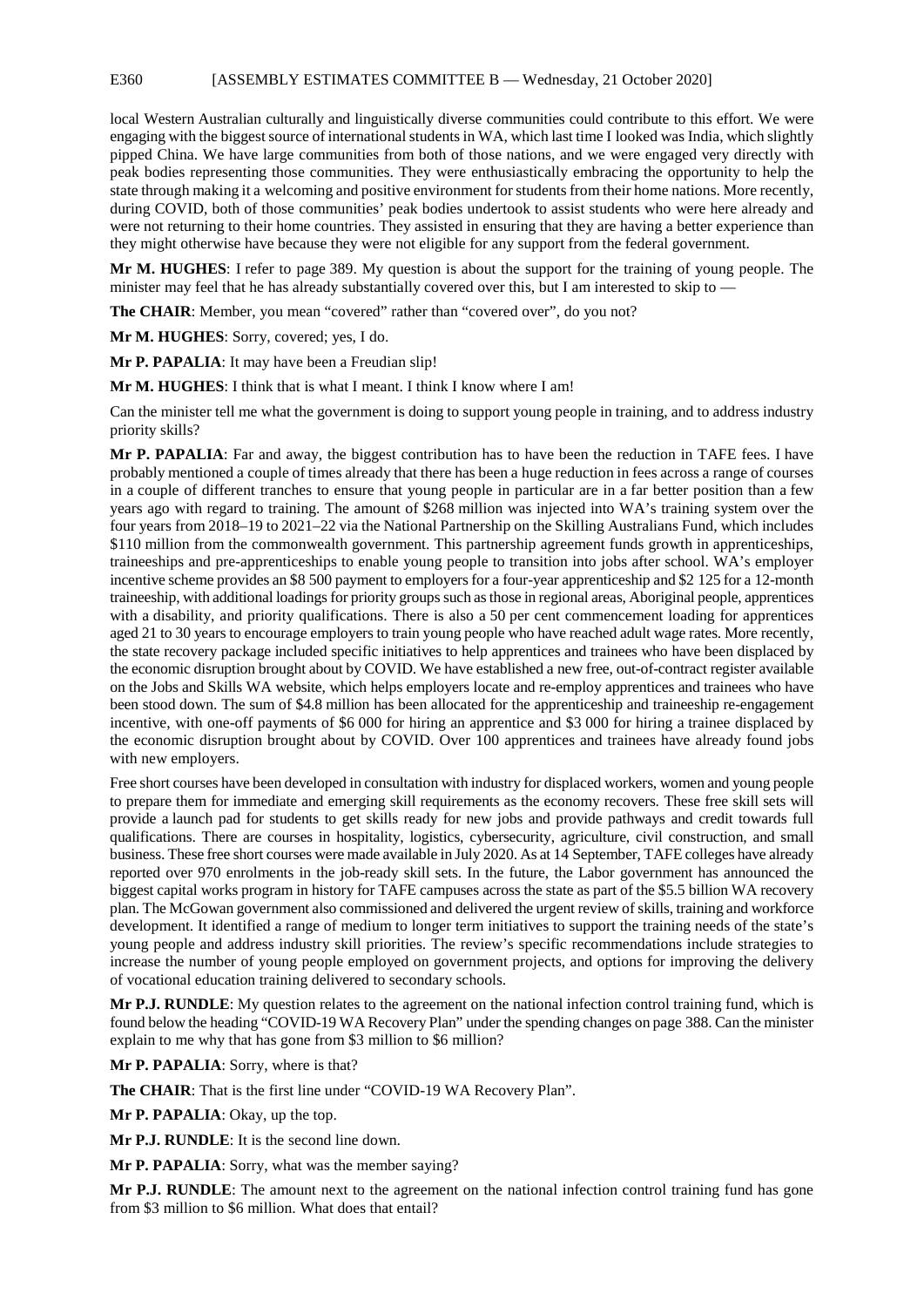**Mr P. PAPALIA**: It is actually a really good initiative. It is targeted at short-term skill sets being delivered to support immediate needs of industry to respond to COVID. Understandably, we will need more of that as time goes on, as we move into some environment where COVID is still a threat everywhere. We continue to have the most open economy in the country. Skill sets that were identified in consultation with industry are offered as low-fee or free courses, including the COVID-19 direct care skill set. The skill sets are essential to operate in a COVID-safe economy and to support economic recovery. Training has been prioritised for workers in the retail, tourism, transport, logistics, hospitality, cleaning, and security service industries, and to increase infection control skill levels in sectors such as aged care and disability care. A \$9 million allocation has been made for the skill sets funding through the state's contribution of \$4.9 million repurposed from general training funds. I think the only reason there is \$3 million and then \$6 million is that we ran out of time in the previous financial year.

**Mr P.J. RUNDLE**: The minister will see a bit further down the page the line item "JobTrainer Fund National Partnership Agreement". Is that basically in the same category? It is about 10 lines down from the previous item I referred to. Is that the same sort of scenario or is that a contribution that has to go to some sort of co-federal-type fund?

**Mr P. PAPALIA**: It is unrelated to that. The Premier signed the commonwealth heads of agreement for schools reform on 24 July. That outlines the approach to developing a new five-year national funding agreement. It was just the renewal of our funding agreement. It replaced the National Agreement for Skills and Workforce Development. As a consequence of the Premier signing that, we can access \$51.7 million in commonwealth funding under the JobTrainer fund. The WA Treasurer signed the national partnership for the JobTrainer fund at the beginning of September, and WA's plan to implement the JobTrainer fund is to significantly expand the range of courses in the lower fees, local skills initiative and to expand the range of free skill sets to be offered to young people and jobseekers. We access that federal funding and there is a rolling series of agreements.

**Mr Y. MUBARAKAI**: I refer the minister to the heading, "Significant Issues Impacting the Agency" on page 389. I am very pleased to see that a brand-new TAFE campus is being built in Armadale, which will benefit the people of my electorate. Could the minister please provide an update on the project?

**Mr P. PAPALIA**: Yes, I can, surprisingly enough!

**Mr J.E. McGRATH**: I am sure you can!

**Mr P. PAPALIA**: That project is a \$22.6 million investment in the Armadale TAFE campus. The current training delivery in the Armadale area is dispersed across three leased premises located across Armadale that are ageing, overcrowded and outdated. Currently, the Armadale region has a high need for easily accessible vocational training programs to provide pathways into long-term employment for youth and older unemployed seeking retraining. I am sure that that observation would apply to the seat of Jandakot as well.

There are 12 secondary schools in the Armadale area. With future population growth forecast to increase from around 94 000 in 2020 to 151 000 by 2023, it is critical to ensure that there are appropriate facilities and courses to accommodate the growing number of students seeking quality educational training opportunities. As part of the rebuilding our TAFEs program—the biggest investment in TAFE infrastructure in the state's history—a brand-new, state-of-the-art consolidated TAFE campus will be built in the Armadale town centre. It is anticipated that the new multistorey campus will provide training in the areas of child care, community services, mental health, business, education support and general education, and specialist areas for logistics, IT, emerging industries and cybersecurity.

The campus will be in a prime location, within walking distance of Armadale train station. We expect the land on which the campus will be located to be transferred from the Department of Communities by the end of 2020. The lead architect has been announced as a local firm and the first designs are expected to be completed in February next year. We expect construction to start by the end of 2021 and to be completed in 2023.

I am told I have to reiterate that, of course, it is part of the biggest TAFE capital works program ever. The sum of \$178.4 million has been allocated across 21 new capital projects to develop new and upgraded contemporary training facilities across the state and address the urgent need to stimulate the WA economy. There are dual outcomes both of them wonderful.

**Mrs L.M. HARVEY**: I refer the minister to service 4 under "Service Summary" on page 390. For 2018–19, there was an actual of \$7.3 million for apprenticeship and traineeship administration and regulation. The budget estimate was \$18.354 million, although the actual was \$15.170 million. Could the minister explain the fluctuation between the \$18 million and the \$15 million?

**Mr P. PAPALIA**: I expect it is something to do with fees. It is as a consequence of a bit of a lag in employers claiming the Jobs and Skills WA employer incentive scheme because of COVID-19. The member would have noticed that there was a big uplift between the previous year and 2019–20. There was a significant increase. That was because of the introduction of the Jobs and Skills WA employer incentive scheme. There was then a lag on applications to that scheme in 2019–20 because of COVID. Does the member get what I am saying? At the end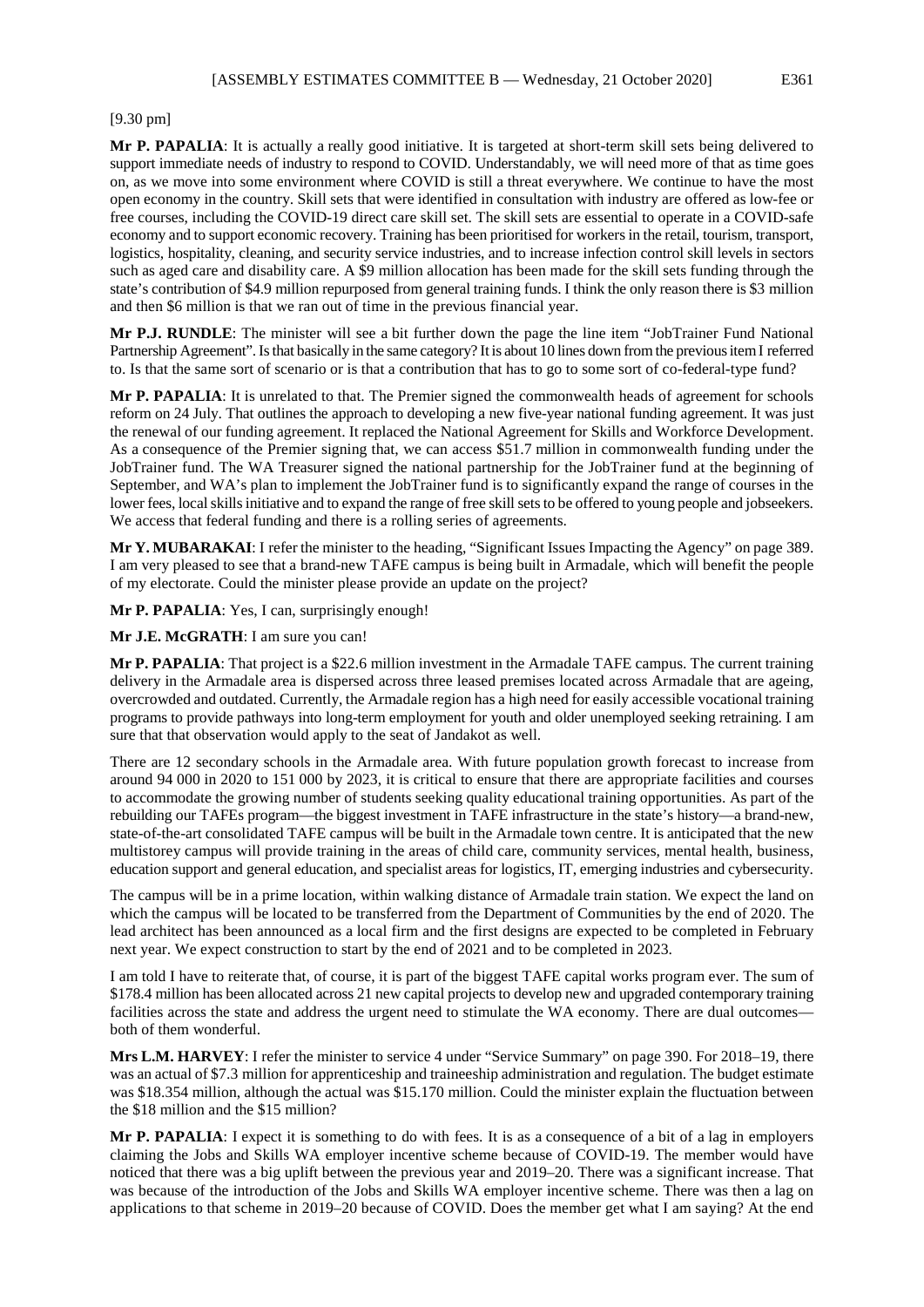E362 [ASSEMBLY ESTIMATES COMMITTEE B — Wednesday, 21 October 2020]

of the 2019–20 financial year, or the third quarter of it—I think it was the third quarter—there was COVID, so applications for that scheme diminished. There was a lot of concern. People did not even know whether they were going to have their businesses or not. They were not rushing to take on trainees and apprentices.

**Mrs L.M. HARVEY**: Does the minister anticipate a more than twofold recovery for the next financial year?

**Mr P. PAPALIA**: Absolutely. That is what is projected there, is it? Yes. We are leading the nation in growth in all manner of categories. Of most importance in this regard is employment—jobs. Our big employers of apprentices and trainees are going to be fuelled by massive state government investment over the next couple of years, which will then diminish as a proportion of the overall economic activity in the state as private enterprise lifts and scales up, and takes a greater role. From memory, the Treasurer, in his post-budget address, or even in his budget speech, suggested that growth as a proportion of economic activity of state government spend—I am trying to remember what the first figure was— was 5.5 per cent or something, up to around 13 per cent, or even higher. There is a lot of construction work for the next two years. There is also a lot of manufacturing work associated with projects like Metronet and all the road construction around the state. We anticipate even more growth through private sector investment, which is lifting.

## [9.40 pm]

**Mrs L.M. HARVEY**: I just have one more question and then I think we need to go to TAFE for the member for Roe. My question relates to the procurement of training on page 396. I refer to the total cost of service. Is it possible to get a breakdown of the value between the private training providers and the procurement through the TAFE colleges for 2018–19 and 2019–20, and the prediction for 2020–21, please?

**Mr P. PAPALIA**: I am informed that the approximate proportion of places with TAFE was 75 per cent in 2018 and 2019, and we do not know about this year. In 2018 and 2019, approximately 75 per cent of places were with TAFEs.

**Mrs L.M. HARVEY**: And 25 per cent with private providers?

**Mr P. PAPALIA**: Yes.

**Mrs L.M. HARVEY**: Thank you.

**Mr P. PAPALIA**: It is approximate.

**The CHAIR**: Member for Roe, do you want to go into TAFE?

**Mr P.J. RUNDLE**: Yes. I am ready to go to TAFE.

**Mr P. PAPALIA**: Okay. We will swap advisers.

**The CHAIR**: We are dealing with division 27. The question is that the appropriation be recommended.

**Mr P. PAPALIA**: Is division 27 the next one, as well?

**The CHAIR**: The other one is an off-budget authority, as I understand it, minister.

We are dealing with division 27. The question is that the appropriation be recommended.

### **The appropriation was recommended.**

**TAFE Colleges —**

Ms M.M. Quirk, Chair.

Mr P. Papalia, Minister for Tourism representing the Minister for Education and Training.

Ms A. Driscoll, Director General.

Ms K. Ho, Executive Director, Policy, Planning and Innovation.

Mr G. Thompson, Executive Director, Corporate.

Mr R. Brown, Executive Director, Service Resource Management.

Ms T. Durant, Managing Director, South Metropolitan TAFE.

Ms M. Hoad, Managing Director, North Metropolitan TAFE.

Ms S. Lapham, Managing Director, South Regional TAFE.

Mr B. Swetman, Managing Director, Central Regional TAFE.

Mr K. Doig, Managing Director, North Regional TAFE.

[Witnesses introduced.]

**The CHAIR**: This estimates committee will be reported by Hansard. The daily proof *Hansard* will be available tomorrow. Members may raise questions about matters relating to the operations and budget of the off-budget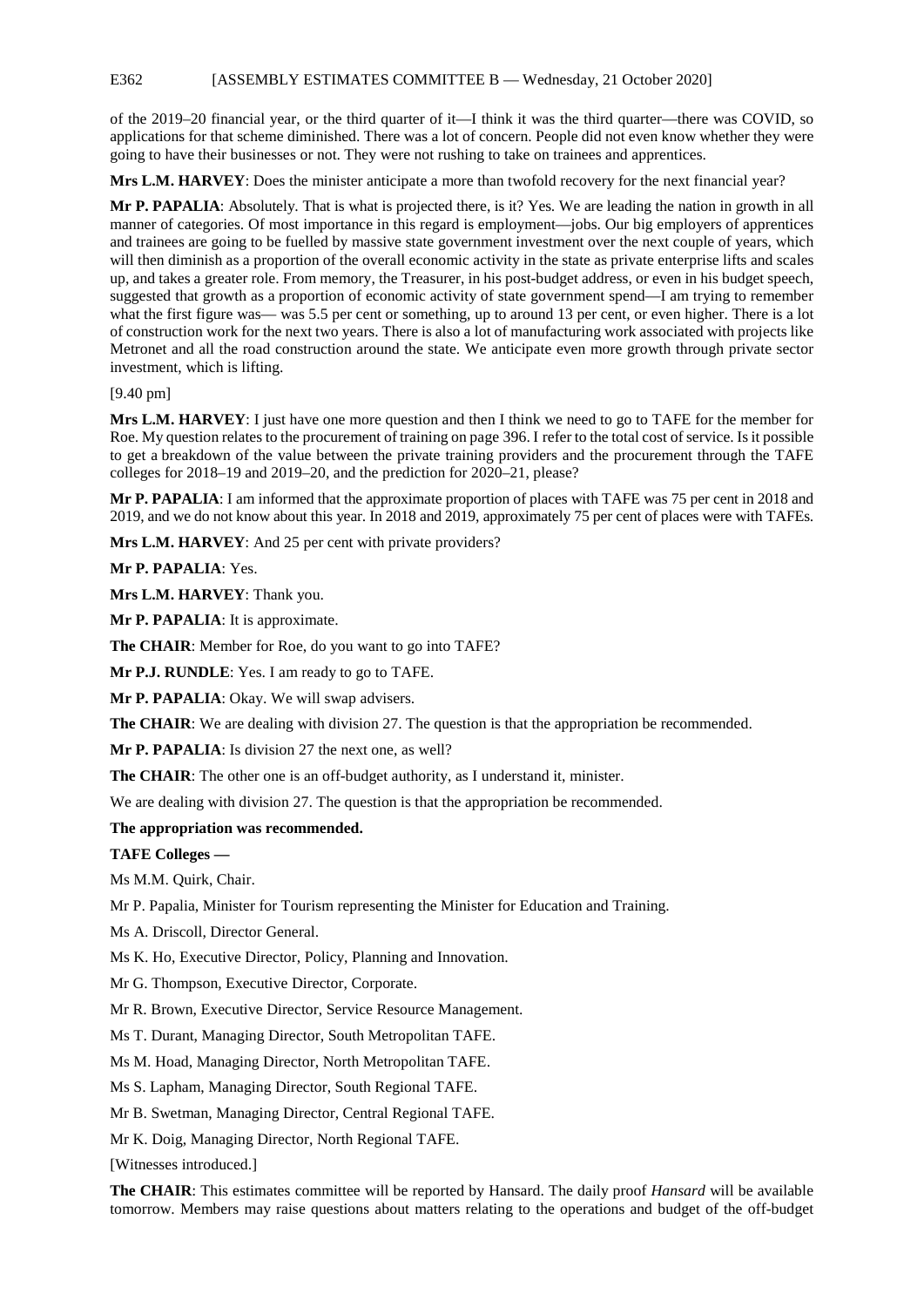authority. Off-budget authority officers are recognised as ministerial advisers. I will ensure that as many questions as possible are asked and that both questions and answers are short and to the point. If an adviser needs to answer from the lectern, will they please state their name prior to their answer.

The minister may agree to provide supplementary information to the committee, and I ask the minister to clearly indicate what supplementary information will be provided. I will then allocate a reference number. Supplementary information should be provided to the principal clerk by Friday, 30 October 2020. I caution members that if a minister asks that a matter be put on notice, it is up to the member to lodge the question on notice through the online questions system.

I give the call to the member for Roe.

**Mr P.J. RUNDLE**: I refer to note 3 on page 398 under "Explanation of Significant Movements". That note talks about temporary vacant positions. How many positions remain vacant in regional campuses?

**Mr P. PAPALIA**: The numbers the member referred to do not relate to TAFE. They are numbers for the department.

**The CHAIR**: That was the last division, member.

**Mr M. HUGHES**: We should be on page 408.

**The CHAIR**: TAFE is page 408.

**Mr P.J. RUNDLE**: It is page 408; sorry.

**The CHAIR**: Thank you, member for Kalamunda, for waking me up.

**Mr M. HUGHES**: I was half asleep before, covering myself up with my blanket.

**Mr P.J. RUNDLE**: All right. I might just come back to that one.

**Mr P. PAPALIA**: Does the member want me to talk about how much money we are pumping into TAFEs around the state?

**Mr P.J. RUNDLE**: No. That is quite all right.

**Mr P. PAPALIA**: That is a really good subject.

**Mr P.J. RUNDLE**: Does anyone else want to ask a question? If not, I will go on to "Works in Progress" on page 408, related to the Esperance TAFE college.

**Mr P. PAPALIA**: I drove past there the other day.

**Mr P.J. RUNDLE**: That TAFE was originally announced in 2016 by my colleague on my right-hand side here, alongside Terry Redman at the time. How is the Esperance TAFE college going and will it be built to the same size as originally planned?

**Mr P. PAPALIA**: When I was down there about two weeks ago, it had a big fence around it and it looked like work was going on. With regard to whether it is going to be as planned, what does the member mean by "as planned"?

**Mr P.J. RUNDLE**: Will it be as per the original plan when the tender went out? Is it due to cost rises over the last —

**Mr P. PAPALIA**: The member is worried we are going to diddle him after the commencement!

**Mr P.J. RUNDLE**: Will it be the same size?

**Mr P. PAPALIA**: It is being built according to plan and I am informed that it is going well. It looked like it was going well when I was down there. A lot of work was going on.

Mr P.J. RUNDLE: But is it going to be the same size as was originally planned?

**Mr P. PAPALIA**: Yes, it will be as planned.

**Mr P.J. RUNDLE**: Is the minister happy with that?

**Mr P. PAPALIA**: That is what that says.

**Mrs L.M. HARVEY**: I have a further question about that project, minister. Can the minister confirm whether it will have a hairdressing and beauty therapy training centre, as well as one for metal trades and construction trades? It was going to have some enrolled nursing programs run through there. Are those all being catered for in the new facility?

#### **Mr P. PAPALIA**: Yes.

**Mrs L.M. HARVEY**: Cool.

**Mr P. PAPALIA**: We look after the member, yes—almost as much as the member for South Perth!

**Mr P.J. RUNDLE**: I am very pleased to hear it, minister.

Is everything on track to have an excellent combined working arrangement with Esperance Senior High School?